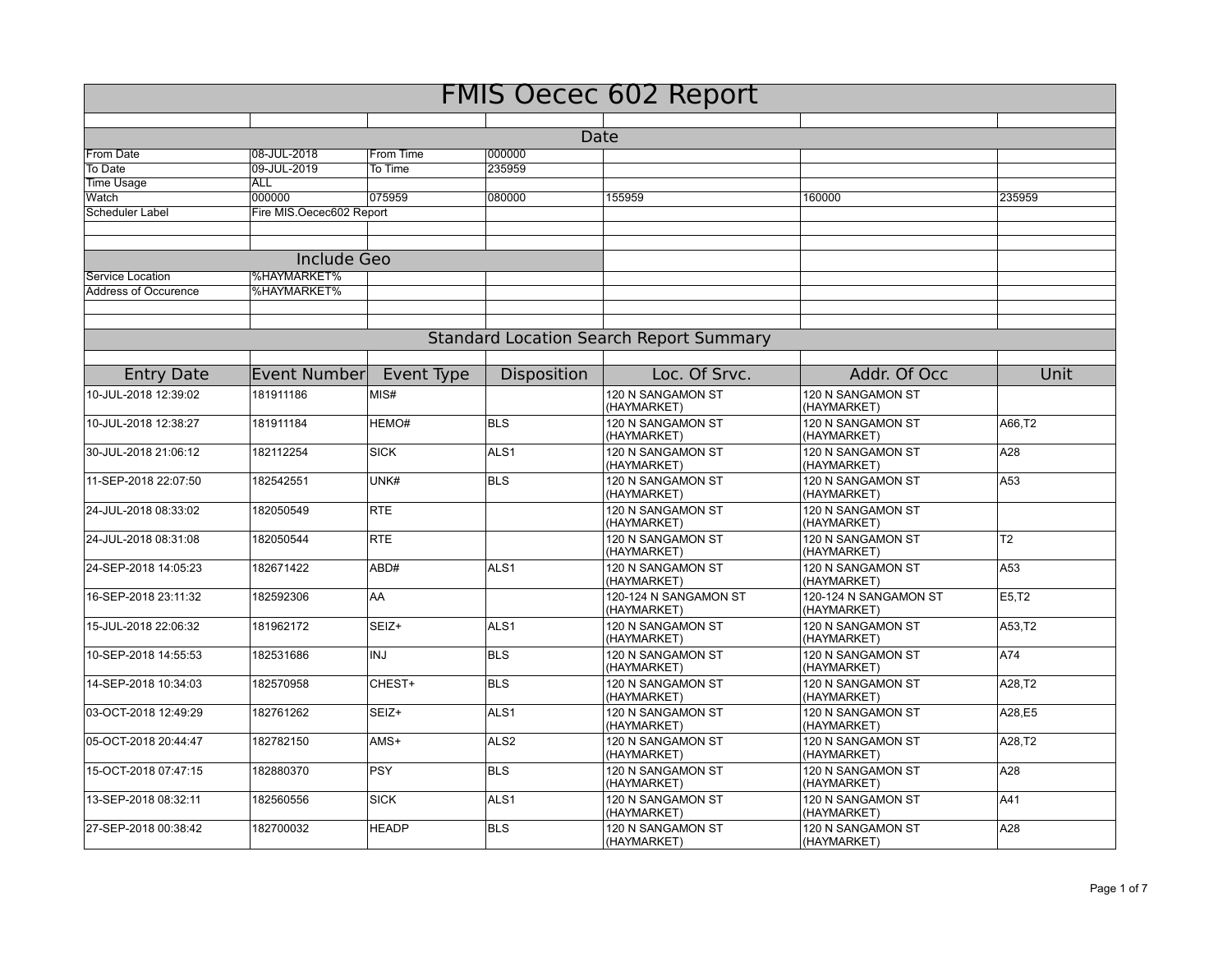| 15-OCT-2018 23:30:00 | 182882313 | UNK#         | <b>BLS</b>       | 120 N SANGAMON ST<br>(HAYMARKET)                  | 120 N SANGAMON ST<br>(HAYMARKET)                  | A28          |
|----------------------|-----------|--------------|------------------|---------------------------------------------------|---------------------------------------------------|--------------|
| 18-SEP-2018 19:17:54 | 182612278 | DIA#         | ALS <sub>1</sub> | 120 N SANGAMON ST<br>(HAYMARKET)                  | 120 N SANGAMON ST<br>(HAYMARKET)                  | A28          |
| 15-OCT-2018 20:21:21 | 182882056 | UNK#         | <b>BLS</b>       | 120 N SANGAMON ST<br>(HAYMARKET)                  | 120 N SANGAMON ST<br>(HAYMARKET)                  | A45          |
| 05-DEC-2018 18:51:59 | 183391978 | CHEST+       | <b>BLS</b>       | 120 N SANGAMON ST<br>(HAYMARKET)                  | 120 N SANGAMON ST<br>(HAYMARKET)                  | A65.T2       |
| 13-SEP-2018 08:43:04 | 182560600 | <b>SICK</b>  |                  | 120 N SANGAMON ST<br>(HAYMARKET)                  | 120 N SANGAMON ST<br>(HAYMARKET)                  |              |
| 05-DEC-2018 18:17:39 | 183391910 | CHEST+       | <b>BLS</b>       | 120 N SANGAMON ST<br>(HAYMARKET)                  | 120 N SANGAMON ST<br>(HAYMARKET)                  | A41,T2       |
| 09-DEC-2018 05:49:28 | 183430350 | CHEST+       | <b>BLS</b>       | 120 N SANGAMON ST<br>(HAYMARKET)                  | 120 N SANGAMON ST<br>(HAYMARKET)                  | A28,E5       |
| 18-NOV-2018 01:45:21 | 183220113 | SEIZ+        | ALS <sub>1</sub> | 120 N SANGAMON ST<br>(HAYMARKET)                  | 120 N SANGAMON ST<br>(HAYMARKET)                  | A28,E103     |
| 18-SEP-2018 23:25:20 | 182612682 | UNCON+       | ALS1             | 120 N SANGAMON ST<br>(HAYMARKET)                  | 120 N SANGAMON ST<br>(HAYMARKET)                  | A28,E5       |
| 22-OCT-2018 08:35:32 | 182950516 | SEIZ+        |                  | 120 N SANGAMON ST<br>(HAYMARKET)                  | 120 N SANGAMON ST<br>(HAYMARKET)                  |              |
| 25-AUG-2018 18:26:46 | 182371873 | <b>CUT</b>   | ALS <sub>1</sub> | 120 N SANGAMON ST<br>(HAYMARKET)                  | 120 N SANGAMON ST<br>(HAYMARKET)                  | A53          |
| 25-AUG-2018 18:49:33 | 182371920 | <b>PSY</b>   |                  | 120 N SANGAMON ST<br>(HAYMARKET)                  | 120 N SANGAMON ST<br>(HAYMARKET)                  | A33, A45, E5 |
| 02-FEB-2019 10:51:39 | 190331027 | ABD          | ALS <sub>1</sub> | 120 N SANGAMON ST<br>(HAYMARKET)                  | 120 N SANGAMON ST<br>(HAYMARKET)                  | A28          |
| 16-NOV-2018 01:52:48 | 183200076 | SOB+         | <b>BLS</b>       | 1 W CTA OHARE PLATFORM ST<br>(ORD HAYMARKETHOUSE) | 1 W CTA OHARE PLATFORM ST<br>(ORD HAYMARKETHOUSE) | A26.E9       |
| 13-OCT-2018 11:04:07 | 182860866 | <b>PSY</b>   | <b>BLS</b>       | 120 N SANGAMON ST<br>(HAYMARKET)                  | 120 N SANGAMON ST<br>(HAYMARKET)                  | A28          |
| 11-OCT-2018 12:14:43 | 182841156 | SICK#        | ALS <sub>1</sub> | 120 N SANGAMON ST<br>(HAYMARKET)                  | 120 N SANGAMON ST<br>(HAYMARKET)                  | A74          |
| 08-OCT-2018 16:18:09 | 182811590 | <b>PSY</b>   | ALS <sub>1</sub> | 120 N SANGAMON ST<br>(HAYMARKET)                  | 120 N SANGAMON ST<br>(HAYMARKET)                  | A53          |
| 07-OCT-2018 13:09:55 | 182801099 | <b>HEADP</b> | <b>BLS</b>       | 120 N SANGAMON ST<br>(HAYMARKET)                  | 120 N SANGAMON ST<br>(HAYMARKET)                  | A45          |
| 12-OCT-2018 08:49:41 | 182850552 | <b>BATT</b>  | <b>BLS</b>       | 120 N SANGAMON ST<br>(HAYMARKET)                  | 120 N SANGAMON ST<br>(HAYMARKET)                  | A28          |
| 13-OCT-2018 10:38:55 | 182860811 | <b>PSY</b>   |                  | 120 N SANGAMON ST<br>(HAYMARKET)                  | 120 N SANGAMON ST<br>(HAYMARKET)                  | A28          |
| 26-SEP-2018 08:49:09 | 182690520 | ABD          |                  | 120 N SANGAMON ST<br>(HAYMARKET)                  | 120 N SANGAMON ST<br>(HAYMARKET)                  | A41          |
| 13-OCT-2018 12:08:14 | 182860969 | <b>PSY</b>   |                  | 120 N SANGAMON ST<br>(HAYMARKET)                  | 120 N SANGAMON ST<br>(HAYMARKET)                  |              |
| 22-OCT-2018 23:59:39 | 182952564 | SEIZ+        | <b>BLS</b>       | 120 N SANGAMON ST<br>(HAYMARKET)                  | 120 N SANGAMON ST<br>(HAYMARKET)                  | A28,E5       |
| 22-OCT-2018 08:26:39 | 182950491 | SEIZ+        | ALS <sub>1</sub> | 120 N SANGAMON ST<br>(HAYMARKET)                  | 120 N SANGAMON ST<br>(HAYMARKET)                  | A28,E5       |
| 28-OCT-2018 06:01:52 | 183010403 | CHEST+       | ALS <sub>2</sub> | 120 N SANGAMON ST<br>(HAYMARKET)                  | 120 N SANGAMON ST<br>(HAYMARKET)                  | A28,E5       |
| 22-OCT-2018 15:50:31 | 182951658 | AA           |                  | 120-124 N SANGAMON ST<br>(HAYMARKET)              | 120-124 N SANGAMON ST<br>(HAYMARKET)              | E5,T2        |
| 15-JAN-2019 09:30:52 | 190150647 | INJ          | <b>BLS</b>       | 1 W CTA OHARE PLATFORM ST<br>(ORD HAYMARKETHOUSE) | 1 W CTA OHARE PLATFORM ST<br>(ORD HAYMARKETHOUSE) | A26,E12      |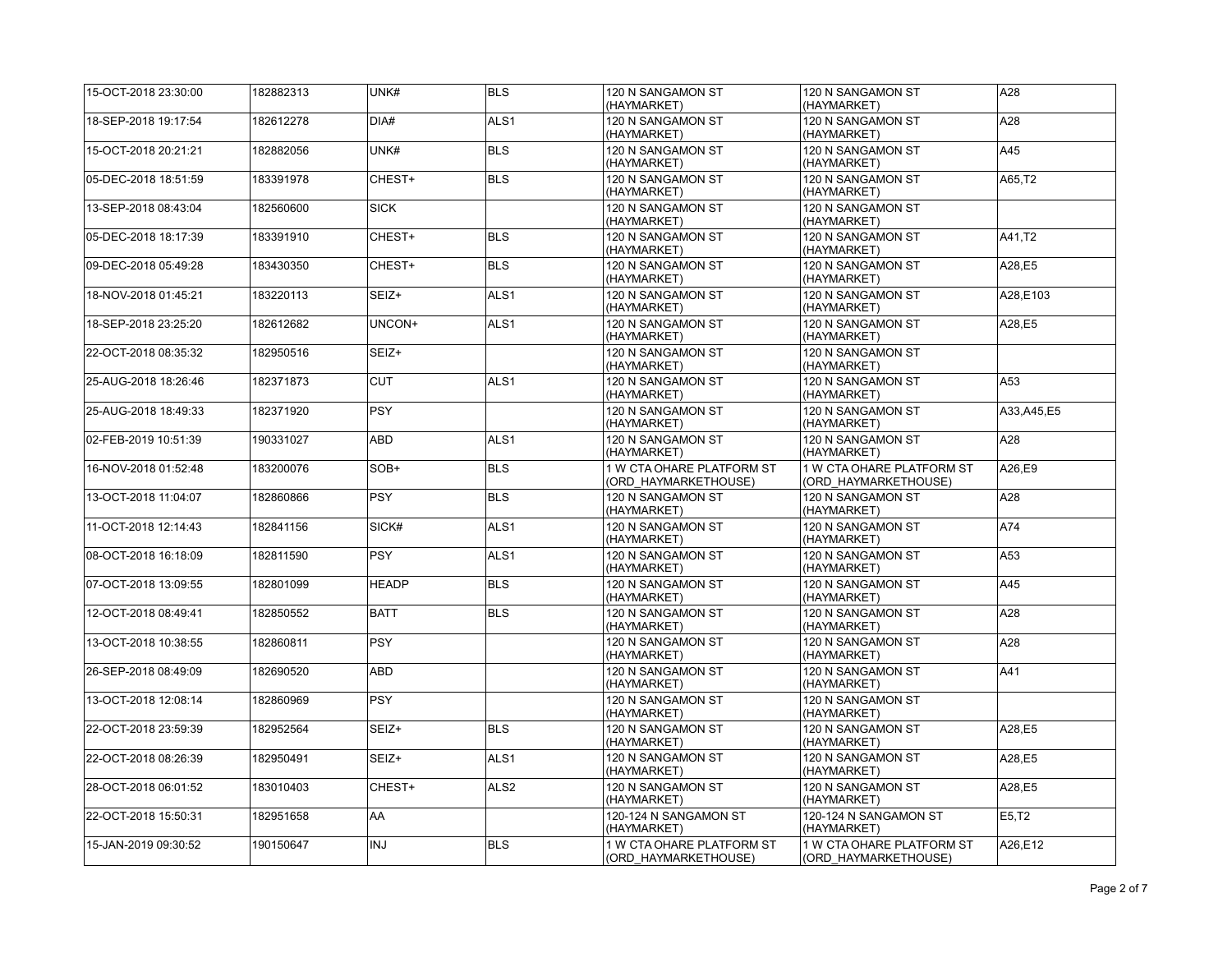| 11-JUL-2018 18:41:24 | 181921959 | ABD           | <b>BLS</b>       | 120 N SANGAMON ST<br>(HAYMARKET)                  | 120 N SANGAMON ST<br>(HAYMARKET)                  | A28          |
|----------------------|-----------|---------------|------------------|---------------------------------------------------|---------------------------------------------------|--------------|
| 09-NOV-2018 06:21:45 | 183130321 | <b>PSY</b>    | ALS <sub>1</sub> | 1 W CTA OHARE PLATFORM ST<br>(ORD HAYMARKETHOUSE) | 1 W CTA OHARE PLATFORM ST<br>(ORD HAYMARKETHOUSE) | A59.E9       |
| 22-NOV-2018 11:50:38 | 183260925 | SEIZ+         | <b>BLS</b>       | 120 N SANGAMON ST<br>(HAYMARKET)                  | 120 N SANGAMON ST<br>(HAYMARKET)                  | A53,T2       |
| 25-NOV-2018 15:46:25 | 183291260 | <b>FALL</b>   |                  | 120 N SANGAMON ST<br>(HAYMARKET)                  | 120 N SANGAMON ST<br>(HAYMARKET)                  |              |
| 17-JUL-2018 20:46:42 | 181982263 | OB#           | <b>BLS</b>       | 120 N SANGAMON ST<br>(HAYMARKET)                  | 120 N SANGAMON ST<br>(HAYMARKET)                  | A28          |
| 20-JUL-2018 14:15:12 | 182011403 | SOB+          | ALS <sub>1</sub> | 120 N SANGAMON ST<br>(HAYMARKET)                  | 120 N SANGAMON ST<br>(HAYMARKET)                  | A44,E103     |
| 26-JUL-2018 11:47:25 | 182071115 | SICK#         | ALS <sub>2</sub> | 120 N SANGAMON ST<br>(HAYMARKET)                  | 120 N SANGAMON ST<br>(HAYMARKET)                  | A65,T2       |
| 22-AUG-2018 21:21:31 | 182342292 | CHEST+        | ALS <sub>2</sub> | 120 N SANGAMON ST<br>(HAYMARKET)                  | 120 N SANGAMON ST<br>(HAYMARKET)                  | A28,E5       |
| 09-AUG-2018 08:10:16 | 182210470 | SICK#         | ALS <sub>1</sub> | 120 N SANGAMON ST<br>(HAYMARKET)                  | 120 N SANGAMON ST<br>(HAYMARKET)                  | A53          |
| 15-AUG-2018 19:15:17 | 182272038 | SEIZ+         |                  | 120 N SANGAMON ST<br>(HAYMARKET)                  | 120 N SANGAMON ST<br>(HAYMARKET)                  |              |
| 16-AUG-2018 08:27:59 | 182280531 | SICK#         | <b>BLS</b>       | 120 N SANGAMON ST<br>(HAYMARKET)                  | 120 N SANGAMON ST<br>(HAYMARKET)                  | A11,T2       |
| 13-AUG-2018 21:35:11 | 182252417 | <b>SUI</b>    | <b>BLS</b>       | 120 N SANGAMON ST<br>(HAYMARKET)                  | 120 N SANGAMON ST<br>(HAYMARKET)                  | A28          |
| 15-AUG-2018 19:08:39 | 182272025 | UNK+          |                  | 120 N SANGAMON ST<br>(HAYMARKET)                  | 120 N SANGAMON ST<br>(HAYMARKET)                  |              |
| 15-AUG-2018 19:08:28 | 182272023 | SEIZ+         | <b>BLS</b>       | 120 N SANGAMON ST<br>(HAYMARKET)                  | 120 N SANGAMON ST<br>(HAYMARKET)                  | A53,T2       |
| 27-AUG-2018 20:13:16 | 182392310 | ABD#          | <b>BLS</b>       | 120 N SANGAMON ST<br>(HAYMARKET)                  | 120 N SANGAMON ST<br>(HAYMARKET)                  | A28          |
| 17-SEP-2018 17:51:07 | 182602300 | <b>PSY</b>    | <b>BLS</b>       | 120 N SANGAMON ST<br>(HAYMARKET)                  | 120 N SANGAMON ST<br>(HAYMARKET)                  | A28          |
| 18-SEP-2018 14:22:45 | 182611626 | <b>ADVCFD</b> | ADV              | 120 N SANGAMON ST<br>(HAYMARKET)                  | 120 N SANGAMON ST<br>(HAYMARKET)                  |              |
| 16-SEP-2018 18:55:36 | 182591790 | <b>PSY</b>    | <b>BLS</b>       | 120 N SANGAMON ST<br>(HAYMARKET)                  | 120 N SANGAMON ST<br>(HAYMARKET)                  | A28          |
| 06-DEC-2018 12:09:11 | 183401142 | OD+           | <b>BLS</b>       | 120 N SANGAMON ST<br>(HAYMARKET)                  | 120 N SANGAMON ST<br>(HAYMARKET)                  | A28,E5       |
| 02-SEP-2018 19:14:28 | 182451884 | CHEST+        | <b>BLS</b>       | 120 N SANGAMON ST<br>(HAYMARKET)                  | 120 N SANGAMON ST<br>(HAYMARKET)                  | A4,E103,E26  |
| 09-SEP-2018 15:55:31 | 182521254 | <b>ADVCFD</b> | ADV              | 120 N SANGAMON ST<br>(HAYMARKET)                  | 120 N SANGAMON ST<br>(HAYMARKET)                  |              |
| 10-SEP-2018 14:39:34 | 182531658 | <b>FALL</b>   | <b>BLS</b>       | 120 N SANGAMON ST<br>(HAYMARKET)                  | 120 N SANGAMON ST<br>(HAYMARKET)                  | A28          |
| 14-SEP-2018 06:34:10 | 182570307 | ABD#          |                  | 120 N SANGAMON ST<br>(HAYMARKET)                  | 120 N SANGAMON ST<br>(HAYMARKET)                  |              |
| 27-SEP-2018 07:58:28 | 182700430 | CHEST+        | <b>BLS</b>       | 120 N SANGAMON ST<br>(HAYMARKET)                  | 120 N SANGAMON ST<br>(HAYMARKET)                  | A41, A53, T2 |
| 25-SEP-2018 03:58:14 | 182680189 | CHEST+        | <b>BLS</b>       | 1 W CTA OHARE PLATFORM ST<br>(ORD HAYMARKETHOUSE) | 1 W CTA OHARE PLATFORM ST<br>(ORD HAYMARKETHOUSE) | A59,E9       |
| 26-SEP-2018 19:13:16 | 182692295 | SICK#         | <b>BLS</b>       | 120 N SANGAMON ST<br>(HAYMARKET)                  | 120 N SANGAMON ST<br>(HAYMARKET)                  | A28          |
| 29-SEP-2018 09:07:43 | 182720585 | <b>PSY</b>    | <b>BLS</b>       | 120 N SANGAMON ST<br>(HAYMARKET)                  | 120 N SANGAMON ST<br>(HAYMARKET)                  | A28          |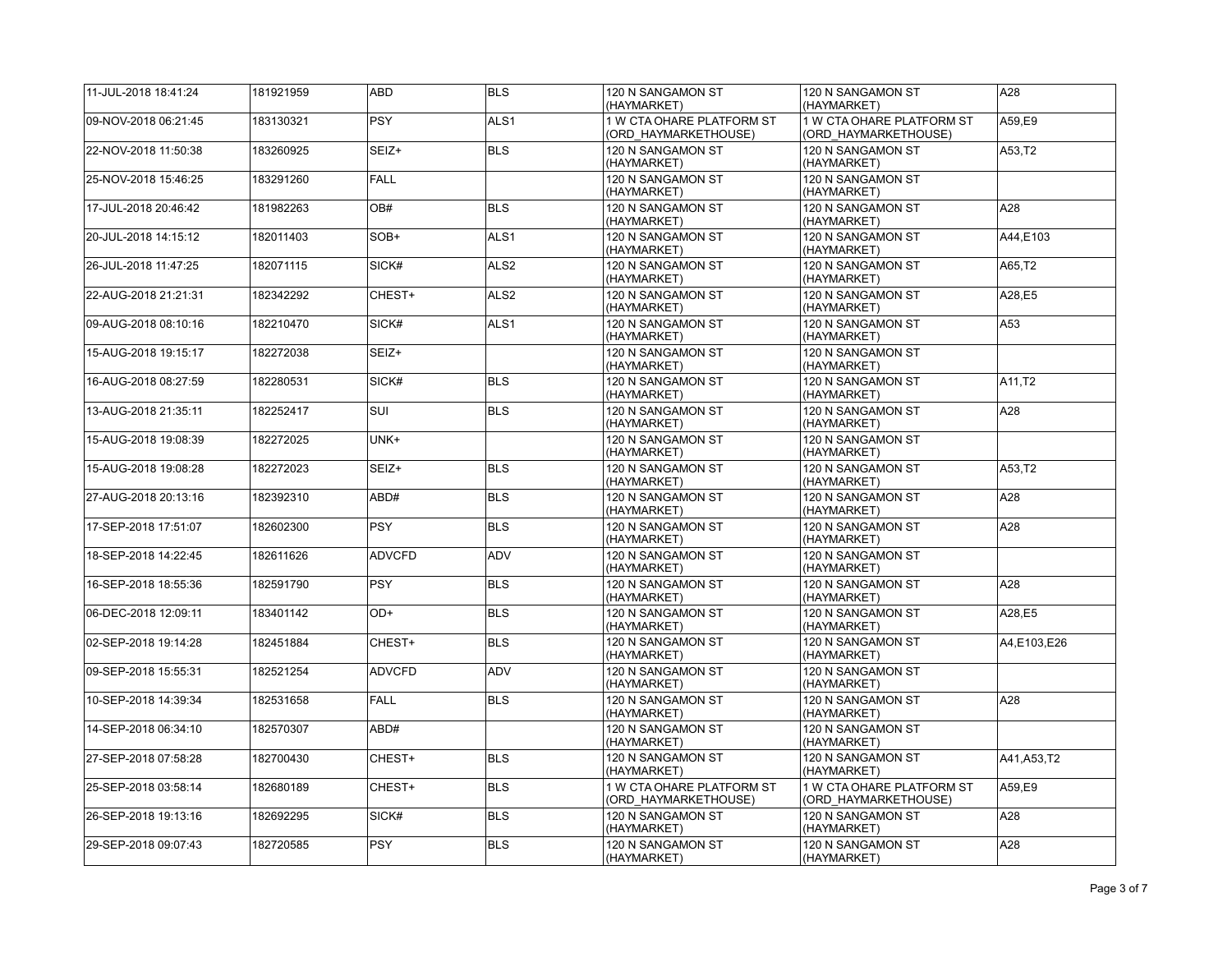| 28-SEP-2018 16:23:06 | 182711714 | DIA#         | ALS <sub>1</sub> | 120 N SANGAMON ST<br>(HAYMARKET)                  | 120 N SANGAMON ST<br>(HAYMARKET)                  | A53          |
|----------------------|-----------|--------------|------------------|---------------------------------------------------|---------------------------------------------------|--------------|
| 25-SEP-2018 09:04:57 | 182680634 | <b>ALRGY</b> | <b>BLS</b>       | 120 N SANGAMON ST<br>(HAYMARKET)                  | 120 N SANGAMON ST<br>(HAYMARKET)                  | A41          |
| 09-OCT-2018 17:50:24 | 182821922 | CHEST+       | ALS <sub>2</sub> | 120 N SANGAMON ST<br>(HAYMARKET)                  | 120 N SANGAMON ST<br>(HAYMARKET)                  | A28,E5       |
| 04-OCT-2018 15:19:07 | 182771633 | SICK#        | ALS <sub>1</sub> | 120 N SANGAMON ST<br>(HAYMARKET)                  | 120 N SANGAMON ST<br>(HAYMARKET)                  | A41,T2       |
| 12-FEB-2019 11:25:07 | 190431018 | <b>SICK</b>  | <b>BLS</b>       | 120 N SANGAMON ST<br>(HAYMARKET)                  | 120 N SANGAMON ST<br>(HAYMARKET)                  | A28          |
| 15-DEC-2018 15:54:54 | 183491387 | OB#          | ALS <sub>1</sub> | 120 N SANGAMON ST<br>(HAYMARKET)                  | 120 N SANGAMON ST<br>(HAYMARKET)                  | A53          |
| 25-OCT-2018 10:38:24 | 182980881 | CHEST+       | ALS <sub>2</sub> | 120 N SANGAMON ST<br>(HAYMARKET)                  | 120 N SANGAMON ST<br>(HAYMARKET)                  | A53,T2       |
| 15-DEC-2018 17:05:05 | 183491490 | ABD          | ALS1             | 120 N SANGAMON ST<br>(HAYMARKET)                  | 120 N SANGAMON ST<br>(HAYMARKET)                  | 451, A53     |
| 29-OCT-2018 11:18:40 | 183020996 | UNCON#       |                  | 120 N SANGAMON ST<br>(HAYMARKET)                  | 120 N SANGAMON ST<br>(HAYMARKET)                  |              |
| 22-OCT-2018 14:30:08 | 182951477 | CHEST+       | ALS1             | 120 N SANGAMON ST<br>(HAYMARKET)                  | 120 N SANGAMON ST<br>(HAYMARKET)                  | A53,E5       |
| 02-NOV-2018 07:24:15 | 183060338 | AMS+         | <b>BLS</b>       | 1 W CTA OHARE PLATFORM ST<br>(ORD HAYMARKETHOUSE) | 1 W CTA OHARE PLATFORM ST<br>(ORD HAYMARKETHOUSE) | A59.E12      |
| 31-DEC-2018 08:16:56 | 183650445 | CHEST+       | <b>BLS</b>       | 120 N SANGAMON ST<br>(HAYMARKET)                  | 120 N SANGAMON ST<br>(HAYMARKET)                  | 451, A45, T2 |
| 21-OCT-2018 19:44:45 | 182941653 | ABD          | <b>BLS</b>       | 120 N SANGAMON ST<br>(HAYMARKET)                  | 120 N SANGAMON ST<br>(HAYMARKET)                  | A45          |
| 24-DEC-2018 09:52:49 | 183580589 | $SOB+$       |                  | 120 N SANGAMON ST<br>(HAYMARKET)                  | 120 N SANGAMON ST<br>(HAYMARKET)                  |              |
| 30-DEC-2018 13:49:05 | 183641013 | ABD          | <b>BLS</b>       | 120 N SANGAMON ST<br>(HAYMARKET)                  | 120 N SANGAMON ST<br>(HAYMARKET)                  | A28          |
| 31-OCT-2018 09:48:13 | 183040749 | <b>INJ</b>   | <b>BLS</b>       | 120 N SANGAMON ST<br>(HAYMARKET)                  | 120 N SANGAMON ST<br>(HAYMARKET)                  | A45          |
| 04-JAN-2019 13:39:22 | 190041220 | SEIZ+        | ALS <sub>1</sub> | 120 N SANGAMON ST<br>(HAYMARKET)                  | 120 N SANGAMON ST<br>(HAYMARKET)                  | A28, A3, T2  |
| 06-JAN-2019 09:59:20 | 190060670 | PSY#         | <b>BLS</b>       | 120 N SANGAMON ST<br>(HAYMARKET)                  | 120 N SANGAMON ST<br>(HAYMARKET)                  | A28          |
| 07-JAN-2019 00:36:23 | 190070037 | INJ          | <b>BLS</b>       | 120 N SANGAMON ST<br>(HAYMARKET)                  | 120 N SANGAMON ST<br>(HAYMARKET)                  | A28          |
| 03-NOV-2018 09:58:14 | 183070616 | <b>PSY</b>   | <b>BLS</b>       | 120 N SANGAMON ST<br>(HAYMARKET)                  | 120 N SANGAMON ST<br>(HAYMARKET)                  | A53          |
| 15-NOV-2018 17:38:36 | 183191836 | <b>SICK</b>  | <b>BLS</b>       | 120 N SANGAMON ST<br>(HAYMARKET)                  | 120 N SANGAMON ST<br>(HAYMARKET)                  | A28          |
| 10-NOV-2018 07:31:40 | 183140381 | SEIZ+        | <b>BLS</b>       | 120 N SANGAMON ST<br>(HAYMARKET)                  | 120 N SANGAMON ST<br>(HAYMARKET)                  | A28,E5       |
| 26-NOV-2018 08:00:21 | 183300732 | CHEST+       | <b>BLS</b>       | 120 N SANGAMON ST<br>(HAYMARKET)                  | 120 N SANGAMON ST<br>(HAYMARKET)                  | A42,E5       |
| 10-JAN-2019 12:30:14 | 190101076 | <b>SICK</b>  | <b>BLS</b>       | 120 N SANGAMON ST<br>(HAYMARKET)                  | 120 N SANGAMON ST<br>(HAYMARKET)                  | A45          |
| 05-DEC-2018 21:53:18 | 183392315 | <b>HEADP</b> | <b>BLS</b>       | 1 W CTA OHARE PLATFORM ST<br>(ORD HAYMARKETHOUSE) | 1 W CTA OHARE PLATFORM ST<br>(ORD HAYMARKETHOUSE) | A59          |
| 24-JAN-2019 10:14:13 | 190240852 | CHEST+       |                  | 120 N SANGAMON ST<br>(HAYMARKET)                  | 120 N SANGAMON ST<br>(HAYMARKET)                  |              |
| 25-JAN-2019 15:29:56 | 190251437 | <b>PSY</b>   | <b>BLS</b>       | 120 N SANGAMON ST<br>(HAYMARKET)                  | 120 N SANGAMON ST<br>(HAYMARKET)                  | A28          |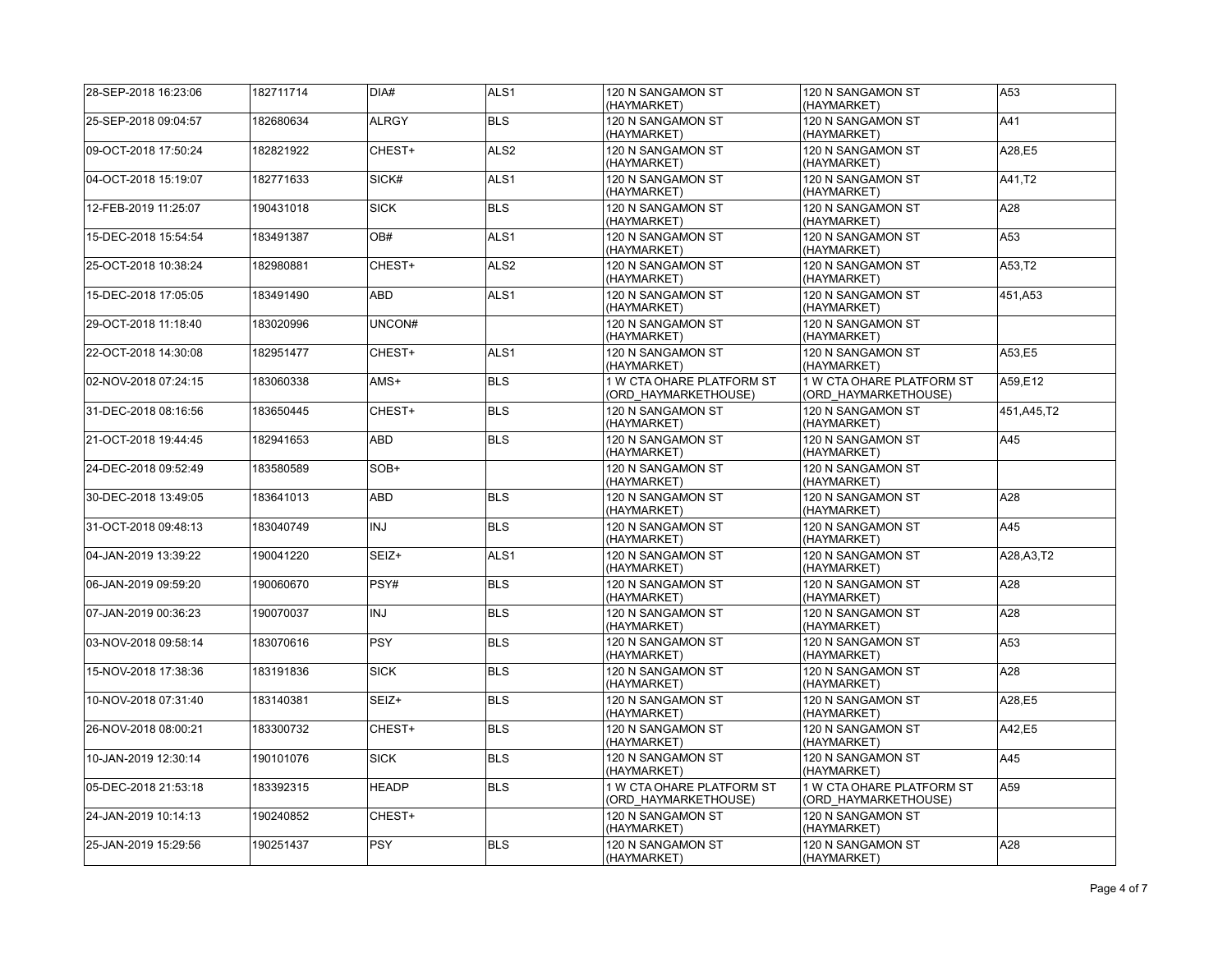| 06-DEC-2018 21:46:25 | 183402322 | <b>PSY</b>    | <b>BLS</b>       | 120 N SANGAMON ST<br>(HAYMARKET)                  | 120 N SANGAMON ST<br>(HAYMARKET)                  | A28            |
|----------------------|-----------|---------------|------------------|---------------------------------------------------|---------------------------------------------------|----------------|
| 24-JAN-2019 18:07:01 | 190241909 | <b>SICK</b>   | ALS <sub>1</sub> | 120 N SANGAMON ST<br>(HAYMARKET)                  | 120 N SANGAMON ST<br>(HAYMARKET)                  | A53            |
| 06-DEC-2018 02:59:09 | 183400138 | ASTH+         | ALS1             | 120 N SANGAMON ST<br>(HAYMARKET)                  | 120 N SANGAMON ST<br>(HAYMARKET)                  | A28,E5         |
| 01-FEB-2019 00:10:04 | 190320015 | <b>SICK</b>   | <b>BLS</b>       | 120 N SANGAMON ST<br>(HAYMARKET)                  | 120 N SANGAMON ST<br>(HAYMARKET)                  | A28,E5         |
| 02-FEB-2019 09:14:24 | 190330784 | SICK#         | ALS <sub>2</sub> | 120 N SANGAMON ST<br>(HAYMARKET)                  | 120 N SANGAMON ST<br>(HAYMARKET)                  | A28            |
| 03-FEB-2019 00:25:47 | 190340042 | <b>FALL</b>   | <b>BLS</b>       | 1 W CTA OHARE PLATFORM ST<br>(ORD_HAYMARKETHOUSE) | 1 W CTA OHARE PLATFORM ST<br>(ORD HAYMARKETHOUSE) | A59,E9         |
| 18-DEC-2018 12:35:02 | 183521270 | ASTH+         | ALS <sub>2</sub> | 120 N SANGAMON ST<br>(HAYMARKET)                  | 120 N SANGAMON ST<br>(HAYMARKET)                  | A41,T2         |
| 15-DEC-2018 16:19:52 | 183491431 | OB#           | <b>BLS</b>       | 120 N SANGAMON ST<br>(HAYMARKET)                  | 120 N SANGAMON ST<br>(HAYMARKET)                  | A45            |
| 20-DEC-2018 06:50:01 | 183540297 | AMS+          | ALS <sub>2</sub> | 1 W CTA OHARE PLATFORM ST<br>(ORD HAYMARKETHOUSE) | 1 W CTA OHARE PLATFORM ST<br>(ORD HAYMARKETHOUSE) | A16,E10        |
| 21-DEC-2018 14:32:08 | 183551476 | ABD#          | <b>BLS</b>       | 120 N SANGAMON ST<br>(HAYMARKET)                  | 120 N SANGAMON ST<br>(HAYMARKET)                  | A53,T2         |
| 15-DEC-2018 15:33:24 | 183491347 | <b>PSY</b>    | <b>BLS</b>       | 120 N SANGAMON ST<br>(HAYMARKET)                  | 120 N SANGAMON ST<br>(HAYMARKET)                  | A28            |
| 18-FEB-2019 17:24:36 | 190491452 | SOB+          | <b>BLS</b>       | 120 N SANGAMON ST<br>(HAYMARKET)                  | 120 N SANGAMON ST<br>(HAYMARKET)                  | A65,T2         |
| 29-DEC-2018 11:25:42 | 183630761 | SEIZ+         | ALS <sub>1</sub> | 120 N SANGAMON ST<br>(HAYMARKET)                  | 120 N SANGAMON ST<br>(HAYMARKET)                  | 451, A28, E5   |
| 22-FEB-2019 08:59:36 | 190530543 | ABD#          |                  | 120 N SANGAMON ST<br>(HAYMARKET)                  | 120 N SANGAMON ST<br>(HAYMARKET)                  |                |
| 23-FEB-2019 12:48:24 | 190540946 | SICK#         | <b>BLS</b>       | 120 N SANGAMON ST<br>(HAYMARKET)                  | 120 N SANGAMON ST<br>(HAYMARKET)                  | A74,E5         |
| 24-DEC-2018 09:46:58 | 183580582 | SOB+          | <b>BLS</b>       | 120 N SANGAMON ST<br>(HAYMARKET)                  | 120 N SANGAMON ST<br>(HAYMARKET)                  | A28,E5         |
| 08-MAR-2019 22:41:46 | 190672642 | OD+           | ALS <sub>1</sub> | 120 N SANGAMON ST<br>(HAYMARKET)                  | 120 N SANGAMON ST<br>(HAYMARKET)                  | A28,E5         |
| 06-JAN-2019 09:49:52 | 190060646 | <b>ADVNME</b> | ADV              | 120 N SANGAMON ST<br>(HAYMARKET)                  | 120 N SANGAMON ST<br>(HAYMARKET)                  |                |
| 23-FEB-2019 03:14:16 | 190540195 | SEIZ+         |                  | 120 N SANGAMON ST<br>(HAYMARKET)                  | 120 N SANGAMON ST<br>(HAYMARKET)                  | A28,E5         |
| 22-MAR-2019 11:32:10 | 190811026 | <b>PSY</b>    | <b>BLS</b>       | 120 N SANGAMON ST<br>(HAYMARKET)                  | 120 N SANGAMON ST<br>(HAYMARKET)                  | A80            |
| 12-MAR-2019 17:38:57 | 190712037 | OD#           | ALS <sub>1</sub> | 120 N SANGAMON ST<br>(HAYMARKET)                  | 120 N SANGAMON ST<br>(HAYMARKET)                  | A41            |
| 27-FEB-2019 05:33:14 | 190580206 | SEIZ+         | ALS <sub>1</sub> | 120 N SANGAMON ST<br>(HAYMARKET)                  | 120 N SANGAMON ST<br>(HAYMARKET)                  | A28,E5         |
| 13-MAR-2019 12:57:49 | 190721302 | CHEST+        | ALS <sub>2</sub> | 120 N SANGAMON ST<br>(HAYMARKET)                  | 120 N SANGAMON ST<br>(HAYMARKET)                  | A11, E1, E5    |
| 24-APR-2019 11:10:58 | 191141088 | <b>INJ</b>    | <b>BLS</b>       | 1 W CTA OHARE PLATFORM ST<br>(ORD HAYMARKETHOUSE) | 1 W CTA OHARE PLATFORM ST<br>(ORD HAYMARKETHOUSE) | A59            |
| 24-MAR-2019 06:13:54 | 190830318 | FALL#         | ALS1             | 120 N SANGAMON ST<br>(HAYMARKET)                  | 120 N SANGAMON ST<br>(HAYMARKET)                  | A53            |
| 01-JUN-2019 14:16:22 | 191521389 | <b>RTE</b>    |                  | 120 N SANGAMON ST<br>(HAYMARKET)                  | 120 N SANGAMON ST<br>(HAYMARKET)                  |                |
| 01-JUN-2019 14:14:39 | 191521385 | <b>RTE</b>    |                  | 120 N SANGAMON ST<br>(HAYMARKET)                  | 120 N SANGAMON ST<br>(HAYMARKET)                  | T <sub>2</sub> |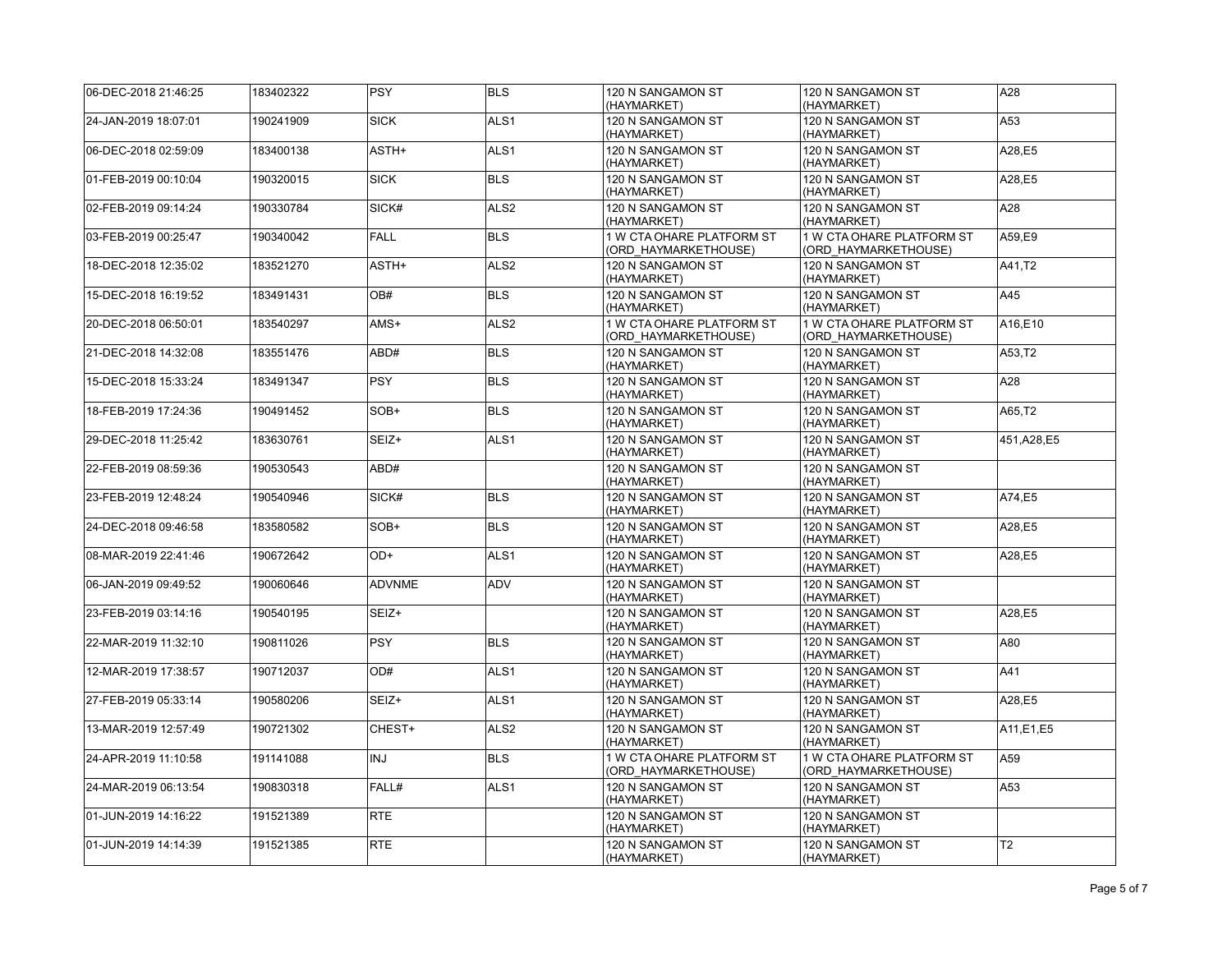| 02-JUL-2019 00:54:49 | 191830058 | <b>PSY</b>    | <b>BLS</b>       | 120 N SANGAMON ST<br>(HAYMARKET)                  | 120 N SANGAMON ST<br>(HAYMARKET)                  | A28              |
|----------------------|-----------|---------------|------------------|---------------------------------------------------|---------------------------------------------------|------------------|
| 22-MAR-2019 11:38:57 | 190811044 | <b>PSY</b>    |                  | 120 N SANGAMON ST<br>(HAYMARKET)                  | 120 N SANGAMON ST<br>(HAYMARKET)                  |                  |
| 12-FEB-2019 16:05:15 | 190431573 | <b>PSY</b>    | <b>BLS</b>       | 120 N SANGAMON ST<br>(HAYMARKET)                  | 120 N SANGAMON ST<br>(HAYMARKET)                  | A28, A74         |
| 07-FEB-2019 11:25:35 | 190380970 | <b>PSY</b>    | <b>BLS</b>       | 120 N SANGAMON ST<br>(HAYMARKET)                  | 120 N SANGAMON ST<br>(HAYMARKET)                  | A28,T2           |
| 02-FEB-2019 22:34:40 | 190332666 | AMS+          | <b>BLS</b>       | 1 W CTA OHARE PLATFORM ST<br>(ORD HAYMARKETHOUSE) | 1 W CTA OHARE PLATFORM ST<br>(ORD HAYMARKETHOUSE) | A59.E9           |
| 22-MAR-2019 14:11:50 | 190811453 | CHEST+        | <b>BLS</b>       | 120 N SANGAMON ST<br>(HAYMARKET)                  | 120 N SANGAMON ST<br>(HAYMARKET)                  | A41,T2           |
| 21-FEB-2019 14:16:45 | 190521570 | <b>PSY</b>    | <b>BLS</b>       | 120 N SANGAMON ST<br>(HAYMARKET)                  | 120 N SANGAMON ST<br>(HAYMARKET)                  | A28, A4, A64, E5 |
| 22-FEB-2019 08:53:09 | 190530520 | ABD#          | <b>BLS</b>       | 120 N SANGAMON ST<br>(HAYMARKET)                  | 120 N SANGAMON ST<br>(HAYMARKET)                  | A53              |
| 30-JAN-2019 19:38:02 | 190302113 | CHEST+        | ALS <sub>1</sub> | 120 N SANGAMON ST<br>(HAYMARKET)                  | 120 N SANGAMON ST<br>(HAYMARKET)                  | A53,E103         |
| 08-APR-2019 17:31:34 | 190982104 | OD#           | <b>BLS</b>       | 120 N SANGAMON ST<br>(HAYMARKET)                  | 120 N SANGAMON ST<br>(HAYMARKET)                  | A74,T2           |
| 01-MAR-2019 12:57:03 | 190601160 | AMS+          | <b>BLS</b>       | 120 N SANGAMON ST<br>(HAYMARKET)                  | 120 N SANGAMON ST<br>(HAYMARKET)                  | A28,E5           |
| 08-APR-2019 14:34:51 | 190981711 | <b>ADVMIS</b> | <b>ADV</b>       | 120 N SANGAMON ST<br>(HAYMARKET)                  | 120 N SANGAMON ST<br>(HAYMARKET)                  |                  |
| 07-MAR-2019 14:39:41 | 190661425 | DIA#          | ALS <sub>1</sub> | 120 N SANGAMON ST<br>(HAYMARKET)                  | 120 N SANGAMON ST<br>(HAYMARKET)                  | A53              |
| 03-MAR-2019 13:15:33 | 190621000 | DIA#          | <b>BLS</b>       | 120 N SANGAMON ST<br>(HAYMARKET)                  | 120 N SANGAMON ST<br>(HAYMARKET)                  | A28              |
| 07-MAR-2019 22:40:13 | 190662290 | CHEST+        | <b>BLS</b>       | 120 N SANGAMON ST<br>(HAYMARKET)                  | 120 N SANGAMON ST<br>(HAYMARKET)                  | A28,T2           |
| 05-APR-2019 11:34:00 | 190951050 | ABD           | <b>BLS</b>       | 120 N SANGAMON ST<br>(HAYMARKET)                  | 120 N SANGAMON ST<br>(HAYMARKET)                  | A41              |
| 11-APR-2019 20:16:22 | 191012244 | ABD#          | <b>BLS</b>       | 120 N SANGAMON ST<br>(HAYMARKET)                  | 120 N SANGAMON ST<br>(HAYMARKET)                  | A42              |
| 06-JUL-2019 13:25:28 | 191871236 | SEIZ+         | ALS1             | 120 N SANGAMON ST<br>(HAYMARKET)                  | 120 N SANGAMON ST<br>(HAYMARKET)                  | A28,E5           |
| 23-APR-2019 20:16:04 | 191132190 | ASTH+         | <b>BLS</b>       | 120 N SANGAMON ST<br>(HAYMARKET)                  | 120 N SANGAMON ST<br>(HAYMARKET)                  | A53,T2           |
| 24-APR-2019 09:26:00 | 191140679 | SEIZ+         |                  | 120 N SANGAMON ST<br>(HAYMARKET)                  | 120 N SANGAMON ST<br>(HAYMARKET)                  | A28,E5           |
| 27-APR-2019 05:14:41 | 191170305 | AMS+          | <b>BLS</b>       | 1 W CTA OHARE PLATFORM ST<br>(ORD HAYMARKETHOUSE) | 1 W CTA OHARE PLATFORM ST<br>(ORD HAYMARKETHOUSE) | A59,E9           |
| 25-APR-2019 16:30:25 | 191151873 | AMS+          | ALS <sub>2</sub> | 120 N SANGAMON ST<br>(HAYMARKET)                  | 120 N SANGAMON ST<br>(HAYMARKET)                  | A28,E103         |
| 05-MAY-2019 19:37:04 | 191252046 | <b>PSY</b>    | <b>BLS</b>       | 120 N SANGAMON ST<br>(HAYMARKET)                  | 120 N SANGAMON ST<br>(HAYMARKET)                  | A28              |
| 18-JUN-2019 19:23:30 | 191692047 | <b>PSY</b>    | <b>BLS</b>       | 120 N SANGAMON ST<br>(HAYMARKET)                  | 120 N SANGAMON ST<br>(HAYMARKET)                  | A10,E5           |
| 11-MAY-2019 14:41:24 | 191311255 | <b>WF</b>     |                  | 120 N SANGAMON ST<br>(HAYMARKET)                  | 120 N SANGAMON ST<br>(HAYMARKET)                  |                  |
| 14-MAY-2019 03:46:15 | 191340150 | DIA#          | <b>BLS</b>       | 120 N SANGAMON ST<br>(HAYMARKET)                  | 120 N SANGAMON ST<br>(HAYMARKET)                  | A28              |
| 06-MAY-2019 15:39:05 | 191261830 | <b>SICK</b>   | <b>BLS</b>       | 120 N SANGAMON ST<br>(HAYMARKET)                  | 120 N SANGAMON ST<br>(HAYMARKET)                  | A53              |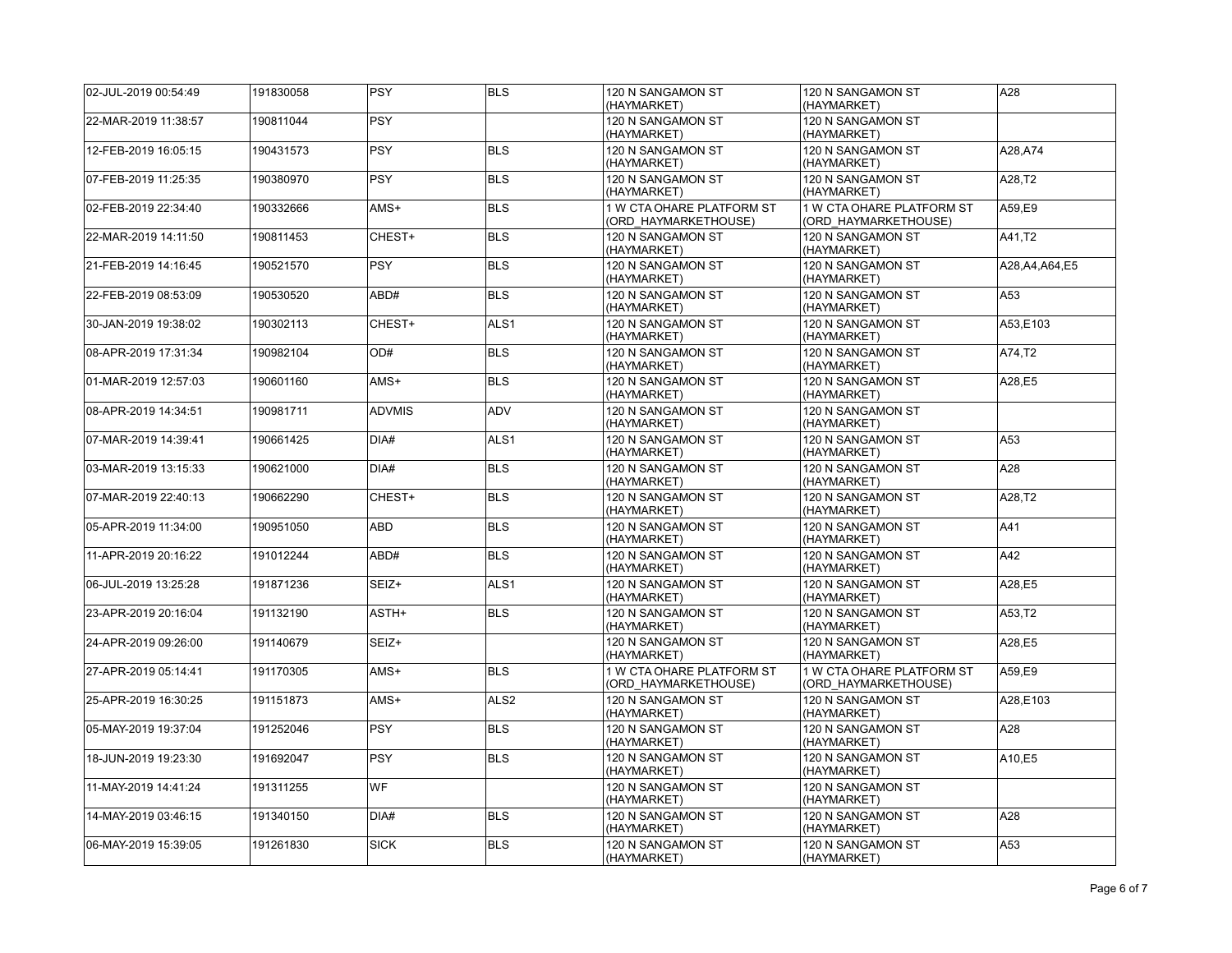| 13-JUN-2019 18:23:33 | 191642039 | SICK#            | <b>BLS</b>       | 120 N SANGAMON ST<br>(HAYMARKET)                  | 120 N SANGAMON ST<br>(HAYMARKET)                  | A41          |
|----------------------|-----------|------------------|------------------|---------------------------------------------------|---------------------------------------------------|--------------|
| 13-JUN-2019 20:18:35 | 191642324 | <b>ADVCFD</b>    | <b>ADV</b>       | 120 N SANGAMON ST<br>(HAYMARKET)                  | 120 N SANGAMON ST<br>(HAYMARKET)                  |              |
| 11-JUN-2019 22:22:58 | 191622641 | SICK#            | ALS <sub>1</sub> | 120 N SANGAMON ST<br>(HAYMARKET)                  | 120 N SANGAMON ST<br>(HAYMARKET)                  | A28          |
| 18-JUN-2019 12:39:04 | 191691097 | UNCON#           | ALS <sub>1</sub> | 120 N SANGAMON ST<br>(HAYMARKET)                  | 120 N SANGAMON ST<br>(HAYMARKET)                  | A43,T2       |
| 10-APR-2019 11:16:09 | 191001005 | PSY#             | <b>BLS</b>       | 1 W CTA OHARE PLATFORM ST<br>(ORD HAYMARKETHOUSE) | 1 W CTA OHARE PLATFORM ST<br>(ORD HAYMARKETHOUSE) | A59,E9       |
| 05-APR-2019 20:15:51 | 190952151 | ABD#             | ALS <sub>1</sub> | 120 N SANGAMON ST<br>(HAYMARKET)                  | 120 N SANGAMON ST<br>(HAYMARKET)                  | A74,T2       |
| 03-MAY-2019 22:45:06 | 191232831 | <b>PSY</b>       | <b>BLS</b>       | 120 N SANGAMON ST<br>(HAYMARKET)                  | 120 N SANGAMON ST<br>(HAYMARKET)                  | A53          |
| 13-MAY-2019 13:15:43 | 191331462 | SEIZ+            | ALS <sub>2</sub> | 120 N SANGAMON ST<br>(HAYMARKET)                  | 120 N SANGAMON ST<br>(HAYMARKET)                  | A19, A45, T2 |
| 06-JUL-2019 19:08:33 | 191871922 | ABD              | ALS <sub>1</sub> | 120 N SANGAMON ST<br>(HAYMARKET)                  | 120 N SANGAMON ST<br>(HAYMARKET)                  | A28          |
| 05-JUL-2019 12:46:00 | 191861488 | SUI#             | ALS <sub>2</sub> | 120 N SANGAMON ST<br>(HAYMARKET)                  | 120 N SANGAMON ST<br>(HAYMARKET)                  | 451.A28      |
| 29-MAY-2019 21:36:12 | 191492426 | <b>INJ</b>       | <b>BLS</b>       | 120 N SANGAMON ST<br>(HAYMARKET)                  | 120 N SANGAMON ST<br>(HAYMARKET)                  | A45,T2       |
| 06-JUN-2019 17:04:30 | 191571994 | <b>INJ</b>       | <b>BLS</b>       | 120 N SANGAMON ST<br>(HAYMARKET)                  | 120 N SANGAMON ST<br>(HAYMARKET)                  | 457,A65      |
| 13-JUN-2019 18:16:04 | 191642020 | <b>ADVCPD</b>    | ADV              | 120 N SANGAMON ST<br>(HAYMARKET)                  | 120 N SANGAMON ST<br>(HAYMARKET)                  |              |
| 05-JUN-2019 20:28:09 | 191562522 | <b>PSY</b>       | <b>BLS</b>       | 120 N SANGAMON ST<br>(HAYMARKET)                  | 120 N SANGAMON ST<br>(HAYMARKET)                  | A53          |
| 26-JUN-2019 09:36:16 | 191770847 | SEIZ+            | ALS <sub>1</sub> | 120 N SANGAMON ST<br>(HAYMARKET)                  | 120 N SANGAMON ST<br>(HAYMARKET)                  | A8,T2        |
| 07-JUN-2019 00:59:08 | 191580060 | AMS+             | <b>BLS</b>       | 1 W CTA OHARE PLATFORM ST<br>(ORD HAYMARKETHOUSE) | 1 W CTA OHARE PLATFORM ST<br>(ORD HAYMARKETHOUSE) | A59,E9       |
| 04-JUN-2019 09:29:59 | 191550697 | <b>ISOA</b>      |                  | <b>WALKM THRU - HAYMARKET</b>                     | <b>WALKM THRU - HAYMARKET</b>                     | E103         |
| 21-JUN-2019 16:57:53 | 191721869 | SEIZ+            | ALS <sub>1</sub> | 120 N SANGAMON ST<br>(HAYMARKET)                  | 120 N SANGAMON ST<br>(HAYMARKET)                  | 451, A28, E5 |
| 26-JUN-2019 20:11:33 | 191772586 | SICK#            | <b>BLS</b>       | 120 N SANGAMON ST<br>(HAYMARKET)                  | 120 N SANGAMON ST<br>(HAYMARKET)                  | A80          |
| 05-JUL-2019 12:49:05 | 191861497 | HEMO#            | <b>BLS</b>       | 120 N SANGAMON ST<br>(HAYMARKET)                  | 120 N SANGAMON ST<br>(HAYMARKET)                  | A42          |
| 05-JUL-2019 12:53:11 | 191861508 | EMS <sub>1</sub> |                  | 120 N SANGAMON ST<br>(HAYMARKET)                  | 120 N SANGAMON ST<br>(HAYMARKET)                  |              |
|                      |           |                  |                  |                                                   |                                                   |              |
|                      |           |                  |                  |                                                   |                                                   |              |
|                      |           |                  |                  |                                                   |                                                   |              |
| <b>Total</b>         |           | 172              |                  |                                                   |                                                   |              |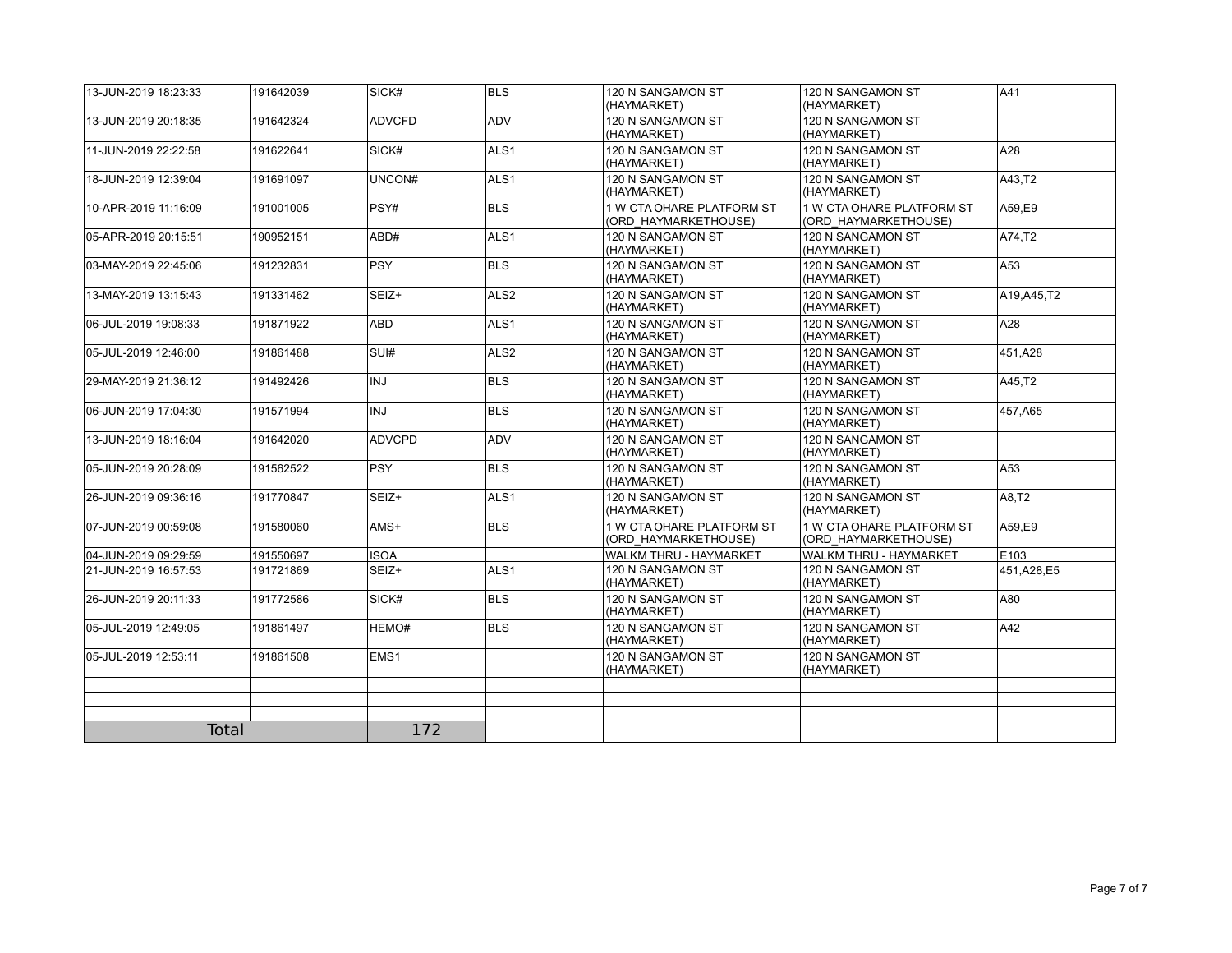| <b>FMIS Oecec 602 Report</b>                 |                          |                     |                                |                                                |                                            |               |  |  |
|----------------------------------------------|--------------------------|---------------------|--------------------------------|------------------------------------------------|--------------------------------------------|---------------|--|--|
|                                              |                          |                     |                                |                                                |                                            |               |  |  |
|                                              |                          |                     |                                | Date                                           |                                            |               |  |  |
| From Date                                    | 08-JUL-2018              | From Time           | 000000                         |                                                |                                            |               |  |  |
| To Date                                      | 08-JUL-2019              | To Time             | 235959                         |                                                |                                            |               |  |  |
| <b>Time Usage</b>                            | <b>ALL</b>               |                     |                                |                                                |                                            |               |  |  |
| Watch                                        | 000000                   | 075959              | 080000                         | 155959                                         | 160000                                     | 235959        |  |  |
| Scheduler Label                              | Fire MIS.Oecec602 Report |                     |                                |                                                |                                            |               |  |  |
|                                              |                          |                     |                                |                                                |                                            |               |  |  |
|                                              | <b>Include Geo</b>       |                     |                                |                                                |                                            |               |  |  |
| Service Location                             | 932 W WASHINGTON BL      |                     |                                |                                                |                                            |               |  |  |
| <b>Address of Occurence</b>                  | 932 W WASHINGTON BL      |                     |                                |                                                |                                            |               |  |  |
|                                              |                          |                     |                                |                                                |                                            |               |  |  |
|                                              |                          |                     |                                |                                                |                                            |               |  |  |
|                                              |                          |                     |                                | <b>Standard Location Search Report Summary</b> |                                            |               |  |  |
| <b>Entry Date</b>                            | <b>Event Number</b>      | Event Type          | Disposition                    | Loc. Of Srvc.                                  | Addr. Of Occ                               | Unit          |  |  |
| 27-JUL-2018 10:43:36                         | 182080938                | <b>PSY</b>          | <b>BLS</b>                     | 932 W WASHINGTON BL                            | 932 W WASHINGTON BL                        | A53           |  |  |
| 09-MAY-2019 15:13:12                         | 191291761                | CVA+                | ALS <sub>1</sub>               | 932 W WASHINGTON BL                            | 932 W WASHINGTON BL                        | A28,T2        |  |  |
| 17-AUG-2018 13:38:21                         | 182291405                | <b>PSY</b>          | <b>BLS</b>                     | 932 W WASHINGTON BL                            | 932 W WASHINGTON BL                        | A53           |  |  |
| 16-SEP-2018 08:33:49                         | 182590596                | SEIZ+               | ALS <sub>1</sub>               | 932 W WASHINGTON BL                            | 932 W WASHINGTON BL                        | A28,E5        |  |  |
| 19-SEP-2018 20:38:35                         | 182622406                | UNCON#              | <b>BLS</b>                     | 932 W WASHINGTON BL                            | 932 W WASHINGTON BL                        | A28           |  |  |
| 04-SEP-2018 08:31:19                         | 182470622                | <b>BACK</b>         | <b>BLS</b>                     | 932 W WASHINGTON BL                            | 932 W WASHINGTON BL                        | A44           |  |  |
| 28-SEP-2018 09:19:39                         | 182710635                | UNCON#              | ALS <sub>1</sub>               | 932 W WASHINGTON BL                            | 932 W WASHINGTON BL                        | A28           |  |  |
| 27-AUG-2018 11:56:41                         | 182391201                | DIA#                | <b>BLS</b>                     | 932 W WASHINGTON BL                            | 932 W WASHINGTON BL                        | A33,T2        |  |  |
| 02-OCT-2018 20:00:02                         | 182752115                | SEIZ+               | ALS <sub>1</sub>               | 932 W WASHINGTON BL                            | 932 W WASHINGTON BL                        | A42,E5        |  |  |
| 02-OCT-2018 19:51:50                         | 182752104                | CHEST+              | ALS <sub>1</sub>               | 932 W_WASHINGTON BL                            | 932 W WASHINGTON BL                        | A28,E5        |  |  |
| 26-OCT-2018 16:31:26                         | 182991566                | <b>FALL</b>         | <b>BLS</b>                     | 932 W WASHINGTON BL                            | 932 W WASHINGTON BL                        | A45           |  |  |
| 09-OCT-2018 20:14:11                         | 182822291                | OD#                 | <b>BLS</b>                     | 932 W WASHINGTON BL                            | 932 W WASHINGTON BL                        | A65           |  |  |
| 27-NOV-2018 10:38:54                         | 183310877                | CHEST+              | ALS <sub>1</sub>               | 932 W WASHINGTON BL                            | 932 W WASHINGTON BL                        | A28,E5        |  |  |
| 18-NOV-2018 08:54:04                         | 183220554                | SICK#               | ALS <sub>1</sub>               | 932 W WASHINGTON BL                            | 932 W WASHINGTON BL                        | A65           |  |  |
| 06-DEC-2018 12:54:56                         | 183401275                | <b>PSY</b>          | <b>BLS</b>                     | 932 W WASHINGTON BL                            | 932 W WASHINGTON BL                        | A19,E5        |  |  |
| 07-SEP-2018 17:37:25                         | 182501845                | <b>SICK</b>         |                                | 932 W WASHINGTON BL                            | 932 W WASHINGTON BL                        | A80,E5        |  |  |
| 07-SEP-2018 18:01:06                         | 182501909                | <b>ADVNME</b>       | <b>ADV</b>                     | 932 W WASHINGTON BL                            | 932 W WASHINGTON BL                        |               |  |  |
| 11-DEC-2018 13:54:04                         | 183451458                | CHEST+              |                                | 932 W WASHINGTON BL                            | 932 W WASHINGTON BL                        |               |  |  |
| 23-DEC-2018 12:42:31                         | 183570878                | CHEST+              | ALS <sub>2</sub>               | 932 W WASHINGTON BL                            | 932 W WASHINGTON BL                        | A28,E5        |  |  |
| 01-JAN-2019 11:32:25                         | 190011089                | SICK#               |                                | 932 W WASHINGTON BL                            | 932 W WASHINGTON BL                        |               |  |  |
| 07-OCT-2018 15:02:44                         | 182801277                | CHEST+              | ALS <sub>1</sub>               | 932 W WASHINGTON BL                            | 932 W WASHINGTON BL                        | A28.E103      |  |  |
| 07-OCT-2018 15:03:50                         | 182801279                | <b>PSY</b>          | <b>BLS</b>                     | 932 W WASHINGTON BL                            | 932 W WASHINGTON BL                        | A53           |  |  |
| 27-OCT-2018 09:01:43                         | 183000629                | SEIZ+               | <b>BLS</b>                     | 932 W WASHINGTON BL                            | 932 W WASHINGTON BL                        | A28.E5        |  |  |
| 23-OCT-2018 21:36:13                         | 182962206                | SEIZ+               | ALS <sub>1</sub>               | 932 W WASHINGTON BL                            | 932 W WASHINGTON BL                        | A28,E5        |  |  |
| 30-OCT-2018 12:20:17                         | 183031127                | <b>SICK</b>         |                                | 932 W_WASHINGTON BL                            | 932 W WASHINGTON BL                        |               |  |  |
| 30-OCT-2018 12:16:23                         | 183031121                | <b>SICK</b>         | ALS <sub>1</sub>               | 932 W WASHINGTON BL                            | 932 W WASHINGTON BL                        | A42,E5        |  |  |
| 08-JAN-2019 08:14:52                         | 190080429                | ABD#                | ALS <sub>1</sub>               | 932 W WASHINGTON BL                            | 932 W WASHINGTON BL                        | A53           |  |  |
| 31-OCT-2018 18:47:33                         | 183041966                | SEIZ+<br><b>PSY</b> | ALS <sub>2</sub><br><b>BLS</b> | 932 W WASHINGTON BL                            | 932 W WASHINGTON BL                        | A28,E5<br>A28 |  |  |
| 31-OCT-2018 14:04:59<br>07-NOV-2018 13:43:28 | 183041380<br>183111351   | SOB+                |                                | 932 W WASHINGTON BL<br>932 W WASHINGTON BL     | 932 W WASHINGTON BL<br>932 W WASHINGTON BL |               |  |  |
| 14-NOV-2018 15:52:21                         | 183181675                | <b>ABD</b>          | <b>BLS</b>                     | 932 W WASHINGTON BL                            | 932 W WASHINGTON BL                        | A28           |  |  |
| 25-NOV-2018 18:30:41                         | 183291531                | CHEST+              | ALS1                           | 932 W WASHINGTON BL                            | 932 W WASHINGTON BL                        | A28,E5        |  |  |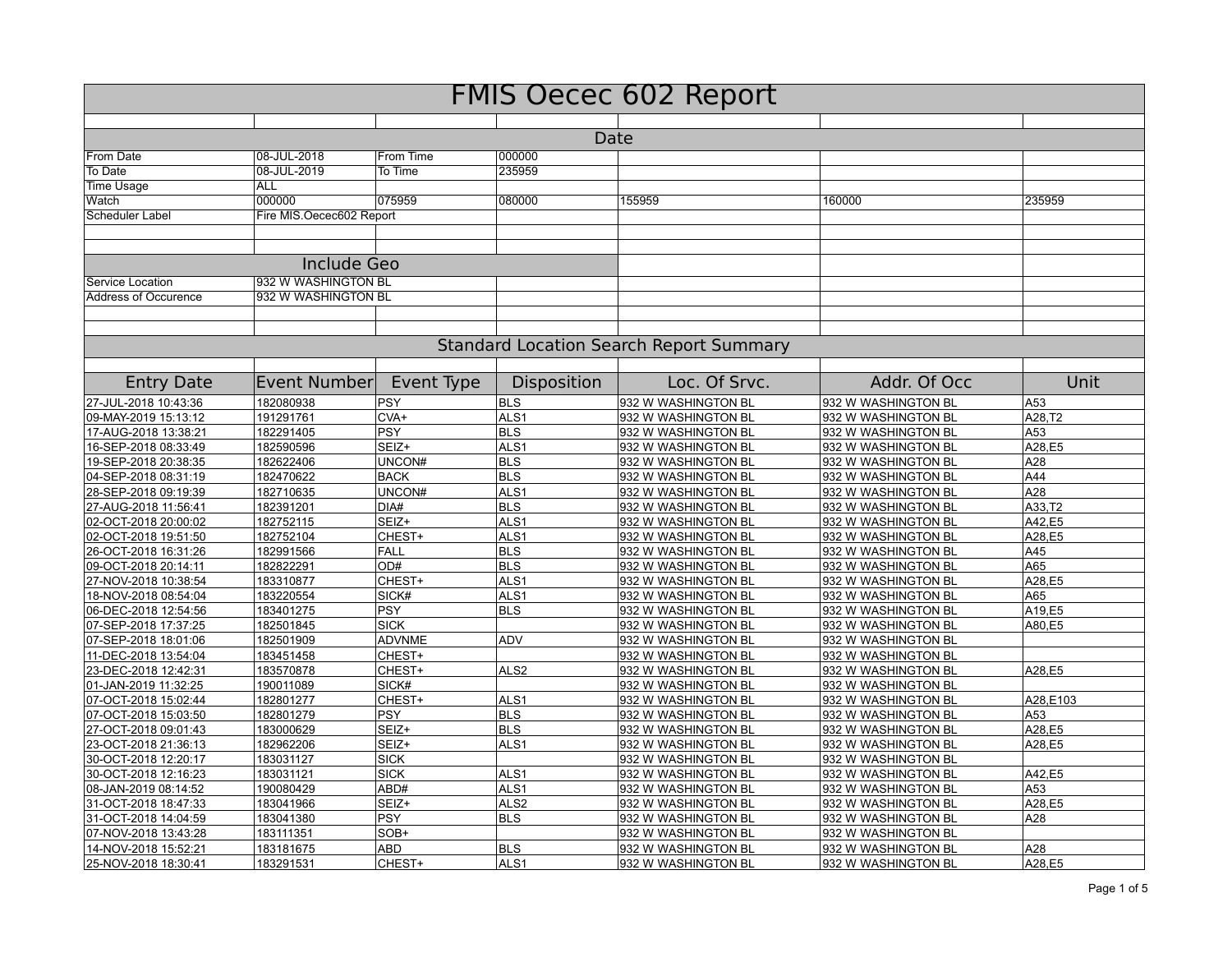| 02-DEC-2018 17:06:17 | 183361374 | CHEST+      |                  | 932 W WASHINGTON BL | 932 W WASHINGTON BL |                     |
|----------------------|-----------|-------------|------------------|---------------------|---------------------|---------------------|
| 27-NOV-2018 22:27:11 | 183312360 | SOB+        |                  | 932 W WASHINGTON BL | 932 W WASHINGTON BL |                     |
| 27-NOV-2018 22:26:32 | 183312359 | SOB+        | ALS1             | 932 W WASHINGTON BL | 932 W WASHINGTON BL | A53,T2              |
| 25-JUL-2018 17:59:48 | 182061959 | SOB+        | <b>BLS</b>       | 932 W WASHINGTON BL | 932 W WASHINGTON BL | A28,E2,E5           |
| 21-JUL-2018 11:49:32 | 182020849 | CHEST+      | ALS <sub>2</sub> | 932 W WASHINGTON BL | 932 W WASHINGTON BL | A42,T2              |
| 26-JUL-2018 19:52:59 | 182072269 | <b>PSY</b>  | <b>BLS</b>       | 932 W WASHINGTON BL | 932 W WASHINGTON BL | A44,T2              |
| 19-AUG-2018 14:36:25 | 182311275 | CHEST+      |                  | 932 W WASHINGTON BL | 932 W WASHINGTON BL |                     |
| 23-AUG-2018 17:23:34 | 182351826 | CHEST+      | ALS <sub>1</sub> | 932 W WASHINGTON BL | 932 W WASHINGTON BL | A28, A43, T2        |
| 19-AUG-2018 14:35:02 | 182311272 | CHEST+      | ALS <sub>2</sub> | 932 W WASHINGTON BL | 932 W WASHINGTON BL | A65,T2              |
| 23-AUG-2018 17:56:26 | 182351895 | AMS+        | <b>BLS</b>       | 932 W WASHINGTON BL | 932 W WASHINGTON BL | A53,E5              |
| 11-AUG-2018 17:51:45 | 182231981 | SEIZ+       | ALS1             | 932 W WASHINGTON BL | 932 W WASHINGTON BL | A53,T2              |
| 21-AUG-2018 10:42:57 | 182330848 | HEMO#       | <b>BLS</b>       | 932 W WASHINGTON BL | 932 W WASHINGTON BL | A28                 |
| 10-AUG-2018 10:03:09 | 182220827 | SEIZ+       | ALS <sub>1</sub> | 932 W WASHINGTON BL | 932 W WASHINGTON BL | A42,T2              |
| 16-AUG-2018 11:42:26 | 182281000 | SOB+        | <b>BLS</b>       | 932 W WASHINGTON BL | 932 W WASHINGTON BL | A28,E5              |
| 10-SEP-2018 19:28:46 | 182532281 | CHEST+      | ALS <sub>2</sub> | 932 W WASHINGTON BL | 932 W WASHINGTON BL | A28,E5              |
| 20-SEP-2018 10:26:31 | 182630987 | CHEST+      | <b>BLS</b>       | 932 W WASHINGTON BL | 932 W WASHINGTON BL | A41,T2              |
| 06-DEC-2018 15:56:37 | 183401674 | CHEST+      | ALS <sub>1</sub> | 932 W WASHINGTON BL | 932 W WASHINGTON BL | A33,T2              |
| 31-AUG-2018 17:21:26 | 182431938 | SEIZ+       | ALS1             | 932 W WASHINGTON BL | 932 W WASHINGTON BL | A28, A45, T2        |
| 07-DEC-2018 08:55:08 | 183410612 | HEMO+       | ALS <sub>1</sub> | 932 W WASHINGTON BL | 932 W WASHINGTON BL | 451, A43, A53, E103 |
| 03-OCT-2018 21:37:50 | 182762601 | SEIZ+       | <b>BLS</b>       | 932 W WASHINGTON BL | 932 W WASHINGTON BL | A28,E5              |
| 25-SEP-2018 22:07:26 | 182682966 | OD+         | <b>BLS</b>       | 932 W WASHINGTON BL | 932 W WASHINGTON BL | A28.E5              |
| 03-OCT-2018 19:22:42 | 182762240 | SEIZ+       | ALS1             | 932 W WASHINGTON BL | 932 W WASHINGTON BL | A28,E5              |
| 30-OCT-2018 12:27:02 | 183031144 | <b>SICK</b> |                  | 932 W WASHINGTON BL | 932 W WASHINGTON BL |                     |
| 29-OCT-2018 16:22:02 | 183021652 | PSY         | <b>BLS</b>       | 932 W WASHINGTON BL | 932 W WASHINGTON BL | A28                 |
| 23-DEC-2018 12:48:46 | 183570892 | CHEST+      |                  | 932 W WASHINGTON BL | 932 W WASHINGTON BL |                     |
|                      |           | <b>PSY</b>  | <b>BLS</b>       |                     |                     | A65                 |
| 24-OCT-2018 13:00:16 | 182971327 | OB#         |                  | 932 W WASHINGTON BL | 932 W WASHINGTON BL |                     |
| 01-NOV-2018 11:34:11 | 183051056 |             | <b>BLS</b>       | 932 W WASHINGTON BL | 932 W WASHINGTON BL | A65                 |
| 05-NOV-2018 21:03:49 | 183092197 | SOB+        | ALS1             | 932 W WASHINGTON BL | 932 W WASHINGTON BL | A53,T2              |
| 09-NOV-2018 14:18:23 | 183131318 | CHEST+      | ALS1             | 932 W_WASHINGTON BL | 932 W WASHINGTON BL | A65,T2              |
| 06-NOV-2018 10:09:06 | 183100813 | SOB+        | <b>BLS</b>       | 932 W WASHINGTON BL | 932 W WASHINGTON BL | A42,E5              |
| 07-NOV-2018 13:36:15 | 183111339 | SOB+        | <b>BLS</b>       | 932 W WASHINGTON BL | 932 W WASHINGTON BL | A74,T2              |
| 13-NOV-2018 10:12:34 | 183170841 | SICK#       | <b>BLS</b>       | 932 W WASHINGTON BL | 932 W WASHINGTON BL | A42, A64, E1        |
| 02-DEC-2018 17:00:50 | 183361368 | CHEST+      |                  | 932 W WASHINGTON BL | 932 W WASHINGTON BL | A80.T2              |
| 26-NOV-2018 16:23:47 | 183302024 | CHEST+      | <b>BLS</b>       | 932 W WASHINGTON BL | 932 W WASHINGTON BL | A53,T2              |
| 17-JAN-2019 21:19:21 | 190172279 | OD+         | <b>BLS</b>       | 932 W WASHINGTON BL | 932 W WASHINGTON BL | A41,T2              |
| 24-JAN-2019 02:47:27 | 190240133 | FALL#       | <b>BLS</b>       | 932 W WASHINGTON BL | 932 W WASHINGTON BL | A28                 |
| 23-JAN-2019 13:05:39 | 190231170 | SOB+        | <b>BLS</b>       | 932 W WASHINGTON BL | 932 W WASHINGTON BL | A62,T2              |
| 20-FEB-2019 07:26:51 | 190510327 | SEIZ+       | ALS1             | 932 W WASHINGTON BL | 932 W WASHINGTON BL | A28,E5              |
| 15-MAR-2019 09:52:17 | 190740710 | <b>PSY</b>  | <b>BLS</b>       | 932 W WASHINGTON BL | 932 W WASHINGTON BL | A28                 |
| 12-DEC-2018 07:29:56 | 183460322 | CHEST+      | ALS <sub>2</sub> | 932 W WASHINGTON BL | 932 W WASHINGTON BL | A65,T2              |
| 06-FEB-2019 13:45:59 | 190371495 | ASTH+       | <b>BLS</b>       | 932 W WASHINGTON BL | 932 W WASHINGTON BL | A80,E103            |
| 26-FEB-2019 16:04:17 | 190571763 | <b>PSY</b>  | <b>BLS</b>       | 932 W WASHINGTON BL | 932 W WASHINGTON BL | A41                 |
| 11-DEC-2018 13:45:23 | 183451429 | CHEST+      | <b>BLS</b>       | 932 W WASHINGTON BL | 932 W WASHINGTON BL | A28,E5              |
| 05-FEB-2019 11:10:20 | 190361059 | CVA+        | <b>BLS</b>       | 932 W WASHINGTON BL | 932 W WASHINGTON BL | A33.E5              |
| 10-DEC-2018 13:10:22 | 183441247 | SICK#       | <b>BLS</b>       | 932 W WASHINGTON BL | 932 W WASHINGTON BL | A28                 |
| 11-DEC-2018 14:53:39 | 183451583 | <b>SICK</b> | <b>BLS</b>       | 932 W WASHINGTON BL | 932 W WASHINGTON BL | A41                 |
| 26-FEB-2019 17:20:03 | 190571885 | UNCON#      | <b>BLS</b>       | 932 W WASHINGTON BL | 932 W WASHINGTON BL | A62,E1              |
| 14-FEB-2019 11:25:44 | 190451032 | <b>SICK</b> | <b>BLS</b>       | 932 W WASHINGTON BL | 932 W WASHINGTON BL | A19                 |
| 27-FEB-2019 13:22:11 | 190581238 | SICK#       | ALS1             | 932 W WASHINGTON BL | 932 W WASHINGTON BL | A64,T2              |
| 22-FEB-2019 11:37:09 | 190531042 | ABD         | <b>BLS</b>       | 932 W WASHINGTON BL | 932 W WASHINGTON BL | A65                 |
| 16-DEC-2018 07:07:09 | 183500487 | SEIZ+       |                  | 932 W WASHINGTON BL | 932 W WASHINGTON BL |                     |
| 16-DEC-2018 07:02:27 | 183500476 | SEIZ+       | ALS <sub>2</sub> | 932 W WASHINGTON BL | 932 W WASHINGTON BL | A28.E5              |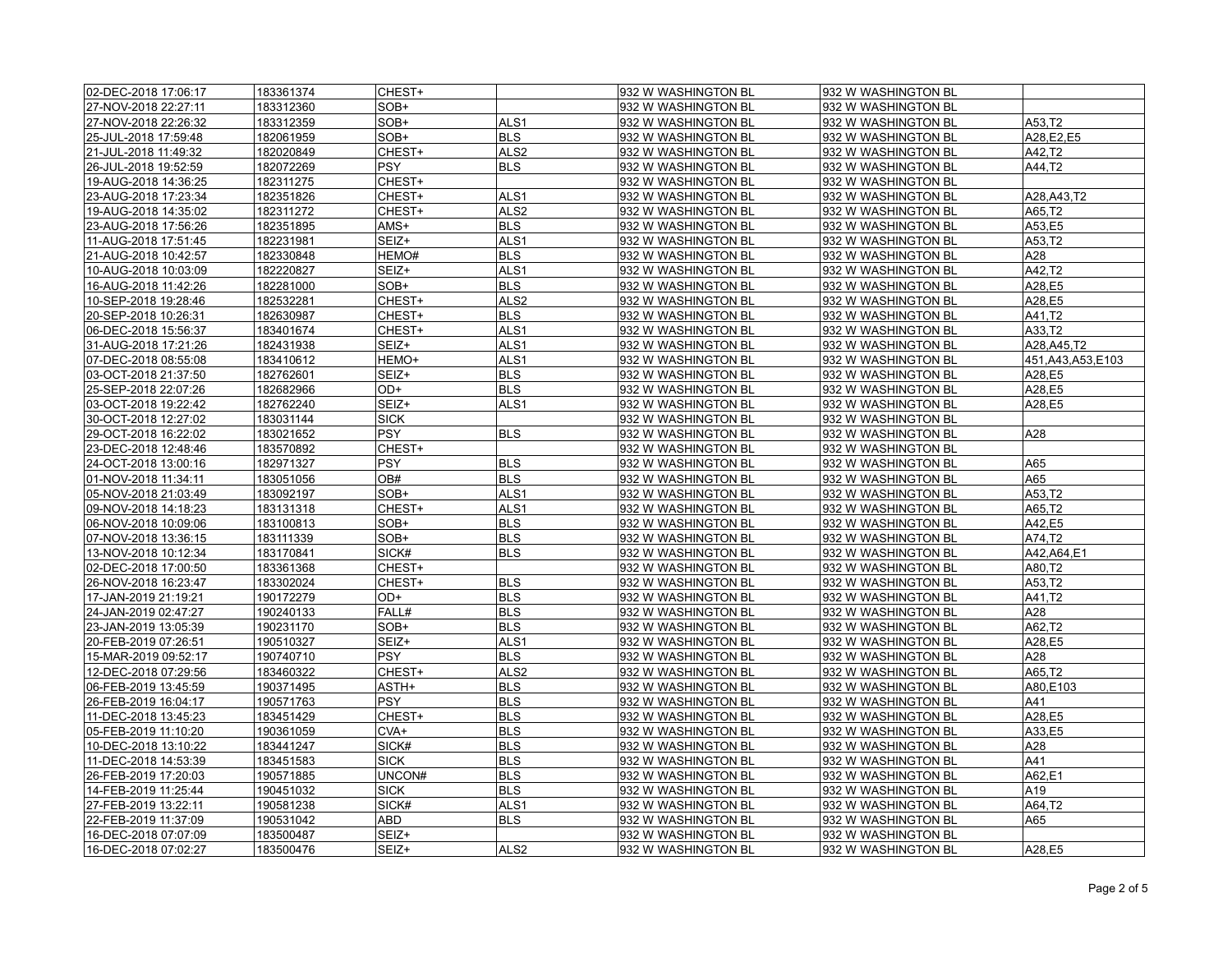| 23-FEB-2019 12:34:38 | 190540920 | ASTH+         | <b>BLS</b>       | 932 W WASHINGTON BL | 932 W WASHINGTON BL  | A41,E5       |
|----------------------|-----------|---------------|------------------|---------------------|----------------------|--------------|
| 25-FEB-2019 11:41:20 | 190560983 | <b>BACK</b>   |                  | 932 W WASHINGTON BL | 932 W WASHINGTON BL  |              |
| 03-JAN-2019 07:38:57 | 190030369 | <b>BACK</b>   |                  | 932 W WASHINGTON BL | 932 W WASHINGTON BL  | A28          |
| 05-MAR-2019 10:43:28 | 190640884 | <b>PSY</b>    | <b>BLS</b>       | 932 W WASHINGTON BL | 932 W WASHINGTON BL  | A42          |
| 25-FEB-2019 11:31:50 | 190560966 | <b>BACK</b>   | <b>BLS</b>       | 932 W WASHINGTON BL | 932 W WASHINGTON BL  | A28          |
| 03-JAN-2019 10:54:08 | 190030769 | SOB+          |                  | 932 W WASHINGTON BL | 932 W WASHINGTON BL  | A53,E5       |
| 01-JAN-2019 11:26:09 | 190011079 | SICK#         | <b>BLS</b>       | 932 W WASHINGTON BL | 932 W WASHINGTON BL  | A28          |
| 27-FEB-2019 13:13:03 | 190581222 | <b>ADVMIS</b> | ADV              | 932 W WASHINGTON BL | 932 W WASHINGTON BL  |              |
| 11-JAN-2019 11:28:02 | 190110961 | SOB+          | ALS <sub>2</sub> | 932 W WASHINGTON BL | 932 W WASHINGTON BL  | A74.T2       |
| 11-APR-2019 10:21:48 | 191010888 | <b>PSY</b>    | <b>BLS</b>       | 932 W WASHINGTON BL | 932 W WASHINGTON BL  | A28          |
| 08-APR-2019 14:21:12 | 190981678 | CHEST+        | ALS <sub>2</sub> | 932 W WASHINGTON BL | 932 W WASHINGTON BL  | A33,T2       |
| 06-JAN-2019 07:58:53 | 190060442 | CHEST+        | <b>BLS</b>       | 932 W WASHINGTON BL | 932 W WASHINGTON BL  | A28,E5       |
| 18-MAR-2019 13:39:06 | 190771358 | CHEST+        | ALS <sub>1</sub> | 932 W WASHINGTON BL | 932 W WASHINGTON BL  | A28,E5       |
| 12-MAR-2019 13:53:41 | 190711485 | CHEST+        | ALS <sub>1</sub> | 932 W WASHINGTON BL | 932 W WASHINGTON BL  | A53,E5       |
| 25-MAR-2019 16:55:11 | 190841770 | <b>PSY</b>    | <b>BLS</b>       | 932 W WASHINGTON BL | 932 W WASHINGTON BL  | A80          |
| 28-MAR-2019 15:26:14 | 190871610 | $ $ PSY       | <b>BLS</b>       | 932 W WASHINGTON BL | 932 W WASHINGTON BL  | A41          |
| 28-MAY-2019 08:45:22 | 191480672 | <b>PSY</b>    | <b>BLS</b>       | 932 W WASHINGTON BL | 932 W WASHINGTON BL  | A53          |
| 25-MAR-2019 15:12:25 | 190841571 | ALRGY#        | ALS <sub>2</sub> | 932 W WASHINGTON BL | 932 W WASHINGTON BL  | A53          |
| 06-MAY-2019 16:14:24 | 191261915 | CHEST+        | <b>BLS</b>       | 932 W WASHINGTON BL | 932 W WASHINGTON BL  | A41,T2       |
| 16-JAN-2019 19:12:18 | 190161934 | <b>SICK</b>   | ALS <sub>1</sub> | 932 W WASHINGTON BL | 932 W WASHINGTON BL  | A28          |
| 24-JAN-2019 13:22:09 | 190241298 | <b>FALL</b>   | ALS <sub>1</sub> | 932 W WASHINGTON BL | 932 W WASHINGTON BL  | A53          |
| 13-APR-2019 09:50:51 | 191030683 | ASTH+         | <b>BLS</b>       | 932 W WASHINGTON BL | 932 W WASHINGTON BL  | A53.T2       |
| 16-JUN-2019 11:37:00 | 191670873 | <b>BACK</b>   | <b>BLS</b>       | 932 W WASHINGTON BL | 932 W WASHINGTON BL  | A42,A53      |
| 30-JUN-2019 15:28:03 | 191811789 | <b>ADVMIS</b> | ADV              | 932 W WASHINGTON BL | 932 W WASHINGTON BL  |              |
| 30-JUN-2019 14:33:11 | 191811644 | <b>PSY</b>    | <b>BLS</b>       | 932 W WASHINGTON BL | 932 W WASHINGTON BL  | A53          |
|                      | 190380802 | <b>PSY</b>    | <b>BLS</b>       |                     |                      | A28          |
| 07-FEB-2019 10:15:57 |           |               |                  | 932 W WASHINGTON BL | 932 W WASHINGTON BL  |              |
| 29-JAN-2019 11:29:03 | 190290925 | <b>PSY</b>    | <b>BLS</b>       | 932 W WASHINGTON BL | 932 W WASHINGTON BL  | A65,E5       |
| 13-FEB-2019 11:47:52 | 190441048 | SICK#         | <b>BLS</b>       | 932 W WASHINGTON BL | 932 W WASHINGTON BL  | A33, A77, E5 |
| 19-MAR-2019 12:52:16 | 190781397 | <b>PSY</b>    | <b>BLS</b>       | 932 W WASHINGTON BL | 932 W WASHINGTON BL  | A64          |
| 15-FEB-2019 15:07:00 | 190461454 | <b>HEADP</b>  | <b>BLS</b>       | 932 W WASHINGTON BL | 932 W WASHINGTON BL  | A74          |
| 30-MAR-2019 14:42:15 | 190891193 | <b>ADVCPD</b> | <b>ADV</b>       | 932 W WASHINGTON BL | 932 W WASHINGTON BL  |              |
| 21-FEB-2019 14:51:20 | 190521644 | <b>ABD</b>    | <b>BLS</b>       | 932 W WASHINGTON BL | 932 W WASHINGTON BL  | A45          |
| 30-MAR-2019 14:47:37 | 190891205 | <b>PSY</b>    | <b>BLS</b>       | 932 W WASHINGTON BL | 932 W WASHINGTON BL  | A53          |
| 22-FEB-2019 14:37:41 | 190531394 | CHEST+        | ALS <sub>1</sub> | 932 W WASHINGTON BL | 932 W WASHINGTON BL  | A28,E5       |
| 02-APR-2019 09:36:19 | 190920685 | SOB+          | ALS <sub>1</sub> | 932 W WASHINGTON BL | 932 W WASHINGTON BL  | A1,A11,E1    |
| 03-MAR-2019 11:03:31 | 190620799 | INJ           | <b>BLS</b>       | 932 W WASHINGTON BL | 932 W WASHINGTON BL  | A28          |
| 08-APR-2019 17:27:45 | 190982092 | <b>PSY</b>    | <b>BLS</b>       | 932 W WASHINGTON BL | 932 W WASHINGTON BL  | A53,E5       |
| 29-MAR-2019 10:52:33 | 190880964 | <b>ALRGY</b>  | <b>BLS</b>       | 932 W WASHINGTON BL | 932 W WASHINGTON BL  | A28, A65, T2 |
| 07-APR-2019 10:17:51 | 190970754 | HEADP#        | <b>BLS</b>       | 932 W WASHINGTON BL | 932 W WASHINGTON BL  | A53          |
| 08-MAR-2019 10:19:57 | 190670974 | <b>HEADP</b>  | <b>BLS</b>       | 932 W WASHINGTON BL | 932 W WASHINGTON BL  | A19          |
| 24-JUN-2019 16:11:51 | 191751690 | <b>PSY</b>    | <b>BLS</b>       | 932 W WASHINGTON BL | 932 W WASHINGTON BL  | A80,E5       |
| 22-JUN-2019 14:22:18 | 191731327 | <b>PSY</b>    | <b>BLS</b>       | 932 W WASHINGTON BL | 932 W WASHINGTON BL  | A41          |
| 12-MAR-2019 17:15:32 | 190711969 | <b>PSY</b>    | <b>BLS</b>       | 932 W WASHINGTON BL | 932 W WASHINGTON BL  | A33          |
| 27-APR-2019 20:38:15 | 191171883 | OD+           | <b>BLS</b>       | 932 W WASHINGTON BL | 1932 W WASHINGTON BL | A45.T2       |
| 25-APR-2019 16:06:18 | 191151832 | CVA+          | <b>BLS</b>       | 932 W WASHINGTON BL | 932 W WASHINGTON BL  | A34,E103     |
| 29-APR-2019 18:33:29 | 191191885 | CHEST+        | <b>BLS</b>       | 932 W WASHINGTON BL | 932 W WASHINGTON BL  | A41,T2       |
| 27-APR-2019 20:32:01 | 191171872 | ADVMIS        | <b>ADV</b>       | 932 W WASHINGTON BL | 932 W WASHINGTON BL  |              |
| 27-APR-2019 20:35:12 | 191171878 | <b>ADVCPD</b> | ADV              | 932 W WASHINGTON BL | 932 W WASHINGTON BL  |              |
| 17-APR-2019 15:42:21 | 191071670 | SOB+          | <b>BLS</b>       | 932 W WASHINGTON BL | 932 W WASHINGTON BL  | A45,E1       |
| 28-APR-2019 07:03:39 | 191180364 | UNCON#        | ALS <sub>1</sub> | 932 W WASHINGTON BL | 932 W WASHINGTON BL  | A28          |
| 01-JUL-2019 18:17:41 | 191822086 | CHEST+        | ALS <sub>2</sub> | 932 W WASHINGTON BL | 932 W WASHINGTON BL  | A28,E5       |
| 07-MAY-2019 16:00:38 | 191271704 | <b>PSY</b>    | <b>BLS</b>       | 932 W WASHINGTON BL | 932 W WASHINGTON BL  | A42,A45      |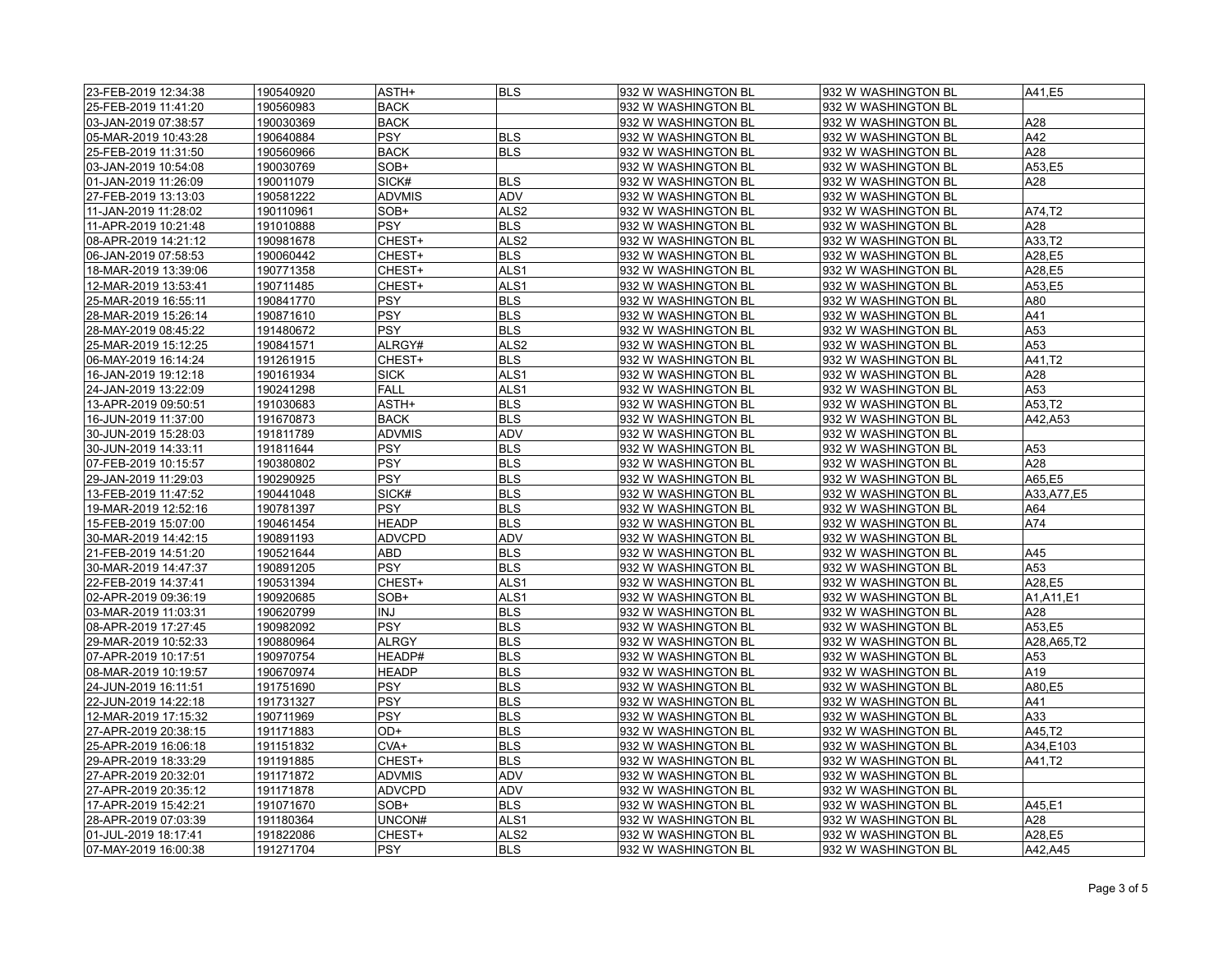| 14-MAY-2019 16:20:09                         | 191341916 | AMS+               | <b>BLS</b>                           | 932 W WASHINGTON BL | 932 W WASHINGTON BL | A53.T2          |
|----------------------------------------------|-----------|--------------------|--------------------------------------|---------------------|---------------------|-----------------|
| 09-MAY-2019 20:14:33                         | 191292352 | CVA+               | ALS <sub>1</sub>                     | 932 W WASHINGTON BL | 932 W WASHINGTON BL | A53,E5          |
| 03-MAY-2019 09:25:12                         | 191230685 | CHEST+             | <b>BLS</b>                           | 932 W WASHINGTON BL | 932 W WASHINGTON BL | A19,E103,E26,T2 |
| 08-MAY-2019 11:26:58                         | 191281005 | SICK#              | <b>BLS</b>                           | 932 W WASHINGTON BL | 932 W WASHINGTON BL | A11,T2          |
| 17-MAY-2019 16:12:24                         | 191371797 | CHEST+             | <b>BLS</b>                           | 932 W WASHINGTON BL | 932 W WASHINGTON BL | A45.T2          |
| 01-JUL-2019 18:19:36                         | 191822089 | <b>ADVMIS</b>      | ADV                                  | 932 W WASHINGTON BL | 932 W WASHINGTON BL |                 |
| 25-MAY-2019 22:48:36                         | 191452454 | UNCON#             | <b>BLS</b>                           | 932 W WASHINGTON BL | 932 W WASHINGTON BL | A150,E5         |
| 08-JUN-2019 17:03:28                         | 191591667 | PSY                | <b>BLS</b>                           | 932 W WASHINGTON BL | 932 W WASHINGTON BL | A28             |
| 29-MAY-2019 18:02:13                         | 191492000 | DIA#               | ALS <sub>2</sub>                     | 932 W WASHINGTON BL | 932 W WASHINGTON BL | A45             |
| 03-JUN-2019 11:50:32                         | 191540990 | <b>PSY</b>         | ALS <sub>1</sub>                     | 932 W WASHINGTON BL | 932 W WASHINGTON BL | A28             |
| 04-JUL-2019 20:19:21                         | 191852305 | SEIZ+              | ALS <sub>1</sub>                     | 932 W WASHINGTON BL | 932 W WASHINGTON BL | A28.E5          |
| 30-MAY-2019 16:15:35                         | 191501977 | SICK#              | ALS <sub>1</sub>                     | 932 W WASHINGTON BL | 932 W WASHINGTON BL | A28             |
| 12-JUN-2019 15:27:46                         | 191631633 | <b>PSY</b>         | <b>BLS</b>                           | 932 W WASHINGTON BL | 932 W WASHINGTON BL | A53             |
| 14-JUN-2019 09:40:10                         | 191650735 | <b>SICK</b>        | <b>BLS</b>                           | 932 W WASHINGTON BL | 932 W WASHINGTON BL | A28             |
| 14-JUN-2019 10:12:34                         | 191650831 | HEADP#             | <b>BLS</b>                           | 932 W WASHINGTON BL | 932 W WASHINGTON BL | A53             |
| 06-JUN-2019 23:10:56                         | 191572702 | <b>ADVMIS</b>      | <b>ADV</b>                           | 932 W WASHINGTON BL | 932 W WASHINGTON BL |                 |
| 10-JUN-2019 11:29:31                         | 191611134 | <b>PSY</b>         | <b>BLS</b>                           | 932 W WASHINGTON BL | 932 W WASHINGTON BL | 451, A41, E5    |
| 25-JUN-2019 19:09:40                         | 191762326 | SOB+               | ALS <sub>1</sub>                     | 932 W WASHINGTON BL | 932 W WASHINGTON BL | A42,T2          |
| 21-JUN-2019 10:31:35                         | 191720957 | SEIZ+              |                                      | 932 W WASHINGTON BL | 932 W WASHINGTON BL |                 |
| 15-JUN-2019 22:26:11                         | 191662218 | SUI#               | <b>BLS</b>                           | 932 W WASHINGTON BL | 932 W WASHINGTON BL | A11, A57, T2    |
| 26-JUN-2019 15:21:09                         | 191771854 | ABD#               | <b>BLS</b>                           | 932 W WASHINGTON BL | 932 W WASHINGTON BL | A53,T2          |
| 05-APR-2019 14:30:14                         | 190951425 | SICK#              | ALS <sub>1</sub>                     | 932 W WASHINGTON BL | 932 W WASHINGTON BL | A28             |
| 16-JUN-2019 00:14:14                         | 191670020 | <b>ADVMIS</b>      | ADV                                  | 932 W WASHINGTON BL | 932 W WASHINGTON BL |                 |
| 16-JUN-2019 11:57:55                         | 191670907 | <b>BACK</b>        |                                      | 932 W WASHINGTON BL | 932 W WASHINGTON BL |                 |
| 21-JUN-2019 10:24:42                         | 191720931 | SEIZ+              |                                      | 932 W WASHINGTON BL | 932 W WASHINGTON BL | A42,E5          |
| 28-JUN-2019 20:51:50                         | 191792495 | <b>PSY</b>         | <b>BLS</b>                           | 932 W WASHINGTON BL | 932 W WASHINGTON BL | A28             |
|                                              |           |                    | ALS <sub>1</sub>                     |                     |                     | A53,T2          |
| 01-JUL-2019 14:47:19<br>14-APR-2019 12:29:11 | 191821598 | $CVA+$<br>DIA#     |                                      | 932 W WASHINGTON BL | 932 W WASHINGTON BL |                 |
|                                              | 191040863 |                    |                                      | 932 W WASHINGTON BL | 932 W WASHINGTON BL |                 |
| 14-APR-2019 11:33:13                         | 191040782 | DIA#<br>PSY        | ALS <sub>2</sub><br>ALS <sub>1</sub> | 932 W WASHINGTON BL | 932 W WASHINGTON BL | A28             |
| 25-APR-2019 14:11:05                         | 191151554 |                    |                                      | 932 W WASHINGTON BL | 932 W WASHINGTON BL | A28, A74, E5    |
| 19-APR-2019 08:42:01                         | 191090496 | CHEST+             | <b>BLS</b>                           | 932 W WASHINGTON BL | 932 W WASHINGTON BL | 451, A28, E5    |
| 13-MAY-2019 17:08:15                         | 191331942 | CHEST+             | <b>BLS</b>                           | 932 W WASHINGTON BL | 932 W WASHINGTON BL | A28,E5          |
| 02-MAY-2019 08:23:24                         | 191220477 | PSY                | <b>BLS</b>                           | 932 W WASHINGTON BL | 932 W WASHINGTON BL | A42             |
| 30-APR-2019 15:25:45                         | 191201484 | DIA#<br><b>PSY</b> | <b>BLS</b>                           | 932 W WASHINGTON BL | 932 W WASHINGTON BL | A53             |
| 05-MAY-2019 19:42:35                         | 191252064 |                    |                                      | 932 W WASHINGTON BL | 932 W WASHINGTON BL |                 |
| 27-APR-2019 15:16:37                         | 191171327 | <b>HEADP</b>       | <b>BLS</b>                           | 932 W WASHINGTON BL | 932 W WASHINGTON BL | A28             |
| 30-APR-2019 13:25:49                         | 191201255 | CHEST+             | ALS <sub>1</sub>                     | 932 W WASHINGTON BL | 932 W WASHINGTON BL | A74.T2          |
| 07-MAY-2019 12:10:55                         | 191271179 | SOB+               | <b>BLS</b>                           | 932 W WASHINGTON BL | 932 W WASHINGTON BL | A42,T2          |
| 12-MAY-2019 01:38:56                         | 191320086 | PSY                | <b>BLS</b>                           | 932 W WASHINGTON BL | 932 W WASHINGTON BL | A28             |
| 23-MAY-2019 18:20:56                         | 191432101 | CHEST+             | ALS <sub>1</sub>                     | 932 W WASHINGTON BL | 932 W WASHINGTON BL | A45,E103        |
| 22-MAY-2019 15:58:04                         | 191421745 | PSY                | <b>BLS</b>                           | 932 W WASHINGTON BL | 932 W WASHINGTON BL | A53             |
| 22-MAY-2019 10:48:48                         | 191420934 | DIA#               | <b>BLS</b>                           | 932 W WASHINGTON BL | 932 W WASHINGTON BL | A65             |
| 30-MAY-2019 14:33:07                         | 191501674 | ABD#               | ALS <sub>1</sub>                     | 932 W WASHINGTON BL | 932 W WASHINGTON BL | A43,E1          |
| 19-MAY-2019 13:55:07                         | 191391191 | <b>PSY</b>         | <b>BLS</b>                           | 932 W WASHINGTON BL | 932 W WASHINGTON BL | A42             |
| 28-MAY-2019 12:13:33                         | 191481345 | SOB+               |                                      | 932 W WASHINGTON BL | 932 W WASHINGTON BL | A74,T2          |
| 05-JUN-2019 15:14:40                         | 191561772 | ABD#               | <b>BLS</b>                           | 932 W WASHINGTON BL | 932 W WASHINGTON BL | A28, A43, T2    |
| 21-JUN-2019 11:22:47                         | 191721102 | <b>ADVNME</b>      | <b>ADV</b>                           | 932 W WASHINGTON BL | 932 W WASHINGTON BL |                 |
| 28-JUN-2019 16:50:49                         | 191791901 | <b>PSY</b>         | <b>BLS</b>                           | 932 W WASHINGTON BL | 932 W WASHINGTON BL | A53             |
| 28-JUN-2019 15:44:27                         | 191791746 | SICK#              | ALS <sub>2</sub>                     | 932 W WASHINGTON BL | 932 W WASHINGTON BL | A28             |
| 28-JUN-2019 09:56:18                         | 191790843 | SICK#              | <b>BLS</b>                           | 932 W WASHINGTON BL | 932 W WASHINGTON BL | A28             |
|                                              |           |                    |                                      |                     |                     |                 |
|                                              |           |                    |                                      |                     |                     |                 |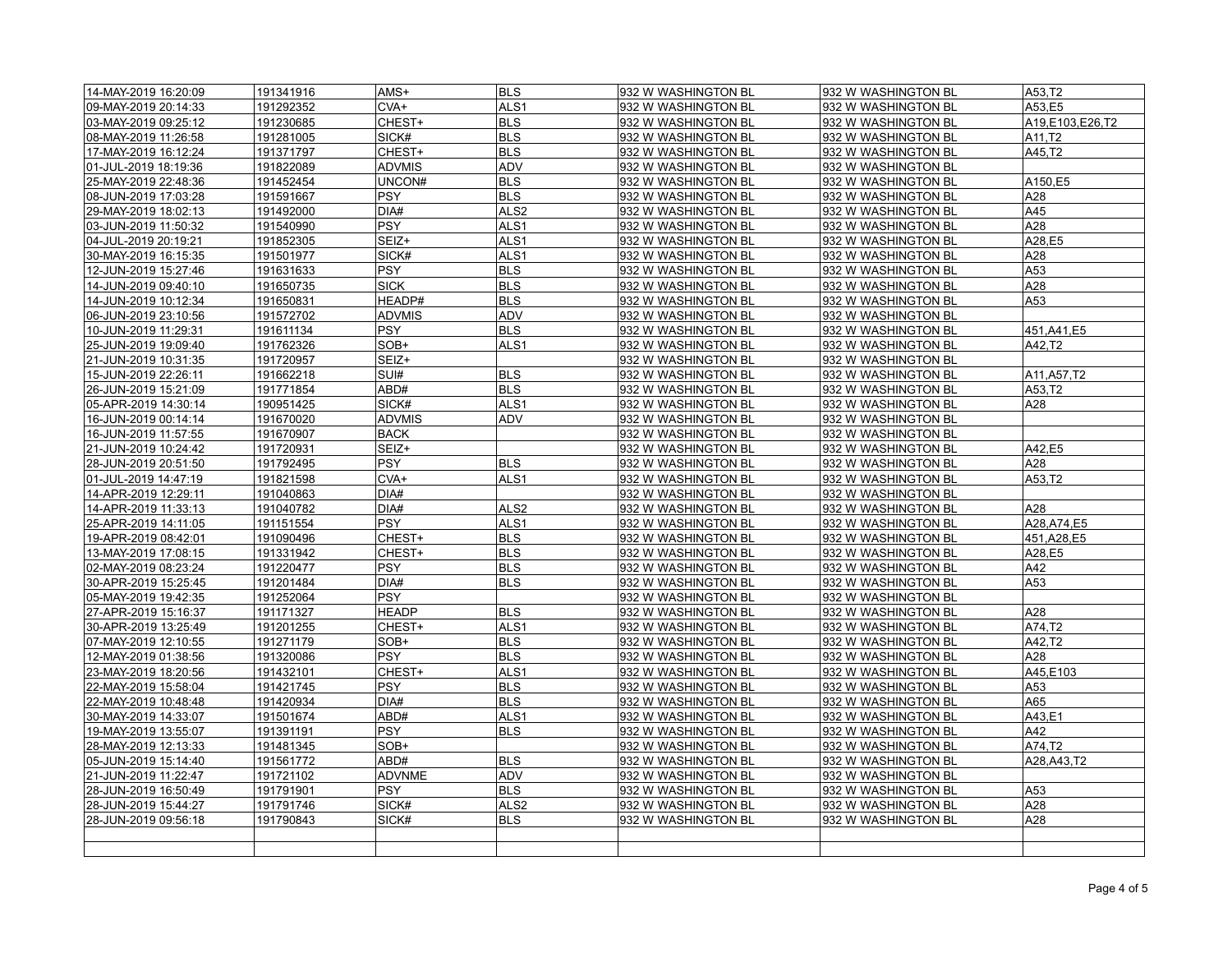| Total | - - -<br>$\sim$<br>≖∪∿<br>--- |  |  |
|-------|-------------------------------|--|--|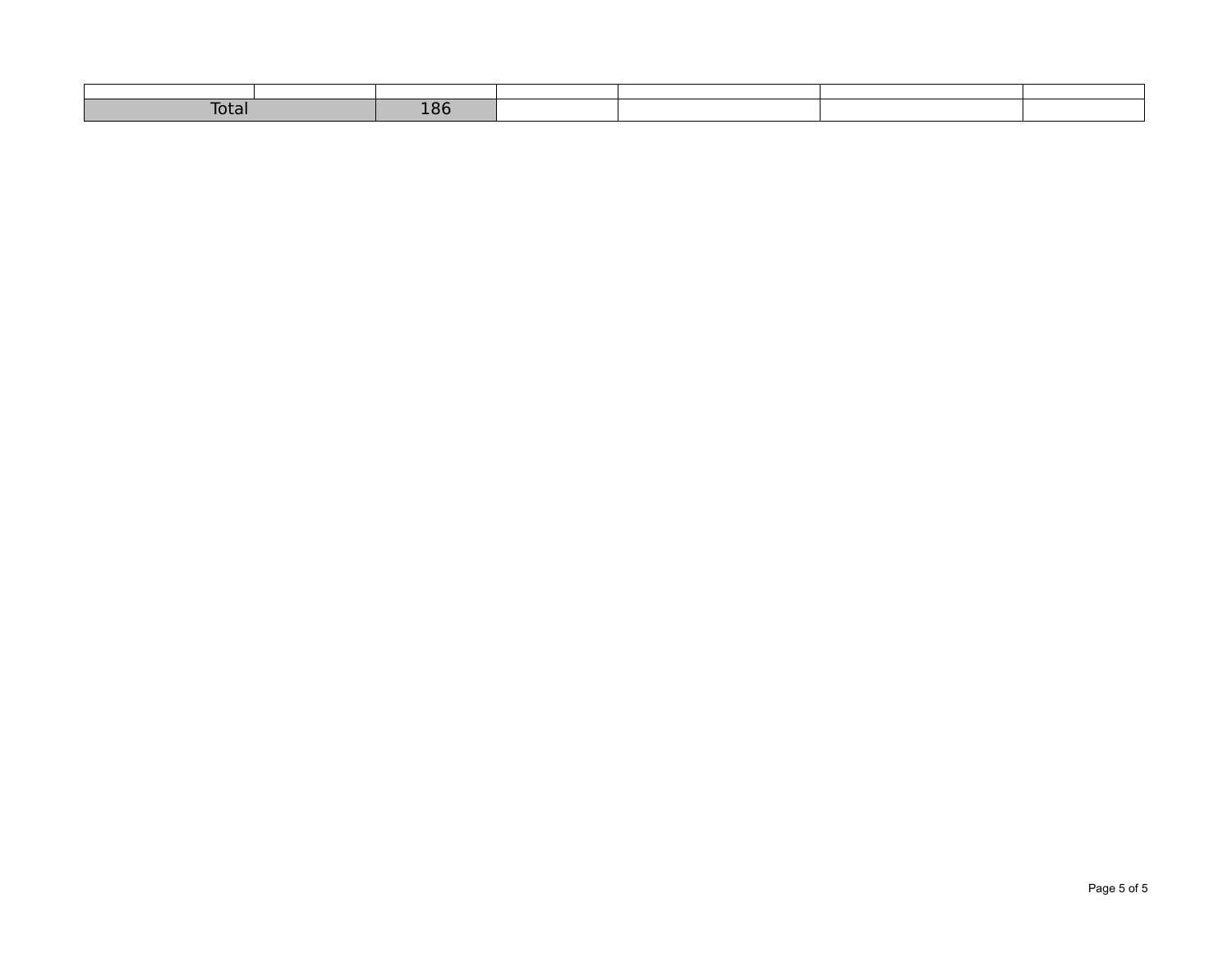| <b>FMIS Oecec 602 Report</b> |                          |               |                    |                                                |                                      |        |  |  |
|------------------------------|--------------------------|---------------|--------------------|------------------------------------------------|--------------------------------------|--------|--|--|
|                              |                          |               |                    |                                                |                                      |        |  |  |
|                              |                          |               |                    | Date                                           |                                      |        |  |  |
| From Date                    | 08-JUL-2018              | From Time     | 000000             |                                                |                                      |        |  |  |
| To Date                      | 08-JUL-2019              | To Time       | 235959             |                                                |                                      |        |  |  |
| <b>Time Usage</b>            | <b>ALL</b>               |               |                    |                                                |                                      |        |  |  |
| Watch                        | 000000                   | 075959        | 080000             | 155959                                         | 160000                               | 235959 |  |  |
| Scheduler Label              | Fire MIS.Oecec602 Report |               |                    |                                                |                                      |        |  |  |
|                              |                          |               |                    |                                                |                                      |        |  |  |
|                              |                          |               |                    |                                                |                                      |        |  |  |
|                              | <b>Include Geo</b>       |               |                    |                                                |                                      |        |  |  |
| Service Location             | %124 N SANGAMON%         |               |                    |                                                |                                      |        |  |  |
| Address of Occurence         | %124 N SANGAMON%         |               |                    |                                                |                                      |        |  |  |
|                              |                          |               |                    |                                                |                                      |        |  |  |
|                              |                          |               |                    |                                                |                                      |        |  |  |
|                              |                          |               |                    | <b>Standard Location Search Report Summary</b> |                                      |        |  |  |
|                              |                          |               |                    |                                                |                                      |        |  |  |
| <b>Entry Date</b>            | Event Number             | Event Type    | <b>Disposition</b> | Loc. Of Srvc.                                  | Addr. Of Occ                         | Unit   |  |  |
| 22-JUL-2018 08:31:35         | 182030552                | CHEST+        | ALS1               | 124 N SANGAMON ST                              | 124 N SANGAMON ST                    | A42,T2 |  |  |
| 04-MAY-2019 08:18:08         | 191240496                | SOB+          | <b>BLS</b>         | 124 N SANGAMON ST                              | 124 N SANGAMON ST                    | A28,E5 |  |  |
| 04-MAY-2019 11:57:10         | 191241005                | FALL          | <b>BLS</b>         | 124 N SANGAMON ST                              | 124 N SANGAMON ST                    | A28    |  |  |
| 29-AUG-2018 23:03:24         | 182412473                | UNK#          | <b>BLS</b>         | 124 N SANGAMON ST                              | 124 N SANGAMON ST                    | A28    |  |  |
| 09-SEP-2018 00:13:14         | 182520017                | <b>SICK</b>   | <b>BLS</b>         | 124 N SANGAMON ST                              | 124 N SANGAMON ST                    | A28    |  |  |
| 30-AUG-2018 18:06:27         | 182422043                | CHEST+        | ALS <sub>2</sub>   | 124 N SANGAMON ST                              | 124 N SANGAMON ST                    | A41.T2 |  |  |
| 16-SEP-2018 07:16:45         | 182590494                | AMS+          | ALS <sub>1</sub>   | 124 N SANGAMON ST                              | 124 N SANGAMON ST                    | A53,T2 |  |  |
| 03-SEP-2018 16:35:01         | 182461558                | <b>SICK</b>   | <b>BLS</b>         | 124 N SANGAMON ST                              | 124 N SANGAMON ST                    | A41    |  |  |
| 09-SEP-2018 04:19:26         | 182520246                | OD#           | <b>BLS</b>         | 124 N SANGAMON ST                              | 124 N SANGAMON ST                    | A28    |  |  |
| 24-SEP-2018 16:03:00         | 182671689                | HEADP#        | ALS <sub>1</sub>   | 124 N SANGAMON ST                              | 124 N SANGAMON ST                    | A53    |  |  |
| 27-SEP-2018 21:23:33         | 182702437                | CHEST+        | ALS <sub>1</sub>   | 124 N SANGAMON ST                              | 124 N SANGAMON ST                    | A53.T2 |  |  |
| 16-SEP-2018 23:11:32         | 182592306                | AA            |                    | 120-124 N SANGAMON ST<br>(HAYMARKET)           | 120-124 N SANGAMON ST<br>(HAYMARKET) | E5,T2  |  |  |
| 10-OCT-2018 13:15:28         | 182831226                | SEIZ+         | ALS <sub>1</sub>   | 124 N SANGAMON ST                              | 124 N SANGAMON ST                    | A53.T2 |  |  |
| 22-AUG-2018 22:49:02         | 182342439                | <b>BACK#</b>  | <b>BLS</b>         | 124 N SANGAMON ST                              | 124 N SANGAMON ST                    | A53    |  |  |
| 22-SEP-2018 00:18:45         | 182650018                | <b>SICK</b>   | <b>BLS</b>         | 124 N SANGAMON ST                              | 124 N SANGAMON ST                    | A28    |  |  |
| 15-OCT-2018 21:06:45         | 182882155                | SICK#         |                    | 124 N SANGAMON ST                              | 124 N SANGAMON ST                    |        |  |  |
| 15-OCT-2018 20:58:12         | 182882139                | SICK#         |                    | 124 N SANGAMON ST                              | 124 N SANGAMON ST                    | A11    |  |  |
| 26-OCT-2018 19:05:54         | 182991891                | OB#           | <b>BLS</b>         | 124 N SANGAMON ST                              | 124 N SANGAMON ST                    | A74    |  |  |
| 19-NOV-2018 13:15:31         | 183231299                | SEIZ+         | ALS <sub>1</sub>   | 124 N SANGAMON ST                              | 124 N SANGAMON ST                    | A66,T2 |  |  |
| 05-AUG-2018 12:07:55         | 182171238                | <b>PSY</b>    | <b>BLS</b>         | 124 N SANGAMON ST                              | 124 N SANGAMON ST                    | A53    |  |  |
| 13-DEC-2018 13:14:07         | 183471277                | <b>ADVNME</b> | ADV                | 124 N SANGAMON ST                              | 124 N SANGAMON ST                    |        |  |  |
| 30-SEP-2018 11:18:35         | 182730835                | UNK#          | <b>BLS</b>         | 124 N SANGAMON ST                              | 124 N SANGAMON ST                    | A28    |  |  |
| 11-OCT-2018 20:25:09         | 182842182                | SOB+          | ALS <sub>1</sub>   | 124 N SANGAMON ST                              | 124 N SANGAMON ST                    | A53,T2 |  |  |
| 09-OCT-2018 20:01:00         | 182822261                | SOB+          | <b>BLS</b>         | 124 N SANGAMON ST                              | 124 N SANGAMON ST                    | A3,E5  |  |  |
| 15-OCT-2018 03:47:20         | 182880150                | <b>ADVMIS</b> | <b>ADV</b>         | 124 N SANGAMON ST                              | 124 N SANGAMON ST                    |        |  |  |
| 09-OCT-2018 23:26:36         | 182822616                | <b>ADVMIS</b> | ADV                | 124 N SANGAMON ST                              | 124 N SANGAMON ST                    |        |  |  |
| 14-AUG-2018 08:27:20         | 182260563                | OB#           | <b>BLS</b>         | 124 N SANGAMON ST                              | 124 N SANGAMON ST                    | A41    |  |  |
| 27-OCT-2018 06:27:46         | 183000415                | UNCON#        | ALS <sub>1</sub>   | 124 N SANGAMON ST                              | 124 N SANGAMON ST                    | A53    |  |  |
| 22-OCT-2018 15:50:31         | 182951658                | AA            |                    | 120-124 N SANGAMON ST<br>(HAYMARKET)           | 120-124 N SANGAMON ST<br>(HAYMARKET) | E5,T2  |  |  |
| 22-OCT-2018 10:57:10         | 182950981                | ASTH+         | <b>BLS</b>         | 124 N SANGAMON ST                              | 124 N SANGAMON ST                    | A28,E5 |  |  |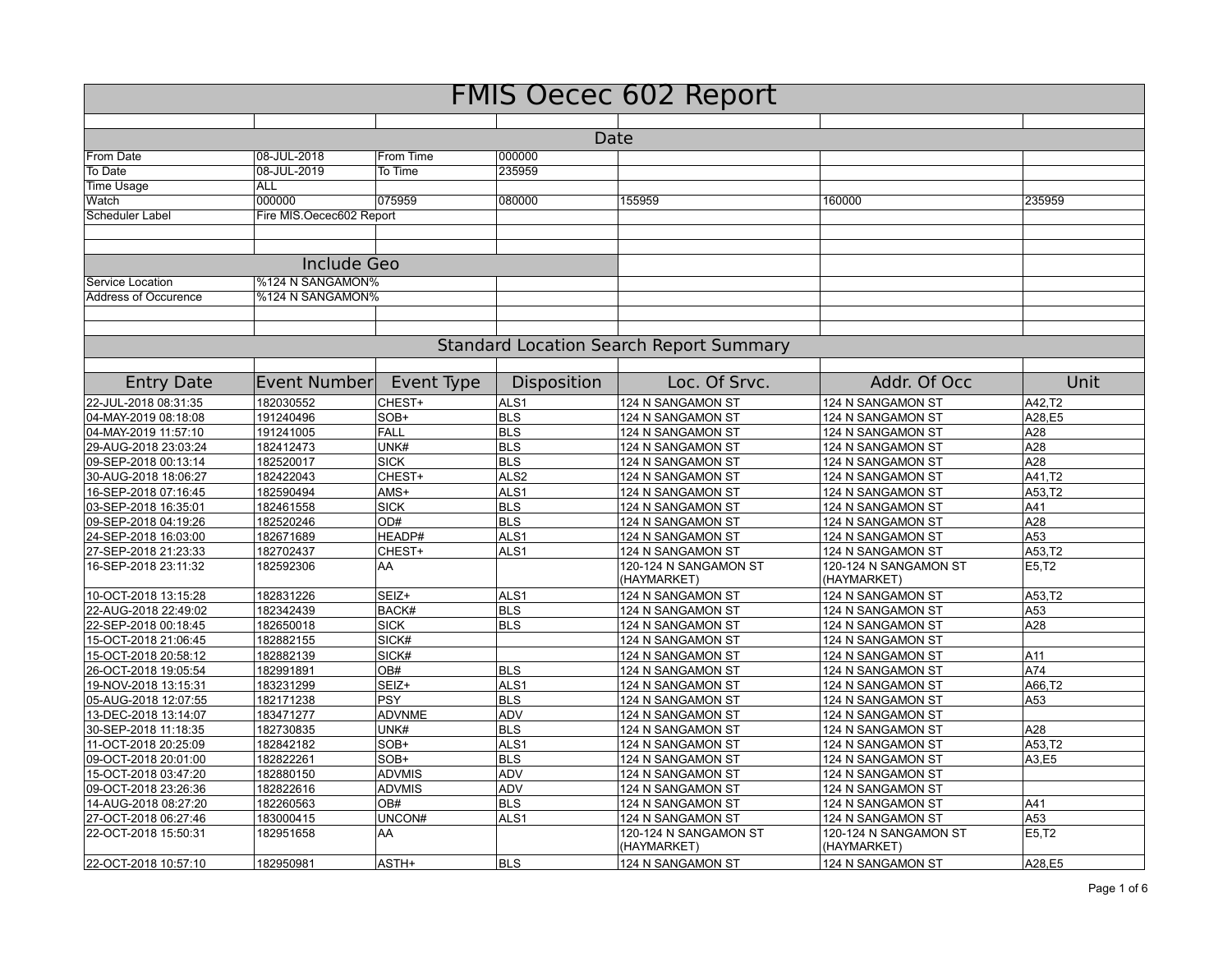| 24-OCT-2018 22:51:46 | 182972468 | SEIZ+         | ALS <sub>1</sub> | 124 N SANGAMON ST | 124 N SANGAMON ST | A28,E5        |
|----------------------|-----------|---------------|------------------|-------------------|-------------------|---------------|
| 28-OCT-2018 03:32:04 | 183010264 | <b>PSY</b>    | <b>BLS</b>       | 124 N SANGAMON ST | 124 N SANGAMON ST | A28           |
| 01-JAN-2019 07:38:17 | 190010719 | OD+           | <b>BLS</b>       | 124 N SANGAMON ST | 124 N SANGAMON ST | A28,E5        |
| 18-NOV-2018 08:17:39 | 183220497 | FEVER#        | <b>BLS</b>       | 124 N SANGAMON ST | 124 N SANGAMON ST | A53           |
| 10-JUL-2018 08:08:33 | 181910523 | SOB+          | <b>BLS</b>       | 124 N SANGAMON ST | 124 N SANGAMON ST | A41.T2        |
| 06-NOV-2018 22:48:21 | 183102361 | HEAD          | <b>BLS</b>       | 124 N SANGAMON ST | 124 N SANGAMON ST | A53           |
| 15-NOV-2018 00:11:15 | 183190010 | ABD#          | <b>BLS</b>       | 124 N SANGAMON ST | 124 N SANGAMON ST | A28           |
| 19-NOV-2018 14:45:44 | 183231513 | SICK#         | <b>BLS</b>       | 124 N SANGAMON ST | 124 N SANGAMON ST | A53,T2        |
| 07-NOV-2018 08:19:32 | 183110413 | SOB+          | <b>BLS</b>       | 124 N SANGAMON ST | 124 N SANGAMON ST | A10,A33,E103  |
| 07-NOV-2018 12:47:30 | 183111221 | SOB+          | ALS <sub>1</sub> | 124 N SANGAMON ST | 124 N SANGAMON ST | A45, A66, T2  |
| 17-NOV-2018 20:14:21 | 183211791 | SEIZ+         | ALS <sub>1</sub> | 124 N SANGAMON ST | 124 N SANGAMON ST | A65,T2        |
| 10-JUL-2018 23:31:20 | 181912569 | <b>FALL</b>   | ALS <sub>2</sub> | 124 N SANGAMON ST | 124 N SANGAMON ST | A28           |
| 04-DEC-2018 07:05:52 | 183380324 | CHEST+        | ALS <sub>2</sub> | 124 N SANGAMON ST | 124 N SANGAMON ST | A28,E5        |
| 25-NOV-2018 15:42:57 | 183291249 | <b>FALL</b>   | ALS <sub>1</sub> | 124 N SANGAMON ST | 124 N SANGAMON ST | A53           |
| 03-DEC-2018 17:49:46 | 183371835 | OB#           | ALS1             | 124 N SANGAMON ST | 124 N SANGAMON ST | A53           |
| 17-JUL-2018 21:27:03 | 181982334 | OD#           | <b>BLS</b>       | 124 N SANGAMON ST | 124 N SANGAMON ST | A28,A53       |
| 20-JUL-2018 05:13:57 | 182010311 | CHEST+        | <b>BLS</b>       | 124 N SANGAMON ST | 124 N SANGAMON ST | A28,E5        |
| 22-JUL-2018 08:22:10 | 182030530 | <b>BATT</b>   | <b>BLS</b>       | 124 N SANGAMON ST | 124 N SANGAMON ST | A53           |
| 25-JUL-2018 21:41:21 | 182062443 | ALRGY#        | ALS <sub>2</sub> | 124 N SANGAMON ST | 124 N SANGAMON ST | A28,A65       |
| 23-JUL-2018 00:05:53 | 182040006 | <b>SICK</b>   | <b>BLS</b>       | 124 N SANGAMON ST | 124 N SANGAMON ST | A53           |
| 08-AUG-2018 08:36:08 | 182200516 | DIA#          | ALS <sub>2</sub> |                   | 124 N SANGAMON ST | A28           |
|                      |           | OВ            | <b>BLS</b>       | 124 N SANGAMON ST |                   |               |
| 20-JUL-2018 14:10:14 | 182011389 |               | ALS1             | 124 N SANGAMON ST | 124 N SANGAMON ST | A64,E5        |
| 20-JUL-2018 19:38:12 | 182012036 | CHEST+        | <b>BLS</b>       | 124 N SANGAMON ST | 124 N SANGAMON ST | A28,E5<br>A28 |
| 07-AUG-2018 17:26:13 | 182191831 | SICK#         |                  | 124 N SANGAMON ST | 124 N SANGAMON ST |               |
| 08-AUG-2018 21:56:41 | 182202255 | CHEST+        | ALS1             | 124 N SANGAMON ST | 124 N SANGAMON ST | A28,T2        |
| 29-JUL-2018 22:21:58 | 182102106 | <b>MIS</b>    | <b>BLS</b>       | 124 N SANGAMON ST | 124 N SANGAMON ST | A28           |
| 16-AUG-2018 22:03:22 | 182282320 | OB#           | <b>BLS</b>       | 124 N SANGAMON ST | 124 N SANGAMON ST | A28           |
| 16-AUG-2018 04:03:44 | 182280196 | <b>PSY</b>    | <b>BLS</b>       | 124 N SANGAMON ST | 124 N SANGAMON ST | A53           |
| 15-AUG-2018 23:32:45 | 182272519 | SICK#         | ALS <sub>1</sub> | 124 N SANGAMON ST | 124 N SANGAMON ST | A28           |
| 19-AUG-2018 23:43:13 | 182312313 | CHEST+        | ALS <sub>2</sub> | 124 N SANGAMON ST | 124 N SANGAMON ST | A28,E5        |
| 15-AUG-2018 03:23:53 | 182270151 | <b>ADVNME</b> | ADV              | 124 N SANGAMON ST | 124 N SANGAMON ST |               |
| 11-AUG-2018 08:06:26 | 182230571 | UNK+          | ALS <sub>1</sub> | 124 N SANGAMON ST | 124 N SANGAMON ST | A28,E5        |
| 15-AUG-2018 03:29:55 | 182270153 | <b>SICK</b>   | <b>BLS</b>       | 124 N SANGAMON ST | 124 N SANGAMON ST | A28           |
| 13-AUG-2018 18:24:28 | 182251990 | CHEST+        | ALS <sub>1</sub> | 124 N SANGAMON ST | 124 N SANGAMON ST | A53,T2        |
| 15-AUG-2018 20:35:29 | 182272228 | SOB+          | <b>BLS</b>       | 124 N SANGAMON ST | 124 N SANGAMON ST | A45,T2        |
| 07-SEP-2018 06:30:13 | 182500269 | ABD           | <b>BLS</b>       | 124 N SANGAMON ST | 124 N SANGAMON ST | A28           |
| 17-SEP-2018 13:49:54 | 182601701 | UNCON#        | ALS <sub>1</sub> | 124 N SANGAMON ST | 124 N SANGAMON ST | A74           |
| 18-SEP-2018 09:35:44 | 182610738 | CHEST+        | ALS <sub>2</sub> | 124 N SANGAMON ST | 124 N SANGAMON ST | A45,E5        |
| 06-DEC-2018 07:05:04 | 183400306 | CVA+          | ALS1             | 124 N SANGAMON ST | 124 N SANGAMON ST | A28,E5        |
| 06-SEP-2018 13:08:12 | 182491214 | OB#           |                  | 124 N SANGAMON ST | 124 N SANGAMON ST | A53           |
| 13-SEP-2018 07:27:14 | 182560365 | ASTH+         | ALS <sub>2</sub> | 124 N SANGAMON ST | 124 N SANGAMON ST | A28,E5        |
| 09-SEP-2018 15:17:19 | 182521176 | $ $ PSY       | <b>BLS</b>       | 124 N SANGAMON ST | 124 N SANGAMON ST | A28           |
| 14-SEP-2018 06:14:49 | 182570284 | ABD#          | <b>BLS</b>       | 124 N SANGAMON ST | 124 N SANGAMON ST | A28           |
| 18-SEP-2018 13:39:47 | 182611518 | SOB+          | <b>BLS</b>       | 124 N SANGAMON ST | 124 N SANGAMON ST | A58,E5,T36    |
| 23-SEP-2018 10:07:22 | 182660731 | ASTH+         | <b>BLS</b>       | 124 N SANGAMON ST | 124 N SANGAMON ST | A53,T2        |
| 25-SEP-2018 08:45:45 | 182680574 | <b>SICK</b>   | <b>BLS</b>       | 124 N SANGAMON ST | 124 N SANGAMON ST | A28           |
| 03-OCT-2018 08:51:28 | 182760562 | ASTH+         | <b>BLS</b>       | 124 N SANGAMON ST | 124 N SANGAMON ST | A41,E5        |
| 13-OCT-2018 21:25:36 | 182861939 | SICK#         | <b>BLS</b>       | 124 N SANGAMON ST | 124 N SANGAMON ST | A28           |
| 29-SEP-2018 21:21:37 | 182721989 | <b>SICK</b>   | <b>BLS</b>       | 124 N SANGAMON ST | 124 N SANGAMON ST | A28           |
| 22-SEP-2018 04:25:28 | 182650278 | ASTH+         | <b>BLS</b>       | 124 N SANGAMON ST | 124 N SANGAMON ST | A53,T2        |
| 10-OCT-2018 13:20:48 | 182831245 | SEIZ+         |                  | 124 N SANGAMON ST | 124 N SANGAMON ST |               |
| 13-OCT-2018 11:13:09 | 182860879 | <b>PSY</b>    |                  | 124 N SANGAMON ST | 124 N SANGAMON ST |               |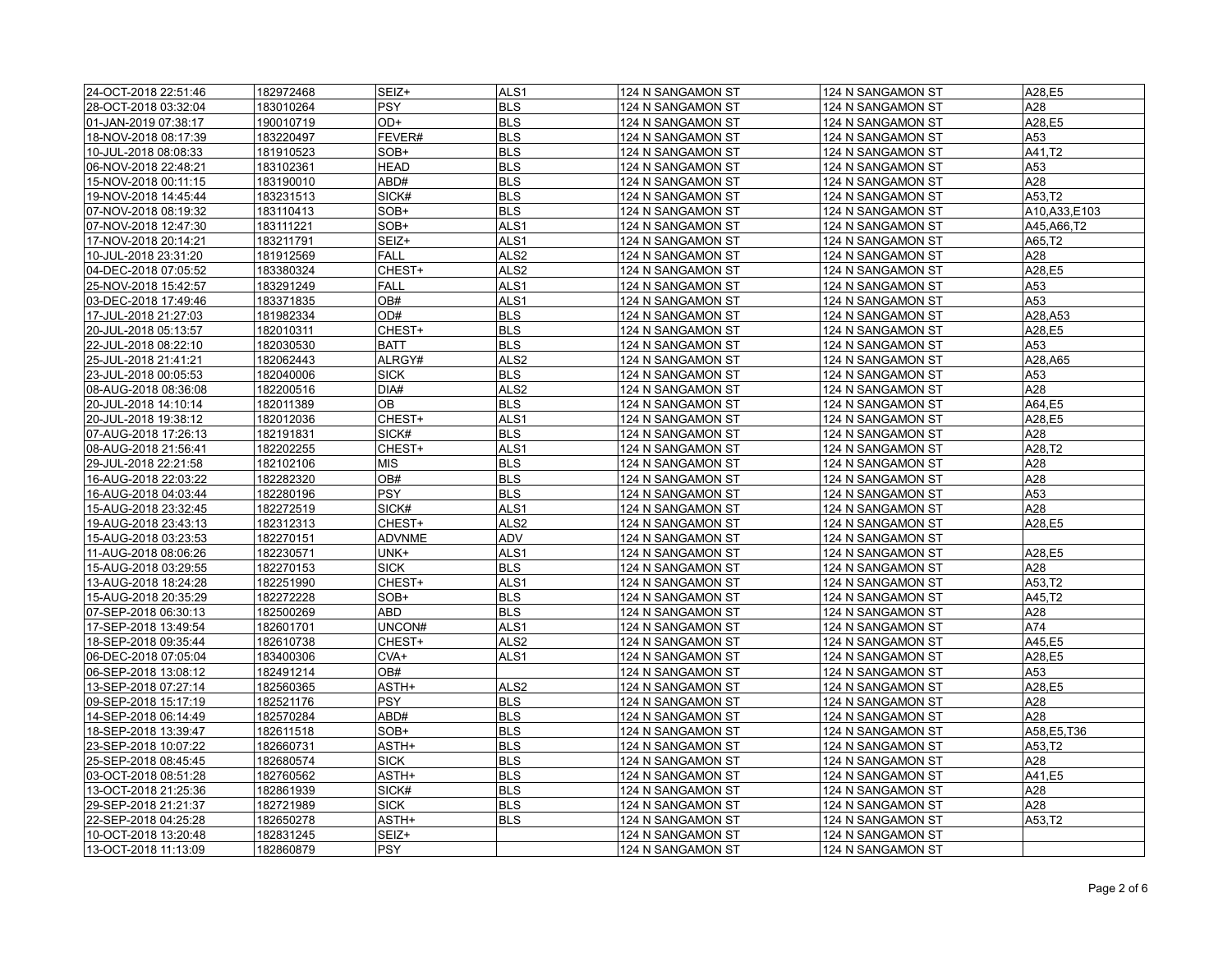| 11-DEC-2018 23:33:58 | 183452515 | PSY           | <b>BLS</b>       | 124 N SANGAMON ST | 124 N SANGAMON ST | A28            |
|----------------------|-----------|---------------|------------------|-------------------|-------------------|----------------|
| 11-DEC-2018 10:52:36 | 183450981 | OD+           | ALS <sub>1</sub> | 124 N SANGAMON ST | 124 N SANGAMON ST | A53,T2         |
| 16-OCT-2018 20:14:50 | 182892200 | SICK#         | ALS <sub>1</sub> | 124 N SANGAMON ST | 124 N SANGAMON ST | 451,A42        |
| 03-OCT-2018 18:15:49 | 182762091 | UNK+          | <b>BLS</b>       | 124 N SANGAMON ST | 124 N SANGAMON ST | A53,T2         |
| 14-OCT-2018 20:30:41 | 182871905 | SICK#         | <b>BLS</b>       | 124 N SANGAMON ST | 124 N SANGAMON ST | A44,T2         |
| 15-OCT-2018 20:57:49 | 182882137 | SICK#         | <b>BLS</b>       | 124 N SANGAMON ST | 124 N SANGAMON ST | A53            |
| 23-DEC-2018 16:21:24 | 183571289 | <b>ABD</b>    | ALS <sub>1</sub> | 124 N SANGAMON ST | 124 N SANGAMON ST | A53            |
| 24-OCT-2018 19:57:26 | 182972215 | SEIZ+         |                  | 124 N SANGAMON ST | 124 N SANGAMON ST |                |
| 14-OCT-2018 23:54:15 | 182872177 | <b>SICK</b>   | <b>BLS</b>       | 124 N SANGAMON ST | 124 N SANGAMON ST | A28            |
| 23-DEC-2018 22:30:14 | 183571929 | UNCON#        | <b>BLS</b>       | 124 N SANGAMON ST | 124 N SANGAMON ST | A41,T2         |
| 24-OCT-2018 19:48:36 | 182972205 | SEIZ+         | <b>BLS</b>       | 124 N SANGAMON ST | 124 N SANGAMON ST | A65,T2         |
| 29-OCT-2018 11:13:28 | 183020986 | UNK+          |                  | 124 N SANGAMON ST | 124 N SANGAMON ST |                |
| 21-DEC-2018 07:32:30 | 183550418 | CHEST+        | ALS <sub>2</sub> | 124 N SANGAMON ST | 124 N SANGAMON ST | A28,E5         |
| 25-OCT-2018 19:48:41 | 182982051 | <b>ADVMIS</b> | ADV              | 124 N SANGAMON ST | 124 N SANGAMON ST |                |
| 10-FEB-2019 20:59:45 | 190411830 | ABD           | <b>BLS</b>       | 124 N SANGAMON ST | 124 N SANGAMON ST | A28, A53       |
| 30-DEC-2018 10:39:15 | 183640781 | <b>BATT</b>   | <b>BLS</b>       | 124 N SANGAMON ST | 124 N SANGAMON ST | A28            |
| 25-DEC-2018 12:37:38 | 183590721 | UNCON#        | ALS <sub>1</sub> | 124 N SANGAMON ST | 124 N SANGAMON ST | A53            |
| 29-OCT-2018 11:12:50 | 183020982 | UNCON#        | ALS <sub>2</sub> | 124 N SANGAMON ST | 124 N SANGAMON ST | A41, A74, T2   |
| 27-DEC-2018 16:36:09 | 183611425 | DIA#          | <b>BLS</b>       | 124 N SANGAMON ST | 124 N SANGAMON ST | 451, A53, T2   |
| 30-OCT-2018 16:41:29 | 183031723 | DIA#          |                  | 124 N SANGAMON ST | 124 N SANGAMON ST | A41            |
| 31-DEC-2018 22:15:20 | 183652051 | CHEST+        | <b>BLS</b>       | 124 N SANGAMON ST | 124 N SANGAMON ST | A28,E5         |
| 06-JAN-2019 19:21:42 | 190061522 | ABD           | <b>BLS</b>       | 124 N SANGAMON ST | 124 N SANGAMON ST | A53            |
| 08-NOV-2018 13:22:11 | 183121211 | OB#           | <b>BLS</b>       | 124 N SANGAMON ST | 124 N SANGAMON ST | A45            |
| 10-NOV-2018 08:06:30 | 183140435 | <b>RTE</b>    |                  | 124 N SANGAMON ST | 124 N SANGAMON ST |                |
| 13-NOV-2018 23:25:38 | 183172606 | <b>ADVMIS</b> | ADV              | 124 N SANGAMON ST | 124 N SANGAMON ST |                |
| 13-NOV-2018 22:32:51 | 183172545 | AMS+          | <b>BLS</b>       | 124 N SANGAMON ST | 124 N SANGAMON ST | A33,T2         |
| 02-NOV-2018 07:30:20 | 183060345 | RTE           |                  | 124 N SANGAMON ST | 124 N SANGAMON ST | T <sub>2</sub> |
| 14-NOV-2018 02:03:57 | 183180082 | <b>SICK</b>   | <b>BLS</b>       | 124 N SANGAMON ST | 124 N SANGAMON ST | A28            |
| 02-NOV-2018 07:05:02 | 183060302 | OB            | <b>BLS</b>       | 124 N SANGAMON ST | 124 N SANGAMON ST | A53            |
| 07-NOV-2018 18:55:26 | 183111942 | ALRGY+        |                  | 124 N SANGAMON ST | 124 N SANGAMON ST |                |
| 07-NOV-2018 12:19:47 | 183111172 | ABD#          | <b>BLS</b>       | 124 N SANGAMON ST | 124 N SANGAMON ST | A74            |
| 07-NOV-2018 12:41:21 | 183111207 | OB#           | ALS <sub>1</sub> | 124 N SANGAMON ST | 124 N SANGAMON ST | A42,E103,E5    |
| 07-NOV-2018 18:09:18 | 183111843 | ALRGY+        | ALS <sub>2</sub> | 124 N SANGAMON ST | 124 N SANGAMON ST | A28,E5         |
| 26-NOV-2018 07:35:28 | 183300672 | FALL          | <b>BLS</b>       | 124 N SANGAMON ST | 124 N SANGAMON ST | A53            |
| 28-NOV-2018 02:30:58 | 183320083 | SEIZ+         | <b>BLS</b>       | 124 N SANGAMON ST | 124 N SANGAMON ST | A28,E5         |
| 10-NOV-2018 08:01:25 | 183140423 | <b>RTE</b>    |                  | 124 N SANGAMON ST | 124 N SANGAMON ST | T2             |
| 23-NOV-2018 04:04:03 | 183270216 | ABD           | ALS <sub>1</sub> | 124 N SANGAMON ST | 124 N SANGAMON ST | A74            |
| 16-NOV-2018 00:11:38 | 183200015 | $ $ PSY       | <b>BLS</b>       | 124 N SANGAMON ST | 124 N SANGAMON ST | A28            |
| 12-NOV-2018 08:41:00 | 183160454 | DIA#          | ALS <sub>2</sub> | 124 N SANGAMON ST | 124 N SANGAMON ST | A28            |
| 22-NOV-2018 11:48:05 | 183260917 | DIA#          | <b>BLS</b>       | 124 N SANGAMON ST | 124 N SANGAMON ST | A28            |
| 29-NOV-2018 17:46:12 | 183332031 | OB#           | ALS <sub>1</sub> | 124 N SANGAMON ST | 124 N SANGAMON ST | A53            |
| 03-DEC-2018 20:17:33 | 183372150 | OB#           | ALS <sub>1</sub> | 124 N SANGAMON ST | 124 N SANGAMON ST | A53            |
| 25-JAN-2019 11:47:15 | 190250959 | SEIZ+         | <b>BLS</b>       | 124 N SANGAMON ST | 124 N SANGAMON ST | A41,T2         |
| 16-JAN-2019 22:05:59 | 190162271 | <b>HEADP</b>  | ALS <sub>1</sub> | 124 N SANGAMON ST | 124 N SANGAMON ST | A28            |
| 17-JAN-2019 23:38:17 | 190172440 | PSY           | <b>BLS</b>       | 124 N SANGAMON ST | 124 N SANGAMON ST | A42            |
| 24-JAN-2019 10:05:16 | 190240822 | CHEST+        | ALS <sub>2</sub> | 124 N SANGAMON ST | 124 N SANGAMON ST | A45,T2         |
| 14-MAR-2019 09:59:39 | 190730808 | OB#           | <b>BLS</b>       | 124 N SANGAMON ST | 124 N SANGAMON ST | A28            |
| 09-JAN-2019 10:35:27 | 190090882 | OD#           | ALS <sub>1</sub> | 124 N SANGAMON ST | 124 N SANGAMON ST | A42            |
| 25-FEB-2019 19:58:25 | 190561968 | STAB+         | <b>BLS</b>       | 124 N SANGAMON ST | 124 N SANGAMON ST | 451, A41, T2   |
| 25-FEB-2019 07:09:36 | 190560274 | <b>PSY</b>    | <b>BLS</b>       | 124 N SANGAMON ST | 124 N SANGAMON ST | A28            |
| 03-FEB-2019 13:04:50 | 190341268 | SOB+          | ALS <sub>1</sub> | 124 N SANGAMON ST | 124 N SANGAMON ST | A53.T2         |
| 09-MAR-2019 03:32:47 | 190680205 | <b>SICK</b>   | <b>BLS</b>       | 124 N SANGAMON ST | 124 N SANGAMON ST | A53            |
|                      |           |               |                  |                   |                   |                |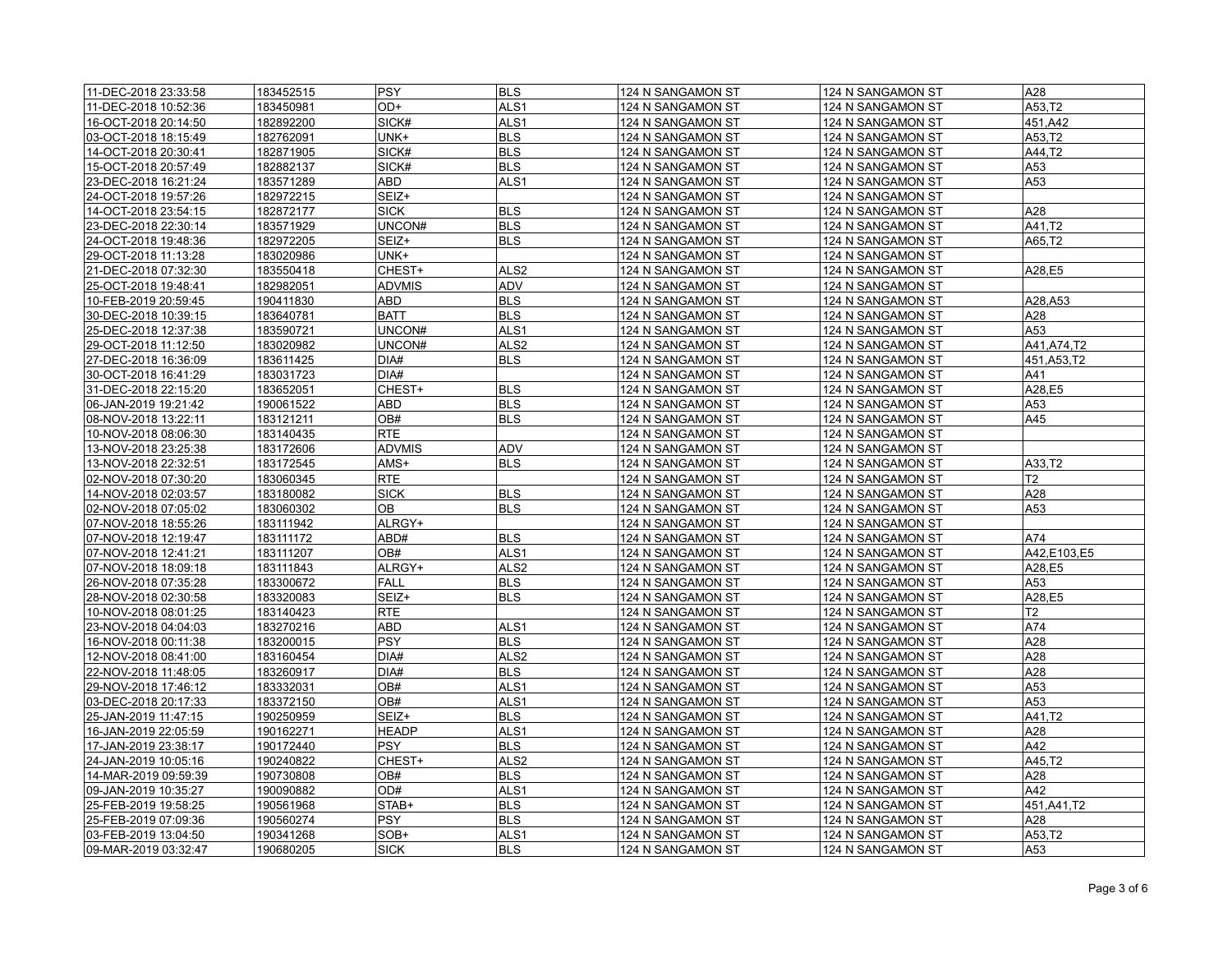| 09-MAR-2019 10:29:30 | 190680738 | PSY           | ALS <sub>1</sub> | 124 N SANGAMON ST | 124 N SANGAMON ST | A53          |
|----------------------|-----------|---------------|------------------|-------------------|-------------------|--------------|
| 15-DEC-2018 16:04:48 | 183491402 | OB#           |                  | 124 N SANGAMON ST | 124 N SANGAMON ST |              |
| 12-FEB-2019 14:27:30 | 190431394 | <b>PSY</b>    |                  | 124 N SANGAMON ST | 124 N SANGAMON ST | A53          |
| 11-DEC-2018 10:56:18 | 183450993 | OD+           |                  | 124 N SANGAMON ST | 124 N SANGAMON ST |              |
| 19-DEC-2018 12:44:23 | 183531149 | UNCON#        | ALS <sub>1</sub> | 124 N SANGAMON ST | 124 N SANGAMON ST | A41          |
| 17-DEC-2018 09:30:15 | 183510621 | <b>HEAD</b>   | <b>BLS</b>       | 124 N SANGAMON ST | 124 N SANGAMON ST | A53          |
| 15-DEC-2018 17:48:51 | 183491565 | <b>ADVMIS</b> | <b>ADV</b>       | 124 N SANGAMON ST | 124 N SANGAMON ST |              |
| 21-DEC-2018 04:31:16 | 183550231 | OB#           | <b>BLS</b>       | 124 N SANGAMON ST | 124 N SANGAMON ST | A28          |
| 12-DEC-2018 18:40:42 | 183461952 | SEIZ+         | ALS <sub>1</sub> | 124 N SANGAMON ST | 124 N SANGAMON ST | A53,T2       |
| 13-DEC-2018 13:23:48 | 183471309 | <b>SICK</b>   | <b>BLS</b>       | 124 N SANGAMON ST | 124 N SANGAMON ST | A31,A53      |
| 22-DEC-2018 21:32:40 | 183562032 | PSY           | <b>BLS</b>       | 124 N SANGAMON ST | 124 N SANGAMON ST | A45          |
| 21-FEB-2019 18:32:55 | 190522031 | SICK#         | <b>BLS</b>       | 124 N SANGAMON ST | 124 N SANGAMON ST | A28          |
| 16-FEB-2019 21:52:47 | 190471745 | <b>RTE</b>    |                  | 124 N SANGAMON ST | 124 N SANGAMON ST | T2           |
| 20-FEB-2019 20:28:57 | 190512087 | SEIZ+         | ALS1             | 124 N SANGAMON ST | 124 N SANGAMON ST | A28,T2       |
| 27-DEC-2018 20:55:45 | 183611868 | FALL#         | <b>BLS</b>       | 124 N SANGAMON ST | 124 N SANGAMON ST | A28          |
| 04-JAN-2019 23:33:28 | 190042407 | CHEST+        | ALS <sub>1</sub> | 124 N SANGAMON ST | 124 N SANGAMON ST | A28,E5       |
| 23-FEB-2019 04:44:58 | 190540259 | SICK#         |                  | 124 N SANGAMON ST | 124 N SANGAMON ST | A28          |
| 04-JAN-2019 23:37:13 | 190042412 | CHEST+        |                  | 124 N SANGAMON ST | 124 N SANGAMON ST |              |
|                      |           | INJ           | <b>BLS</b>       |                   |                   | A28          |
| 03-JAN-2019 04:28:44 | 190030176 |               |                  | 124 N SANGAMON ST | 124 N SANGAMON ST |              |
| 11-JAN-2019 11:21:18 | 190110945 | CHEST+        | ALS <sub>2</sub> | 124 N SANGAMON ST | 124 N SANGAMON ST | A28,E5       |
| 03-APR-2019 15:55:50 | 190931787 | SICK#         | ALS1             | 124 N SANGAMON ST | 124 N SANGAMON ST | A74          |
| 09-JAN-2019 00:53:39 | 190090038 | SEIZ+         | <b>BLS</b>       | 124 N SANGAMON ST | 124 N SANGAMON ST | A28,E5       |
| 11-APR-2019 17:31:39 | 191011921 | <b>PSY</b>    | <b>BLS</b>       | 124 N SANGAMON ST | 124 N SANGAMON ST | A53          |
| 12-MAR-2019 15:18:34 | 190711700 | SOB+          | ALS <sub>1</sub> | 124 N SANGAMON ST | 124 N SANGAMON ST | A28.T2       |
| 21-MAR-2019 15:48:43 | 190801705 | OD#           | <b>BLS</b>       | 124 N SANGAMON ST | 124 N SANGAMON ST | 451,A28      |
| 11-FEB-2019 13:37:10 | 190421282 | SUI+          |                  | 124 N SANGAMON ST | 124 N SANGAMON ST | A41,T2       |
| 23-MAR-2019 13:07:57 | 190821148 | OB#           | ALS <sub>1</sub> | 124 N SANGAMON ST | 124 N SANGAMON ST | A42          |
| 12-JAN-2019 22:41:55 | 190122063 | <b>PSY</b>    | <b>BLS</b>       | 124 N SANGAMON ST | 124 N SANGAMON ST | A28          |
| 19-MAR-2019 13:41:11 | 190781526 | DIA#          | ALS1             | 124 N SANGAMON ST | 124 N SANGAMON ST | A53          |
| 14-JAN-2019 00:08:42 | 190140009 | UNCON#        | <b>BLS</b>       | 124 N SANGAMON ST | 124 N SANGAMON ST | A53          |
| 16-MAY-2019 12:39:01 | 191361366 | SEIZ+         | ALS <sub>1</sub> | 124 N SANGAMON ST | 124 N SANGAMON ST | A28,E5       |
| 11-MAY-2019 14:11:30 | 191311181 | SEIZ+         | ALS <sub>2</sub> | 124 N SANGAMON ST | 124 N SANGAMON ST | A53, BC3, T2 |
| 24-MAY-2019 22:54:09 | 191442468 | OD#           | ALS <sub>1</sub> | 124 N SANGAMON ST | 124 N SANGAMON ST | A28,E5       |
| 24-JAN-2019 19:23:04 | 190242047 | CHEST+        | ALS <sub>1</sub> | 124 N SANGAMON ST | 124 N SANGAMON ST | A53,T2       |
| 01-JUN-2019 13:26:59 | 191521280 | <b>SICK</b>   | ALS <sub>2</sub> | 124 N SANGAMON ST | 124 N SANGAMON ST | A28          |
| 21-JUN-2019 20:41:59 | 191722323 | SEIZ+         | <b>BLS</b>       | 124 N SANGAMON ST | 124 N SANGAMON ST | A45,T2       |
| 10-JUN-2019 21:47:34 | 191612592 | SICK#         | ALS <sub>1</sub> | 124 N SANGAMON ST | 124 N SANGAMON ST | A65          |
| 26-JAN-2019 22:00:07 | 190261943 | INJ           | <b>BLS</b>       | 124 N SANGAMON ST | 124 N SANGAMON ST | A28,E5       |
| 08-FEB-2019 04:56:13 | 190390190 | UNCNB+        | ALS <sub>2</sub> | 124 N SANGAMON ST | 124 N SANGAMON ST | A28,E5       |
| 07-FEB-2019 11:28:28 | 190380974 | <b>PSY</b>    | <b>BLS</b>       | 124 N SANGAMON ST | 124 N SANGAMON ST | A19,T2       |
| 08-FEB-2019 05:01:52 | 190390194 | UNCNB+        |                  | 124 N SANGAMON ST | 124 N SANGAMON ST |              |
| 06-FEB-2019 15:13:35 | 190371714 | <b>SICK</b>   | ALS <sub>1</sub> | 124 N SANGAMON ST | 124 N SANGAMON ST | A74,E103     |
| 29-MAR-2019 16:57:03 | 190881819 | HEADP#        | <b>BLS</b>       | 124 N SANGAMON ST | 124 N SANGAMON ST | A45,A68,T2   |
| 30-MAR-2019 12:44:01 | 190890989 | SEIZ+         | <b>BLS</b>       | 124 N SANGAMON ST | 124 N SANGAMON ST | A28,E5       |
| 03-APR-2019 12:36:03 | 190931267 | OD#           | ALS <sub>1</sub> | 124 N SANGAMON ST | 124 N SANGAMON ST | A80,T2       |
| 25-MAR-2019 20:33:05 | 190842202 | PSY           | <b>BLS</b>       | 124 N SANGAMON ST | 124 N SANGAMON ST | A53          |
| 30-JAN-2019 19:23:41 | 190302072 | <b>HEMO</b>   | <b>BLS</b>       | 124 N SANGAMON ST | 124 N SANGAMON ST | A28,E103     |
| 17-FEB-2019 17:58:48 | 190481197 | SICK#         | ALS1             | 124 N SANGAMON ST | 124 N SANGAMON ST | A53          |
| 21-FEB-2019 21:40:05 | 190522408 | SEIZ+         | ALS <sub>1</sub> | 124 N SANGAMON ST | 124 N SANGAMON ST | A28,E5       |
| 29-MAR-2019 12:49:53 | 190881231 | CHEST+        | <b>BLS</b>       | 124 N SANGAMON ST | 124 N SANGAMON ST | A45,T2       |
| 06-APR-2019 19:24:12 | 190961984 | <b>ADVMIS</b> | <b>ADV</b>       | 124 N SANGAMON ST | 124 N SANGAMON ST |              |
| 07-APR-2019 09:31:48 | 190970680 | DIA#          | <b>BLS</b>       | 124 N SANGAMON ST | 124 N SANGAMON ST | A28          |
|                      |           |               |                  |                   |                   |              |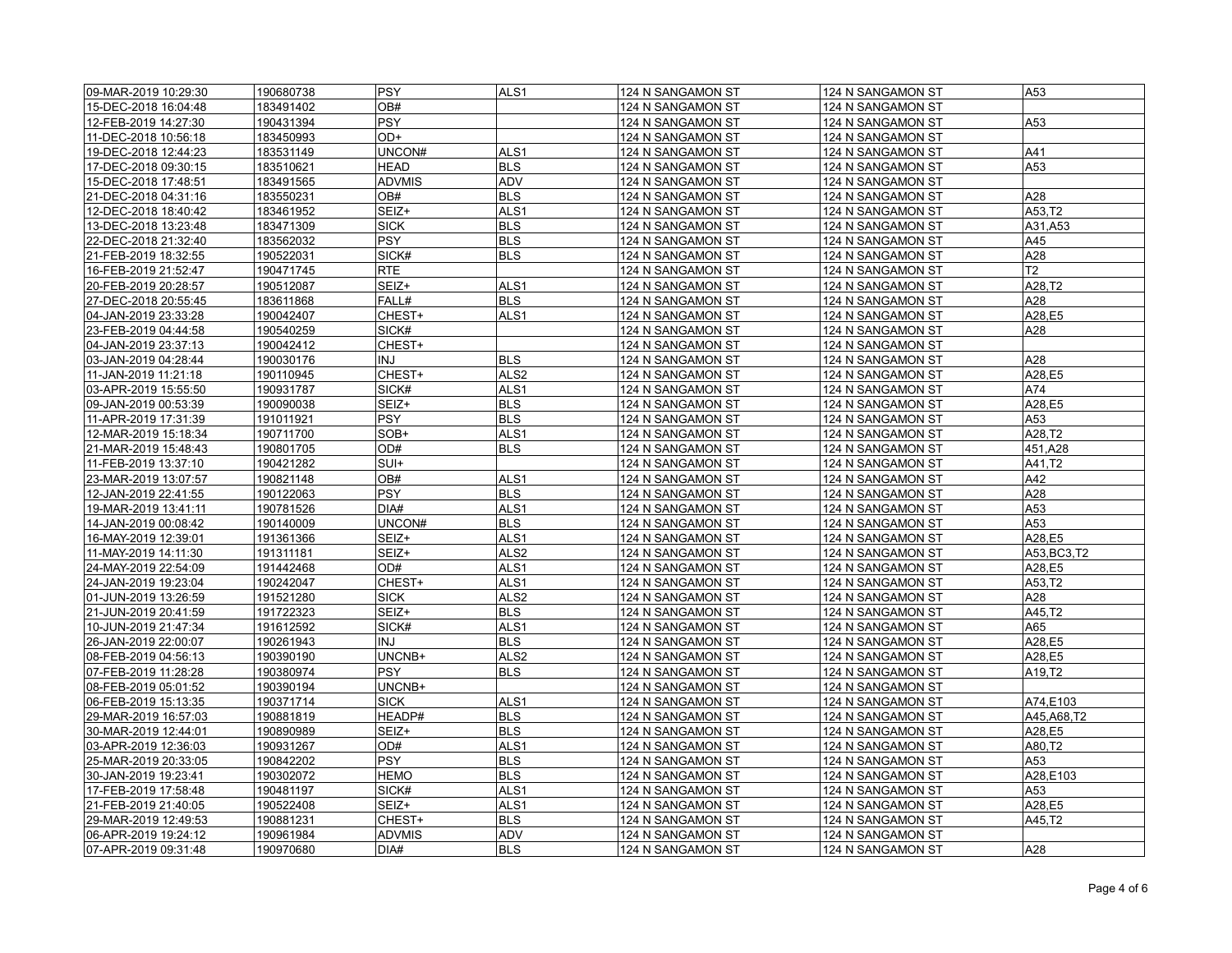| 06-APR-2019 19:00:07 | 190961924 | <b>SICK</b>   | <b>BLS</b>       | 124 N SANGAMON ST                      | 124 N SANGAMON ST                      | A28              |
|----------------------|-----------|---------------|------------------|----------------------------------------|----------------------------------------|------------------|
| 06-MAR-2019 19:51:48 | 190652058 | ALRGY#        | <b>BLS</b>       | 124 N SANGAMON ST                      | 124 N SANGAMON ST                      | A65,T2           |
| 09-MAR-2019 18:56:23 | 190681621 | CVA+          | <b>BLS</b>       | 124 N SANGAMON ST                      | 124 N SANGAMON ST                      | A11,T2           |
| 21-MAR-2019 17:29:25 | 190801902 | SEIZ+         | ALS1             | 124 N SANGAMON ST                      | 124 N SANGAMON ST                      | A53,T2           |
| 11-APR-2019 01:28:37 | 191010073 | SICK#         | <b>BLS</b>       | 124 N SANGAMON ST                      | 124 N SANGAMON ST                      | A28              |
| 23-APR-2019 04:36:52 | 191130194 | <b>PSY</b>    | <b>BLS</b>       | 124 N SANGAMON ST                      | 124 N SANGAMON ST                      | A28              |
| 08-JUN-2019 22:18:55 | 191592333 | SOB+          | ALS <sub>2</sub> | 124 N SANGAMON ST                      | 124 N SANGAMON ST                      | A28,E5           |
| 05-JUN-2019 06:41:22 | 191560358 | MIS#          | <b>BLS</b>       | 124 N SANGAMON ST                      | 124 N SANGAMON ST                      | A28              |
| 22-JUN-2019 13:07:40 | 191731132 | SEIZ+         | ALS <sub>1</sub> | 124 N SANGAMON ST                      | 124 N SANGAMON ST                      | A65, A74, E5     |
| 19-APR-2019 21:35:57 | 191092133 | DIA#          | <b>BLS</b>       | 124 N SANGAMON ST                      | 124 N SANGAMON ST                      | A65,T2           |
| 28-APR-2019 12:10:04 | 191180917 | HEADP#        | ALS <sub>1</sub> | 124 N SANGAMON ST                      | 124 N SANGAMON ST                      | A28              |
| 30-APR-2019 17:46:15 | 191201727 | DIA#          | <b>BLS</b>       | 124 N SANGAMON ST                      | 124 N SANGAMON ST                      | A45              |
| 19-APR-2019 22:28:28 | 191092220 | ABD           | <b>BLS</b>       | 124 N SANGAMON ST                      | 124 N SANGAMON ST                      | A28              |
| 28-APR-2019 13:58:09 | 191181099 | SOB+          | ALS <sub>1</sub> | 124 N SANGAMON ST                      | 124 N SANGAMON ST                      | A65,T2           |
| 30-APR-2019 03:26:33 | 191200155 | SICK#         | <b>BLS</b>       | 124 N SANGAMON ST                      | 124 N SANGAMON ST                      | A53              |
| 17-APR-2019 10:37:09 | 191070911 | DIA#          | ALS <sub>1</sub> | 124 N SANGAMON ST                      | 124 N SANGAMON ST                      | A65              |
| 25-APR-2019 21:07:33 | 191152460 | ABD           | <b>BLS</b>       | 124 N SANGAMON ST                      | 124 N SANGAMON ST                      | A53              |
| 28-APR-2019 16:08:47 | 191181271 | <b>SICK</b>   | ALS <sub>1</sub> | 124 N SANGAMON ST                      | 124 N SANGAMON ST                      | A45              |
| 12-MAY-2019 09:52:45 | 191320668 | UNCON+        |                  | 124 N SANGAMON ST                      | 124 N SANGAMON ST                      |                  |
| 12-MAY-2019 09:46:25 | 191320648 | UNCON+        | ALS <sub>2</sub> | 124 N SANGAMON ST                      | 124 N SANGAMON ST                      | A65,T2           |
| 11-MAY-2019 14:13:13 | 191311186 | SEIZ+         |                  | 124 N SANGAMON ST                      | 124 N SANGAMON ST                      |                  |
| 21-JUN-2019 00:48:43 | 191720071 | AMS+          | ALS <sub>1</sub> | 124 N SANGAMON ST                      | 124 N SANGAMON ST                      | A28,E5           |
| 05-MAY-2019 09:29:52 | 191250737 | ASTH+         | <b>BLS</b>       | 124 N SANGAMON ST                      | 124 N SANGAMON ST                      | A28,E5           |
| 04-JUN-2019 22:34:34 | 191552493 | DIA#          |                  | 124 N SANGAMON ST                      | 124 N SANGAMON ST                      | A41,E5           |
| 16-MAY-2019 12:40:05 | 191361371 | SEIZ+         |                  | 124 N SANGAMON ST                      | 124 N SANGAMON ST                      |                  |
| 30-JUN-2019 09:25:19 | 191810917 | SOB+          | ALS <sub>1</sub> | 124 N SANGAMON ST                      | 124 N SANGAMON ST                      | A28,E5           |
| 05-MAY-2019 20:40:17 | 191252210 | CHEST+        | ALS1             | 124 N SANGAMON ST                      | 124 N SANGAMON ST                      | A53,T2           |
| 15-MAY-2019 13:17:54 | 191351547 | DIA#          | <b>BLS</b>       | 124 N SANGAMON ST                      | 124 N SANGAMON ST                      | A41              |
| 03-JUL-2019 10:43:27 | 191840997 | SEIZ+         | <b>BLS</b>       | 124 N SANGAMON ST                      | 124 N SANGAMON ST                      | A53,T2           |
| 17-MAR-2019 03:53:25 | 190760291 | <b>SICK</b>   | <b>BLS</b>       | 124 N SANGAMON ST                      | 124 N SANGAMON ST                      | A53              |
| 03-JUL-2019 11:53:09 | 191841207 | <b>ADVMIS</b> | ADV              | 124 N SANGAMON ST                      | 124 N SANGAMON ST                      |                  |
| 18-MAY-2019 19:49:19 | 191381931 | <b>PSY</b>    | ALS <sub>1</sub> | 124 N SANGAMON ST                      | 124 N SANGAMON ST                      | A41              |
| 20-MAR-2019 05:45:53 | 190790192 | <b>SICK</b>   | ALS <sub>1</sub> | 124 N SANGAMON ST                      | 124 N SANGAMON ST                      | A53              |
| 29-MAY-2019 18:30:31 | 191492044 | UNCON+        | <b>BLS</b>       | 124 N SANGAMON ST                      | 124 N SANGAMON ST                      | A28,E5           |
| 28-MAY-2019 16:43:03 | 191482004 | CHEST+        | ALS <sub>1</sub> | 124 N SANGAMON ST                      | 124 N SANGAMON ST                      | A28,E5           |
| 31-MAY-2019 22:41:36 | 191512843 | DIA#          | ALS <sub>2</sub> | 124 N SANGAMON ST                      | 124 N SANGAMON ST                      | A44, A73, E5, T2 |
| 29-MAY-2019 01:18:17 | 191490055 | <b>ADVNME</b> | <b>ADV</b>       | 124 N SANGAMON ST                      | 124 N SANGAMON ST                      |                  |
| 06-JUN-2019 19:26:36 | 191572284 | PSY           | ALS <sub>2</sub> |                                        |                                        | A28              |
| 04-JUN-2019 12:23:36 | 191551094 | OB#           | <b>BLS</b>       | 124 N SANGAMON ST<br>124 N SANGAMON ST | 124 N SANGAMON ST<br>124 N SANGAMON ST | A28              |
| 29-MAR-2019 23:12:38 | 190882507 | SICK#         | <b>BLS</b>       | 124 N SANGAMON ST                      | 124 N SANGAMON ST                      | A28              |
| 01-APR-2019 10:36:48 | 190910888 | CHEST+        | <b>BLS</b>       | 124 N SANGAMON ST                      | 124 N SANGAMON ST                      | A41,T2           |
|                      |           |               |                  |                                        |                                        |                  |
| 05-APR-2019 08:30:23 | 190950483 | CHEST+        | ALS <sub>1</sub> | 124 N SANGAMON ST                      | 124 N SANGAMON ST                      | A53,T2           |
| 21-JUN-2019 13:36:18 | 191721412 | CHEST+        | <b>BLS</b>       | 124 N SANGAMON ST                      | 124 N SANGAMON ST                      | A28,E5           |
| 25-JUN-2019 05:49:31 | 191760266 | CHEST+        | ALS1             | 124 N SANGAMON ST                      | 124 N SANGAMON ST                      | A28,E5           |
| 07-APR-2019 13:47:50 | 190971101 | <b>ADVMIS</b> | <b>ADV</b>       | 124 N SANGAMON ST                      | 124 N SANGAMON ST                      |                  |
| 04-JUL-2019 20:21:43 | 191852314 | <b>ADVMIS</b> | <b>ADV</b>       | 124 N SANGAMON ST                      | 124 N SANGAMON ST                      |                  |
| 04-JUL-2019 20:23:53 | 191852319 | <b>ADVMIS</b> | ADV              | 124 N SANGAMON ST                      | 124 N SANGAMON ST                      |                  |
| 16-APR-2019 19:14:55 | 191062180 | OD#           | <b>BLS</b>       | 124 N SANGAMON ST                      | 124 N SANGAMON ST                      | A28              |
| 15-APR-2019 12:10:31 | 191051165 | <b>PSY</b>    |                  | 124 N SANGAMON ST                      | 124 N SANGAMON ST                      |                  |
| 18-APR-2019 20:46:47 | 191082059 | SICK#         | <b>BLS</b>       | 124 N SANGAMON ST                      | 124 N SANGAMON ST                      | A28              |
| 22-APR-2019 21:21:28 | 191122563 | DIA#          | <b>BLS</b>       | 124 N SANGAMON ST                      | 124 N SANGAMON ST                      | A28              |
| 15-APR-2019 11:56:24 | 191051114 | <b>PSY</b>    | <b>BLS</b>       | 124 N SANGAMON ST                      | 124 N SANGAMON ST                      | A11,A33          |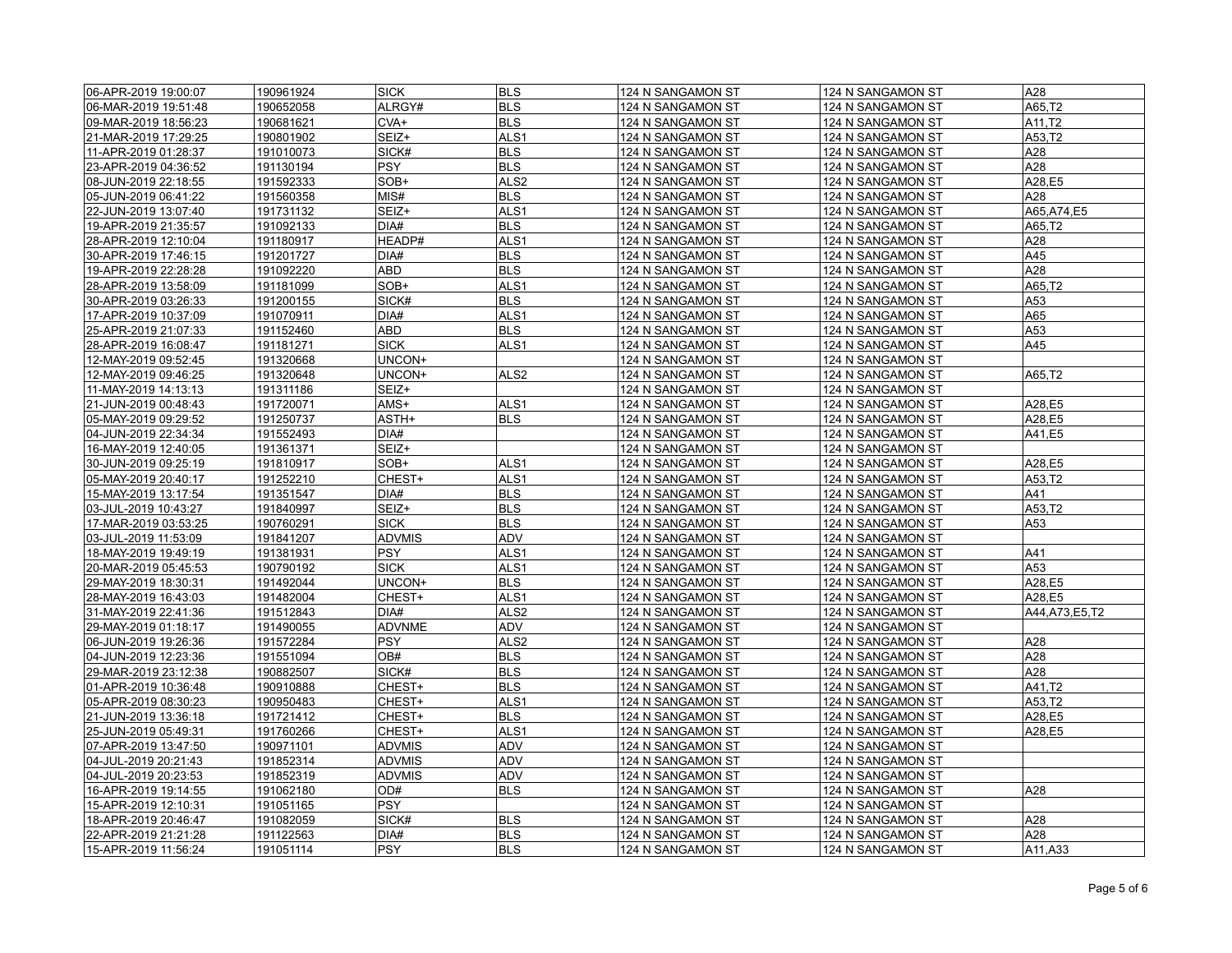| 22-APR-2019 23:42:23 | 191122751 | <b>ADVMIS</b> | ADV              | 124 N SANGAMON ST | 124 N SANGAMON ST |                |
|----------------------|-----------|---------------|------------------|-------------------|-------------------|----------------|
| 25-APR-2019 07:11:23 | 191150366 | UNCON#        | ALS <sub>1</sub> | 124 N SANGAMON ST | 124 N SANGAMON ST | A28            |
| 18-APR-2019 22:31:37 | 191082192 | <b>SICK</b>   | <b>BLS</b>       | 124 N SANGAMON ST | 124 N SANGAMON ST | A28            |
| 13-APR-2019 12:54:24 | 191031075 | DIA#          | <b>BLS</b>       | 124 N SANGAMON ST | 124 N SANGAMON ST | A53            |
| 13-MAY-2019 18:35:47 | 191332121 | <b>SICK</b>   | <b>BLS</b>       | 124 N SANGAMON ST | 124 N SANGAMON ST | A65.E5         |
| 04-MAY-2019 20:38:42 | 191242246 | <b>FEVER</b>  |                  | 124 N SANGAMON ST | 124 N SANGAMON ST | A28            |
| 03-JUL-2019 16:17:08 | 191841978 | <b>ADVMIS</b> | <b>ADV</b>       | 124 N SANGAMON ST | 124 N SANGAMON ST |                |
| 05-MAY-2019 22:36:55 | 191252428 | CHEST+        | ALS <sub>1</sub> | 124 N SANGAMON ST | 124 N SANGAMON ST | A28,E5         |
| 05-JUL-2019 23:21:49 | 191863207 | <b>SICK</b>   | <b>BLS</b>       | 124 N SANGAMON ST | 124 N SANGAMON ST | A53            |
| 28-APR-2019 09:35:31 | 191180635 | PSY#          | ALS <sub>1</sub> | 124 N SANGAMON ST | 124 N SANGAMON ST | A41            |
| 10-MAY-2019 21:45:01 | 191302394 | CHEST+        | ALS <sub>1</sub> | 124 N SANGAMON ST | 124 N SANGAMON ST | A28.A53.T2     |
| 06-JUL-2019 14:39:00 | 191871381 | CHEST+        | ALS <sub>1</sub> | 124 N SANGAMON ST | 124 N SANGAMON ST | A53,T2         |
| 26-MAY-2019 16:22:34 | 191461551 | <b>SICK</b>   | ALS1             | 124 N SANGAMON ST | 124 N SANGAMON ST | A53            |
| 08-MAY-2019 12:25:18 | 191281154 | SICK#         | <b>BLS</b>       | 124 N SANGAMON ST | 124 N SANGAMON ST | A28            |
| 21-MAY-2019 09:09:43 | 191410702 | CHEST+        | <b>BLS</b>       | 124 N SANGAMON ST | 124 N SANGAMON ST | A53,T2         |
| 08-JUL-2019 15:59:09 | 191891851 | SEIZ+         | <b>BLS</b>       | 124 N SANGAMON ST | 124 N SANGAMON ST | A66.T2         |
| 30-MAY-2019 21:39:09 | 191502694 | UNCON+        | ALS <sub>2</sub> | 124 N SANGAMON ST | 124 N SANGAMON ST | A28,T2         |
| 19-MAY-2019 00:44:52 | 191390057 | <b>PSY</b>    | <b>BLS</b>       | 124 N SANGAMON ST | 124 N SANGAMON ST | A53            |
| 21-MAY-2019 23:18:13 | 191412472 | ASTH+         | <b>BLS</b>       | 124 N SANGAMON ST | 124 N SANGAMON ST | A28,E5         |
| 13-JUN-2019 13:48:23 | 191641451 | CHEST+        | ALS <sub>2</sub> | 124 N SANGAMON ST | 124 N SANGAMON ST | A42.T2         |
| 08-JUN-2019 00:54:35 | 191590073 | SICK#         | <b>BLS</b>       | 124 N SANGAMON ST | 124 N SANGAMON ST | A28            |
| 07-JUN-2019 21:40:24 | 191582542 | OB#           | <b>BLS</b>       | 124 N SANGAMON ST | 124 N SANGAMON ST | A53, A77, E103 |
| 04-JUN-2019 15:21:54 | 191551498 | <b>SICK</b>   | ALS <sub>1</sub> | 124 N SANGAMON ST | 124 N SANGAMON ST | A53            |
| 14-JUN-2019 17:52:10 | 191652030 | FALL#         |                  | 124 N SANGAMON ST | 124 N SANGAMON ST |                |
| 14-JUN-2019 17:50:43 | 191652028 | FALL#         | PED              | 124 N SANGAMON ST | 124 N SANGAMON ST | A45            |
| 16-JUN-2019 13:18:06 | 191671042 | UNCON#        | ALS <sub>1</sub> | 124 N SANGAMON ST | 124 N SANGAMON ST | A53            |
| 21-JUN-2019 15:42:53 | 191721704 | OB#           | <b>BLS</b>       | 124 N SANGAMON ST | 124 N SANGAMON ST | A53            |
| 06-JUN-2019 23:31:18 | 191572739 | UNK#          | <b>BLS</b>       | 124 N SANGAMON ST | 124 N SANGAMON ST | A28            |
| 04-JUN-2019 09:08:55 | 191550630 | <b>DRILL</b>  |                  | 124 N SANGAMON    | 124 N SANGAMON    | E5             |
| 16-JUN-2019 22:44:03 | 191672074 | <b>SICK</b>   | <b>BLS</b>       | 124 N SANGAMON ST | 124 N SANGAMON ST | A41            |
| 02-JUL-2019 23:07:35 | 191832759 | DIA#          | ALS <sub>1</sub> | 124 N SANGAMON ST | 124 N SANGAMON ST | A28            |
| 02-JUL-2019 16:36:22 | 191831810 | <b>PSY</b>    | <b>BLS</b>       | 124 N SANGAMON ST | 124 N SANGAMON ST | A65            |
| 04-JUL-2019 17:36:50 | 191851880 | <b>ABD</b>    | ALS <sub>1</sub> | 124 N SANGAMON ST | 124 N SANGAMON ST | A28            |
|                      |           |               |                  |                   |                   |                |
|                      |           |               |                  |                   |                   |                |
|                      |           |               |                  |                   |                   |                |
| Total                |           | 271           |                  |                   |                   |                |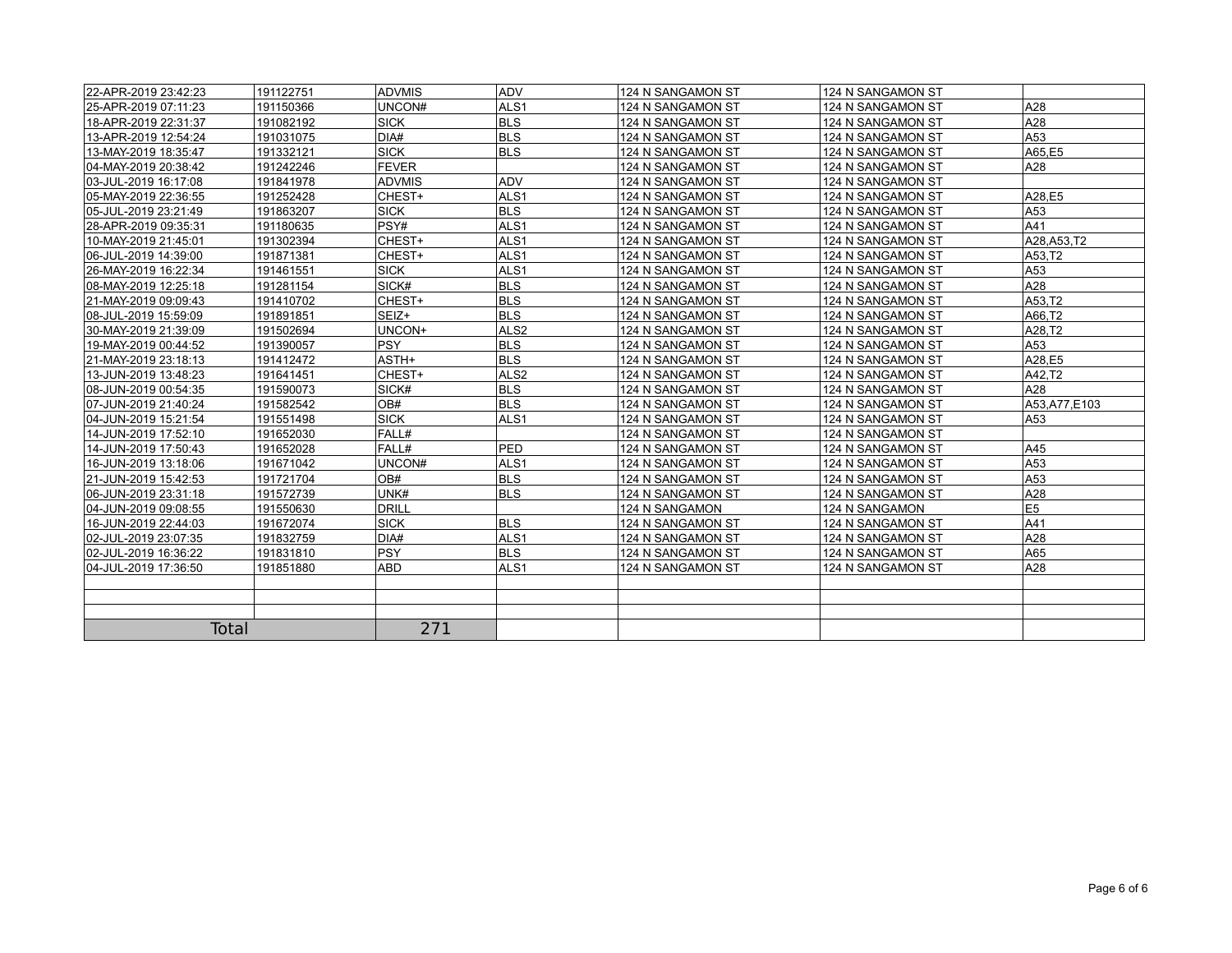| <b>FMIS Oecec 602 Report</b> |                                                |             |                  |                   |                   |         |  |  |
|------------------------------|------------------------------------------------|-------------|------------------|-------------------|-------------------|---------|--|--|
|                              |                                                |             |                  |                   |                   |         |  |  |
| Date                         |                                                |             |                  |                   |                   |         |  |  |
| From Date                    | 08-JUL-2018                                    | From Time   | 000000           |                   |                   |         |  |  |
| To Date                      | 08-JUL-2019                                    | To Time     | 235959           |                   |                   |         |  |  |
| <b>Time Usage</b>            | <b>ALL</b>                                     |             |                  |                   |                   |         |  |  |
| Watch                        | 000000                                         | 075959      | 080000           | 155959            | 160000            | 235959  |  |  |
| Scheduler Label              | Fire MIS.Oecec602 Report                       |             |                  |                   |                   |         |  |  |
|                              |                                                |             |                  |                   |                   |         |  |  |
|                              |                                                |             |                  |                   |                   |         |  |  |
|                              | Include Geo                                    |             |                  |                   |                   |         |  |  |
| Service Location             | %108 N SANGAMON%                               |             |                  |                   |                   |         |  |  |
| Address of Occurence         | %108 N SANGAMON%                               |             |                  |                   |                   |         |  |  |
|                              |                                                |             |                  |                   |                   |         |  |  |
|                              |                                                |             |                  |                   |                   |         |  |  |
|                              |                                                |             |                  |                   |                   |         |  |  |
|                              | <b>Standard Location Search Report Summary</b> |             |                  |                   |                   |         |  |  |
| <b>Entry Date</b>            | Event Number                                   | Event Type  | Disposition      | Loc. Of Srvc.     | Addr. Of Occ      | Unit    |  |  |
| 03-DEC-2018 18:28:21         | 183371894                                      | <b>BACK</b> |                  | 108 N SANGAMON ST | 108 N SANGAMON ST | A53     |  |  |
| 03-DEC-2018 18:48:23         | 183371930                                      | <b>BACK</b> | ALS <sub>1</sub> | 108 N SANGAMON ST | 108 N SANGAMON ST | 451,A53 |  |  |
| 12-AUG-2018 20:44:04         | 182241943                                      | SEIZ+       | <b>BLS</b>       | 108 N SANGAMON ST | 108 N SANGAMON ST | A41.T2  |  |  |
| 18-AUG-2018 15:19:40         | 182301546                                      | <b>ABD</b>  | <b>BLS</b>       | 108 N SANGAMON ST | 108 N SANGAMON ST | A28     |  |  |
| 19-AUG-2018 18:22:35         | 182311701                                      | AA          |                  | 108 N SANGAMON ST | 108 N SANGAMON ST | E5.T2   |  |  |
| 06-SEP-2018 22:57:06         | 182492460                                      | SEIZ+       | <b>BLS</b>       | 108 N SANGAMON ST | 108 N SANGAMON ST | A28.E5  |  |  |
| 01-SEP-2018 07:54:04         | 182440466                                      | SEIZ+       | <b>BLS</b>       | 108 N SANGAMON ST | 108 N SANGAMON ST | A28.E5  |  |  |
| 12-DEC-2018 06:44:45         | 183460251                                      | CHEST+      | <b>BLS</b>       | 108 N SANGAMON ST | 108 N SANGAMON ST | A28,E5  |  |  |
| 05-DEC-2018 03:46:46         | 183390155                                      | PSY         | <b>BLS</b>       | 108 N SANGAMON ST | 108 N SANGAMON ST | A28     |  |  |
| 13-DEC-2018 14:18:12         | 183471449                                      | AA          |                  | 108 N SANGAMON ST | 108 N SANGAMON ST | E5,T2   |  |  |
| 12-FEB-2019 16:43:27         | 190431635                                      | <b>AA</b>   |                  | 108 N SANGAMON ST | 108 N SANGAMON ST | E5,T2   |  |  |
| 11-MAY-2019 14:39:31         | 191311251                                      | <b>AA</b>   |                  | 108 N SANGAMON ST | 108 N SANGAMON ST |         |  |  |
| 05-JUL-2019 21:26:07         | 191862922                                      | <b>ABD</b>  | <b>BLS</b>       | 108 N SANGAMON ST | 108 N SANGAMON ST | A4.T2   |  |  |
| 21-MAY-2019 11:49:23         | 191411195                                      | <b>AA</b>   |                  | 108 N SANGAMON ST | 108 N SANGAMON ST | E5.T2   |  |  |
| 24-JUN-2019 12:07:40         | 191751119                                      | AA          |                  | 108 N SANGAMON ST | 108 N SANGAMON ST | E5,T2   |  |  |
| 21-JUN-2019 17:23:42         | 191721903                                      | SEIZ+       | ALS <sub>1</sub> | 108 N SANGAMON ST | 108 N SANGAMON ST | A45,T2  |  |  |
|                              |                                                |             |                  |                   |                   |         |  |  |
|                              |                                                |             |                  |                   |                   |         |  |  |
|                              |                                                | 16          |                  |                   |                   |         |  |  |
| <b>Total</b>                 |                                                |             |                  |                   |                   |         |  |  |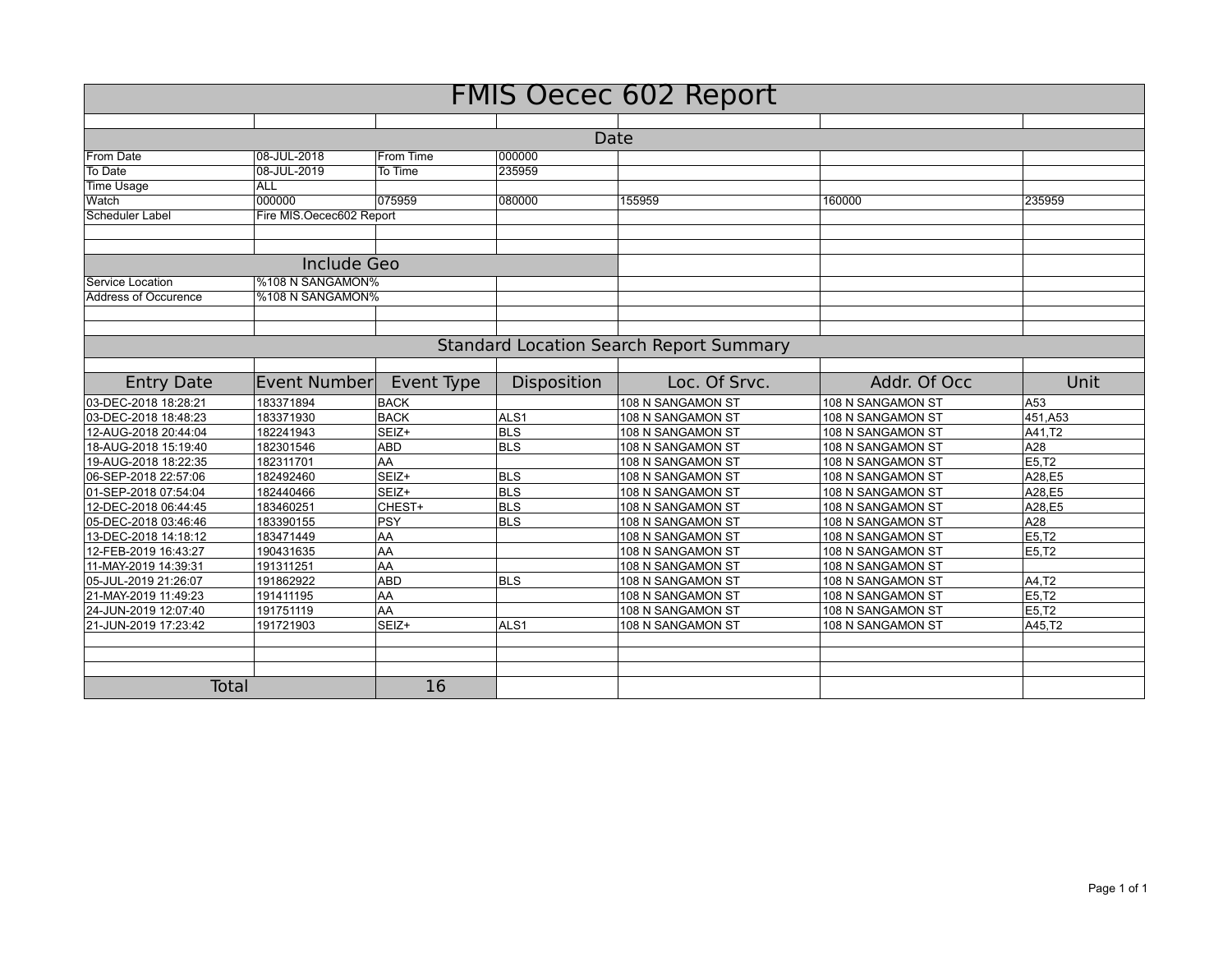| <b>PMIS Oecec 602 Report</b> |                            |                              |                  |                                                |                       |                     |  |  |
|------------------------------|----------------------------|------------------------------|------------------|------------------------------------------------|-----------------------|---------------------|--|--|
| Date                         |                            |                              |                  |                                                |                       |                     |  |  |
|                              |                            |                              |                  |                                                |                       |                     |  |  |
| From Date                    | 08-JUL-2018                | From Time                    | 000000<br>235959 |                                                |                       |                     |  |  |
| To Date                      | 08-JUL-2019<br><b>ALL</b>  | To Time<br><b>Use Period</b> | $\overline{NO}$  |                                                |                       |                     |  |  |
| <b>Time Usage</b><br>Watch   | 000000                     | 075959                       | 080000           | 155959                                         | 160000                | 235959              |  |  |
| Scheduler Label              |                            |                              |                  |                                                |                       |                     |  |  |
|                              | Police MIS.Oecec602 Report |                              |                  |                                                |                       |                     |  |  |
|                              | <b>Include Geo</b>         |                              |                  |                                                |                       |                     |  |  |
| Service Location             | %108 N SANGAMON%           |                              |                  |                                                |                       |                     |  |  |
| Address of Occurence         | %108 N SANGAMON%           |                              |                  |                                                |                       |                     |  |  |
|                              |                            |                              |                  |                                                |                       |                     |  |  |
|                              |                            |                              |                  | <b>Standard Location Search Report Summary</b> |                       |                     |  |  |
| <b>Entry Date</b>            | <b>Event Number</b>        | Event Type                   | Disposition      | Loc. Of Srvc.                                  | Addr. Of Occ          | Unit                |  |  |
| 15-JUL-2018 11:28:54         | 1819607116                 | <b>NPS</b>                   |                  | 108 N SANGAMON ST                              | 108 N SANGAMON ST-1   |                     |  |  |
| 16-JUL-2018 12:24:51         | 1819707564                 | <b>HANGUP</b>                | <b>FILE</b>      | 108 N SANGAMON ST                              | 108 N SANGAMON ST-1   |                     |  |  |
| 21-JUL-2018 01:28:20         | 1820201042                 | <b>NPS</b>                   |                  | 108 N SANGAMON ST                              | 108 N SANGAMON ST-1   |                     |  |  |
| 24-JUL-2018 21:55:13         | 1820517098                 | <b>NPS</b>                   | <b>FILE</b>      | 108 N SANGAMON ST                              | 108 N SANGAMON ST-1   |                     |  |  |
| 28-JUL-2018 20:14:59         | 1820914960                 | <b>NPS</b>                   | <b>FILE</b>      | 108 N SANGAMON ST                              | 108 N SANGAMON ST-1   |                     |  |  |
| 30-JUL-2018 04:59:50         | 1821102412                 | <b>HANGUP</b>                | <b>FILE</b>      | 108 N SANGAMON ST                              | 108 N SANGAMON ST-1   |                     |  |  |
| 30-JUL-2018 11:44:26         | 1821106694                 | <b>HANGUP</b>                | <b>FILE</b>      | 108 N SANGAMON ST                              | 108 N SANGAMON ST-1   |                     |  |  |
| 30-JUL-2018 20:05:37         | 1821115371                 | PV <sub>1</sub>              | 6E               | 108 N SANGAMON ST                              | 108 N SANGAMON ST     | 1224                |  |  |
| 12-AUG-2018 20:44:22         | 1822416198                 | <b>EMS</b>                   | <b>FILE</b>      | 108 N SANGAMON ST                              | 108 N SANGAMON ST     |                     |  |  |
| 18-AUG-2018 15:20:01         | 1823010609                 | <b>EMS</b>                   | <b>FILE</b>      | 108 N SANGAMON ST                              | 108 N SANGAMON ST     |                     |  |  |
| 30-AUG-2018 08:20:49         | 1824203539                 | PV <sub>1</sub>              | 6P               | 108 N SANGAMON ST                              | 108 N SANGAMON ST     | 1224                |  |  |
| 01-SEP-2018 07:53:27         | 1824404595                 | <b>EMS</b>                   | <b>FILE</b>      | 108 N SANGAMON ST                              | 108 N SANGAMON ST     |                     |  |  |
| 06-SEP-2018 22:57:30         | 1824916680                 | <b>EMS</b>                   |                  | 108 N SANGAMON ST                              | 108 N SANGAMON ST     |                     |  |  |
| 03-OCT-2018 22:52:44         | 1827617367                 | CELLHU                       | <b>FILE</b>      | 108 N SANGAMON ST                              | 108 N SANGAMON ST-1   |                     |  |  |
| 11-OCT-2018 10:29:51         | 1828405059                 | PV <sub>2</sub>              | 6P               | 108 N SANGAMON ST                              | 108 N SANGAMON ST     | 1224                |  |  |
| 17-OCT-2018 22:24:15         | 1829016422                 | <b>NPS</b>                   |                  | 108 N SANGAMON ST                              | 108 N SANGAMON ST-1   |                     |  |  |
| 18-OCT-2018 08:11:17         | 1829103475                 | <b>MSDIAL</b>                |                  | 108 N SANGAMON ST                              | 108 N SANGAMON ST-1   |                     |  |  |
| 18-OCT-2018 13:07:49         | 1829107772                 | <b>NPS</b>                   | <b>FILE</b>      | 108 N SANGAMON ST                              | 108 N SANGAMON ST-1   |                     |  |  |
| 07-NOV-2018 11:43:17         | 1831106128                 | PV <sub>2</sub>              | 6M               | 108 N SANGAMON ST                              | 108 N SANGAMON ST     | 1224                |  |  |
| 12-NOV-2018 15:45:34         | 1831609755                 | <b>CRIMTI</b>                | 3E               | 108 N SANGAMON ST                              | 100-137 N SANGAMON ST | 1215                |  |  |
| 16-NOV-2018 06:06:03         | 1832002215                 | <b>NPS</b>                   | <b>FILE</b>      | 108 N SANGAMON ST                              | 108 N SANGAMON ST-1   |                     |  |  |
| 16-NOV-2018 06:30:33         | 1832002355                 | <b>HANGUP</b>                | <b>FILE</b>      | 108 N SANGAMON ST                              | 108 N SANGAMON ST-1   |                     |  |  |
| 25-NOV-2018 18:30:38         | 1832911230                 | <b>EMS</b>                   | <b>FILE</b>      | 108 N SANGAMON ST                              | 108 N SANGAMON ST     |                     |  |  |
| 03-DEC-2018 18:27:53         | 1833712226                 | <b>EMS</b>                   | <b>FILE</b>      | 108 N SANGAMON ST                              | 108 N SANGAMON ST     |                     |  |  |
| 03-DEC-2018 18:48:31         | 1833712577                 | <b>EMS</b>                   | <b>FILE</b>      | 108 N SANGAMON ST                              | 108 N SANGAMON ST     |                     |  |  |
| 05-DEC-2018 03:47:24         | 1833901550                 | <b>DISTME</b>                | 19P              | 108 N SANGAMON ST                              | 108 N SANGAMON ST     | 1232R, 1233R, 1234R |  |  |
| 12-DEC-2018 06:45:42         | 1834602511                 | <b>EMS</b>                   | <b>FILE</b>      | 108 N SANGAMON ST                              | 108 N SANGAMON ST     |                     |  |  |
| 20-DEC-2018 20:13:05         | 1835413357                 | PV <sub>2</sub>              |                  | 108 N SANGAMON ST                              | 108 N SANGAMON ST     |                     |  |  |
| 24-MAR-2019 17:14:15         | 1908311436                 | PV <sub>2</sub>              | 6P               | 108 N SANGAMON ST                              | 108 N SANGAMON ST     | 1224                |  |  |
| 23-APR-2019 14:48:47         | 1911309714                 | PV <sub>2</sub>              | 19P              | 108 N SANGAMON ST                              | 108 N SANGAMON ST     | 1224                |  |  |
| 20-MAY-2019 13:26:32         | 1914008405                 | PV <sub>2</sub>              | 6P               | 108 N SANGAMON ST                              | 108 N SANGAMON ST     | 1211                |  |  |
| 22-MAY-2019 14:46:25         | 1914209422                 | PV <sub>2</sub>              | <b>FILE</b>      | 108 N SANGAMON ST                              | 108 N SANGAMON ST     |                     |  |  |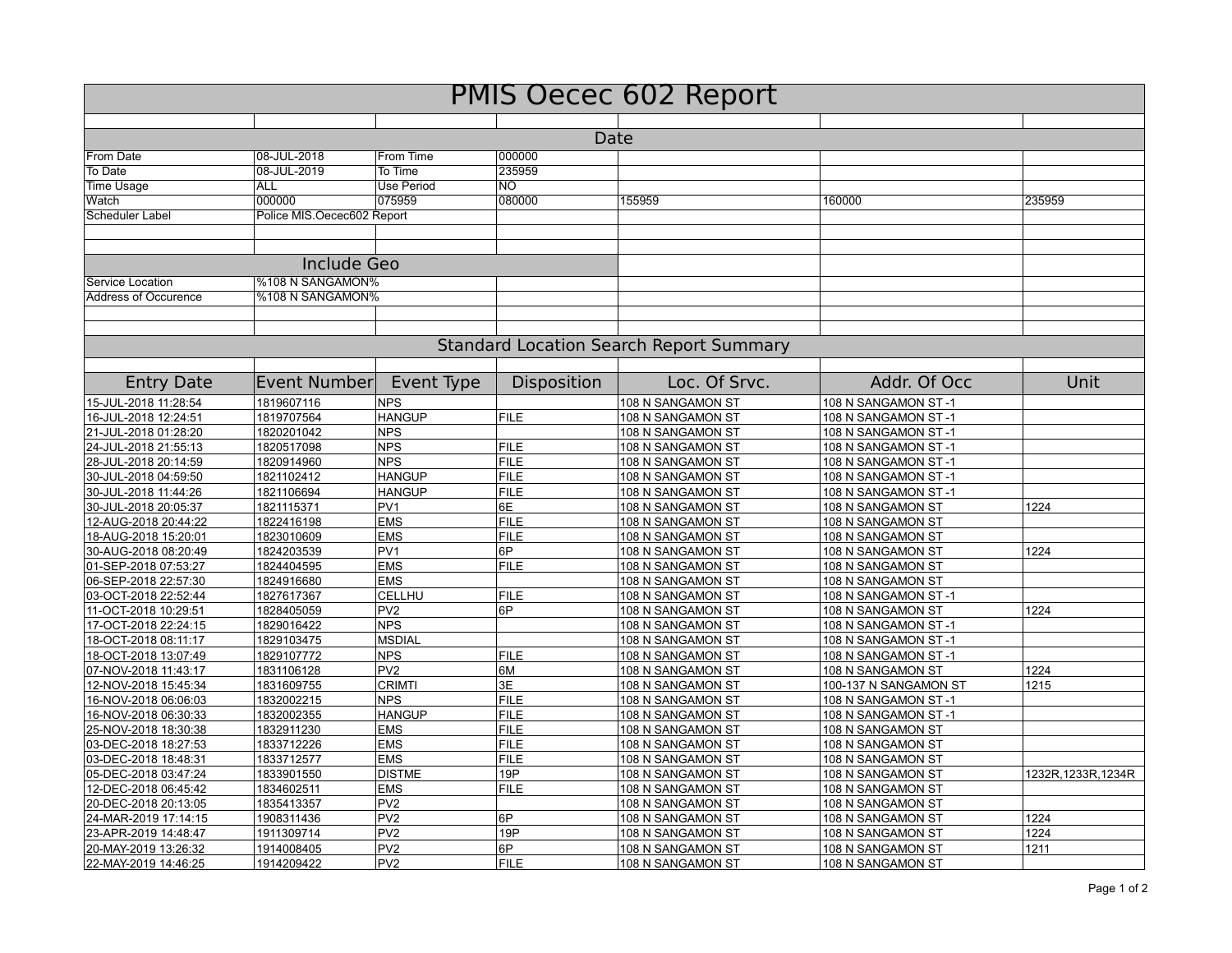| 03-JUN-2019 14:29:53 | 1915409434 | PV2           | ∣6P             | 108 N SANGAMON ST           | 108 N SANGAMON ST  | 1224                                       |
|----------------------|------------|---------------|-----------------|-----------------------------|--------------------|--------------------------------------------|
| 07-JUN-2019 17:51:55 | 1915813498 | IPV1          | 6E              | 108 N SANGAMON ST           | ∣108 N SANGAMON ST | 1224                                       |
| 20-JUN-2019 18:04:00 | 1917113070 | <b>CDTPIP</b> | 5079Z,0553,0552 | 108 N SANGAMON ST           | 108 N SANGAMON ST  | 1207l, 1210, 1220, 122<br>2,1223,1224,1233 |
| 20-JUN-2019 18:06:32 | 1917113117 | <b>ASLTIP</b> |                 | 108 N SANGAMON ST           | 108 N SANGAMON ST  |                                            |
| 20-JUN-2019 18:45:59 | 1917113810 | <b>ETECH2</b> |                 | 012 @ 1412 S BLUE ISLAND AV | 108 N SANGAMON ST  | 5812                                       |
| 21-JUN-2019 17:24:10 | 1917213124 | <b>IEMS</b>   | <b>FILE</b>     | 108 N SANGAMON ST           | 108 N SANGAMON ST  |                                            |
| 27-JUN-2019 12:12:33 | 1917807083 | PV1           | 6P              | 108 N SANGAMON ST           | ∣108 N SANGAMON ST | 1224                                       |
| 05-JUL-2019 21:26:14 | 1918620469 | <b>IEMS</b>   | <b>FILE</b>     | 108 N SANGAMON ST           | 108 N SANGAMON ST  |                                            |
|                      |            |               |                 |                             |                    |                                            |
|                      |            |               |                 |                             |                    |                                            |
|                      |            |               |                 |                             |                    |                                            |
| <b>Total</b>         |            | 40            |                 |                             |                    |                                            |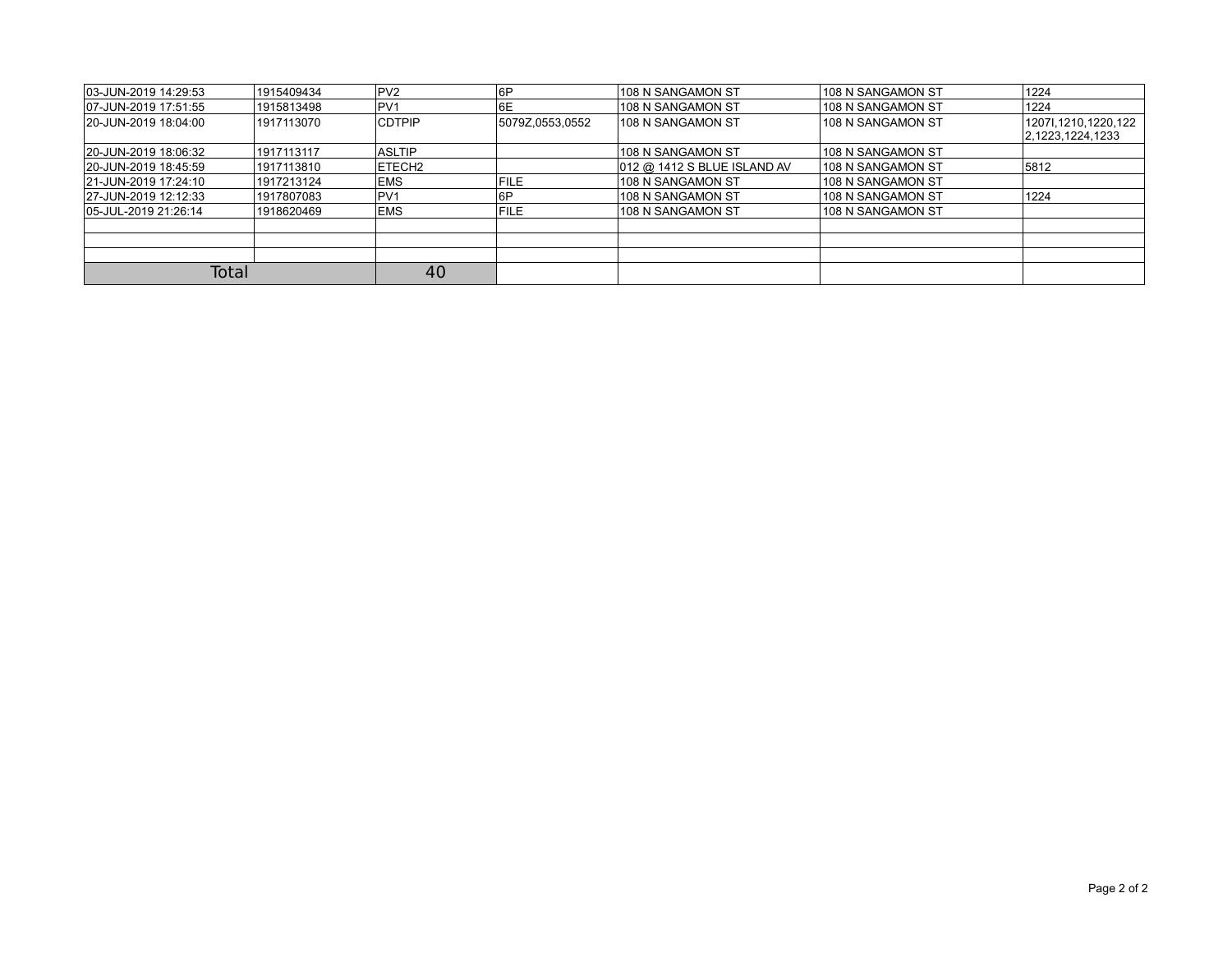| <b>PMIS Oecec 602 Report</b>                   |                            |                   |             |                                         |                                         |           |  |  |
|------------------------------------------------|----------------------------|-------------------|-------------|-----------------------------------------|-----------------------------------------|-----------|--|--|
|                                                |                            |                   |             |                                         |                                         |           |  |  |
| Date                                           |                            |                   |             |                                         |                                         |           |  |  |
| From Date                                      | 08-JUL-2018                | From Time         | 000000      |                                         |                                         |           |  |  |
| To Date                                        | 08-JUL-2019                | To Time           | 235959      |                                         |                                         |           |  |  |
| <b>Time Usage</b>                              | <b>ALL</b>                 | <b>Use Period</b> | NO.         |                                         |                                         |           |  |  |
| Watch                                          | 000000                     | 075959            | 080000      | 155959                                  | 160000                                  | 235959    |  |  |
| Scheduler Label                                | Police MIS.Oecec602 Report |                   |             |                                         |                                         |           |  |  |
|                                                |                            |                   |             |                                         |                                         |           |  |  |
|                                                | Include Geo                |                   |             |                                         |                                         |           |  |  |
| Service Location                               | %120 N SANGAMON%           |                   |             |                                         |                                         |           |  |  |
| <b>Address of Occurence</b>                    | %120 N SANGAMON%           |                   |             |                                         |                                         |           |  |  |
|                                                |                            |                   |             |                                         |                                         |           |  |  |
|                                                |                            |                   |             |                                         |                                         |           |  |  |
| <b>Standard Location Search Report Summary</b> |                            |                   |             |                                         |                                         |           |  |  |
|                                                |                            |                   |             |                                         |                                         |           |  |  |
| <b>Entry Date</b>                              | Event Number               | Event Type        | Disposition | Loc. Of Srvc.                           | Addr. Of Occ                            | Unit      |  |  |
| 09-JUL-2018 08:11:14                           | 1819003439                 | <b>ARP</b>        | <b>FILE</b> | HAYMARKET @ 120 N SANGAMON<br><b>ST</b> | HAYMARKET @ 120 N SANGAMON<br><b>ST</b> |           |  |  |
| 09-JUL-2018 08:15:05                           | 1819003477                 | <b>THEFTR</b>     | 0820        | 120 N SANGAMON ST<br>(HAYMARKET)        | 120 N SANGAMON ST<br>(HAYMARKET)        |           |  |  |
| 10-JUL-2018 12:38:36                           | 1819107933                 | <b>EMS</b>        | <b>FILE</b> | 120 N SANGAMON ST<br>(HAYMARKET)        | 120 N SANGAMON ST<br>(HAYMARKET)        |           |  |  |
| 10-JUL-2018 13:18:51                           | 1819108584                 | <b>EMS</b>        | <b>FILE</b> | 120 N SANGAMON ST<br>(HAYMARKET)        | 120 N SANGAMON ST<br>(HAYMARKET)        |           |  |  |
| 11-JUL-2018 14:32:16                           | 1819209382                 | TS                |             | 120 N SANGAMON                          | 120 N SANGAMON                          | 1283D     |  |  |
| 11-JUL-2018 18:41:09                           | 1819213629                 | <b>EMS</b>        | <b>FILE</b> | 120 N SANGAMON ST<br>(HAYMARKET)        | 120 N SANGAMON ST<br>(HAYMARKET)        |           |  |  |
| 15-JUL-2018 22:07:26                           | 1819617031                 | <b>EMS</b>        | <b>FILE</b> | 120 N SANGAMON ST<br>(HAYMARKET)        | 120 N SANGAMON ST<br>(HAYMARKET)        |           |  |  |
| 16-JUL-2018 07:38:14                           | 1819703097                 | <b>CRIMTI</b>     | 5F          | 120 N SANGAMON ST<br>(HAYMARKET)        | 120 N SANGAMON ST<br>(HAYMARKET)        | 1232,1234 |  |  |
| 17-JUL-2018 20:46:55                           | 1819815596                 | <b>EMS</b>        | <b>FILE</b> | HAYMARKET @ 120 N SANGAMON<br><b>ST</b> | HAYMARKET @ 120 N SANGAMON<br>SТ        |           |  |  |
| 20-JUL-2018 14:15:36                           | 1820108980                 | <b>EMS</b>        | <b>FILE</b> | 120 N SANGAMON ST<br>(HAYMARKET)        | 120 N SANGAMON ST<br>(HAYMARKET)        |           |  |  |
| 24-JUL-2018 08:31:58                           | 1820503714                 | <b>GENER</b>      | 16P         | 120 N SANGAMON ST<br>(HAYMARKET)        | 120 N SANGAMON ST<br>(HAYMARKET)        | 1201      |  |  |
| 26-JUL-2018 11:47:46                           | 1820706655                 | <b>EMS</b>        | <b>FILE</b> | HAYMARKET @ 120 N SANGAMON<br>ST        | HAYMARKET @ 120 N SANGAMON<br>ST        |           |  |  |
| 27-JUL-2018 19:42:26                           | 1820814406                 | <b>COMINT</b>     |             | 120 N SANGAMON                          | 120 N SANGAMON                          | 1283R     |  |  |
| 28-JUL-2018 12:44:27                           | 1820907913                 | PV <sub>1</sub>   | 6P          | 120 N SANGAMON ST<br>(HAYMARKET)        | 120 N SANGAMON ST<br>(HAYMARKET)        | 1224      |  |  |
| 30-JUL-2018 21:05:51                           | 1821116436                 | <b>EMS</b>        | <b>FILE</b> | 120 N SANGAMON ST<br>(HAYMARKET)        | 120 N SANGAMON ST<br>(HAYMARKET)        |           |  |  |
| 02-AUG-2018 21:08:39                           | 1821416374                 | <b>OVERDO</b>     | 5089        | 120 N SANGAMON ST<br>(HAYMARKET)        | 120 N SANGAMON ST<br>(HAYMARKET)        | 1224      |  |  |
| 02-AUG-2018 21:16:02                           | 1821416489                 | <b>EMS</b>        | <b>FILE</b> | HAYMARKET @ 120 N SANGAMON<br><b>ST</b> | HAYMARKET @ 120 N SANGAMON<br>ST        |           |  |  |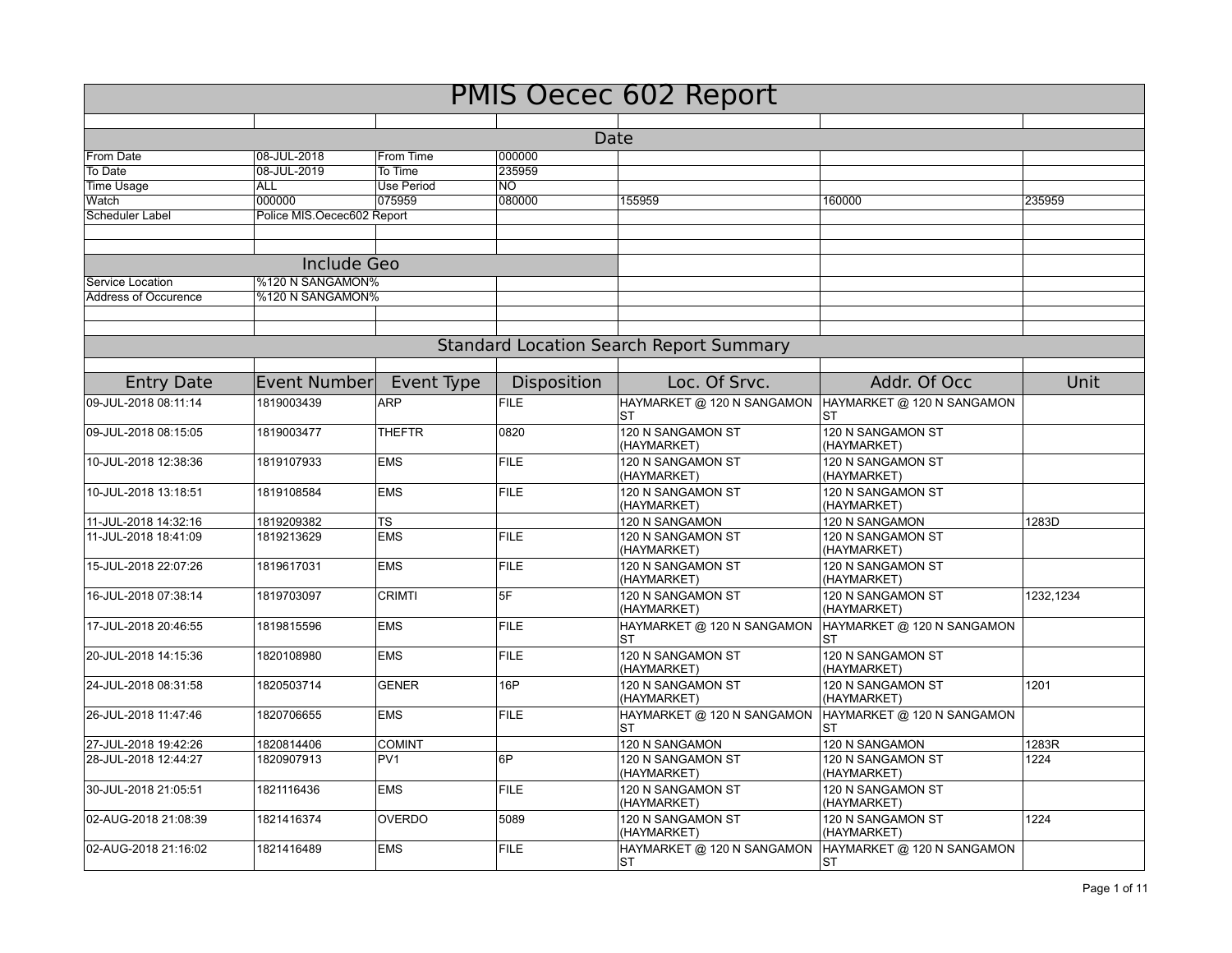| 07-AUG-2018 17:13:06 | 1821911720 | <b>CRIMTI</b>   | 19P         | 120 N SANGAMON ST                       | 120 N SANGAMON ST<br>(HAYMARKET)                | 1223         |
|----------------------|------------|-----------------|-------------|-----------------------------------------|-------------------------------------------------|--------------|
| 08-AUG-2018 15:50:03 | 1822010582 | LOSTP           | 5070        | 120 N SANGAMON ST<br>(HAYMARKET)        | 120 N SANGAMON ST<br>(HAYMARKET)                |              |
| 09-AUG-2018 08:08:43 | 1822103464 | <b>EMS</b>      | <b>FILE</b> | 120 N SANGAMON ST<br>(HAYMARKET)        | 120 N SANGAMON ST<br>(HAYMARKET)                |              |
| 09-AUG-2018 21:51:41 | 1822116961 | <b>EMS</b>      | 19P         | 120 N SANGAMON ST<br>(HAYMARKET)        | 120 N SANGAMON ST<br>(HAYMARKET)                | 1215R, 1223R |
| 10-AUG-2018 10:02:47 | 1822205218 | <b>EMS</b>      | <b>FILE</b> | HAYMARKET @ 120 N SANGAMON<br>ST        | HAYMARKET @ 120 N SANGAMON<br>ST                |              |
| 10-AUG-2018 13:42:33 | 1822208666 | <b>NPS</b>      |             | 120 N SANGAMON ST<br>(HAYMARKET)        | 120 N SANGAMON ST<br>(HAYMARKET)                |              |
| 13-AUG-2018 21:35:51 | 1822516876 | <b>THREAS</b>   | 19P         | 120 N SANGAMON ST<br>(HAYMARKET)        | 120 N SANGAMON ST<br>(HAYMARKET)                | 1223R        |
| 15-AUG-2018 19:08:56 | 1822713932 | <b>EMS</b>      | <b>FILE</b> | 120 N SANGAMON ST<br>(HAYMARKET)        | 120 N SANGAMON ST<br>(HAYMARKET)                |              |
| 15-AUG-2018 19:11:16 | 1822713980 | <b>EMS</b>      | <b>FILE</b> | 120 N SANGAMON ST<br>(HAYMARKET)        | 120 N SANGAMON ST<br>(HAYMARKET)                |              |
| 16-AUG-2018 08:28:07 | 1822803737 | <b>EMS</b>      | <b>FILE</b> | 120 N SANGAMON ST<br>(HAYMARKET)        | 120 N SANGAMON ST<br>(HAYMARKET)                |              |
| 16-AUG-2018 13:23:52 | 1822808146 | PV <sub>1</sub> | 19P         | 120 N SANGAMON ST<br>(HAYMARKET)        | 120 N SANGAMON ST<br>(HAYMARKET)                | 1224         |
| 17-AUG-2018 09:57:55 | 1822905126 | <b>DD</b>       | 19P         | 120 N SANGAMON ST<br>(HAYMARKET)        | 120 N SANGAMON ST<br>(HAYMARKET)                | 1222,1225    |
| 17-AUG-2018 19:36:15 | 1822914498 | <b>COMINT</b>   |             | 120 N SANGAMON                          | 120 N SANGAMON                                  | 1283R        |
| 22-AUG-2018 21:21:43 | 1823415873 | <b>EMS</b>      | <b>FILE</b> | 120 N SANGAMON ST<br>(HAYMARKET)        | 120 N SANGAMON ST<br>(HAYMARKET)                |              |
| 25-AUG-2018 18:26:48 | 1823713535 | <b>EMS</b>      | <b>FILE</b> | 120 N SANGAMON ST<br>(HAYMARKET)        | 120 N SANGAMON ST<br>(HAYMARKET)                |              |
| 27-AUG-2018 20:13:04 | 1823915614 | <b>EMS</b>      | <b>FILE</b> | HAYMARKET @ 120 N SANGAMON<br><b>ST</b> | HAYMARKET @ 120 N SANGAMON<br><b>ST</b>         |              |
| 31-AUG-2018 11:37:08 | 1824306938 | <b>ASLTIP</b>   | 19P         | 120 N SANGAMON ST<br>(HAYMARKET)        | 120 N SANGAMON ST<br>(HAYMARKET)                | 1271         |
| 01-SEP-2018 19:31:52 | 1824415449 | <b>HANGUP</b>   |             | HAYMARKET @ 120 N SANGAMON<br><b>ST</b> | HAYMARKET @ 120 N SANGAMON<br><b>ST</b>         |              |
| 01-SEP-2018 20:04:54 | 1824416060 | <b>NPS</b>      | <b>FILE</b> | 120 N SANGAMON ST<br>(HAYMARKET)        | 120 N SANGAMON ST<br>(HAYMARKET)                |              |
| 02-SEP-2018 19:14:49 | 1824514690 | <b>EMS</b>      | <b>FILE</b> | 120 N SANGAMON ST<br>(HAYMARKET)        | 120 N SANGAMON ST<br>(HAYMARKET)                |              |
| 09-SEP-2018 15:55:35 | 1825209833 | <b>NPS</b>      | <b>FILE</b> | 120 N SANGAMON ST<br>(HAYMARKET)        | 120 N SANGAMON ST<br>(HAYMARKET)                |              |
| 10-SEP-2018 14:40:23 | 1825308751 | <b>EMS</b>      | <b>FILE</b> | 120 N SANGAMON ST<br>(HAYMARKET)        | 120 N SANGAMON ST<br>(HAYMARKET)                |              |
| 10-SEP-2018 14:54:39 | 1825308969 | <b>EMS</b>      | <b>FILE</b> | HAYMARKET @ 120 N SANGAMON<br><b>ST</b> | HAYMARKET @ 120 N SANGAMON<br><b>ST</b>         |              |
| 11-SEP-2018 22:07:50 | 1825416738 | <b>EMS</b>      | 15P         | HAYMARKET @ 120 N SANGAMON<br>ST        | HAYMARKET @ 120 N SANGAMON   1215R<br><b>ST</b> |              |
| 13-SEP-2018 08:33:27 | 1825603634 | <b>EMS</b>      | <b>FILE</b> | 120 N SANGAMON ST<br>(HAYMARKET)        | 120 N SANGAMON ST<br>(HAYMARKET)                |              |
| 13-SEP-2018 08:43:18 | 1825603791 | <b>EMS</b>      | <b>FILE</b> | 120 N SANGAMON ST<br>(HAYMARKET)        | 120 N SANGAMON ST<br>(HAYMARKET)                |              |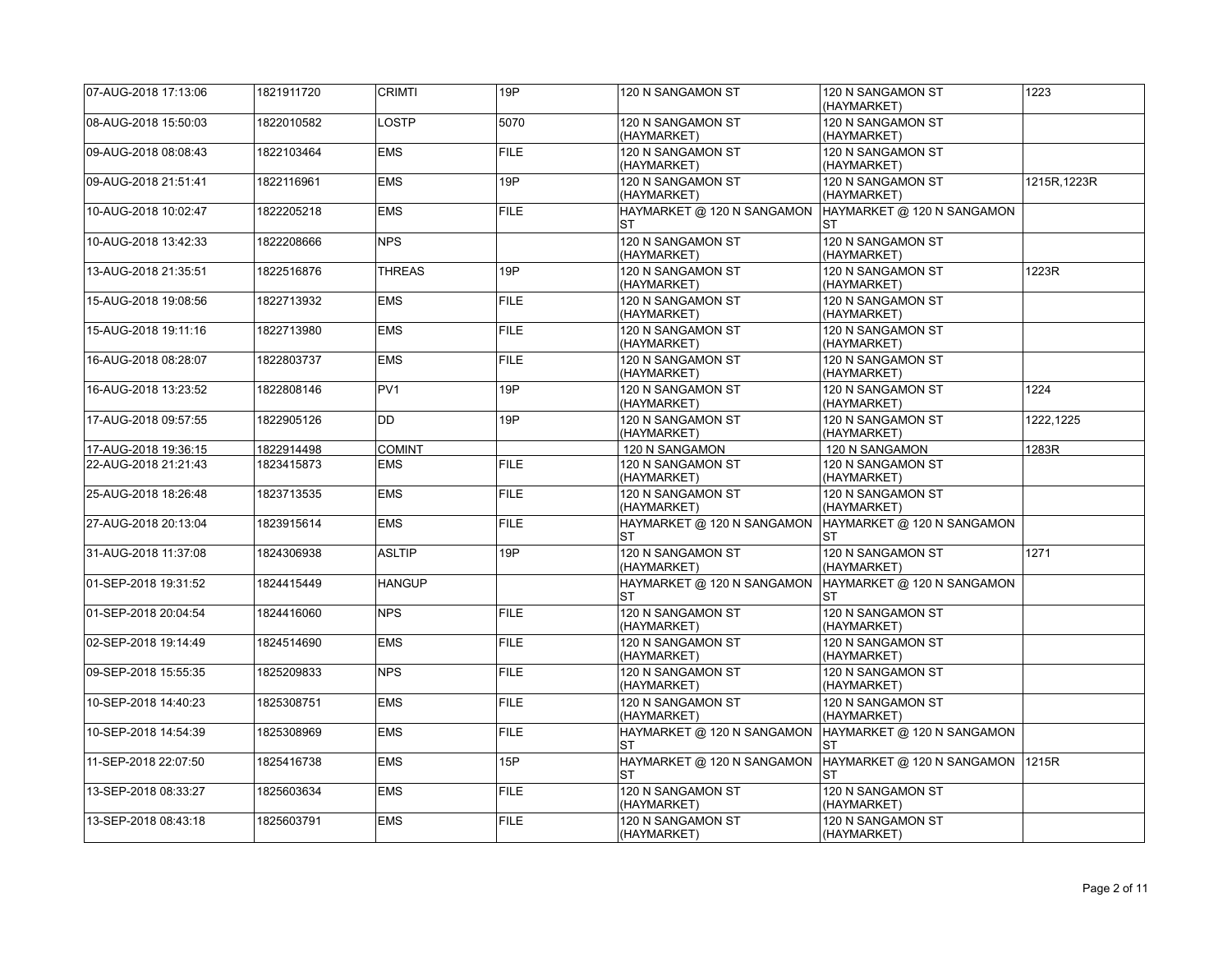| 14-SEP-2018 06:16:00 | 1825702505 | <b>EMS</b>         | <b>FILE</b> | HAYMARKET @ 120 N SANGAMON  HAYMARKET @ 120 N SANGAMON<br><b>ST</b> | <b>ST</b>                                    |                        |
|----------------------|------------|--------------------|-------------|---------------------------------------------------------------------|----------------------------------------------|------------------------|
| 14-SEP-2018 06:34:24 | 1825702607 | <b>NPS</b>         |             | 120 N SANGAMON ST<br>(HAYMARKET)                                    | 120 N SANGAMON ST<br>(HAYMARKET)             |                        |
| 14-SEP-2018 10:40:52 | 1825705593 | <b>EMS</b>         | <b>FILE</b> | 120 N SANGAMON ST<br>(HAYMARKET)                                    | 120 N SANGAMON ST<br>(HAYMARKET)             |                        |
| 16-SEP-2018 18:54:54 | 1825913681 | <b>DISTME</b>      | 51          | 120 N SANGAMON ST<br>(HAYMARKET)                                    | 120 N SANGAMON ST<br>(HAYMARKET)             | 1271                   |
| 17-SEP-2018 12:41:40 | 1826007499 | PV <sub>1</sub>    | 18P         | 120 N SANGAMON ST<br>(HAYMARKET)                                    | 120 N SANGAMON ST<br>(HAYMARKET)             | 1224                   |
| 17-SEP-2018 17:51:09 | 1826012552 | <b>THREAS</b>      | 19P         | HAYMARKET @ 120 N SANGAMON<br><b>ST</b>                             | HAYMARKET @ 120 N SANGAMON<br>ST             | 1232,1271              |
| 18-SEP-2018 13:41:44 | 1826108448 | <b>FONDPE</b>      | 6055        | 1969 W OGDEN AV (STROGER -<br><b>HOSPITAL)</b>                      | HAYMARKET @ 120 N SANGAMON<br><b>ST</b>      | 1213,1232              |
| 18-SEP-2018 14:22:11 | 1826109076 | <b>NPS</b>         |             | HAYMARKET @ 120 N SANGAMON<br>ST                                    | HAYMARKET @ 120 N SANGAMON<br>ST             |                        |
| 18-SEP-2018 14:39:00 | 1826109337 | ETECH <sub>2</sub> |             | 1969 W OGDEN AV (STROGER -<br><b>HOSPITAL)</b>                      | HAYMARKET @ 120 N SANGAMON 5812<br><b>ST</b> |                        |
| 18-SEP-2018 19:17:42 | 1826113952 | <b>EMS</b>         | <b>FILE</b> | 120 N SANGAMON ST<br>(HAYMARKET)                                    | 120 N SANGAMON ST<br>(HAYMARKET)             |                        |
| 18-SEP-2018 23:25:33 | 1826117645 | <b>EMS</b>         | 91          | 120 N SANGAMON ST<br>(HAYMARKET)                                    | 120 N SANGAMON ST<br>(HAYMARKET)             | 1224R                  |
| 20-SEP-2018 12:51:50 | 1826307896 | PV <sub>2</sub>    | 6B          | 120 N SANGAMON ST<br>(HAYMARKET)                                    | 120 N SANGAMON ST<br>(HAYMARKET)             | 1293                   |
| 22-SEP-2018 17:05:06 | 1826511520 | PV <sub>1</sub>    | 6E          | HAYMARKET @ 120 N SANGAMON<br>ST                                    | HAYMARKET @ 120 N SANGAMON<br><b>ST</b>      | 1224                   |
| 24-SEP-2018 14:05:33 | 1826708857 | <b>EMS</b>         | <b>FILE</b> | 120 N SANGAMON ST<br>(HAYMARKET)                                    | 120 N SANGAMON ST<br>(HAYMARKET)             |                        |
| 25-SEP-2018 09:05:10 | 1826804071 | <b>EMS</b>         | <b>FILE</b> | 120 N SANGAMON ST<br>(HAYMARKET)                                    | 120 N SANGAMON ST<br>(HAYMARKET)             |                        |
| 26-SEP-2018 08:48:44 | 1826903867 | <b>EMS</b>         | <b>FILE</b> | 120 N SANGAMON ST<br>(HAYMARKET)                                    | 120 N SANGAMON ST<br>(HAYMARKET)             |                        |
| 26-SEP-2018 19:14:03 | 1826913623 | <b>EMS</b>         | <b>FILE</b> | 120 N SANGAMON ST<br>(HAYMARKET)                                    | 120 N SANGAMON ST<br>(HAYMARKET)             |                        |
| 26-SEP-2018 21:09:17 | 1826915539 | <b>EMS</b>         | <b>FILE</b> | 120 N SANGAMON ST<br>(HAYMARKET)                                    | 120 N SANGAMON ST<br>(HAYMARKET)             |                        |
| 27-SEP-2018 00:38:54 | 1827000395 | <b>EMS</b>         | <b>FILE</b> | HAYMARKET @ 120 N SANGAMON<br>ST                                    | HAYMARKET @ 120 N SANGAMON<br><b>ST</b>      |                        |
| 27-SEP-2018 07:59:42 | 1827003363 | <b>EMS</b>         | <b>FILE</b> | 120 N SANGAMON ST<br>(HAYMARKET)                                    | 120 N SANGAMON ST<br>(HAYMARKET)             |                        |
| 28-SEP-2018 16:23:13 | 1827110647 | <b>EMS</b>         | <b>FILE</b> | 120 N SANGAMON ST<br>(HAYMARKET)                                    | 120 N SANGAMON ST<br>(HAYMARKET)             |                        |
| 29-SEP-2018 09:07:59 | 1827204203 | <b>THREAS</b>      | 15P         | 931 W WASHINGTON BL                                                 | 120 N SANGAMON ST<br>(HAYMARKET)             | 1221, 1222, 1225, 1231 |
| 29-SEP-2018 21:18:53 | 1827215057 | PV <sub>2</sub>    | 19M         | 120 N SANGAMON ST<br>(HAYMARKET)                                    | 120 N SANGAMON ST<br>(HAYMARKET)             | 1224                   |
| 29-SEP-2018 22:31:05 | 1827216108 | PV <sub>2</sub>    |             | 120 N SANGAMON ST<br>(HAYMARKET)                                    | 120 N SANGAMON ST<br>(HAYMARKET)             |                        |
| 30-SEP-2018 17:19:18 | 1827310956 | <b>COMINT</b>      |             | 120 N SANGAMON                                                      | 120 N SANGAMON                               | 1283R                  |
| 01-OCT-2018 09:42:48 | 1827404664 | PV <sub>2</sub>    | <b>14P</b>  | 120 N SANGAMON ST<br>(HAYMARKET)                                    | 120 N SANGAMON ST<br>(HAYMARKET)             | 1224                   |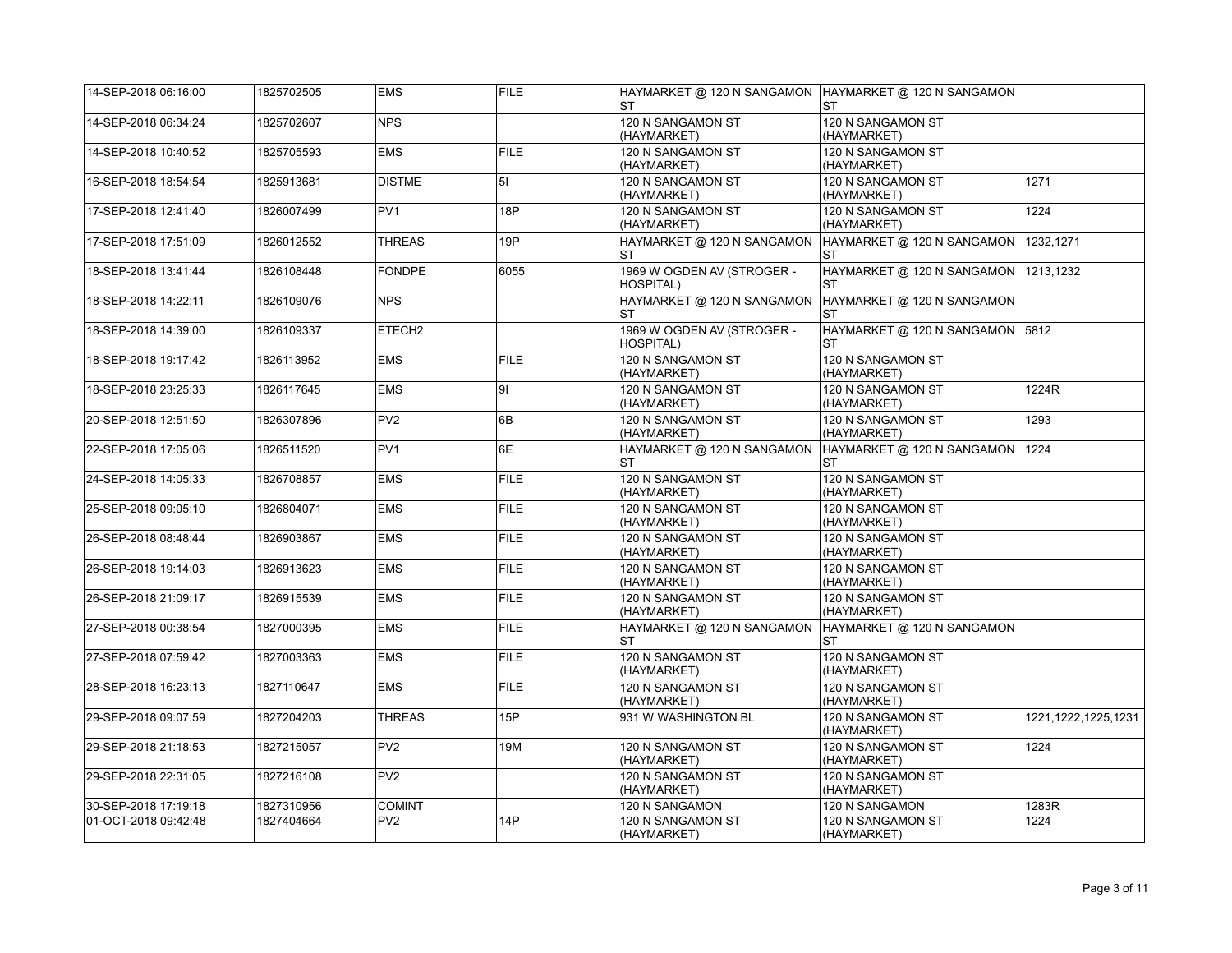| 03-OCT-2018 12:51:25 | 1827607232 | <b>EMS</b>       | <b>FILE</b> | 120 N SANGAMON ST<br>(HAYMARKET)        | 120 N SANGAMON ST<br>(HAYMARKET)        |           |
|----------------------|------------|------------------|-------------|-----------------------------------------|-----------------------------------------|-----------|
| 04-OCT-2018 15:18:48 | 1827709100 | <b>EMS</b>       | <b>FILE</b> | 120 N SANGAMON ST<br>(HAYMARKET)        | 120 N SANGAMON ST<br>(HAYMARKET)        |           |
| 05-OCT-2018 17:29:54 | 1827811375 | THEFTR           | 0820        | 120 N SANGAMON ST<br>(HAYMARKET)        | 120 N SANGAMON ST<br>(HAYMARKET)        |           |
| 05-OCT-2018 20:47:43 | 1827814278 | <b>NPS</b>       | <b>FILE</b> | 120 N SANGAMON ST<br>(HAYMARKET)        | 120 N SANGAMON ST<br>(HAYMARKET)        |           |
| 08-OCT-2018 16:17:32 | 1828111416 | <b>DISTME</b>    | 15PZ        | 120 N SANGAMON ST<br>(HAYMARKET)        | 120 N SANGAMON ST<br>(HAYMARKET)        | 1225      |
| 08-OCT-2018 16:27:30 | 1828111576 | POL <sub>2</sub> |             | 120 N SANGAMON ST<br>(HAYMARKET)        | 120 N SANGAMON ST<br>(HAYMARKET)        |           |
| 09-OCT-2018 17:50:29 | 1828212937 | <b>EMS</b>       | <b>FILE</b> | HAYMARKET @ 120 N SANGAMON<br>ST        | HAYMARKET @ 120 N SANGAMON<br>ST        |           |
| 09-OCT-2018 23:25:54 | 1828218727 | <b>EMS</b>       | <b>FILE</b> | HAYMARKET @ 120 N SANGAMON<br><b>ST</b> | HAYMARKET @ 120 N SANGAMON<br><b>ST</b> |           |
| 10-OCT-2018 13:25:48 | 1828308045 | PV <sub>1</sub>  | 6P          | 120 N SANGAMON ST<br>(HAYMARKET)        | 120 N SANGAMON ST<br>(HAYMARKET)        | 1224      |
| 11-OCT-2018 12:14:55 | 1828406647 | <b>EMS</b>       | <b>FILE</b> | 120 N SANGAMON ST<br>(HAYMARKET)        | 120 N SANGAMON ST<br>(HAYMARKET)        |           |
| 11-OCT-2018 20:25:13 | 1828414384 | EMS              | <b>FILE</b> | HAYMARKET @ 120 N SANGAMON<br><b>ST</b> | HAYMARKET @ 120 N SANGAMON<br><b>ST</b> |           |
| 12-OCT-2018 08:49:39 | 1828503811 | <b>ASLTJO</b>    | 19P         | 120 N SANGAMON ST<br>(HAYMARKET)        | 120 N SANGAMON ST<br>(HAYMARKET)        | 1230.1232 |
| 13-OCT-2018 10:39:44 | 1828605692 | <b>DISTME</b>    | 19P         | 120 N SANGAMON ST                       | 120 N SANGAMON ST<br>(HAYMARKET)        | 1224,1225 |
| 15-OCT-2018 07:49:27 | 1828802735 | <b>DISTME</b>    | 19P         | 120 N SANGAMON ST                       | 120 N SANGAMON ST<br>(HAYMARKET)        | 1225,1231 |
| 15-OCT-2018 20:22:13 | 1828813948 | <b>EMS</b>       | 191         | HAYMARKET @ 120 N SANGAMON<br>ST        | HAYMARKET @ 120 N SANGAMON<br>ST        | 1224      |
| 16-OCT-2018 12:14:41 | 1828906723 | PV <sub>1</sub>  | 6P          | 120 N SANGAMON ST<br>(HAYMARKET)        | 120 N SANGAMON ST<br>(HAYMARKET)        | 1224      |
| 20-OCT-2018 21:00:53 | 1829314991 | PV <sub>2</sub>  | 6M          | 120 N SANGAMON ST<br>(HAYMARKET)        | 120 N SANGAMON ST<br>(HAYMARKET)        | 1221      |
| 21-OCT-2018 19:44:45 | 1829413454 | <b>EMS</b>       | <b>FILE</b> | 120 N SANGAMON ST<br>(HAYMARKET)        | 120 N SANGAMON ST<br>(HAYMARKET)        |           |
| 22-OCT-2018 08:26:14 | 1829503525 | <b>EMS</b>       | <b>FILE</b> | 120 N SANGAMON ST<br>(HAYMARKET)        | 120 N SANGAMON ST<br>(HAYMARKET)        |           |
| 22-OCT-2018 14:30:42 | 1829508760 | <b>EMS</b>       | <b>FILE</b> | 120 N SANGAMON ST<br>(HAYMARKET)        | 120 N SANGAMON ST<br>(HAYMARKET)        |           |
| 22-OCT-2018 23:59:55 | 1829517412 | <b>EMS</b>       | <b>FILE</b> | 120 N SANGAMON ST<br>(HAYMARKET)        | 120 N SANGAMON ST<br>(HAYMARKET)        |           |
| 24-OCT-2018 16:23:13 | 1829710771 | <b>COMINT</b>    |             | 120 N SANGAMON                          | 120 N SANGAMON                          | 1283R     |
| 25-OCT-2018 10:38:46 | 1829805364 | <b>EMS</b>       | <b>FILE</b> | 120 N SANGAMON ST<br>(HAYMARKET)        | 120 N SANGAMON ST<br>(HAYMARKET)        |           |
| 27-OCT-2018 21:03:25 | 1830015438 | PV <sub>2</sub>  | 19B         | 120 N SANGAMON ST<br>(HAYMARKET)        | 120 N SANGAMON ST<br>(HAYMARKET)        | 1222      |
| 28-OCT-2018 06:03:51 | 1830103862 | <b>EMS</b>       | <b>FILE</b> | 120 N SANGAMON ST<br>(HAYMARKET)        | 120 N SANGAMON ST<br>(HAYMARKET)        |           |
| 29-OCT-2018 11:18:53 | 1830205975 | <b>EMS</b>       | <b>FILE</b> | 124 N SANGAMON ST                       | HAYMARKET @ 120 N SANGAMON<br>ST        |           |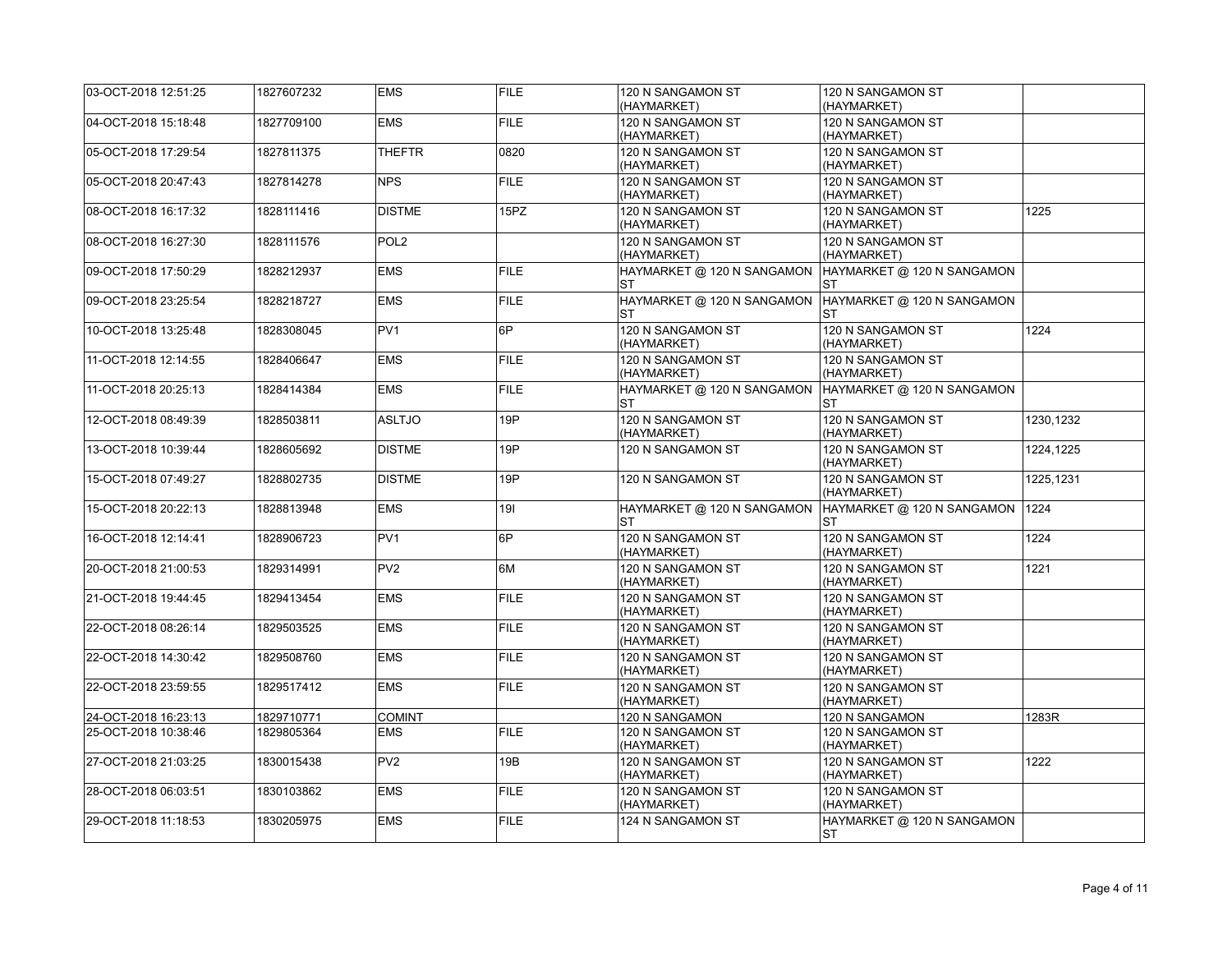| 31-OCT-2018 09:48:18 | 1830404597 | <b>EMS</b>      | FILE        | 120 N SANGAMON ST<br>(HAYMARKET) | 120 N SANGAMON ST<br>(HAYMARKET)        |                |
|----------------------|------------|-----------------|-------------|----------------------------------|-----------------------------------------|----------------|
| 02-NOV-2018 06:49:04 | 1830602809 | <b>EMS</b>      | <b>FILE</b> | HAYMARKET @ 120 N SANGAMON<br>ST | HAYMARKET @ 120 N SANGAMON<br>ST        |                |
| 03-NOV-2018 09:59:38 | 1830705098 | <b>THREAS</b>   | 15P         | 120 N SANGAMON ST<br>(HAYMARKET) | 120 N SANGAMON ST<br>(HAYMARKET)        | 1223,1224      |
| 04-NOV-2018 08:44:50 | 1830804746 | PV <sub>1</sub> | 6B          | 120 N SANGAMON ST<br>(HAYMARKET) | 120 N SANGAMON ST<br>(HAYMARKET)        | 1224           |
| 07-NOV-2018 18:08:00 | 1831112200 | <b>EMS</b>      | FILE        | HAYMARKET @ 120 N SANGAMON<br>ST | HAYMARKET @ 120 N SANGAMON<br>ST        |                |
| 09-NOV-2018 19:42:01 | 1831314130 | <b>DISTME</b>   | 5EZ         | HAYMARKET @ 120 N SANGAMON<br>ST | HAYMARKET @ 120 N SANGAMON<br>ST        | 1232           |
| 10-NOV-2018 07:33:30 | 1831403278 | <b>NPS</b>      | <b>FILE</b> | 120 N SANGAMON ST<br>(HAYMARKET) | 120 N SANGAMON ST<br>(HAYMARKET)        |                |
| 15-NOV-2018 17:39:01 | 1831911673 | <b>EMS</b>      | l9I         | 120 N SANGAMON ST<br>(HAYMARKET) | 120 N SANGAMON ST<br>(HAYMARKET)        | 1213,1220,1225 |
| 15-NOV-2018 19:16:46 | 1831913242 | <b>DISTME</b>   | 19Z         | HAYMARKET @ 120 N SANGAMON<br>ST | HAYMARKET @ 120 N SANGAMON  <br>ST      | 1220.1224      |
| 17-NOV-2018 01:55:58 | 1832101236 | <b>STEAL</b>    |             | 120 N SANGAMON ST<br>(HAYMARKET) | 120 N SANGAMON ST<br>(HAYMARKET)        |                |
| 18-NOV-2018 01:45:44 | 1832201231 | <b>EMS</b>      | 19P         | 120 N SANGAMON ST<br>(HAYMARKET) | 120 N SANGAMON ST<br>(HAYMARKET)        | 1222R          |
| 22-NOV-2018 22:18:51 | 1832611993 | <b>EMS</b>      | <b>FILE</b> | HAYMARKET @ 120 N SANGAMON<br>ST | HAYMARKET @ 120 N SANGAMON<br>ST        |                |
| 23-NOV-2018 04:04:05 | 1832701881 | <b>EMS</b>      | <b>FILE</b> | HAYMARKET @ 120 N SANGAMON<br>ST | HAYMARKET @ 120 N SANGAMON<br><b>ST</b> |                |
| 25-NOV-2018 15:48:04 | 1832908987 | <b>EMS</b>      | <b>FILE</b> | 120 N SANGAMON ST<br>(HAYMARKET) | 120 N SANGAMON ST<br>(HAYMARKET)        |                |
| 25-NOV-2018 23:02:58 | 1832914500 | <b>GOIN</b>     | 11B         | F/U @ 120 N SANGAMON             | F/U @ 120 N SANGAMON                    | 1213R          |
| 26-NOV-2018 08:00:05 | 1833003912 | <b>EMS</b>      | <b>FILE</b> | HAYMARKET @ 120 N SANGAMON<br>ST | HAYMARKET @ 120 N SANGAMON<br>ST        |                |
| 28-NOV-2018 10:16:37 | 1833204671 | PV1             | 6P          | 120 N SANGAMON ST<br>(HAYMARKET) | 120 N SANGAMON ST<br>(HAYMARKET)        | 1224           |
| 30-NOV-2018 08:59:41 | 1833404151 | PV <sub>1</sub> | 6P          | 120 N SANGAMON ST<br>(HAYMARKET) | 120 N SANGAMON ST<br>(HAYMARKET)        | 1224           |
| 03-DEC-2018 20:27:41 | 1833714448 | <b>NPS</b>      |             | HAYMARKET @ 120 N SANGAMON<br>ST | HAYMARKET @ 120 N SANGAMON<br><b>ST</b> |                |
| 05-DEC-2018 13:16:44 | 1833907568 | <b>NPS</b>      | <b>FILE</b> | 120 N SANGAMON ST<br>(HAYMARKET) | 120 N SANGAMON ST<br>(HAYMARKET)        |                |
| 05-DEC-2018 18:17:56 | 1833912168 | <b>EMS</b>      | <b>FILE</b> | 120 N SANGAMON ST<br>(HAYMARKET) | 120 N SANGAMON ST<br>(HAYMARKET)        |                |
| 05-DEC-2018 18:52:01 | 1833912703 | <b>EMS</b>      | 31          | 120 N SANGAMON ST<br>(HAYMARKET) | 120 N SANGAMON ST<br>(HAYMARKET)        | 1224           |
| 06-DEC-2018 03:04:13 | 1834001295 | <b>EMS</b>      | <b>FILE</b> | 120 N SANGAMON ST<br>(HAYMARKET) | 120 N SANGAMON ST<br>(HAYMARKET)        |                |
| 06-DEC-2018 12:01:29 | 1834006221 | <b>CHECWB</b>   | 15I         | 120 N SANGAMON ST<br>(HAYMARKET) | 120 N SANGAMON ST<br>(HAYMARKET)        | 1211,1224      |
| 09-DEC-2018 05:49:25 | 1834303249 | <b>EMS</b>      | <b>FILE</b> | 120 N SANGAMON ST<br>(HAYMARKET) | 120 N SANGAMON ST<br>(HAYMARKET)        |                |
| 09-DEC-2018 23:28:35 | 1834315474 | <b>TR</b>       | 19P         | 120 N SANGAMON ST<br>(HAYMARKET) | 120 N SANGAMON ST<br>(HAYMARKET)        | 1872R          |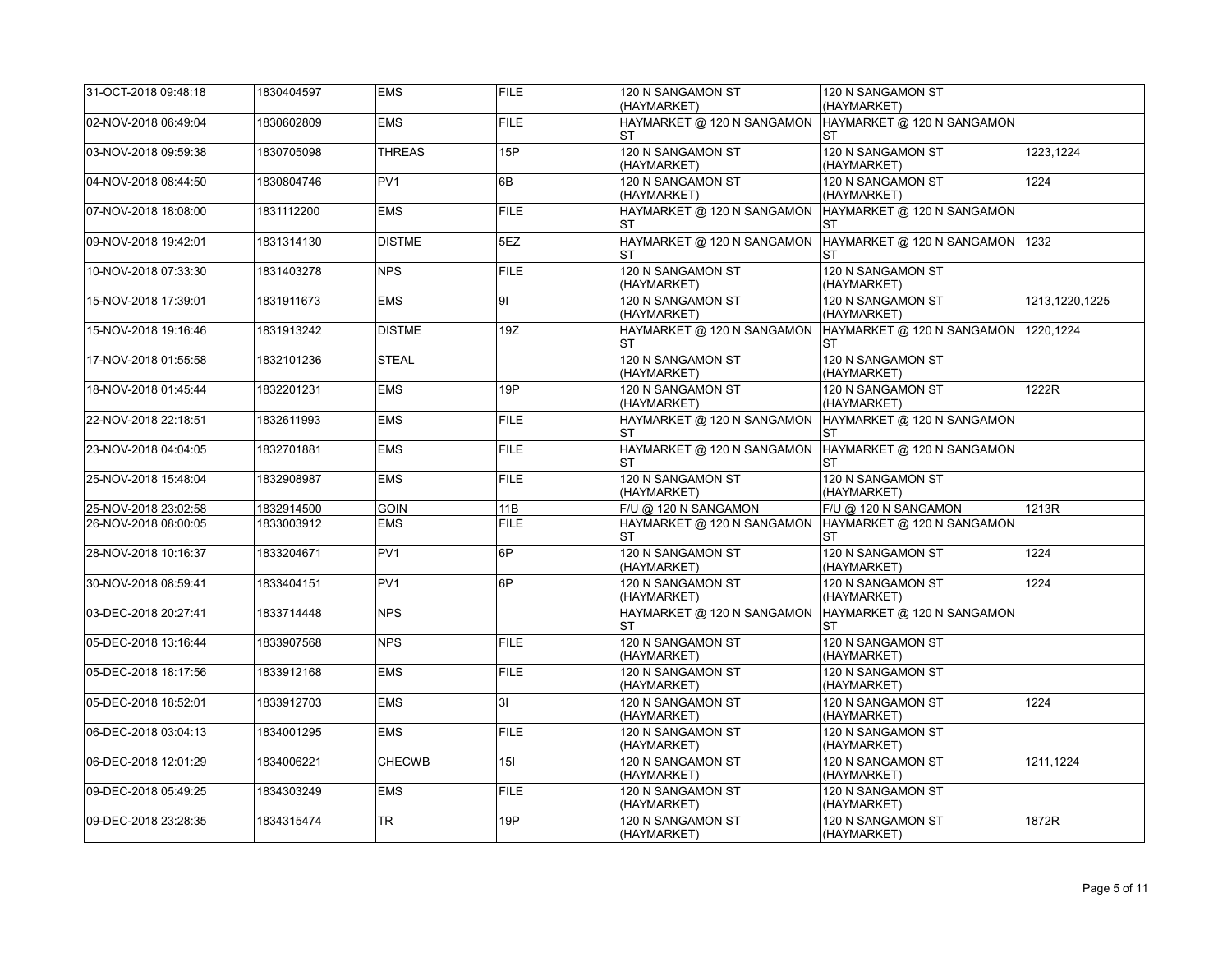| 12-DEC-2018 07:32:03 | 1834602839 | <b>EMS</b>      | <b>FILE</b> | ST                                      | HAYMARKET @ 120 N SANGAMON  HAYMARKET @ 120 N SANGAMON<br>ST        |           |
|----------------------|------------|-----------------|-------------|-----------------------------------------|---------------------------------------------------------------------|-----------|
| 12-DEC-2018 18:41:08 | 1834612595 | <b>EMS</b>      | <b>FILE</b> | ST                                      | HAYMARKET @ 120 N SANGAMON  HAYMARKET @ 120 N SANGAMON<br><b>ST</b> |           |
| 15-DEC-2018 15:33:21 | 1834909936 | <b>THREAS</b>   | 191         | HAYMARKET @ 120 N SANGAMON<br><b>ST</b> | HAYMARKET @ 120 N SANGAMON<br>ST                                    | 1225      |
| 20-DEC-2018 19:15:04 | 1835412498 | PV <sub>2</sub> | 6M          | 120 N SANGAMON ST<br>(HAYMARKET)        | 120 N SANGAMON ST<br>(HAYMARKET)                                    | 1231      |
| 21-DEC-2018 14:32:31 | 1835507796 | <b>EMS</b>      | <b>FILE</b> | HAYMARKET @ 120 N SANGAMON              | HAYMARKET @ 120 N SANGAMON<br>ST                                    |           |
| 23-DEC-2018 21:17:21 | 1835713579 | <b>DIST</b>     | 5P          | 120 N SANGAMON ST<br>(HAYMARKET)        | 120 N SANGAMON ST<br>(HAYMARKET)                                    | 1224      |
| 23-DEC-2018 22:33:11 | 1835714517 | <b>NPS</b>      | <b>FILE</b> | HAYMARKET @ 120 N SANGAMON<br><b>ST</b> | HAYMARKET @ 120 N SANGAMON<br>ST                                    |           |
| 24-DEC-2018 09:47:17 | 1835804014 | <b>EMS</b>      | <b>FILE</b> | 120 N SANGAMON ST<br>(HAYMARKET)        | 120 N SANGAMON ST<br>(HAYMARKET)                                    |           |
| 24-DEC-2018 09:53:46 | 1835804095 | <b>EMS</b>      | <b>FILE</b> | HAYMARKET @ 120 N SANGAMON<br><b>ST</b> | HAYMARKET @ 120 N SANGAMON<br><b>ST</b>                             |           |
| 29-DEC-2018 11:25:46 | 1836305863 | <b>EMS</b>      | <b>FILE</b> | 120 N SANGAMON ST<br>(HAYMARKET)        | 120 N SANGAMON ST<br>(HAYMARKET)                                    |           |
| 29-DEC-2018 20:41:30 | 1836313984 | <b>EMS</b>      | <b>FILE</b> | 120 N SANGAMON ST<br>(HAYMARKET)        | 120 N SANGAMON ST<br>(HAYMARKET)                                    |           |
| 30-DEC-2018 13:50:48 | 1836407856 | <b>EMS</b>      | <b>FILE</b> | 120 N SANGAMON ST<br>(HAYMARKET)        | 120 N SANGAMON ST<br>(HAYMARKET)                                    |           |
| 31-DEC-2018 08:16:55 | 1836503533 | <b>EMS</b>      | <b>FILE</b> | 120 N SANGAMON ST<br>(HAYMARKET)        | 120 N SANGAMON ST<br>(HAYMARKET)                                    |           |
| 31-DEC-2018 22:15:57 | 1836514386 | <b>EMS</b>      | <b>FILE</b> | HAYMARKET @ 120 N SANGAMON<br><b>ST</b> | HAYMARKET @ 120 N SANGAMON<br><b>ST</b>                             |           |
| 04-JAN-2019 13:39:48 | 1900407998 | <b>EMS</b>      | <b>FILE</b> | 120 N SANGAMON ST<br>(HAYMARKET)        | 120 N SANGAMON ST<br>(HAYMARKET)                                    |           |
| 04-JAN-2019 23:37:03 | 1900417557 | <b>NPS</b>      | <b>FILE</b> | HAYMARKET @ 120 N SANGAMON<br><b>ST</b> | HAYMARKET @ 120 N SANGAMON<br><b>ST</b>                             |           |
| 05-JAN-2019 19:25:34 | 1900513719 | <b>AUTOPD</b>   | <b>FILE</b> | 120 N SANGAMON ST<br>(HAYMARKET)        | 120 N SANGAMON ST<br>(HAYMARKET)                                    |           |
| 06-JAN-2019 09:50:59 | 1900605037 | <b>DISTME</b>   | 19P         | 120 N SANGAMON ST<br>(HAYMARKET)        | 120 N SANGAMON ST<br>(HAYMARKET)                                    | 1224,1225 |
| 10-JAN-2019 12:29:38 | 1901006740 | <b>EMS</b>      | 19P         | 120 N SANGAMON ST<br>(HAYMARKET)        | 120 N SANGAMON ST<br>(HAYMARKET)                                    | 1224      |
| 10-JAN-2019 20:04:35 | 1901014283 | <b>NPS</b>      | <b>FILE</b> | HAYMARKET @ 120 N SANGAMON<br>ST        | HAYMARKET @ 120 N SANGAMON<br>ST                                    |           |
| 10-JAN-2019 20:14:08 | 1901014443 | <b>REQSUP</b>   | 19P         | 120 N SANGAMON ST<br>(HAYMARKET)        | MERCY @ 2520 S PRAIRIE AV                                           | 1220      |
| 12-JAN-2019 19:25:01 | 1901213381 | <b>EMS</b>      | <b>FILE</b> | 120 N SANGAMON ST<br>(HAYMARKET)        | 120 N SANGAMON ST<br>(HAYMARKET)                                    |           |
| 12-JAN-2019 19:32:43 | 1901213497 | <b>DISTME</b>   | 19P         | HAYMARKET @ 120 N SANGAMON<br><b>ST</b> | HAYMARKET @ 120 N SANGAMON<br>ST                                    | 1223,1224 |
| 16-JAN-2019 13:20:05 | 1901607457 | PV <sub>2</sub> | 6P          | 120 N SANGAMON ST<br>(HAYMARKET)        | 120 N SANGAMON ST<br>(HAYMARKET)                                    | 1225      |
| 16-JAN-2019 14:38:02 | 1901608497 | <b>DIST</b>     | 5P          | 120 N SANGAMON ST<br>(HAYMARKET)        | 120 N SANGAMON ST<br>(HAYMARKET)                                    | 1225      |
| 17-JAN-2019 10:53:34 | 1901705346 | PV <sub>2</sub> | 6P          | 120 N SANGAMON ST<br>(HAYMARKET)        | 120 N SANGAMON ST<br>(HAYMARKET)                                    | 1224      |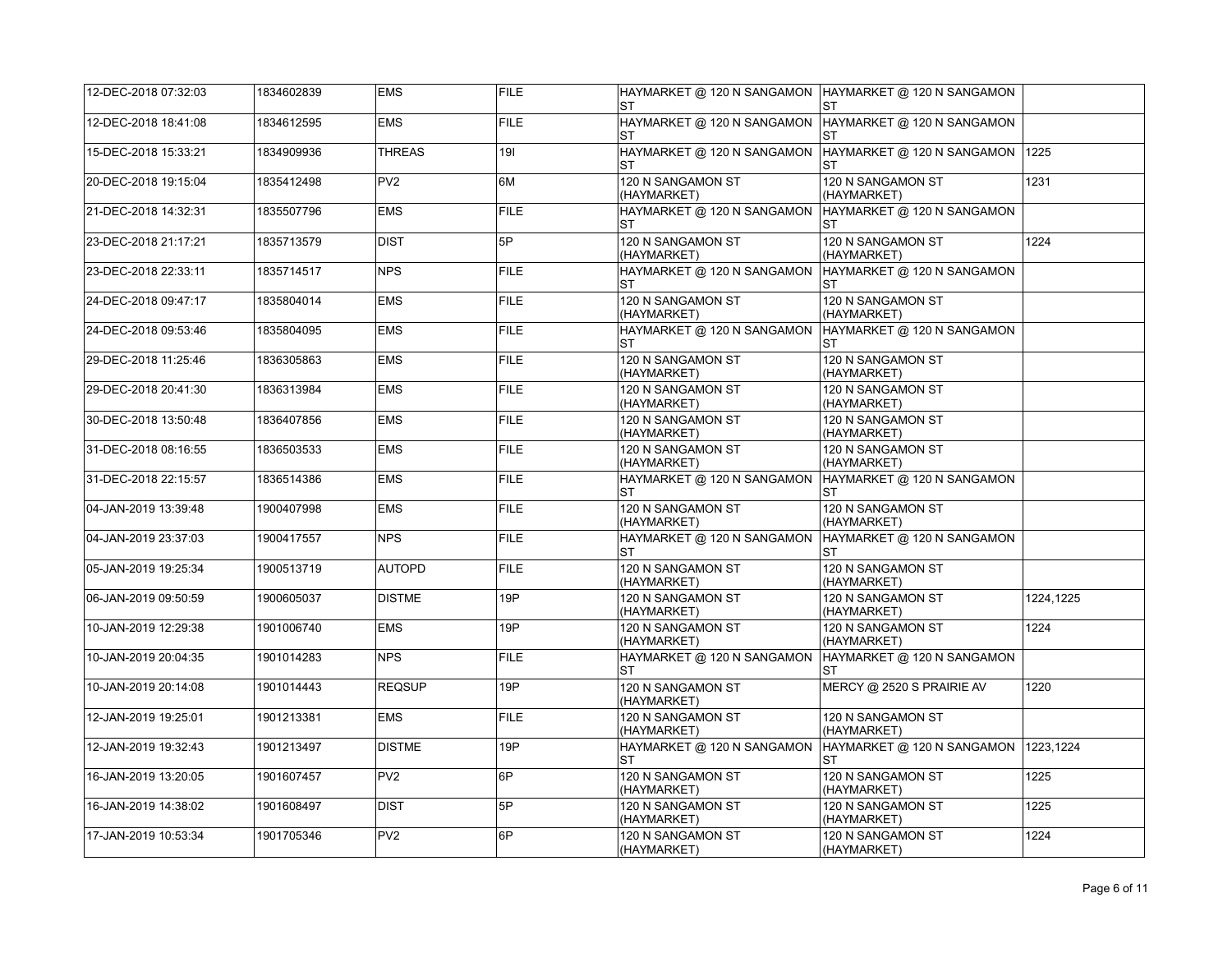| 24-JAN-2019 10:14:12 | 1902404843 | <b>EMS</b>      | <b>FILE</b> | 120 N SANGAMON ST<br>(HAYMARKET)        | 120 N SANGAMON ST<br>(HAYMARKET)        |           |
|----------------------|------------|-----------------|-------------|-----------------------------------------|-----------------------------------------|-----------|
| 24-JAN-2019 18:06:10 | 1902411740 | <b>EMS</b>      |             | 120 N SANGAMON ST<br>(HAYMARKET)        | 120 N SANGAMON ST<br>(HAYMARKET)        |           |
| 25-JAN-2019 15:09:02 | 1902509033 | <b>THREAS</b>   | 15P         | 120 N SANGAMON ST<br>(HAYMARKET)        | 120 N SANGAMON ST<br>(HAYMARKET)        | 1225      |
| 25-JAN-2019 15:30:42 | 1902509316 | <b>THREAS</b>   |             | 120 N SANGAMON ST<br>(HAYMARKET)        | 120 N SANGAMON ST<br>(HAYMARKET)        |           |
| 29-JAN-2019 07:38:32 | 1902902416 | <b>DIST</b>     | 5B          | 120 N SANGAMON ST<br>(HAYMARKET)        | 120 N SANGAMON ST<br>(HAYMARKET)        | 1223.1271 |
| 29-JAN-2019 08:28:47 | 1902903000 | <b>BATRT</b>    | 0460        | 120 N SANGAMON ST<br>(HAYMARKET)        | 120 N SANGAMON ST<br>(HAYMARKET)        | 1224      |
| 29-JAN-2019 11:38:44 | 1902905690 | PV <sub>1</sub> | 6P          | 120 N SANGAMON ST<br>(HAYMARKET)        | 120 N SANGAMON ST<br>(HAYMARKET)        | 1223      |
| 29-JAN-2019 17:04:52 | 1902910948 | <b>NPS</b>      |             | 120 N SANGAMON ST<br>(HAYMARKET)        | 120 N SANGAMON ST<br>(HAYMARKET)        |           |
| 30-JAN-2019 19:37:44 | 1903011385 | <b>EMS</b>      | <b>FILE</b> | HAYMARKET @ 120 N SANGAMON<br>ST        | HAYMARKET @ 120 N SANGAMON<br><b>ST</b> |           |
| 31-JAN-2019 14:05:26 | 1903107628 | <b>LOSTPR</b>   | 5070        | 120 N SANGAMON ST<br>(HAYMARKET)        | 120 N SANGAMON ST<br>(HAYMARKET)        |           |
| 01-FEB-2019 00:10:41 | 1903200104 | <b>EMS</b>      | 19P         | 120 N SANGAMON ST<br>(HAYMARKET)        | 120 N SANGAMON ST<br>(HAYMARKET)        | 1224R     |
| 02-FEB-2019 09:21:44 | 1903305000 | <b>EMS</b>      | <b>FILE</b> | 120 N SANGAMON ST<br>(HAYMARKET)        | 120 N SANGAMON ST<br>(HAYMARKET)        |           |
| 02-FEB-2019 10:52:13 | 1903306273 | <b>EMS</b>      | <b>FILE</b> | 120 N SANGAMON ST<br>(HAYMARKET)        | 120 N SANGAMON ST<br>(HAYMARKET)        |           |
| 07-FEB-2019 11:04:48 | 1903805492 | <b>DISTME</b>   | 15P         | 120 N SANGAMON ST<br>(HAYMARKET)        | 120 N SANGAMON ST<br>(HAYMARKET)        | 1222,1231 |
| 08-FEB-2019 05:01:43 | 1903901887 | <b>CFDAST</b>   |             | HAYMARKET @ 120 N SANGAMON<br><b>ST</b> | HAYMARKET @ 120 N SANGAMON<br><b>ST</b> |           |
| 08-FEB-2019 17:11:19 | 1903911218 | PV <sub>1</sub> | 6E          | 120 N SANGAMON ST<br>(HAYMARKET)        | 120 N SANGAMON ST<br>(HAYMARKET)        | 1224      |
| 08-FEB-2019 18:59:55 | 1903913085 | <b>AUTORT</b>   | 5002        | 120 N SANGAMON ST<br>(HAYMARKET)        | 120 N SANGAMON ST<br>(HAYMARKET)        |           |
| 08-FEB-2019 19:12:23 | 1903913307 | <b>INFOPO</b>   | 19P         | 120 N SANGAMON ST<br>(HAYMARKET)        | 120 N SANGAMON ST<br>(HAYMARKET)        | 1202      |
| 08-FEB-2019 19:15:28 | 1903913381 | <b>STEAL</b>    |             | 120 N SANGAMON ST<br>(HAYMARKET)        | 120 N SANGAMON ST<br>(HAYMARKET)        |           |
| 10-FEB-2019 12:48:39 | 1904106929 | <b>DIST</b>     | 5E          | 120 N SANGAMON ST<br>(HAYMARKET)        | 120 N SANGAMON ST<br>(HAYMARKET)        | 1221      |
| 11-FEB-2019 12:15:43 | 1904206545 | PV <sub>1</sub> | 6B          | 120 N SANGAMON ST<br>(HAYMARKET)        | 120 N SANGAMON ST<br>(HAYMARKET)        | 1224      |
| 11-FEB-2019 12:17:14 | 1904206569 | PV <sub>2</sub> |             | 120 N SANGAMON ST<br>(HAYMARKET)        | 120 N SANGAMON ST<br>(HAYMARKET)        |           |
| 12-FEB-2019 11:25:18 | 1904305749 | <b>EMS</b>      | <b>FILE</b> | 120 N SANGAMON ST<br>(HAYMARKET)        | 120 N SANGAMON ST<br>(HAYMARKET)        |           |
| 12-FEB-2019 16:06:06 | 1904310270 | <b>DISTME</b>   | 15IZ        | 120 N SANGAMON ST<br>(HAYMARKET)        | 120 N SANGAMON ST<br>(HAYMARKET)        | 1222      |
| 13-FEB-2019 16:30:24 | 1904410368 | PV <sub>1</sub> | 6P          | 120 N SANGAMON ST<br>(HAYMARKET)        | 120 N SANGAMON ST<br>(HAYMARKET)        | 1224,1235 |
| 17-FEB-2019 15:48:49 | 1904809596 | PV <sub>2</sub> | 6B          | 120 N SANGAMON ST<br>(HAYMARKET)        | 120 N SANGAMON ST<br>(HAYMARKET)        | 1224      |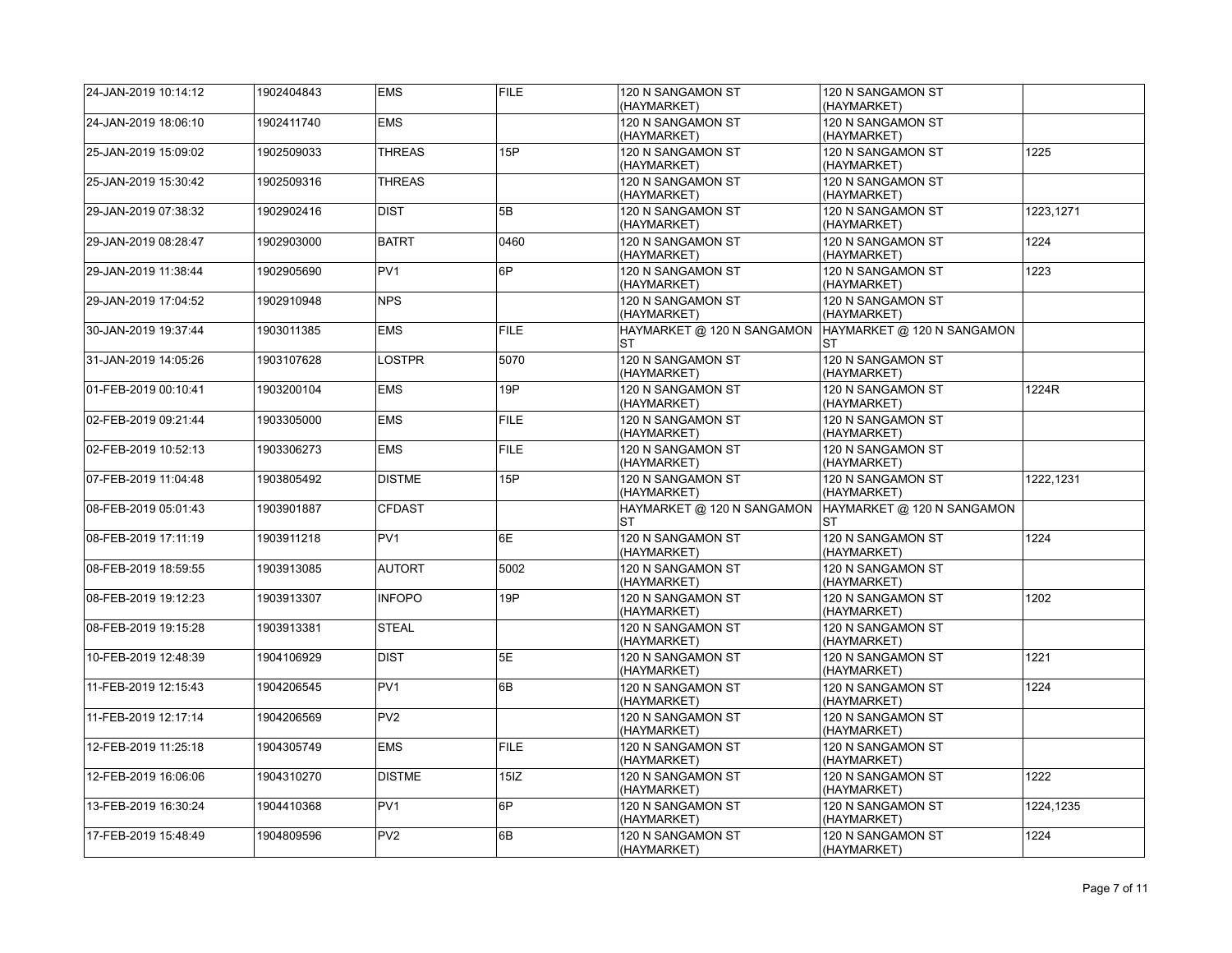| 18-FEB-2019 17:24:19 | 1904911631 | <b>EMS</b>      | <b>FILE</b> | 120 N SANGAMON ST<br>(HAYMARKET)        | 120 N SANGAMON ST<br>(HAYMARKET)        |           |
|----------------------|------------|-----------------|-------------|-----------------------------------------|-----------------------------------------|-----------|
| 20-FEB-2019 19:38:31 | 1905113362 | <b>TS</b>       |             | 120 N SANGAMON ST<br>(HAYMARKET)        | 120 N SANGAMON ST<br>(HAYMARKET)        | 1224      |
| 21-FEB-2019 14:16:11 | 1905208609 | <b>THREAS</b>   | 16IZ        | 120 N SANGAMON ST                       | 120 N SANGAMON ST<br>(HAYMARKET)        | 1223      |
| 22-FEB-2019 08:53:41 | 1905303944 | <b>EMS</b>      | <b>FILE</b> | 120 N SANGAMON ST<br>(HAYMARKET)        | 120 N SANGAMON ST<br>(HAYMARKET)        |           |
| 22-FEB-2019 08:59:41 | 1905304019 | <b>EMS</b>      | <b>FILE</b> | 120 N SANGAMON ST<br>(HAYMARKET)        | 120 N SANGAMON ST<br>(HAYMARKET)        |           |
| 23-FEB-2019 03:14:24 | 1905402063 | <b>NPS</b>      | <b>FILE</b> | HAYMARKET @ 120 N SANGAMON<br><b>ST</b> | HAYMARKET @ 120 N SANGAMON<br><b>ST</b> |           |
| 23-FEB-2019 12:23:01 | 1905406981 | PV <sub>2</sub> | 6B          | HAYMARKET @ 120 N SANGAMON<br><b>ST</b> | HAYMARKET @ 120 N SANGAMON<br><b>ST</b> | 1225      |
| 23-FEB-2019 12:48:40 | 1905407342 | <b>EMS</b>      | <b>FILE</b> | 120 N SANGAMON ST<br>(HAYMARKET)        | 120 N SANGAMON ST<br>(HAYMARKET)        |           |
| 23-FEB-2019 18:43:49 | 1905412607 | PV <sub>2</sub> | 6B          | 120 N SANGAMON ST<br>(HAYMARKET)        | 120 N SANGAMON ST<br>(HAYMARKET)        | 1224      |
| 27-FEB-2019 05:33:28 | 1905801930 | <b>EMS</b>      | <b>FILE</b> | 120 N SANGAMON ST<br>(HAYMARKET)        | 120 N SANGAMON ST<br>(HAYMARKET)        |           |
| 01-MAR-2019 12:56:47 | 1906007760 | <b>THREAS</b>   | 3IZ         | 120 N SANGAMON ST<br>(HAYMARKET)        | 120 N SANGAMON ST<br>(HAYMARKET)        | 1231,1233 |
| 01-MAR-2019 19:14:21 | 1906014352 | PV <sub>2</sub> | 6N          | 120 N SANGAMON ST<br>(HAYMARKET)        | 120 N SANGAMON ST<br>(HAYMARKET)        | 1223      |
| 03-MAR-2019 13:16:58 | 1906207911 | <b>EMS</b>      | <b>FILE</b> | 120 N SANGAMON ST<br>(HAYMARKET)        | 120 N SANGAMON ST<br>(HAYMARKET)        |           |
| 05-MAR-2019 16:00:27 | 1906410229 | PV <sub>2</sub> | 6B          | 120 N SANGAMON ST<br>(HAYMARKET)        | 120 N SANGAMON ST<br>(HAYMARKET)        | 1224      |
| 06-MAR-2019 11:30:12 | 1906505905 | PV <sub>2</sub> | 6P          | 120 N SANGAMON ST<br>(HAYMARKET)        | 120 N SANGAMON ST<br>(HAYMARKET)        | 1224      |
| 06-MAR-2019 13:04:05 | 1906507365 | <b>DIST</b>     | 5B          | 120 N SANGAMON ST<br>(HAYMARKET)        | 120 N SANGAMON ST<br>(HAYMARKET)        | 1222,1224 |
| 07-MAR-2019 07:37:00 | 1906602876 | <b>MISSPE</b>   | 5080        | 120 N SANGAMON ST<br>(HAYMARKET)        | 120 N SANGAMON ST<br>(HAYMARKET)        |           |
| 07-MAR-2019 14:39:38 | 1906608576 | <b>EMS</b>      | <b>FILE</b> | 120 N SANGAMON ST<br>(HAYMARKET)        | 120 N SANGAMON ST<br>(HAYMARKET)        |           |
| 07-MAR-2019 22:40:06 | 1906616218 | <b>EMS</b>      | <b>FILE</b> | 120 N SANGAMON ST<br>(HAYMARKET)        | 120 N SANGAMON ST<br>(HAYMARKET)        |           |
| 08-MAR-2019 22:41:57 | 1906717331 | <b>EMS</b>      | 19P         | 120 N SANGAMON ST<br>(HAYMARKET)        | 120 N SANGAMON ST<br>(HAYMARKET)        | 1215R     |
| 09-MAR-2019 18:56:22 | 1906813137 | <b>EMS</b>      | <b>FILE</b> | HAYMARKET @ 120 N SANGAMON<br>ST        | HAYMARKET @ 120 N SANGAMON<br>ST        |           |
| 12-MAR-2019 17:38:50 | 1907112226 | <b>EMS</b>      | 15P         | HAYMARKET @ 120 N SANGAMON<br>ST        | HAYMARKET @ 120 N SANGAMON<br>ST        | 1224      |
| 13-MAR-2019 12:59:03 | 1907208611 | <b>EMS</b>      | <b>FILE</b> | 120 N SANGAMON ST<br>(HAYMARKET)        | 120 N SANGAMON ST<br>(HAYMARKET)        |           |
| 14-MAR-2019 18:25:46 | 1907313407 | <b>COMINT</b>   |             | 120 N SANGAMON                          | 120 N SANGAMON                          | 1283R     |
| 15-MAR-2019 22:20:31 | 1907417547 | <b>RSA</b>      | 19P         | 120 N SANGAMON ST<br>(HAYMARKET)        | 122 N ABERDEEN ST                       | 1232      |
| 22-MAR-2019 11:32:08 | 1908106305 | <b>DISTME</b>   | 19P         | 120 N SANGAMON ST<br>(HAYMARKET)        | 120 N SANGAMON ST<br>(HAYMARKET)        | 1222.1223 |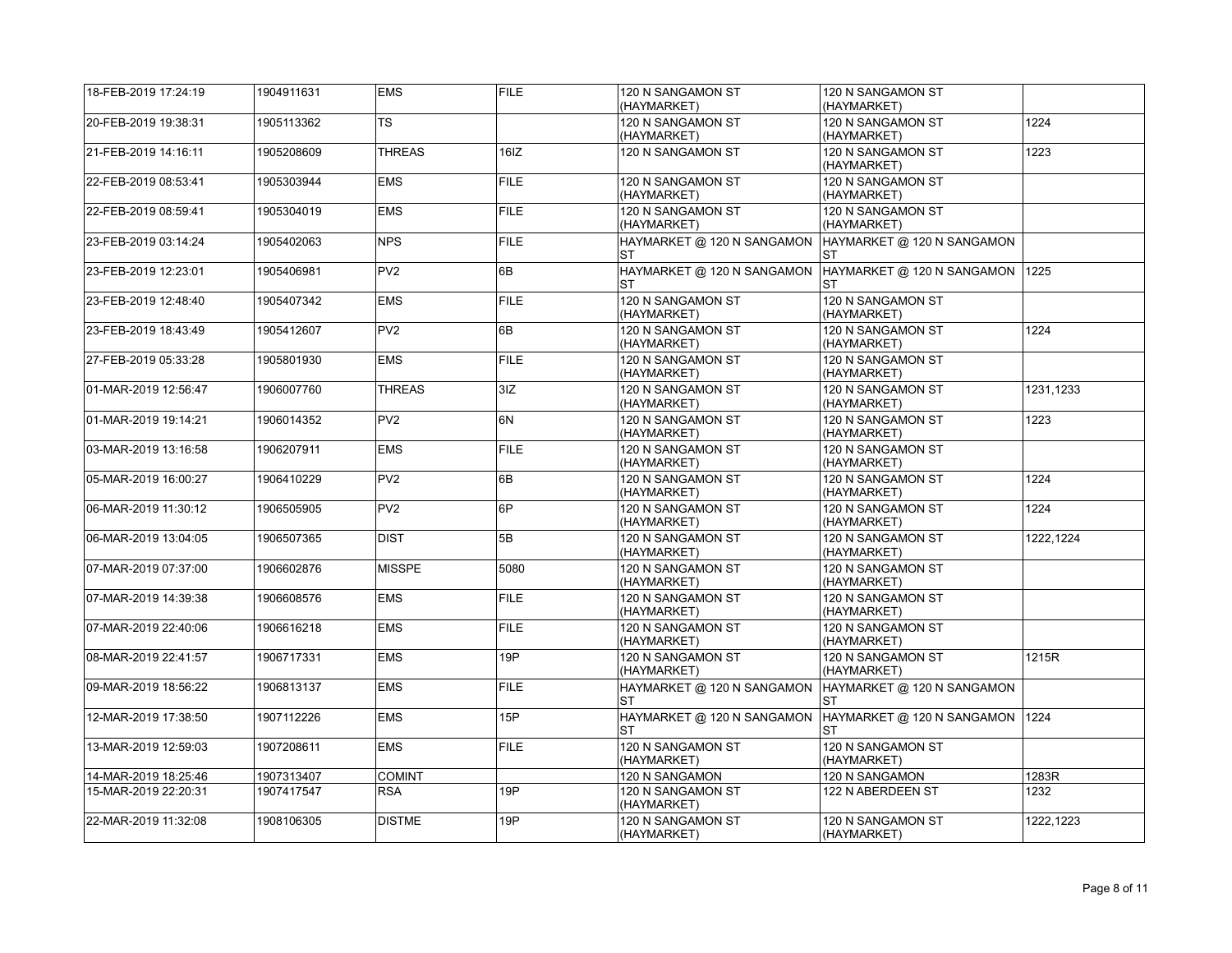| 22-MAR-2019 11:40:01 | 1908106442 | <b>DISTME</b>   |             | ST                                      | HAYMARKET @ 120 N SANGAMON  HAYMARKET @ 120 N SANGAMON<br>ST |                  |
|----------------------|------------|-----------------|-------------|-----------------------------------------|--------------------------------------------------------------|------------------|
| 22-MAR-2019 14:11:52 | 1908108808 | <b>EMS</b>      | <b>FILE</b> | 120 N SANGAMON ST<br>(HAYMARKET)        | 120 N SANGAMON ST<br>(HAYMARKET)                             |                  |
| 23-MAR-2019 13:08:33 | 1908208252 | <b>EMS</b>      | <b>FILE</b> | HAYMARKET @ 120 N SANGAMON<br>ST        | HAYMARKET @ 120 N SANGAMON<br>ST                             |                  |
| 24-MAR-2019 06:14:11 | 1908303751 | <b>EMS</b>      | <b>FILE</b> | 120 N SANGAMON ST<br>(HAYMARKET)        | 120 N SANGAMON ST<br>(HAYMARKET)                             |                  |
| 02-APR-2019 11:27:53 | 1909206538 | PV <sub>1</sub> | 6P          | 120 N SANGAMON ST<br>(HAYMARKET)        | 120 N SANGAMON ST<br>(HAYMARKET)                             | 1222             |
| 02-APR-2019 12:44:45 | 1909207806 | PV <sub>1</sub> | 6E          | 120 N SANGAMON ST<br>(HAYMARKET)        | 120 N SANGAMON ST<br>(HAYMARKET)                             | 1220             |
| 03-APR-2019 14:23:56 | 1909309441 | PV <sub>1</sub> |             | 120 N SANGAMON ST<br>(HAYMARKET)        | 120 N SANGAMON ST<br>(HAYMARKET)                             |                  |
| 05-APR-2019 11:35:12 | 1909506356 | EMS             | <b>FILE</b> | 120 N SANGAMON ST<br>(HAYMARKET)        | 120 N SANGAMON ST<br>(HAYMARKET)                             |                  |
| 05-APR-2019 20:16:02 | 1909515169 | <b>EMS</b>      | <b>FILE</b> | 120 N SANGAMON ST<br>(HAYMARKET)        | 120 N SANGAMON ST<br>(HAYMARKET)                             |                  |
| 06-APR-2019 16:43:42 | 1909611763 | <b>DIST</b>     | 5E          | 120 N SANGAMON ST<br>(HAYMARKET)        | 120 N SANGAMON ST<br>(HAYMARKET)                             | 1223             |
| 07-APR-2019 18:57:23 | 1909713485 | PV <sub>2</sub> | 6N          | 120 N SANGAMON ST<br>(HAYMARKET)        | 120 N SANGAMON ST<br>(HAYMARKET)                             | 1224             |
| 07-APR-2019 19:25:48 | 1909713946 | PV <sub>2</sub> |             | 120 N SANGAMON ST<br>(HAYMARKET)        | 120 N SANGAMON ST<br>(HAYMARKET)                             |                  |
| 08-APR-2019 14:22:21 | 1909809584 | <b>EMS</b>      | <b>FILE</b> | 120 N SANGAMON ST<br>(HAYMARKET)        | 120 N SANGAMON ST<br>(HAYMARKET)                             |                  |
| 08-APR-2019 14:30:40 | 1909809702 | <b>EMS</b>      | <b>FILE</b> | 120 N SANGAMON ST<br>(HAYMARKET)        | 120 N SANGAMON ST<br>(HAYMARKET)                             |                  |
| 08-APR-2019 17:30:26 | 1909812923 | ATSUCD          | 19P         | 120 N SANGAMON ST<br>(HAYMARKET)        | 120 N SANGAMON ST<br>(HAYMARKET)                             | 1220,1225        |
| 11-APR-2019 10:21:54 | 1910105381 | <b>THREAS</b>   | 19PZ        | 932 W WASHINGTON BL                     | HAYMARKET @ 120 N SANGAMON<br>ST                             | 1220, 1222, 1223 |
| 11-APR-2019 20:16:32 | 1910115800 | <b>EMS</b>      | <b>FILE</b> | 120 N SANGAMON ST<br>(HAYMARKET)        | 120 N SANGAMON ST<br>(HAYMARKET)                             |                  |
| 13-APR-2019 12:53:58 | 1910308100 | <b>EMS</b>      | <b>FILE</b> | HAYMARKET @ 120 N SANGAMON<br>ST        | HAYMARKET @ 120 N SANGAMON<br>ST                             |                  |
| 19-APR-2019 21:36:11 | 1910916134 | <b>EMS</b>      | <b>FILE</b> | HAYMARKET @ 120 N SANGAMON<br>ST        | HAYMARKET @ 120 N SANGAMON<br>ST                             |                  |
| 21-APR-2019 11:18:32 | 1911106058 | PV <sub>2</sub> | 6M          | HAYMARKET @ 120 N SANGAMON<br><b>ST</b> | HAYMARKET @ 120 N SANGAMON<br><b>ST</b>                      | 1224             |
| 22-APR-2019 23:42:32 | 1911218899 | <b>NPS</b>      | <b>FILE</b> | HAYMARKET @ 120 N SANGAMON<br>ST        | HAYMARKET @ 120 N SANGAMON<br><b>ST</b>                      |                  |
| 23-APR-2019 20:02:30 | 1911315388 | <b>HANGUP</b>   |             | 120 N SANGAMON ST<br>(HAYMARKET)        | 120 N SANGAMON ST<br>(HAYMARKET)                             |                  |
| 23-APR-2019 20:16:07 | 1911315663 | <b>EMS</b>      | <b>FILE</b> | HAYMARKET @ 120 N SANGAMON<br>ST        | HAYMARKET @ 120 N SANGAMON<br>ST                             |                  |
| 24-APR-2019 09:25:17 | 1911404350 | EMS             | <b>FILE</b> | 120 N SANGAMON ST<br>(HAYMARKET)        | 120 N SANGAMON ST<br>(HAYMARKET)                             |                  |
| 25-APR-2019 16:30:41 | 1911511593 | <b>EMS</b>      | <b>FILE</b> | 120 N SANGAMON ST<br>(HAYMARKET)        | 120 N SANGAMON ST<br>(HAYMARKET)                             |                  |
| 27-APR-2019 12:09:46 | 1911707249 | <b>INFOPO</b>   | 19H         | 120 N SANGAMON ST<br>(HAYMARKET)        | GREEN LINE - CENTRAL @ 350 N<br><b>CENTRAL AV</b>            | 1211             |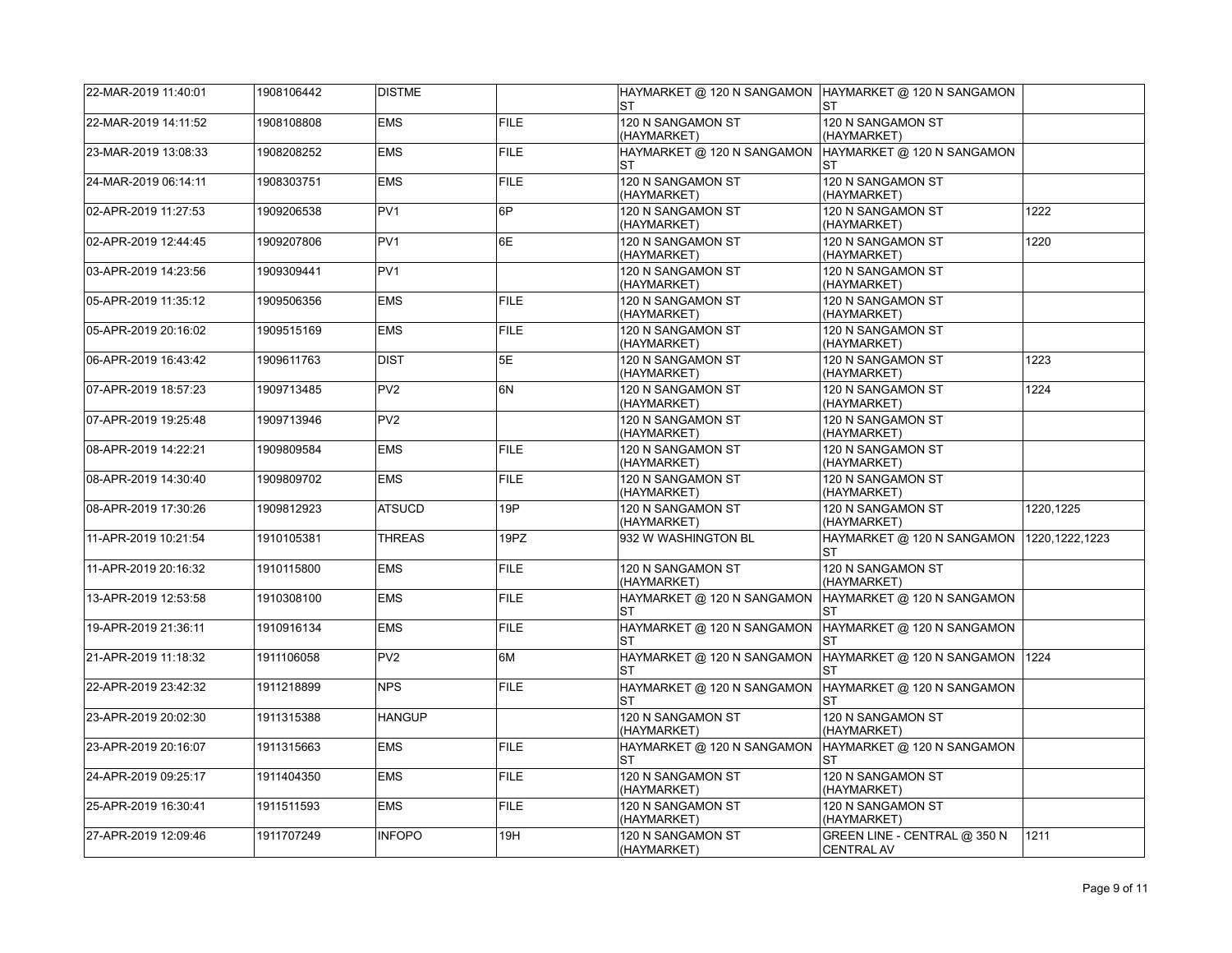| 30-APR-2019 12:07:03 | 1912006376 | <b>NPS</b>      |             | 120 N SANGAMON ST<br>(HAYMARKET)        | 120 N SANGAMON ST<br>(HAYMARKET)        |                  |
|----------------------|------------|-----------------|-------------|-----------------------------------------|-----------------------------------------|------------------|
| 02-MAY-2019 19:33:35 | 1912214002 | <b>NPS</b>      | <b>FILE</b> | HAYMARKET @ 120 N SANGAMON<br><b>ST</b> | HAYMARKET @ 120 N SANGAMON<br>ST        |                  |
| 03-MAY-2019 12:13:34 | 1912307518 | <b>ARP</b>      | <b>FILE</b> | 120 N SANGAMON ST<br>(HAYMARKET)        | 120 N SANGAMON ST<br>(HAYMARKET)        |                  |
| 03-MAY-2019 12:13:39 | 1912307519 | PV <sub>2</sub> | 6P          | 120 N SANGAMON ST<br>(HAYMARKET)        | 120 N SANGAMON ST<br>(HAYMARKET)        | 1224             |
| 03-MAY-2019 22:46:08 | 1912318820 | <b>THREAS</b>   | 191         | 120 N SANGAMON ST<br>(HAYMARKET)        | 120 N SANGAMON ST<br>(HAYMARKET)        | 1223R.1224       |
| 05-MAY-2019 19:39:45 | 1912513998 | PV <sub>2</sub> | 6E          | 120 N SANGAMON ST<br>(HAYMARKET)        | 120 N SANGAMON ST<br>(HAYMARKET)        | 1222             |
| 06-MAY-2019 14:30:48 | 1912609821 | DD              | 1F          | 120 N SANGAMON ST<br>(HAYMARKET)        | 120 N SANGAMON ST<br>(HAYMARKET)        | 1223             |
| 06-MAY-2019 15:39:31 | 1912611007 | <b>EMS</b>      | 15I         | 120 N SANGAMON ST<br>(HAYMARKET)        | 120 N SANGAMON ST<br>(HAYMARKET)        | 1223             |
| 06-MAY-2019 16:33:16 | 1912611980 | PV <sub>2</sub> | 6E          | 120 N SANGAMON ST<br>(HAYMARKET)        | 120 N SANGAMON ST<br>(HAYMARKET)        | 1232             |
| 07-MAY-2019 21:11:31 | 1912716078 | <b>PRANK</b>    |             | 120 N SANGAMON ST<br>(HAYMARKET)        | 120 N SANGAMON ST<br>(HAYMARKET)        |                  |
| 09-MAY-2019 11:50:22 | 1912906788 | <b>DIST</b>     | 190         | 120 N SANGAMON ST<br>(HAYMARKET)        | 120 N SANGAMON ST<br>(HAYMARKET)        | 1231, 1232, 1234 |
| 11-MAY-2019 14:11:49 | 1913109070 | <b>EMS</b>      | <b>FILE</b> | HAYMARKET @ 120 N SANGAMON<br><b>ST</b> | HAYMARKET @ 120 N SANGAMON<br>ST        |                  |
| 12-MAY-2019 18:20:49 | 1913212128 | PV <sub>1</sub> | 6P          | 120 N SANGAMON ST<br>(HAYMARKET)        | 120 N SANGAMON ST<br>(HAYMARKET)        | 1224             |
| 13-MAY-2019 13:15:53 | 1913308420 | <b>EMS</b>      | <b>FILE</b> | 120 N SANGAMON ST<br>(HAYMARKET)        | 120 N SANGAMON ST<br>(HAYMARKET)        |                  |
| 15-MAY-2019 11:21:19 | 1913506342 | <b>GOIN</b>     |             | HAYMARK 120 N SANGAMON                  | HAYMARK 120 N SANGAMON                  | 25D11.25D12      |
| 15-MAY-2019 13:17:33 | 1913508208 | <b>EMS</b>      | <b>FILE</b> | HAYMARKET @ 120 N SANGAMON<br><b>ST</b> | HAYMARKET @ 120 N SANGAMON<br><b>ST</b> |                  |
| 15-MAY-2019 19:12:06 | 1913514678 | <b>DIST</b>     | 5P          | 120 N SANGAMON ST<br>(HAYMARKET)        | 120 N SANGAMON ST<br>(HAYMARKET)        | 1224             |
| 15-MAY-2019 19:12:20 | 1913514682 | <b>DIST</b>     |             | 120 N SANGAMON ST<br>(HAYMARKET)        | 120 N SANGAMON ST<br>(HAYMARKET)        |                  |
| 18-MAY-2019 10:25:03 | 1913805514 | <b>EMS</b>      | <b>FILE</b> | HAYMARKET @ 120 N SANGAMON<br><b>ST</b> | HAYMARKET @ 120 N SANGAMON<br>ST        |                  |
| 18-MAY-2019 10:25:21 | 1913805521 | <b>CFDAST</b>   | 19PZ        | 120 N SANGAMON ST<br>(HAYMARKET)        | 120 N SANGAMON ST<br>(HAYMARKET)        | 1223             |
| 19-MAY-2019 00:44:25 | 1913900764 | <b>DISTME</b>   | <b>FILE</b> | HAYMARKET @ 120 N SANGAMON<br><b>ST</b> | HAYMARKET @ 120 N SANGAMON<br><b>ST</b> |                  |
| 21-MAY-2019 21:49:33 | 1914116652 | <b>DIST</b>     | 5E          | HAYMARKET @ 120 N SANGAMON<br><b>ST</b> | 120 N SANGAMON ST<br>(HAYMARKET)        | 1225R            |
| 25-MAY-2019 10:04:20 | 1914506928 | <b>AUTOPD</b>   | 99A         | 120 N SANGAMON ST<br>(HAYMARKET)        | 120 N SANGAMON ST<br>(HAYMARKET)        | 1295             |
| 25-MAY-2019 22:48:43 | 1914521072 | <b>EMS</b>      | <b>FILE</b> | 120 N SANGAMON ST<br>(HAYMARKET)        | 120 N SANGAMON ST<br>(HAYMARKET)        |                  |
| 26-MAY-2019 16:22:51 | 1914612853 | <b>EMS</b>      | <b>FILE</b> | 120 N SANGAMON ST<br>(HAYMARKET)        | 120 N SANGAMON ST<br>(HAYMARKET)        |                  |
|                      |            |                 |             |                                         |                                         |                  |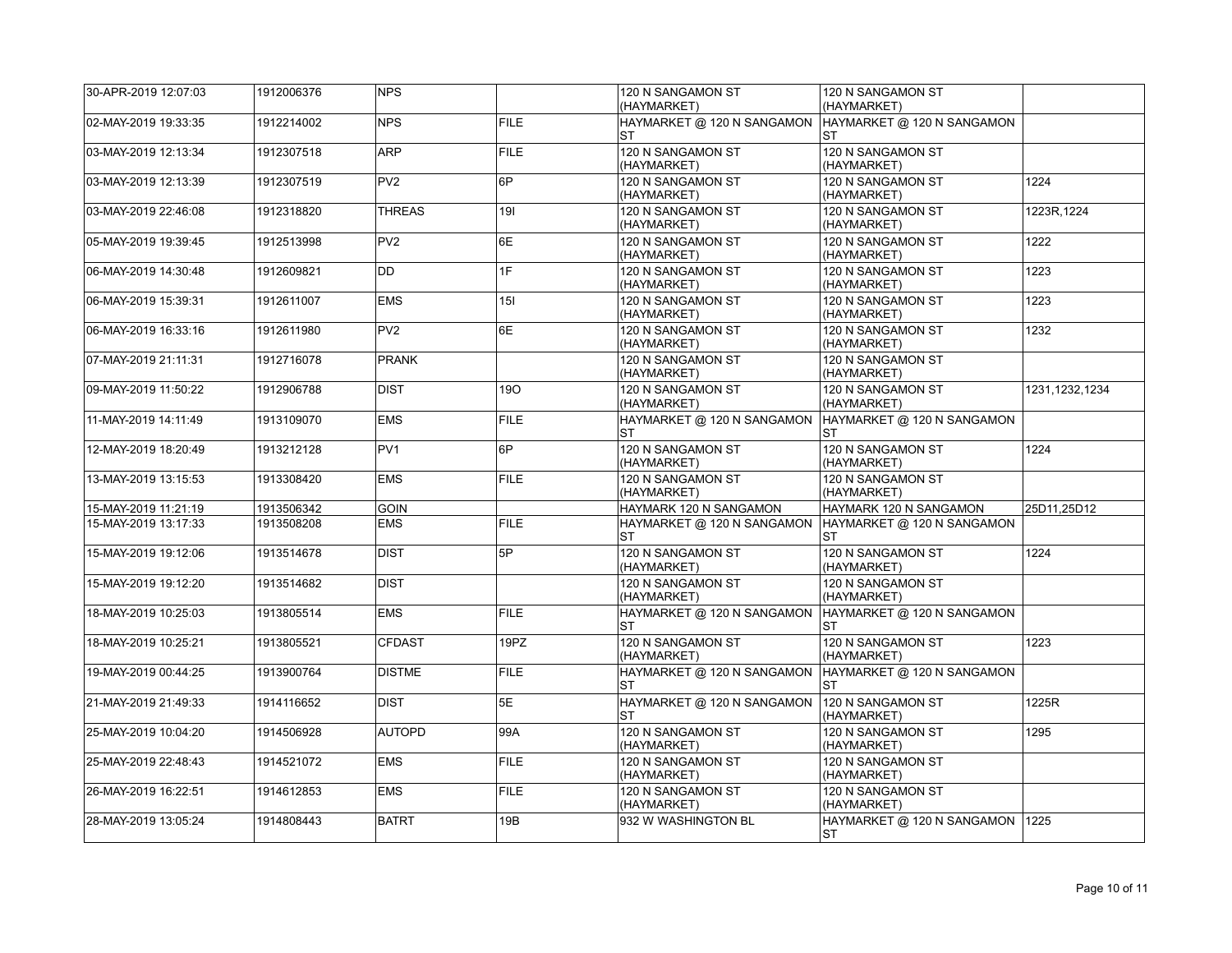| 29-MAY-2019 21:34:47 | 1914916315 | <b>EMS</b>      | <b>FILE</b> | 120 N SANGAMON ST<br>(HAYMARKET)               | 120 N SANGAMON ST<br>(HAYMARKET)        |                                    |
|----------------------|------------|-----------------|-------------|------------------------------------------------|-----------------------------------------|------------------------------------|
| 29-MAY-2019 23:45:55 | 1914917989 | <b>NFY</b>      |             | STROGER - HOSPITAL @ 1969 W<br><b>OGDEN AV</b> | 120 N SANGAMON ST<br>(HAYMARKET)        |                                    |
| 01-JUN-2019 14:14:55 | 1915210874 | <b>CFDAST</b>   | <b>FILE</b> | 120 N SANGAMON ST<br>(HAYMARKET)               | 120 N SANGAMON ST<br>(HAYMARKET)        |                                    |
| 01-JUN-2019 14:16:14 | 1915210898 | <b>NPS</b>      | <b>FILE</b> | 120 N SANGAMON ST<br>(HAYMARKET)               | 120 N SANGAMON ST<br>(HAYMARKET)        |                                    |
| 02-JUN-2019 18:23:24 | 1915312764 | PV <sub>2</sub> | 6B          | 120 N SANGAMON ST<br>(HAYMARKET)               | 120 N SANGAMON ST<br>(HAYMARKET)        | 1223                               |
| 04-JUN-2019 22:36:43 | 1915518266 | <b>EMS</b>      | <b>FILE</b> | HAYMARKET @ 120 N SANGAMON<br><b>ST</b>        | HAYMARKET @ 120 N SANGAMON<br>ST        |                                    |
| 05-JUN-2019 20:30:57 | 1915616533 | <b>EMS</b>      | 19P         | 120 N SANGAMON ST<br>(HAYMARKET)               | 120 N SANGAMON ST<br>(HAYMARKET)        | 1225                               |
| 10-JUN-2019 18:18:57 | 1916113756 | <b>INFOPO</b>   |             | 120 N SANGAMON ST<br>(HAYMARKET)               | 120 N SANGAMON ST<br>(HAYMARKET)        |                                    |
| 11-JUN-2019 22:23:00 | 1916218327 | <b>EMS</b>      | 19P         | 120 N SANGAMON ST<br>(HAYMARKET)               | 120 N SANGAMON ST<br>(HAYMARKET)        | 1225R                              |
| 12-JUN-2019 07:53:28 | 1916303470 | <b>MISSPE</b>   | 6050        | HAYMARKET @ 120 N SANGAMON<br>ST               | HAYMARKET @ 120 N SANGAMON<br>ST        |                                    |
| 13-JUN-2019 18:16:52 | 1916412576 | <b>DISTME</b>   | 5079Z       | HAYMARKET @ 120 N SANGAMON<br><b>ST</b>        | HAYMARKET @ 120 N SANGAMON<br><b>ST</b> | 1213, 1220, 1225, 1271<br>.1272    |
| 13-JUN-2019 20:18:40 | 1916414658 | <b>EMS</b>      | <b>FILE</b> | HAYMARKET @ 120 N SANGAMON<br><b>ST</b>        | HAYMARKET @ 120 N SANGAMON<br>ST        |                                    |
| 18-JUN-2019 12:39:47 | 1916907452 | <b>EMS</b>      | <b>FILE</b> | 120 N SANGAMON ST<br>(HAYMARKET)               | 120 N SANGAMON ST<br>(HAYMARKET)        |                                    |
| 18-JUN-2019 19:23:59 | 1916914637 | <b>EMS</b>      | 191         | 120 N SANGAMON ST<br>(HAYMARKET)               | 120 N SANGAMON ST<br>(HAYMARKET)        | 1224,1424                          |
| 21-JUN-2019 16:57:47 | 1917212601 | <b>EMS</b>      | <b>FILE</b> | 120 N SANGAMON ST<br>(HAYMARKET)               | 120 N SANGAMON ST<br>(HAYMARKET)        |                                    |
| 25-JUN-2019 19:10:16 | 1917614842 | <b>EMS</b>      | <b>FILE</b> | 120 N SANGAMON ST<br>(HAYMARKET)               | 120 N SANGAMON ST<br>(HAYMARKET)        |                                    |
| 26-JUN-2019 09:36:28 | 1917705076 | <b>NPS</b>      | <b>FILE</b> | 120 N SANGAMON ST<br>(HAYMARKET)               | 120 N SANGAMON ST<br>(HAYMARKET)        |                                    |
| 26-JUN-2019 20:13:23 | 1917716210 | <b>EMS</b>      | <b>FILE</b> | 120 N SANGAMON ST<br>(HAYMARKET)               | 120 N SANGAMON ST<br>(HAYMARKET)        |                                    |
| 27-JUN-2019 19:45:59 | 1917815251 | <b>NPS</b>      | <b>FILE</b> | 120 N SANGAMON ST<br>(HAYMARKET)               |                                         |                                    |
| 02-JUL-2019 00:55:01 | 1918300660 | <b>THREAS</b>   | 191         | 120 N SANGAMON ST<br>(HAYMARKET)               | 120 N SANGAMON ST<br>(HAYMARKET)        | 1224R                              |
| 05-JUL-2019 12:11:56 | 1918609853 | <b>THREAS</b>   | 15I         | 120 N SANGAMON ST<br>(HAYMARKET)               | 120 N SANGAMON ST<br>(HAYMARKET)        | 1207l, 1210, 1230, 123<br>1A, 1253 |
| 05-JUL-2019 12:49:00 | 1918610547 | <b>EMS</b>      | <b>FILE</b> | 120 N SANGAMON ST<br>(HAYMARKET)               | 120 N SANGAMON ST<br>(HAYMARKET)        |                                    |
| 06-JUL-2019 13:25:38 | 1918709856 | <b>EMS</b>      | <b>FILE</b> | 120 N SANGAMON ST<br>(HAYMARKET)               | 120 N SANGAMON ST<br>(HAYMARKET)        |                                    |
| 06-JUL-2019 19:08:37 | 1918715755 | <b>EMS</b>      | <b>FILE</b> | 120 N SANGAMON ST<br>(HAYMARKET)               | 120 N SANGAMON ST<br>(HAYMARKET)        |                                    |
|                      |            |                 |             |                                                |                                         |                                    |
|                      |            |                 |             |                                                |                                         |                                    |
| <b>Total</b>         |            | 275             |             |                                                |                                         |                                    |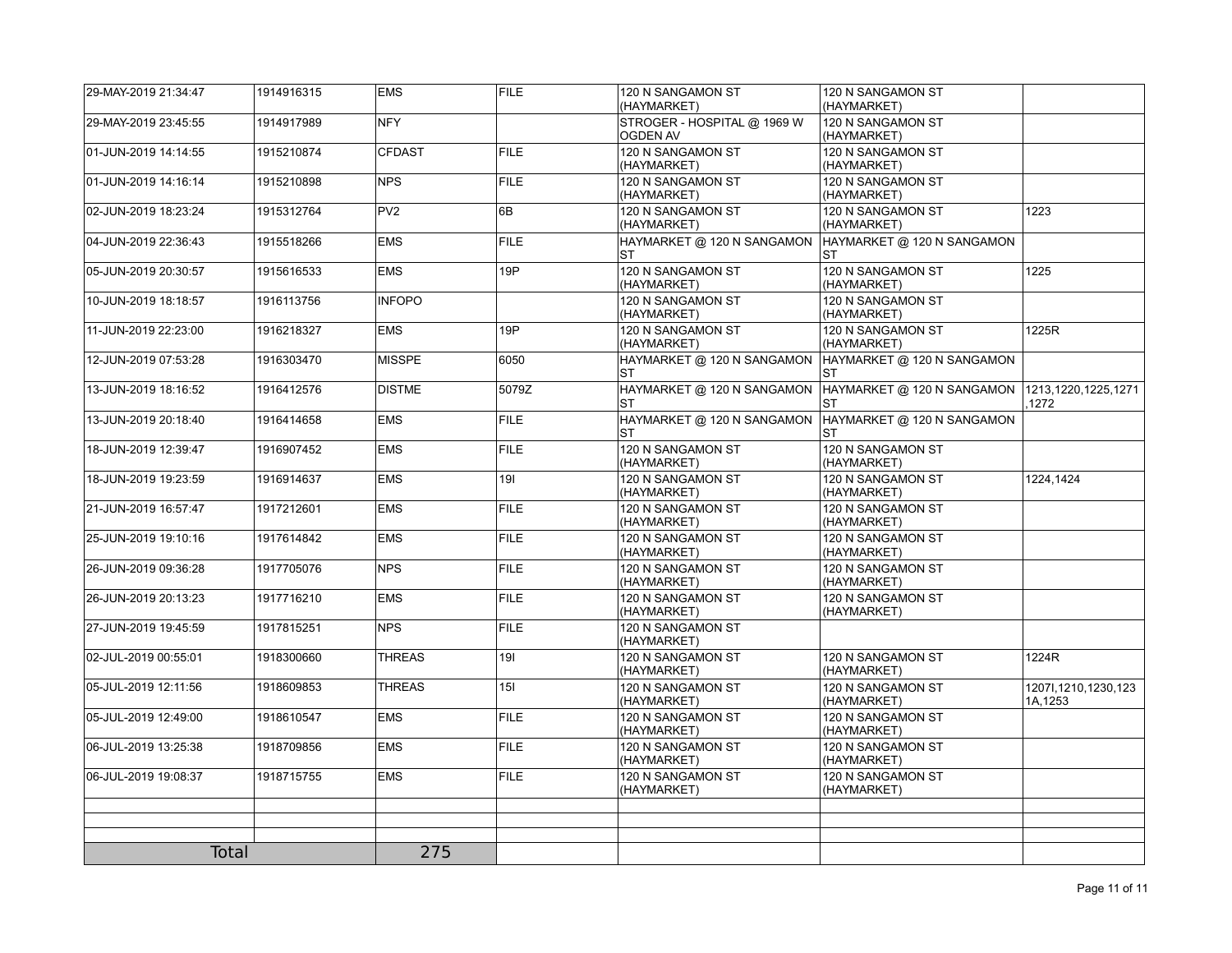| <b>PMIS Oecec 602 Report</b>                   |                            |                               |                     |                                            |                                            |           |  |  |  |
|------------------------------------------------|----------------------------|-------------------------------|---------------------|--------------------------------------------|--------------------------------------------|-----------|--|--|--|
|                                                |                            |                               |                     |                                            |                                            |           |  |  |  |
| Date                                           |                            |                               |                     |                                            |                                            |           |  |  |  |
| From Date                                      | 08-JUL-2018                | From Time                     | 000000              |                                            |                                            |           |  |  |  |
| To Date                                        | 09-JUL-2019                | To Time                       | 235959              |                                            |                                            |           |  |  |  |
| <b>Time Usage</b>                              | <b>ALL</b>                 | <b>Use Period</b>             | NO.                 |                                            |                                            |           |  |  |  |
| Watch                                          | 000000                     | 075959                        | 080000              | 155959                                     | 160000                                     | 235959    |  |  |  |
| Scheduler Label                                | Police MIS.Oecec602 Report |                               |                     |                                            |                                            |           |  |  |  |
|                                                |                            |                               |                     |                                            |                                            |           |  |  |  |
|                                                |                            |                               |                     |                                            |                                            |           |  |  |  |
| <b>Include Geo</b>                             |                            |                               |                     |                                            |                                            |           |  |  |  |
| Service Location                               | 932 W WASHINGTON BL        |                               |                     |                                            |                                            |           |  |  |  |
| <b>Address of Occurence</b>                    | 932 W WASHINGTON BL        |                               |                     |                                            |                                            |           |  |  |  |
|                                                |                            |                               |                     |                                            |                                            |           |  |  |  |
| <b>Standard Location Search Report Summary</b> |                            |                               |                     |                                            |                                            |           |  |  |  |
|                                                |                            |                               |                     |                                            |                                            |           |  |  |  |
| <b>Entry Date</b>                              | <b>Event Number</b>        | Event Type                    | Disposition         | Loc. Of Srvc.                              | Addr. Of Occ                               | Unit      |  |  |  |
| 21-JUL-2018 11:48:41                           | 1820206317                 | <b>EMS</b>                    | <b>FILE</b>         | 932 W WASHINGTON BL                        | 932 W WASHINGTON BL                        |           |  |  |  |
| 25-JUL-2018 18:00:29                           | 1820613125                 | <b>EMS</b>                    | <b>FILE</b>         | 932 W WASHINGTON BL                        | 932 W WASHINGTON BL                        |           |  |  |  |
| 26-JUL-2018 19:52:46                           | 1820714779                 | <b>THREAS</b>                 | 5079Z               | 932 W WASHINGTON BL                        | 932 W WASHINGTON BL                        | 1220,1223 |  |  |  |
| 29-JUL-2018 07:21:58                           | 1821004603                 | PV <sub>1</sub>               | 19P                 | 932 W WASHINGTON BL                        | 932 W WASHINGTON BL                        | 1224      |  |  |  |
| 04-AUG-2018 05:11:38                           | 1821603360                 | <b>AUTOPD</b>                 | 99A                 | 932 W WASHINGTON BL                        | 932 W WASHINGTON BL                        | 1224R     |  |  |  |
| 11-AUG-2018 17:51:37                           | 1822312675                 | <b>EMS</b>                    | <b>FILE</b>         | 932 W WASHINGTON BL                        | 932 W WASHINGTON BL                        |           |  |  |  |
| 13-AUG-2018 18:25:33                           | 1822513606                 | <b>EMS</b>                    | <b>FILE</b>         | 932 W WASHINGTON BL                        | 932 W WASHINGTON BL                        |           |  |  |  |
| 16-AUG-2018 11:43:35                           | 1822806604                 | <b>EMS</b>                    | <b>FILE</b>         | 932 W WASHINGTON BL                        | 932 W WASHINGTON BL                        |           |  |  |  |
| 17-AUG-2018 13:38:22                           | 1822908590                 | <b>THREAS</b>                 | 16B                 | 932 W WASHINGTON BL                        | 932 W WASHINGTON BL                        | 1232      |  |  |  |
| 19-AUG-2018 14:36:27                           | 1823109480                 | <b>DISTME</b>                 | 5079Z               | 932 W WASHINGTON BL                        | 932 W WASHINGTON BL                        | 1225      |  |  |  |
| 19-AUG-2018 14:37:06                           | 1823109487                 | POL <sub>2</sub>              |                     | 932 W WASHINGTON BL                        | 932 W WASHINGTON BL                        |           |  |  |  |
| 21-AUG-2018 10:43:14                           | 1823305369                 | <b>EMS</b>                    | <b>FILE</b>         | 932 W WASHINGTON BL                        | 932 W WASHINGTON BL                        |           |  |  |  |
| 23-AUG-2018 17:27:25                           | 1823511892                 | <b>EMS</b>                    | <b>FILE</b>         | 932 W WASHINGTON BL                        | 932 W WASHINGTON BL                        |           |  |  |  |
| 23-AUG-2018 17:56:14                           | 1823512409                 | <b>EMS</b>                    | <b>FILE</b>         | 932 W WASHINGTON BL                        | 932 W WASHINGTON BL                        |           |  |  |  |
| 27-AUG-2018 11:57:01                           | 1823906983                 | <b>EMS</b>                    | <b>FILE</b>         | 932 W WASHINGTON BL                        | 932 W WASHINGTON BL                        |           |  |  |  |
| 31-AUG-2018 12:20:37                           | 1824307691                 | <b>MISSPE</b>                 | 6050<br><b>FILE</b> | 016 @ 5151 N MILWAUKEE AV                  | 932 W WASHINGTON BL                        |           |  |  |  |
| 31-AUG-2018 17:21:45<br>01-SEP-2018 14:39:50   | 1824313081<br>1824410268   | <b>NPS</b><br>PV <sub>2</sub> | 19B                 | 932 W WASHINGTON BL<br>932 W WASHINGTON BL | 932 W WASHINGTON BL<br>932 W WASHINGTON BL | 1283D     |  |  |  |
| 04-SEP-2018 08:32:01                           | 1824703860                 | <b>EMS</b>                    | <b>FILE</b>         | 932 W WASHINGTON BL                        | 932 W WASHINGTON BL                        |           |  |  |  |
| 07-SEP-2018 17:37:55                           | 1825011820                 | <b>EMS</b>                    | FILE                | 932 W WASHINGTON BL                        | 932 W WASHINGTON BL                        |           |  |  |  |
| 07-SEP-2018 18:02:10                           | 1825012248                 | <b>NPS</b>                    | <b>FILE</b>         | 932 W WASHINGTON BL                        | 932 W WASHINGTON BL                        |           |  |  |  |
| 10-SEP-2018 19:28:39                           | 1825313498                 | <b>NPS</b>                    | <b>FILE</b>         | 932 W WASHINGTON BL                        | 932 W WASHINGTON BL                        |           |  |  |  |
| 14-SEP-2018 12:29:26                           | 1825707293                 | <b>MISSPE</b>                 | 6050                | 016 @ 5151 N MILWAUKEE AV                  | 932 W WASHINGTON BL                        |           |  |  |  |
| 16-SEP-2018 08:33:58                           | 1825905272                 | <b>EMS</b>                    | <b>FILE</b>         | 932 W WASHINGTON BL                        | 932 W WASHINGTON BL                        |           |  |  |  |
| 19-SEP-2018 20:39:18                           | 1826215318                 | <b>EMS</b>                    | <b>FILE</b>         | 932 W WASHINGTON BL                        | 932 W WASHINGTON BL                        |           |  |  |  |
| 20-SEP-2018 10:27:25                           | 1826305351                 | <b>EMS</b>                    | <b>FILE</b>         | 932 W WASHINGTON BL                        | 932 W WASHINGTON BL                        |           |  |  |  |
| 25-SEP-2018 22:07:40                           | 1826816602                 | <b>EMS</b>                    | 9P                  | 932 W WASHINGTON BL                        | 932 W WASHINGTON BL                        | 1231R     |  |  |  |
| 28-SEP-2018 09:19:38                           | 1827104364                 | <b>EMS</b>                    | <b>FILE</b>         | 932 W WASHINGTON BL                        | 932 W WASHINGTON BL                        |           |  |  |  |
| 02-OCT-2018 19:52:40                           | 1827514204                 | <b>EMS</b>                    | <b>FILE</b>         | 932 W WASHINGTON BL                        | 932 W WASHINGTON BL                        |           |  |  |  |
| 03-OCT-2018 19:22:56                           | 1827613851                 | <b>EMS</b>                    | <b>FILE</b>         | 932 W WASHINGTON BL                        | 932 W WASHINGTON BL                        |           |  |  |  |
| 03-OCT-2018 19:23:38                           | 1827613866                 | <b>EMS</b>                    | <b>FILE</b>         | 932 W WASHINGTON BL                        | 932 W WASHINGTON BL                        |           |  |  |  |
| 03-OCT-2018 21:38:07                           | 1827616220                 | <b>EMS</b>                    | <b>FILE</b>         | 932 W WASHINGTON BL                        | 932 W WASHINGTON BL                        |           |  |  |  |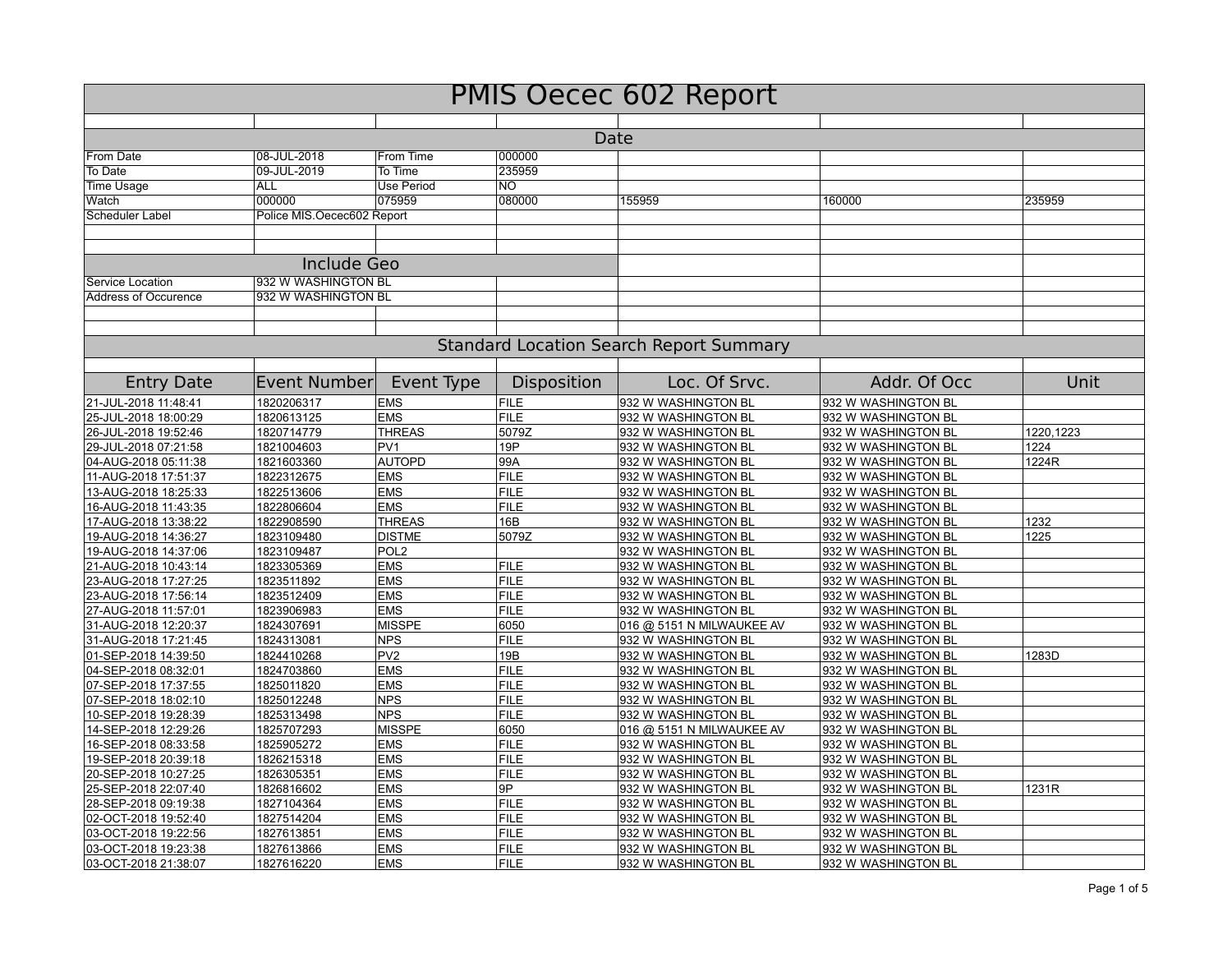| 07-OCT-2018 15:03:00 | 1828010120 | <b>EMS</b>    | <b>FILE</b>    | 932 W WASHINGTON BL | 932 W WASHINGTON BL |                  |
|----------------------|------------|---------------|----------------|---------------------|---------------------|------------------|
| 07-OCT-2018 15:04:57 | 1828010144 | <b>DISTME</b> | 15PZ           | 932 W WASHINGTON BL | 932 W WASHINGTON BL | 1211             |
| 08-OCT-2018 16:16:52 | 1828111409 | <b>HANGUP</b> | <b>FILE</b>    | 932 W WASHINGTON BL | 932 W WASHINGTON BL |                  |
| 09-OCT-2018 20:14:31 | 1828215736 | ATSUCD        | 19A            | 932 W WASHINGTON BL | 932 W WASHINGTON BL | 1224,1232        |
| 23-OCT-2018 21:36:43 | 1829616070 | <b>EMS</b>    | <b>FILE</b>    | 932 W WASHINGTON BL | 932 W WASHINGTON BL |                  |
| 24-OCT-2018 13:00:51 | 1829707608 | <b>ATSUCD</b> | 16P            | 932 W WASHINGTON BL | 932 W WASHINGTON BL | 1215,1231        |
| 26-OCT-2018 16:31:29 | 1829910630 | <b>EMS</b>    | <b>FILE</b>    | 932 W WASHINGTON BL | 932 W WASHINGTON BL |                  |
| 27-OCT-2018 09:00:37 | 1830004725 | <b>EMS</b>    | <b>FILE</b>    | 932 W WASHINGTON BL | 932 W WASHINGTON BL |                  |
| 29-OCT-2018 16:23:42 | 1830210422 | <b>THREAS</b> | 7 <sub>z</sub> | 932 W WASHINGTON BL | 932 W WASHINGTON BL | 1210,1220,1224   |
| 30-OCT-2018 12:16:47 | 1830307208 | <b>EMS</b>    | <b>FILE</b>    | 932 W WASHINGTON BL | 932 W WASHINGTON BL |                  |
| 30-OCT-2018 12:20:22 | 1830307266 | <b>EMS</b>    | <b>FILE</b>    | 932 W WASHINGTON BL | 932 W WASHINGTON BL |                  |
| 30-OCT-2018 12:26:43 | 1830307386 | <b>EMS</b>    | <b>FILE</b>    | 932 W WASHINGTON BL | 932 W WASHINGTON BL |                  |
| 31-OCT-2018 14:05:07 | 1830408522 | <b>THREAS</b> | 19P            | 932 W WASHINGTON BL | 932 W WASHINGTON BL | 1214, 1220, 1222 |
| 31-OCT-2018 18:48:02 | 1830413049 | <b>EMS</b>    | <b>FILE</b>    | 932 W WASHINGTON BL | 932 W WASHINGTON BL |                  |
| 01-NOV-2018 11:34:53 | 1830506655 | <b>EMS</b>    | <b>FILE</b>    | 932 W WASHINGTON BL | 932 W WASHINGTON BL |                  |
| 05-NOV-2018 21:03:56 | 1830915431 | <b>EMS</b>    | <b>FILE</b>    | 932 W WASHINGTON BL | 932 W WASHINGTON BL |                  |
| 06-NOV-2018 10:08:52 | 1831005179 | <b>EMS</b>    | <b>FILE</b>    | 932 W WASHINGTON BL | 932 W WASHINGTON BL |                  |
| 06-NOV-2018 10:26:54 | 1831005472 | <b>CHECWB</b> | 19P            | 932 W WASHINGTON BL | 932 W WASHINGTON BL | 1221             |
| 07-NOV-2018 13:37:48 | 1831107885 | <b>EMS</b>    | <b>FILE</b>    | 932 W WASHINGTON BL | 932 W WASHINGTON BL |                  |
| 07-NOV-2018 13:44:08 | 1831107981 | <b>NPS</b>    | <b>FILE</b>    | 932 W WASHINGTON BL | 932 W WASHINGTON BL |                  |
| 09-NOV-2018 14:18:33 | 1831308688 | <b>EMS</b>    | <b>FILE</b>    | 932 W WASHINGTON BL | 932 W WASHINGTON BL |                  |
| 12-NOV-2018 18:03:33 | 1831611915 | ASLTJO        |                | 932 W WASHINGTON BL | 932 W WASHINGTON BL |                  |
| 13-NOV-2018 10:11:40 | 1831704620 | <b>EMS</b>    | <b>FILE</b>    | 932 W WASHINGTON BL | 932 W WASHINGTON BL |                  |
| 14-NOV-2018 15:51:56 | 1831810023 | <b>EMS</b>    | <b>FILE</b>    | 932 W WASHINGTON BL | 932 W WASHINGTON BL |                  |
| 18-NOV-2018 08:53:24 | 1832204771 | <b>EMS</b>    | <b>FILE</b>    | 932 W WASHINGTON BL | 932 W WASHINGTON BL |                  |
| 21-NOV-2018 09:32:32 | 1832503988 | DD            | 1P             | 932 W WASHINGTON BL | 932 W WASHINGTON BL | 1224,1225        |
| 25-NOV-2018 15:55:36 | 1832909080 | CELLHU        | <b>FILE</b>    | 932 W WASHINGTON BL | 932 W WASHINGTON BL |                  |
| 26-NOV-2018 16:23:40 | 1833010158 | <b>EMS</b>    | <b>FILE</b>    | 932 W WASHINGTON BL | 932 W WASHINGTON BL |                  |
| 27-NOV-2018 10:38:58 | 1833104932 | <b>EMS</b>    | <b>FILE</b>    | 932 W WASHINGTON BL | 932 W WASHINGTON BL |                  |
| 27-NOV-2018 22:26:39 | 1833115693 | <b>EMS</b>    | <b>FILE</b>    | 932 W WASHINGTON BL | 932 W WASHINGTON BL |                  |
| 27-NOV-2018 22:26:59 | 1833115697 | <b>EMS</b>    | <b>FILE</b>    | 932 W WASHINGTON BL | 932 W WASHINGTON BL |                  |
| 02-DEC-2018 17:00:58 | 1833610456 | <b>EMS</b>    | <b>FILE</b>    | 932 W WASHINGTON BL | 932 W WASHINGTON BL |                  |
| 02-DEC-2018 17:06:11 | 1833610541 | <b>EMS</b>    | <b>FILE</b>    | 932 W WASHINGTON BL | 932 W WASHINGTON BL |                  |
| 06-DEC-2018 12:55:15 | 1834007003 | <b>THREAS</b> | 71             | 932 W WASHINGTON BL | 932 W WASHINGTON BL | 1213,1215,1220   |
| 06-DEC-2018 15:55:48 | 1834009513 | <b>EMS</b>    | <b>FILE</b>    | 932 W WASHINGTON BL | 932 W WASHINGTON BL |                  |
| 07-DEC-2018 08:54:37 | 1834103650 | <b>EMS</b>    | 5089           | 932 W WASHINGTON BL | 932 W WASHINGTON BL | 1225             |
| 10-DEC-2018 13:11:15 | 1834407177 | <b>EMS</b>    | <b>FILE</b>    | 932 W WASHINGTON BL | 932 W WASHINGTON BL |                  |
| 11-DEC-2018 13:48:38 | 1834507882 | <b>EMS</b>    | <b>FILE</b>    | 932 W WASHINGTON BL | 932 W WASHINGTON BL |                  |
| 11-DEC-2018 13:54:39 | 1834507976 | <b>EMS</b>    | <b>FILE</b>    | 932 W WASHINGTON BL | 932 W WASHINGTON BL |                  |
| 11-DEC-2018 14:53:00 | 1834508795 | <b>EMS</b>    | <b>FILE</b>    | 932 W WASHINGTON BL | 932 W WASHINGTON BL |                  |
| 15-DEC-2018 16:51:31 | 1834911026 | <b>PERHLP</b> | 19A            | 932 W WASHINGTON BL | 932 W WASHINGTON BL | 1224,1232        |
| 16-DEC-2018 07:02:26 | 1835004035 | <b>EMS</b>    | <b>FILE</b>    | 932 W WASHINGTON BL | 932 W WASHINGTON BL |                  |
| 16-DEC-2018 07:07:37 | 1835004077 | <b>EMS</b>    | <b>FILE</b>    | 932 W WASHINGTON BL | 932 W WASHINGTON BL |                  |
| 17-DEC-2018 11:15:03 | 1835105546 | <b>NPS</b>    | <b>FILE</b>    | 932 W WASHINGTON BL | 932 W WASHINGTON BL |                  |
| 19-DEC-2018 08:53:30 | 1835303453 | ARP           | <b>FILE</b>    | 932 W WASHINGTON BL | 932 W WASHINGTON BL |                  |
| 23-DEC-2018 12:43:06 | 1835706679 | <b>EMS</b>    | <b>FILE</b>    | 932 W WASHINGTON BL | 932 W WASHINGTON BL |                  |
| 23-DEC-2018 12:49:39 | 1835706769 | <b>EMS</b>    | <b>FILE</b>    | 932 W WASHINGTON BL | 932 W WASHINGTON BL |                  |
| 01-JAN-2019 11:32:31 | 1900108568 | <b>EMS</b>    | <b>FILE</b>    | 932 W WASHINGTON BL | 932 W WASHINGTON BL |                  |
| 03-JAN-2019 07:38:40 | 1900302740 | <b>EMS</b>    | <b>FILE</b>    | 932 W WASHINGTON BL | 932 W WASHINGTON BL |                  |
| 03-JAN-2019 10:54:02 | 1900304923 | <b>EMS</b>    | <b>FILE</b>    | 932 W WASHINGTON BL | 932 W WASHINGTON BL |                  |
| 06-JAN-2019 07:58:50 | 1900604080 | EMS           | <b>FILE</b>    | 932 W WASHINGTON BL | 932 W WASHINGTON BL |                  |
| 08-JAN-2019 08:15:27 | 1900803211 | <b>EMS</b>    | <b>FILE</b>    | 932 W WASHINGTON BL | 932 W WASHINGTON BL |                  |
|                      |            |               |                |                     |                     |                  |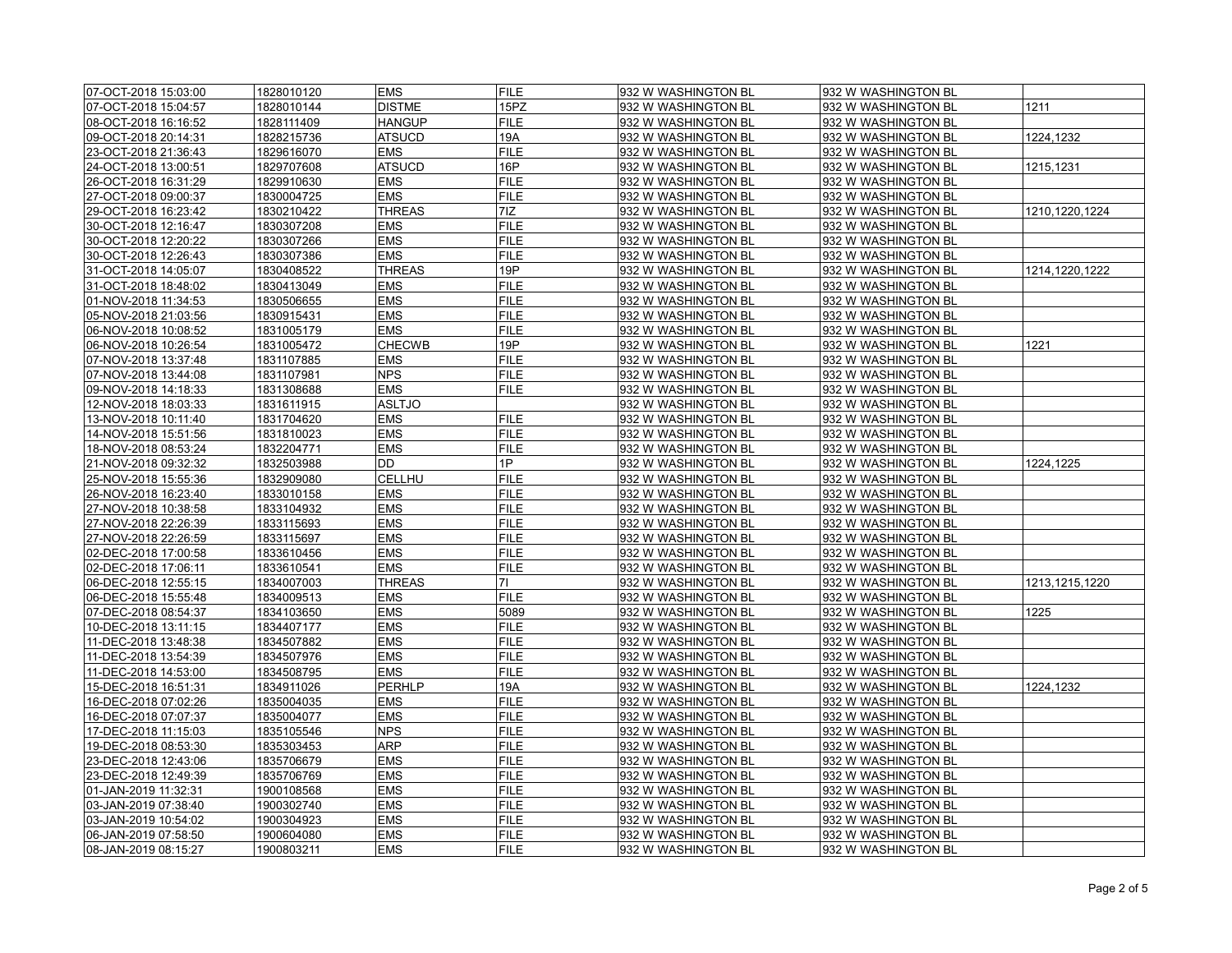| 11-JAN-2019 11:28:32                         | 1901106085 | <b>EMS</b>       | <b>FILE</b> | 932 W WASHINGTON BL         | 932 W WASHINGTON BL     |                  |
|----------------------------------------------|------------|------------------|-------------|-----------------------------|-------------------------|------------------|
| 16-JAN-2019 19:12:13                         | 1901612889 | EMS              | <b>FILE</b> | 932 W WASHINGTON BL         | 932 W WASHINGTON BL     |                  |
| 16-JAN-2019 19:20:05                         | 1901613028 | <b>NPS</b>       | <b>FILE</b> | 932 W WASHINGTON BL         | 932 W WASHINGTON BL     |                  |
| 17-JAN-2019 21:19:29                         | 1901715230 | <b>OVERDO</b>    | 15P         | 932 W WASHINGTON BL         | 932 W WASHINGTON BL     | 1222             |
| 21-JAN-2019 02:34:29                         | 1902101174 | ASSTC            | 19P         | 932 W WASHINGTON BL         | 932 W WASHINGTON BL     | 1224R            |
| 23-JAN-2019 13:05:38                         | 1902306946 | <b>EMS</b>       | <b>FILE</b> | 932 W WASHINGTON BL         | 932 W WASHINGTON BL     |                  |
| 24-JAN-2019 02:47:22                         | 1902401223 | <b>EMS</b>       | <b>FILE</b> | 932 W WASHINGTON BL         | 932 W WASHINGTON BL     |                  |
| 24-JAN-2019 13:23:00                         | 1902407562 | <b>EMS</b>       | <b>FILE</b> | 932 W WASHINGTON BL         | 932 W WASHINGTON BL     |                  |
| 29-JAN-2019 11:29:09                         | 1902905538 | <b>DISTME</b>    | 19P         | 932 W WASHINGTON BL         | 932 W WASHINGTON BL     | 1224.1251        |
| 01-FEB-2019 11:33:19                         | 1903206181 | <b>DISTME</b>    | 19B         | 932 W WASHINGTON BL         | 932 W WASHINGTON BL     | 1243             |
| 02-FEB-2019 21:12:22                         | 1903316243 | <b>THREAS</b>    | 19P         | 932 W WASHINGTON BL         | 932 W WASHINGTON BL     | 1224             |
| 05-FEB-2019 11:10:26                         | 1903605792 | <b>EMS</b>       | <b>FILE</b> | 932 W WASHINGTON BL         | 932 W WASHINGTON BL     |                  |
| 06-FEB-2019 13:46:50                         | 1903707853 | CELLHU           | <b>FILE</b> | 932 W WASHINGTON BL         | 932 W WASHINGTON BL     |                  |
| 06-FEB-2019 13:49:50                         | 1903707893 | <b>EMS</b>       | <b>FILE</b> | 932 W WASHINGTON BL         | 932 W WASHINGTON BL     |                  |
| 07-FEB-2019 10:18:25                         | 1903804789 | <b>DISTME</b>    | 15P         | 932 W WASHINGTON BL         | 932 W WASHINGTON BL     | 1224, 1225, 1231 |
| 11-FEB-2019 17:35:14                         | 1904211388 | <b>BATRT</b>     | 0460        | 932 W WASHINGTON BL         | 932 W WASHINGTON BL     |                  |
| 13-FEB-2019 11:47:36                         | 1904406037 | <b>EMS</b>       | <b>FILE</b> | 932 W WASHINGTON BL         | 932 W WASHINGTON BL     |                  |
| 14-FEB-2019 11:25:05                         | 1904505796 | <b>EMS</b>       | <b>FILE</b> | 932 W WASHINGTON BL         | 932 W WASHINGTON BL     |                  |
| 15-FEB-2019 15:07:18                         | 1904609520 | <b>EMS</b>       | <b>FILE</b> | 932 W WASHINGTON BL         | 932 W WASHINGTON BL     |                  |
| 17-FEB-2019 16:43:58                         | 1904810341 | PV <sub>2</sub>  | 6M          | 932 W WASHINGTON BL         | 932 W WASHINGTON BL     | 1224             |
| 18-FEB-2019 07:01:08                         | 1904902752 | <b>DIST</b>      | 19P         | 932 W WASHINGTON BL         | 932 W WASHINGTON BL     | 1223             |
| 18-FEB-2019 20:36:52                         | 1904914843 | <b>ASLTIP</b>    | 5B          | 932 W WASHINGTON BL         | 932 W WASHINGTON BL     | 1231             |
| 20-FEB-2019 07:26:46                         | 1905102443 | EMS              | <b>FILE</b> | 932 W WASHINGTON BL         | 932 W WASHINGTON BL     |                  |
| 20-FEB-2019 19:43:31                         | 1905113443 | THEFTJ           | 19B         | 932 W WASHINGTON BL         | 932 W WASHINGTON BL     | 1224             |
| 20-FEB-2019 20:16:01                         | 1905113964 | <b>NPS</b>       | <b>FILE</b> | 932 W WASHINGTON BL         | 932 W WASHINGTON BL     |                  |
| 20-FEB-2019 20:33:02                         | 1905114220 | <b>DIST</b>      | 19H         | 932 W WASHINGTON BL         | 932 W WASHINGTON BL     | 1224             |
|                                              |            |                  |             |                             |                         |                  |
| 20-FEB-2019 20:52:58<br>20-FEB-2019 21:03:34 | 1905114480 | ASSTC<br>ASSTC   |             | 932 W WASHINGTON BL         | 932 W WASHINGTON BL     |                  |
|                                              | 1905114633 |                  |             | 932 W WASHINGTON BL         | 932 W WASHINGTON BL     |                  |
| 21-FEB-2019 14:52:33                         | 1905209166 | <b>EMS</b>       | <b>FILE</b> | 932 W WASHINGTON BL         | 932 W WASHINGTON BL     |                  |
| 22-FEB-2019 11:38:02                         | 1905306188 | <b>EMS</b>       | <b>FILE</b> | 932 W WASHINGTON BL         | 932 W WASHINGTON BL     |                  |
| 22-FEB-2019 14:38:22                         | 1905309235 | <b>EMS</b>       | <b>FILE</b> | 932 W WASHINGTON BL         | 932 W WASHINGTON BL     |                  |
| 23-FEB-2019 12:34:50                         | 1905407160 | <b>EMS</b>       | <b>FILE</b> | 932 W WASHINGTON BL         | 932 W WASHINGTON BL     |                  |
| 25-FEB-2019 11:32:48                         | 1905605809 | <b>EMS</b>       | <b>FILE</b> | 932 W WASHINGTON BL         | 932-957 W WASHINGTON BL |                  |
| 25-FEB-2019 11:41:53                         | 1905605945 | <b>EMS</b>       | <b>FILE</b> | 932 W WASHINGTON BL         | 932 W WASHINGTON BL     |                  |
| 26-FEB-2019 16:05:07                         | 1905710623 | <b>THREAS</b>    | 19P         | 932 W WASHINGTON BL         | 932 W WASHINGTON BL     | 1224,1233        |
| 26-FEB-2019 17:21:41                         | 1905711955 | <b>EMS</b>       | <b>FILE</b> | 932 W WASHINGTON BL         | 932 W WASHINGTON BL     |                  |
| 27-FEB-2019 13:14:19                         | 1905806946 | <b>EMS</b>       | <b>FILE</b> | 932 W WASHINGTON BL         | 932 W WASHINGTON BL     |                  |
| 27-FEB-2019 13:22:15                         | 1905807049 | EMS              | <b>FILE</b> | 932 W WASHINGTON BL         | 932 W WASHINGTON BL     |                  |
| 03-MAR-2019 11:03:18                         | 1906206034 | <b>EMS</b>       | <b>FILE</b> | 932 W WASHINGTON BL         | 932 W WASHINGTON BL     |                  |
| 05-MAR-2019 10:46:01                         | 1906405216 | <b>THREAS</b>    | 19IZ        | 932 W WASHINGTON BL         | 932 W WASHINGTON BL     | 1225             |
| 08-MAR-2019 10:19:23                         | 1906705187 | <b>EMS</b>       | <b>FILE</b> | 932 W WASHINGTON BL         | 932 W WASHINGTON BL     |                  |
| 12-MAR-2019 13:53:57                         | 1907108516 | EMS              | <b>FILE</b> | 932 W WASHINGTON BL         | 932 W WASHINGTON BL     |                  |
| 12-MAR-2019 17:15:42                         | 1907111826 | <b>THREAS</b>    | 15P         | 932 W WASHINGTON BL         | 932 W WASHINGTON BL     | 1220,1224        |
| 14-MAR-2019 12:37:47                         | 1907307439 | <b>AUTOPD</b>    | 99A         | 1412 S BLUE ISLAND AV (012) | 932 W WASHINGTON BL     |                  |
| 15-MAR-2019 09:52:25                         | 1907405017 | <b>DISTME</b>    | 19P         | 932 W WASHINGTON BL         | 932 W WASHINGTON BL     | 1222,1225        |
| 18-MAR-2019 13:39:08                         | 1907708190 | <b>EMS</b>       | <b>FILE</b> | 932 W WASHINGTON BL         | 932 W WASHINGTON BL     |                  |
| 19-MAR-2019 12:53:10                         | 1907807747 | <b>DISTME</b>    | 19P         | 932 W WASHINGTON BL         | 932 W WASHINGTON BL     | 1212,1220,1224   |
| 19-MAR-2019 13:07:22                         | 1907807960 | POL <sub>2</sub> |             | 932 W WASHINGTON BL         | 932 W WASHINGTON BL     |                  |
| 22-MAR-2019 18:26:52                         | 1908113048 | <b>ASLTJO</b>    |             | 932 W WASHINGTON BL         | 932 W WASHINGTON BL     |                  |
| 23-MAR-2019 08:24:51                         | 1908204185 | <b>ASLTIP</b>    | 19P         | 932 W WASHINGTON BL         | 932 W WASHINGTON BL     | 1224             |
| 23-MAR-2019 08:34:47                         | 1908204286 | <b>ASLTIP</b>    |             | 932 W WASHINGTON BL         | 932 W WASHINGTON BL     |                  |
| 25-MAR-2019 15:12:28                         | 1908409957 | <b>EMS</b>       | 19P         | 932 W WASHINGTON BL         | 932 W WASHINGTON BL     | 1201             |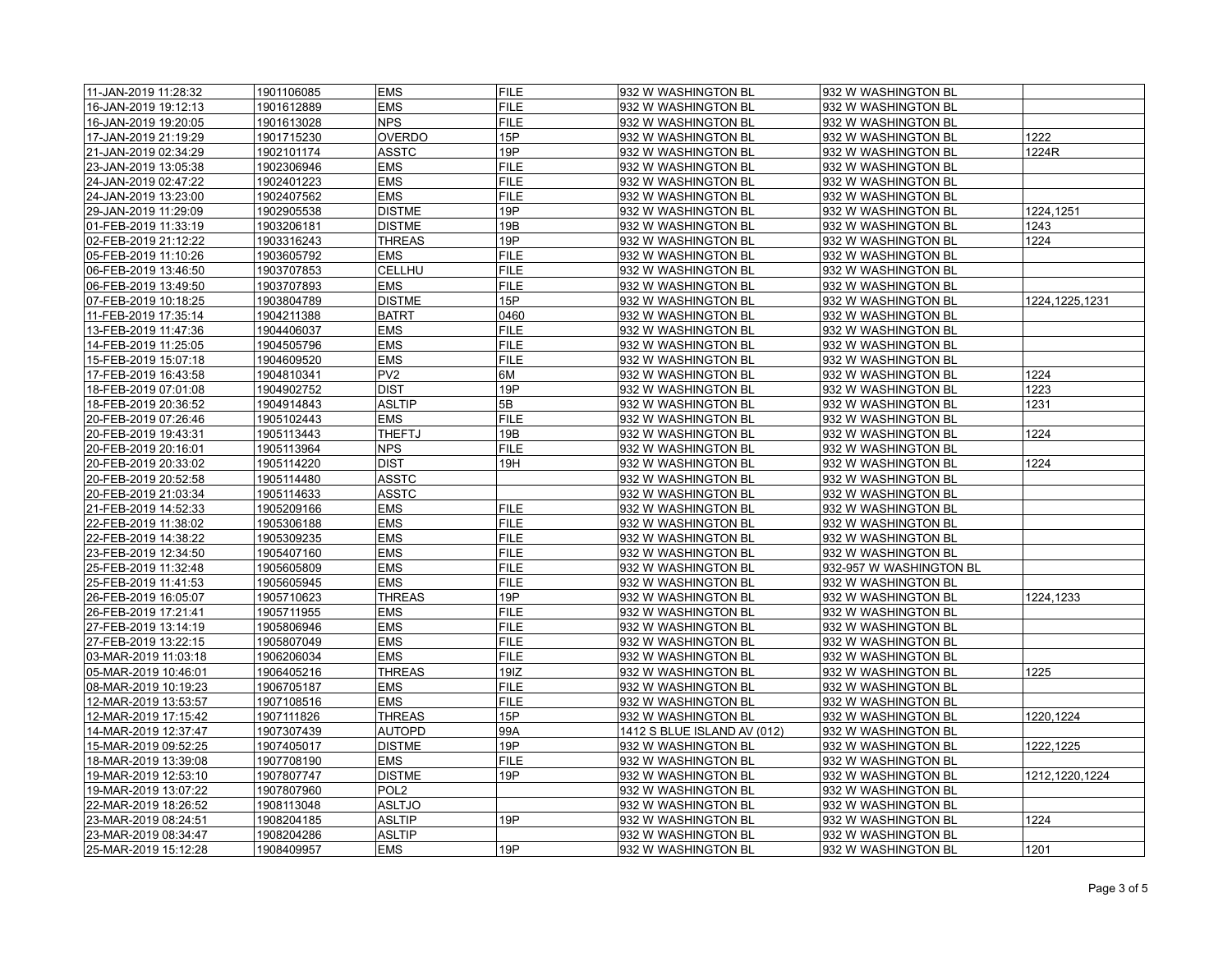| 25-MAR-2019 16:55:48 | 1908411751 | <b>DISTME</b>    | 5079Z       | 932 W WASHINGTON BL | 932 W WASHINGTON BL              | 1224, 1245, 1271    |
|----------------------|------------|------------------|-------------|---------------------|----------------------------------|---------------------|
| 28-MAR-2019 15:26:36 | 1908710144 | <b>THREAS</b>    | 19PZ        | 932 W WASHINGTON BL | 932 W WASHINGTON BL              | 1271                |
| 29-MAR-2019 10:48:34 | 1908805775 | <b>EMS</b>       | <b>FILE</b> | 932 W WASHINGTON BL | 932 W WASHINGTON BL              |                     |
| 30-MAR-2019 13:44:31 | 1908908215 | <b>DISTME</b>    | 15P         | 932 W WASHINGTON BL | 932 W WASHINGTON BL              | 1223                |
| 30-MAR-2019 14:44:58 | 1908909180 | <b>DISTME</b>    |             | 932 W WASHINGTON BL | 932 W WASHINGTON BL              |                     |
| 05-APR-2019 14:31:15 | 1909509040 | <b>EMS</b>       | <b>FILE</b> | 932 W WASHINGTON BL | 932 W WASHINGTON BL              |                     |
| 06-APR-2019 13:16:53 | 1909608726 | <b>CRIMTI</b>    | 5P          | 932 W WASHINGTON BL | 932 W WASHINGTON BL              | 1224,1232           |
| 07-APR-2019 10:18:54 | 1909705751 | <b>EMS</b>       | <b>FILE</b> | 932 W WASHINGTON BL | 932 W WASHINGTON BL              |                     |
| 08-APR-2019 17:27:03 | 1909812859 | <b>EMS</b>       | <b>FILE</b> | 932 W WASHINGTON BL | 932 W WASHINGTON BL              |                     |
| 11-APR-2019 10:21:54 | 1910105381 | <b>THREAS</b>    | 19PZ        | 932 W WASHINGTON BL | HAYMARKET @ 120 N SANGAMON<br>ST | 1220, 1222, 1223    |
| 13-APR-2019 09:51:45 | 1910305444 | <b>THREAS</b>    | 15P         | 932 W WASHINGTON BL | 932 W WASHINGTON BL              | 1224,1225           |
| 14-APR-2019 11:33:39 | 1910406579 | <b>EMS</b>       | <b>FILE</b> | 932 W WASHINGTON BL | 932 W WASHINGTON BL              |                     |
| 17-APR-2019 15:43:07 | 1910710025 | <b>EMS</b>       | <b>FILE</b> | 932 W WASHINGTON BL | 932 W WASHINGTON BL              |                     |
| 19-APR-2019 08:42:09 | 1910903827 | <b>EMS</b>       | <b>FILE</b> | 932 W WASHINGTON BL | 932 W WASHINGTON BL              |                     |
| 25-APR-2019 14:12:40 | 1911509065 | <b>THREAS</b>    | 7PZ         | 932 W WASHINGTON BL | 932 W WASHINGTON BL              | 1214,1220,1222,1224 |
| 25-APR-2019 16:05:18 | 1911511090 | <b>EMS</b>       | <b>FILE</b> | 932 W WASHINGTON BL | 932 W WASHINGTON BL              |                     |
| 27-APR-2019 15:17:28 | 1911709688 | <b>EMS</b>       | <b>FILE</b> | 932 W WASHINGTON BL | 932 W WASHINGTON BL              |                     |
| 27-APR-2019 20:33:49 | 1911714324 | <b>EMS</b>       | <b>FILE</b> | 932 W WASHINGTON BL | 932 W WASHINGTON BL              |                     |
| 27-APR-2019 20:35:39 | 1911714351 | <b>THREAS</b>    | 19PZ        | 932 W WASHINGTON BL | 932 W WASHINGTON BL              | 1214                |
| 27-APR-2019 20:38:53 | 1911714391 | <b>ATSUCD</b>    |             | 932 W WASHINGTON BL | 932 W WASHINGTON BL              |                     |
| 27-APR-2019 20:49:41 | 1911714544 | POL <sub>2</sub> |             | 932 W WASHINGTON BL | 932 W WASHINGTON BL              |                     |
| 28-APR-2019 07:03:35 | 1911803257 | <b>EMS</b>       | <b>FILE</b> | 932 W WASHINGTON BL | 932 W WASHINGTON BL              |                     |
| 29-APR-2019 18:33:45 | 1911912650 | <b>EMS</b>       | <b>FILE</b> | 932 W WASHINGTON BL | 932 W WASHINGTON BL              |                     |
| 30-APR-2019 13:26:21 | 1912007544 | <b>EMS</b>       | <b>FILE</b> | 932 W WASHINGTON BL | 932 W WASHINGTON BL              |                     |
| 30-APR-2019 15:25:06 | 1912009193 | <b>EMS</b>       | <b>FILE</b> | 932 W WASHINGTON BL | 932 W WASHINGTON BL              |                     |
| 02-MAY-2019 08:20:53 | 1912203508 | <b>ASLTIP</b>    | 19PZ        | 932 W WASHINGTON BL | 932 W WASHINGTON BL              | 1221, 1223, 1225    |
| 03-MAY-2019 09:25:27 | 1912304559 | <b>EMS</b>       | <b>FILE</b> | 932 W WASHINGTON BL | 932 W WASHINGTON BL              |                     |
| 05-MAY-2019 19:37:11 | 1912513943 | <b>THREAS</b>    | 15IZ        | 932 W WASHINGTON BL | 932 W WASHINGTON BL              | 1224                |
| 05-MAY-2019 19:42:13 | 1912514050 | <b>THREAS</b>    |             | 932 W WASHINGTON BL | 932 W WASHINGTON BL              |                     |
| 06-MAY-2019 16:14:58 | 1912611629 | <b>EMS</b>       | <b>FILE</b> | 932 W WASHINGTON BL | 932 W WASHINGTON BL              |                     |
| 07-MAY-2019 12:12:01 | 1912706456 | <b>EMS</b>       | <b>FILE</b> | 932 W WASHINGTON BL | 932 W WASHINGTON BL              |                     |
| 07-MAY-2019 16:00:30 | 1912710403 | <b>THREAS</b>    | 15I, 15IZ   | 932 W WASHINGTON BL | 932 W WASHINGTON BL              | 1215,1245           |
| 08-MAY-2019 11:28:12 | 1912806405 | <b>EMS</b>       | <b>FILE</b> | 932 W WASHINGTON BL | 932 W WASHINGTON BL              |                     |
| 09-MAY-2019 15:21:01 | 1912910338 | <b>EMS</b>       | <b>FILE</b> | 932 W WASHINGTON BL | 932 W WASHINGTON BL              |                     |
| 09-MAY-2019 20:15:08 | 1912915909 | <b>EMS</b>       | <b>FILE</b> | 932 W WASHINGTON BL | 932 W WASHINGTON BL              |                     |
| 12-MAY-2019 01:38:48 | 1913201376 | <b>DISTME</b>    | FILE, 19P   | 932 W WASHINGTON BL | 932 W WASHINGTON BL              | 1223R               |
| 13-MAY-2019 17:08:10 | 1913312429 | <b>EMS</b>       | <b>FILE</b> | 932 W WASHINGTON BL | 932 W WASHINGTON BL              |                     |
| 14-MAY-2019 16:20:26 | 1913411250 | <b>EMS</b>       | <b>FILE</b> | 932 W WASHINGTON BL | 932 W WASHINGTON BL              |                     |
| 17-MAY-2019 16:12:21 | 1913710465 | <b>CFDAST</b>    | 19P         | 932 W WASHINGTON BL | 932 W WASHINGTON BL              | 1224                |
| 17-MAY-2019 16:12:35 | 1913710469 | <b>EMS</b>       |             | 932 W WASHINGTON BL | 932 W WASHINGTON BL              |                     |
| 19-MAY-2019 13:54:56 | 1913908840 | <b>EMS</b>       | 15I         | 932 W WASHINGTON BL | 932 W WASHINGTON BL              | 1220,1224           |
| 21-MAY-2019 07:08:44 | 1914102681 | <b>DIST</b>      | 5P          | 932 W WASHINGTON BL | 932 W WASHINGTON BL              | 1223                |
| 22-MAY-2019 07:21:17 | 1914202677 | <b>MUNIC</b>     | 19P         | 932 W WASHINGTON BL | 932 W WASHINGTON BL              | 1224                |
| 22-MAY-2019 10:48:59 | 1914205445 | <b>EMS</b>       | <b>FILE</b> | 932 W WASHINGTON BL | 932 W WASHINGTON BL              |                     |
| 22-MAY-2019 15:56:53 | 1914210770 | <b>DISTME</b>    | 15I         | 932 W WASHINGTON BL | 932 W WASHINGTON BL              | 1224,1230           |
| 22-MAY-2019 15:59:49 | 1914210816 | POL <sub>2</sub> |             | 932 W WASHINGTON BL | 932 W WASHINGTON BL              |                     |
| 23-MAY-2019 18:21:19 | 1914313994 | <b>EMS</b>       | <b>FILE</b> | 932 W WASHINGTON BL | 932 W WASHINGTON BL              |                     |
| 27-MAY-2019 16:39:37 | 1914711621 | <b>NPS</b>       | <b>FILE</b> | 932 W WASHINGTON BL | 932 W WASHINGTON BL              |                     |
| 28-MAY-2019 08:45:45 | 1914804412 | <b>THREAS</b>    | 5086Z       | 932 W WASHINGTON BL | 932 W WASHINGTON BL              | 1214,1223           |
| 28-MAY-2019 12:13:13 | 1914807633 | <b>EMS</b>       | <b>FILE</b> | 932 W_WASHINGTON BL | 932 W WASHINGTON BL              |                     |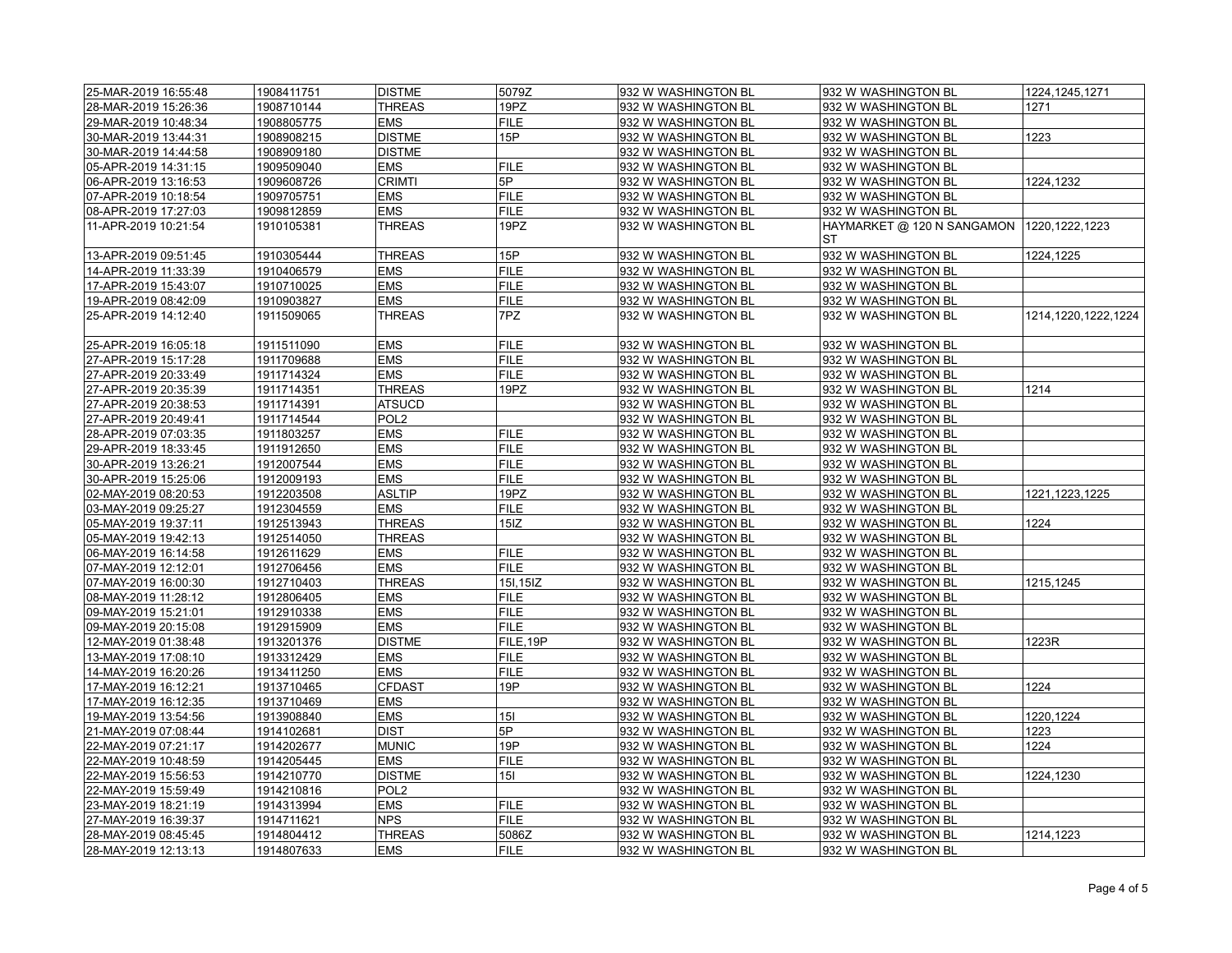| 28-MAY-2019 13:05:24 | 1914808443 | <b>BATRT</b>  | 19B         | 932 W WASHINGTON BL | HAYMARKET @ 120 N SANGAMON<br>ST | 1225       |
|----------------------|------------|---------------|-------------|---------------------|----------------------------------|------------|
| 28-MAY-2019 13:41:16 | 1914808994 | <b>BATRT</b>  |             | 932 W WASHINGTON BL | 932 W WASHINGTON BL              |            |
| 28-MAY-2019 13:43:49 | 1914809036 | <b>ARP</b>    | <b>FILE</b> | 932 W WASHINGTON BL | 932 W WASHINGTON BL              |            |
| 28-MAY-2019 13:52:39 | 1914809142 | ASLTJO        |             | 932 W WASHINGTON BL | 932 W WASHINGTON BL              |            |
| 28-MAY-2019 14:29:33 | 1914809705 | <b>INFOPO</b> |             | 932 W WASHINGTON BL | 932 W WASHINGTON BL              |            |
| 29-MAY-2019 17:59:24 | 1914912464 | <b>BATIP</b>  | 19P         | 932 W WASHINGTON BL | 932 W WASHINGTON BL              | 1241,1243  |
| 29-MAY-2019 18:02:20 | 1914912505 | <b>EMS</b>    | <b>FILE</b> | 932 W WASHINGTON BL | 932 W WASHINGTON BL              |            |
| 29-MAY-2019 18:02:49 | 1914912520 | <b>BATIP</b>  |             | 932 W WASHINGTON BL | 932 W WASHINGTON BL              |            |
| 30-MAY-2019 14:33:31 | 1915009254 | <b>EMS</b>    | <b>FILE</b> | 932 W WASHINGTON BL | 932 W WASHINGTON BL              |            |
| 30-MAY-2019 16:14:59 | 1915011199 | <b>EMS</b>    | <b>FILE</b> | 932 W WASHINGTON BL | 932 W WASHINGTON BL              |            |
| 03-JUN-2019 11:50:54 | 1915406649 | <b>THREAS</b> | 15P         | 932 W WASHINGTON BL | 932 W WASHINGTON BL              | 1271       |
| 05-JUN-2019 15:14:53 | 1915610615 | <b>EMS</b>    | <b>FILE</b> | 932 W WASHINGTON BL | 932 W WASHINGTON BL              |            |
| 06-JUN-2019 17:04:46 | 1915712698 | <b>EMS</b>    | <b>FILE</b> | 932 W WASHINGTON BL | 932 W WASHINGTON BL              |            |
| 06-JUN-2019 23:10:54 | 1915719097 | <b>NPS</b>    | <b>FILE</b> | 932 W WASHINGTON BL | 932 W WASHINGTON BL              |            |
| 07-JUN-2019 05:18:32 | 1915802295 | <b>DIST</b>   | 5P          | 932 W WASHINGTON BL | 932 W WASHINGTON BL              | 1214R      |
| 08-JUN-2019 17:04:14 | 1915912934 | <b>EMS</b>    | 15PZ        | 932 W WASHINGTON BL | 932 W WASHINGTON BL              | 1225       |
| 10-JUN-2019 06:47:25 | 1916102979 | <b>MUNIC</b>  | 19P         | 932 W WASHINGTON BL | 932 W WASHINGTON BL              | 1223       |
| 10-JUN-2019 11:29:41 | 1916106672 | <b>DISTME</b> | 7IZ         | 932 W WASHINGTON BL | 932 W WASHINGTON BL              | 1221,1263D |
| 12-JUN-2019 15:29:45 | 1916310404 | <b>THREAS</b> | 15I         | 932 W WASHINGTON BL | 932 W WASHINGTON BL              | 1223       |
| 14-JUN-2019 09:40:56 | 1916505109 | <b>EMS</b>    | <b>FILE</b> | 932 W WASHINGTON BL | 932 W WASHINGTON BL              |            |
| 14-JUN-2019 10:12:47 | 1916505621 | <b>EMS</b>    | <b>FILE</b> | 932 W WASHINGTON BL | 932 W WASHINGTON BL              |            |
| 15-JUN-2019 22:25:47 | 1916617592 | <b>CFDAST</b> | 5086Z       | 932 W WASHINGTON BL | 932 W WASHINGTON BL              | 1223R      |
| 16-JUN-2019 00:21:36 | 1916700356 | <b>EMS</b>    | <b>FILE</b> | 932 W WASHINGTON BL | 932 W WASHINGTON BL              |            |
| 16-JUN-2019 11:39:43 | 1916706953 | <b>EMS</b>    | <b>FILE</b> | 932 W WASHINGTON BL | 932 W WASHINGTON BL              |            |
| 16-JUN-2019 11:57:16 | 1916707212 | <b>EMS</b>    | <b>FILE</b> | 932 W WASHINGTON BL | 932 W WASHINGTON BL              |            |
| 21-JUN-2019 10:24:58 | 1917205733 | <b>EMS</b>    | <b>FILE</b> | 932 W WASHINGTON BL | 932 W WASHINGTON BL              |            |
| 21-JUN-2019 10:31:47 | 1917205847 | <b>EMS</b>    | <b>FILE</b> | 932 W WASHINGTON BL | 932 W WASHINGTON BL              |            |
| 22-JUN-2019 14:22:13 | 1917310143 | <b>DISTME</b> | 15I         | 932 W WASHINGTON BL | 932 W WASHINGTON BL              | 1242       |
| 24-JUN-2019 16:10:16 | 1917511520 | <b>THREAS</b> | 15I         | 932 W WASHINGTON BL | 932 W WASHINGTON BL              | 1243       |
| 25-JUN-2019 19:11:31 | 1917614867 | <b>NPS</b>    | <b>FILE</b> | 932 W WASHINGTON BL | 932 W WASHINGTON BL              |            |
| 26-JUN-2019 15:21:44 | 1917710810 | <b>EMS</b>    | <b>FILE</b> | 932 W WASHINGTON BL | 932 W WASHINGTON BL              |            |
| 28-JUN-2019 09:56:14 | 1917905370 | <b>EMS</b>    | <b>FILE</b> | 932 W WASHINGTON BL | 932 W WASHINGTON BL              |            |
| 28-JUN-2019 15:44:35 | 1917911192 | <b>EMS</b>    | <b>FILE</b> | 932 W WASHINGTON BL | 932 W WASHINGTON BL              |            |
| 28-JUN-2019 16:51:34 | 1917912405 | <b>DISTME</b> | 19P         | 932 W WASHINGTON BL | 932 W WASHINGTON BL              | 1224       |
| 28-JUN-2019 20:52:31 | 1917917099 | <b>THREAS</b> | 15I         | 932 W WASHINGTON BL | 932 W WASHINGTON BL              | 1225       |
| 30-JUN-2019 14:33:27 | 1918110057 | <b>EMS</b>    | 19P         | 932 W WASHINGTON BL | 932 W WASHINGTON BL              | 1240       |
| 01-JUL-2019 14:48:36 | 1918210966 | <b>EMS</b>    | <b>FILE</b> | 932 W WASHINGTON BL | 932 W WASHINGTON BL              |            |
| 01-JUL-2019 18:18:28 | 1918214836 | <b>EMS</b>    | <b>FILE</b> | 932 W WASHINGTON BL | 932 W WASHINGTON BL              |            |
| 01-JUL-2019 18:19:37 | 1918214863 | <b>EMS</b>    | <b>FILE</b> | 932 W WASHINGTON BL | 932 W WASHINGTON BL              |            |
| 04-JUL-2019 20:19:32 | 1918517318 | <b>EMS</b>    | <b>FILE</b> | 932 W WASHINGTON BL | 932 W WASHINGTON BL              |            |
| 09-JUL-2019 07:47:03 | 1919003156 | <b>BATJO</b>  | 0460        | 932 W WASHINGTON BL | 932 W WASHINGTON BL              | 1222,1224  |
| 09-JUL-2019 18:20:30 | 1919013078 | <b>EMS</b>    | <b>FILE</b> | 932 W WASHINGTON BL | 932 W WASHINGTON BL              |            |
|                      |            |               |             |                     |                                  |            |
|                      |            |               |             |                     |                                  |            |
|                      |            |               |             |                     |                                  |            |
| <b>Total</b>         |            | 228           |             |                     |                                  |            |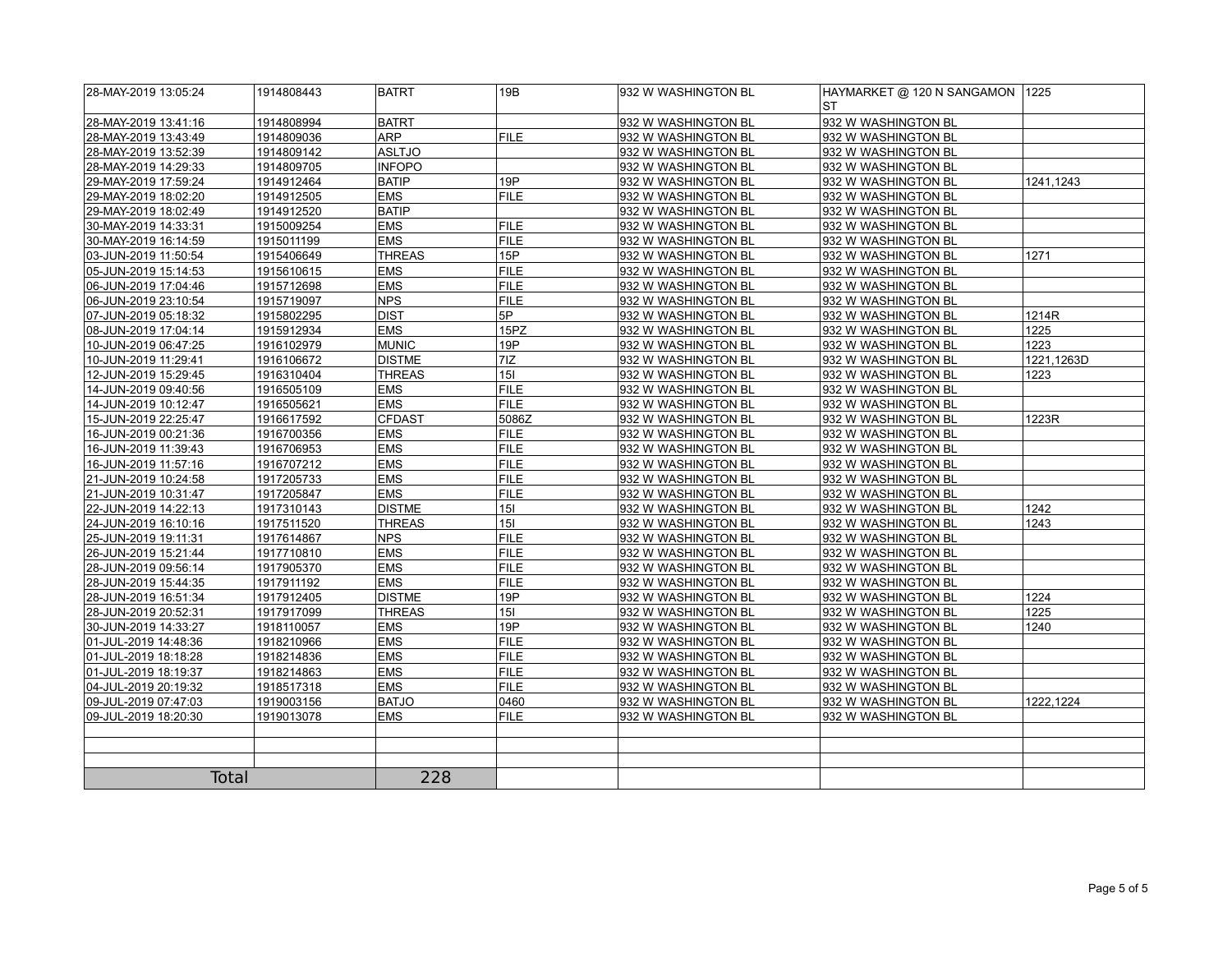| <b>PMIS Oecec 602 Report</b>                 |                            |                               |                   |                                                |                                        |              |  |  |  |
|----------------------------------------------|----------------------------|-------------------------------|-------------------|------------------------------------------------|----------------------------------------|--------------|--|--|--|
|                                              |                            |                               |                   |                                                |                                        |              |  |  |  |
| Date                                         |                            |                               |                   |                                                |                                        |              |  |  |  |
| From Date                                    | 08-JUL-2018                | From Time                     | 000000            |                                                |                                        |              |  |  |  |
| To Date                                      | 08-JUL-2019                | To Time                       | 235959            |                                                |                                        |              |  |  |  |
| <b>Time Usage</b>                            | <b>ALL</b>                 | <b>Use Period</b>             | $\overline{NO}$   |                                                |                                        |              |  |  |  |
| Watch                                        | 000000                     | 075959                        | 080000            | 155959                                         | 160000                                 | 235959       |  |  |  |
| Scheduler Label                              | Police MIS.Oecec602 Report |                               |                   |                                                |                                        |              |  |  |  |
|                                              | <b>Include Geo</b>         |                               |                   |                                                |                                        |              |  |  |  |
| Service Location                             | %124 N SANGAMON%           |                               |                   |                                                |                                        |              |  |  |  |
| Address of Occurence                         | %124 N SANGAMON%           |                               |                   |                                                |                                        |              |  |  |  |
|                                              |                            |                               |                   |                                                |                                        |              |  |  |  |
|                                              |                            |                               |                   | <b>Standard Location Search Report Summary</b> |                                        |              |  |  |  |
| <b>Entry Date</b>                            | <b>Event Number</b>        |                               | Disposition       | Loc. Of Srvc.                                  | Addr. Of Occ                           | Unit         |  |  |  |
| 10-JUL-2018 08:10:35                         | 1819103766                 | Event Type<br><b>EMS</b>      | <b>FILE</b>       | 124 N SANGAMON ST                              | 124 N SANGAMON ST                      |              |  |  |  |
| 10-JUL-2018 23:32:25                         | 1819118917                 | <b>EMS</b>                    | 71                | 124 N SANGAMON ST                              | 124 N SANGAMON ST                      | 1224R        |  |  |  |
|                                              |                            | <b>COMINT</b>                 |                   |                                                |                                        | 1283R        |  |  |  |
| 11-JUL-2018 14:52:01                         | 1819209730                 | PV <sub>1</sub>               |                   | 124 N SANGAMON                                 | 124 N SANGAMON                         | 1224         |  |  |  |
| 13-JUL-2018 08:15:15                         | 1819403576                 |                               | 5P,6P<br>19P      | 124 N SANGAMON ST                              | 124 N SANGAMON ST                      |              |  |  |  |
| 15-JUL-2018 05:34:37                         | 1819603764                 | <b>ASLTIP</b>                 |                   | 124 N SANGAMON ST                              | 124 N SANGAMON ST                      | 1223.1225    |  |  |  |
| 16-JUL-2018 07:42:37                         | 1819703136                 | <b>CRIMTI</b>                 |                   | 124 N SANGAMON ST                              | 124 N SANGAMON ST                      |              |  |  |  |
| 17-JUL-2018 21:26:52                         | 1819816233                 | <b>EMS</b><br>PV <sub>1</sub> | <b>FILE</b><br>6P | 124 N SANGAMON ST                              | 124 N SANGAMON ST                      | 1224         |  |  |  |
| 19-JUL-2018 11:07:53                         | 1820005905                 |                               | <b>FILE</b>       | 124 N SANGAMON ST                              | 124 N SANGAMON ST                      |              |  |  |  |
| 20-JUL-2018 05:15:26<br>20-JUL-2018 14:09:47 | 1820102399<br>1820108871   | <b>EMS</b><br><b>EMS</b>      | <b>FILE</b>       | 124 N SANGAMON ST<br>124 N SANGAMON ST         | 124 N SANGAMON ST<br>124 N SANGAMON ST |              |  |  |  |
| 20-JUL-2018 19:39:59                         | 1820114056                 | <b>EMS</b>                    | <b>FILE</b>       | 124 N SANGAMON ST                              | 124 N SANGAMON ST                      |              |  |  |  |
| 22-JUL-2018 08:23:11                         | 1820304520                 | <b>BATVI</b>                  | 19P               | 124 N SANGAMON ST                              |                                        | 1214,1224    |  |  |  |
| 22-JUL-2018 08:31:57                         | 1820304598                 | <b>EMS</b>                    | <b>FILE</b>       | 124 N SANGAMON ST                              | 124 N SANGAMON ST<br>124 N SANGAMON ST |              |  |  |  |
| 23-JUL-2018 00:07:06                         |                            | <b>EMS</b>                    | 15P               |                                                |                                        |              |  |  |  |
| 25-JUL-2018 21:41:38                         | 1820400091<br>1820617301   | <b>EMS</b>                    | <b>FILE</b>       | 124 N SANGAMON ST<br>124 N SANGAMON ST         | 124 N SANGAMON ST<br>124 N SANGAMON ST | 1215R, 1283R |  |  |  |
| 26-JUL-2018 14:17:57                         | 1820709012                 | PV <sub>2</sub>               | 6P                | 124 N SANGAMON ST                              | 124 N SANGAMON ST                      | 1224         |  |  |  |
| 26-JUL-2018 18:20:36                         | 1820713080                 | <b>CHECWB</b>                 | 19B               | 124 N SANGAMON ST                              | 124 N SANGAMON ST                      | 1224         |  |  |  |
| 29-JUL-2018 22:22:29                         | 1821017158                 | <b>EMS</b>                    | <b>FILE</b>       | 124 N SANGAMON ST                              | 124 N SANGAMON ST                      |              |  |  |  |
| 05-AUG-2018 12:08:55                         | 1821708103                 | <b>THREAS</b>                 | 19P               | 124 N SANGAMON ST                              | 124 N SANGAMON ST                      | 1234         |  |  |  |
| 08-AUG-2018 08:35:59                         | 1822003710                 | <b>EMS</b>                    | <b>FILE</b>       | 124 N SANGAMON ST                              | 124 N SANGAMON ST                      |              |  |  |  |
| 11-AUG-2018 08:06:21                         | 1822304477                 | <b>EMS</b>                    | <b>FILE</b>       | 124 N SANGAMON ST                              | 124 N SANGAMON ST                      |              |  |  |  |
| 14-AUG-2018 08:27:09                         | 1822603630                 | <b>EMS</b>                    | <b>FILE</b>       | 124 N SANGAMON ST                              | 124 N SANGAMON ST                      |              |  |  |  |
| 15-AUG-2018 03:21:53                         | 1822701688                 | <b>CHECWB</b>                 | 91                | 124 N SANGAMON ST                              | 124 N SANGAMON ST                      | 1224R        |  |  |  |
| 15-AUG-2018 19:15:52                         | 1822714056                 | <b>EMS</b>                    | 15I               | 124 N SANGAMON ST                              | 124 N SANGAMON ST                      | 1224         |  |  |  |
| 15-AUG-2018 20:36:33                         | 1822715452                 | <b>EMS</b>                    | <b>FILE</b>       | 124 N SANGAMON ST                              | 124 N SANGAMON ST                      |              |  |  |  |
| 15-AUG-2018 23:33:09                         | 1822718175                 | <b>EMS</b>                    | <b>FILE</b>       | 124 N SANGAMON ST                              | 124 N SANGAMON ST                      |              |  |  |  |
| 16-AUG-2018 04:04:14                         | 1822801889                 | <b>THREAS</b>                 | 19P               | 124 N SANGAMON ST                              | 124 N SANGAMON ST                      | 1272R        |  |  |  |
| 16-AUG-2018 22:03:45                         | 1822816921                 | <b>CFDAST</b>                 | 19P               | 124 N SANGAMON ST                              | 124 N SANGAMON ST                      | 1223R        |  |  |  |
| 16-AUG-2018 22:44:49                         | 1822817635                 | <b>DD</b>                     | 1B                | 124 N SANGAMON ST                              | 124 N SANGAMON ST                      | 1224         |  |  |  |
| 18-AUG-2018 18:46:19                         | 1823013993                 | <b>COMINT</b>                 |                   | 124 N SANGAMON                                 | 124 N SANGAMON                         | 1283R        |  |  |  |
| 19-AUG-2018 23:43:44                         | 1823118047                 | <b>EMS</b>                    | <b>FILE</b>       | 124 N SANGAMON ST                              | 124 N SANGAMON ST                      |              |  |  |  |
| 22-AUG-2018 22:50:14                         | 1823417352                 | <b>EMS</b>                    | <b>FILE</b>       | 124 N SANGAMON ST                              | 124 N SANGAMON ST                      |              |  |  |  |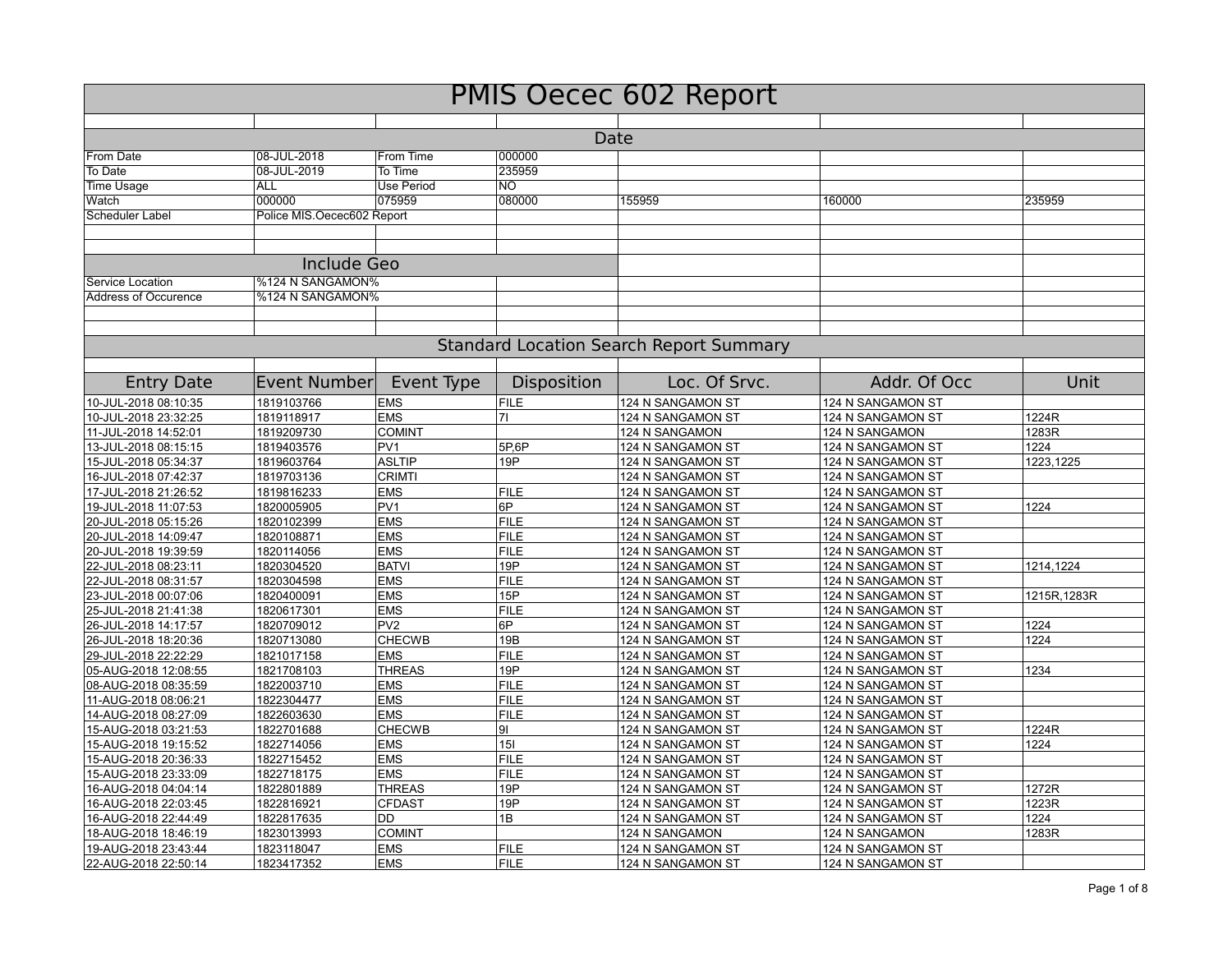| 24-AUG-2018 22:56:20 | 1823617769 | PV <sub>1</sub>  | 6M                         | 124 N SANGAMON ST     | 124 N SANGAMON ST    | 1224R                         |
|----------------------|------------|------------------|----------------------------|-----------------------|----------------------|-------------------------------|
| 25-AUG-2018 09:40:15 | 1823705165 | PV <sub>2</sub>  | ∣6P                        | 124 N SANGAMON ST     | 124 N SANGAMON ST    | 1224                          |
| 25-AUG-2018 18:50:23 | 1823713935 | <b>THREAS</b>    | 5P                         | 124 N SANGAMON ST     | 124 N SANGAMON ST    | 1271                          |
| 28-AUG-2018 18:11:33 | 1824013216 | PV <sub>2</sub>  | 6M                         | 124 N SANGAMON ST     | 124 N SANGAMON ST    | 1224                          |
| 28-AUG-2018 19:04:10 | 1824014161 | PV <sub>2</sub>  | 19P                        | 124 N SANGAMON ST     | 124 N SANGAMON ST    | 1224,1283R                    |
| 29-AUG-2018 23:03:42 | 1824117188 | <b>EMS</b>       | 15P                        | 124 N SANGAMON ST     | 124 N SANGAMON ST    | 1215R                         |
| 30-AUG-2018 18:06:29 | 1824212738 | <b>EMS</b>       | <b>FILE</b>                | 124 N SANGAMON ST     | 124 N SANGAMON ST    |                               |
| 03-SEP-2018 16:35:04 | 1824611420 | <b>EMS</b>       | FILE                       | 124 N SANGAMON ST     | 124 N SANGAMON ST    |                               |
| 05-SEP-2018 09:53:15 | 1824804800 | PV <sub>2</sub>  | 6P                         | 124 N SANGAMON ST     | 124 N SANGAMON ST    | 1224                          |
| 05-SEP-2018 15:53:21 | 1824810664 | PV <sub>2</sub>  | 6E                         | 124 N SANGAMON ST     | 124 N SANGAMON ST    | 1224                          |
| 06-SEP-2018 13:08:38 | 1824907284 | <b>EMS</b>       |                            | 124 N SANGAMON ST     | 124 N SANGAMON ST    |                               |
| 07-SEP-2018 06:31:24 | 1825002477 | <b>EMS</b>       | <b>FILE</b>                | 124 N SANGAMON ST     | 124 N SANGAMON ST    |                               |
| 09-SEP-2018 00:14:19 | 1825200200 | <b>EMS</b>       | 19P                        | 124 N SANGAMON ST     | 124 N SANGAMON ST    | 1224R                         |
| 09-SEP-2018 04:19:43 | 1825202993 | <b>EMS</b>       | 15P                        | 124 N SANGAMON ST     | 124 N SANGAMON ST    | 1225R                         |
| 09-SEP-2018 15:18:25 | 1825209305 | <b>DISTME</b>    | 19IZ                       | 124 N SANGAMON ST     | 124 N SANGAMON ST    | 1235                          |
| 09-SEP-2018 15:21:58 | 1825209342 | POL <sub>2</sub> |                            | 124 N SANGAMON ST     | 124 N SANGAMON ST    |                               |
| 13-SEP-2018 07:30:16 | 1825602895 | <b>EMS</b>       | <b>FILE</b>                | 124 N SANGAMON ST     | 124 N SANGAMON ST    |                               |
| 16-SEP-2018 06:48:37 | 1825904500 | <b>BATRT</b>     | 0420,0460                  | 1969 W OGDEN AV (CCH) | 124 N SANGAMON ST    | 1231                          |
| 16-SEP-2018 07:18:10 | 1825904666 | <b>EMS</b>       | 15P                        | 124 N SANGAMON ST     | 124 N SANGAMON ST    | 1221                          |
| 17-SEP-2018 13:49:54 | 1826008497 | <b>EMS</b>       | <b>FILE</b>                | 124 N SANGAMON ST     | 124 N SANGAMON ST    |                               |
| 18-SEP-2018 13:39:56 | 1826108427 | <b>EMS</b>       | <b>FILE</b>                | 124 N SANGAMON ST     | 124 N SANGAMON ST    |                               |
| 22-SEP-2018 00:18:50 | 1826500250 | <b>EMS</b>       | <b>FILE</b>                | 124 N SANGAMON ST     | 124 N SANGAMON ST    |                               |
| 22-SEP-2018 04:26:15 | 1826502714 | <b>EMS</b>       | FILE                       | 124 N SANGAMON ST     | 124 N SANGAMON ST    |                               |
| 23-SEP-2018 10:07:25 | 1826605472 | <b>EMS</b>       | <b>FILE</b>                | 124 N SANGAMON ST     | 124 N SANGAMON ST    |                               |
| 23-SEP-2018 13:45:10 | 1826608270 | PV <sub>1</sub>  | 6P                         | 124 N SANGAMON ST     | 124 N SANGAMON ST    | 1214,1222                     |
| 24-SEP-2018 16:02:58 | 1826710580 | <b>NPS</b>       | <b>FILE</b>                | 124 N SANGAMON ST     | 124 N SANGAMON ST    |                               |
|                      | 1826803807 | <b>EMS</b>       | FILE                       |                       |                      |                               |
| 25-SEP-2018 08:45:51 |            | <b>EMS</b>       | <b>FILE</b>                | 124 N SANGAMON ST     | 124 N SANGAMON ST    |                               |
| 27-SEP-2018 21:25:27 | 1827015831 |                  |                            | 124 N SANGAMON ST     | 124 N SANGAMON ST    |                               |
| 30-SEP-2018 11:19:04 | 1827306050 | <b>EMS</b>       | <b>FILE</b><br><b>FILE</b> | 124 N SANGAMON ST     | 124 N SANGAMON ST    |                               |
| 03-OCT-2018 08:51:21 | 1827603792 | <b>EMS</b>       | FILE                       | 124 N SANGAMON ST     | 124 N SANGAMON ST    |                               |
| 03-OCT-2018 18:15:48 | 1827612673 | <b>EMS</b>       |                            | 124 N SANGAMON ST     | 124 N SANGAMON ST    |                               |
| 09-OCT-2018 20:02:43 | 1828215517 | <b>EMS</b>       | <b>FILE</b>                | 124 N SANGAMON ST     | 124 N SANGAMON ST    |                               |
| 10-OCT-2018 13:15:50 | 1828307866 | <b>EMS</b>       | FILE                       | 124 N SANGAMON ST     | 124 N SANGAMON ST    |                               |
| 10-OCT-2018 13:22:19 | 1828307993 | <b>EMS</b>       | FILE                       | 124 N SANGAMON ST     | 124 N SANGAMON ST    |                               |
| 11-OCT-2018 23:11:59 | 1828416777 | <b>CRIMTI</b>    | 19P                        | 124 N SANGAMON ST     | 124 N SANGAMON ST    | 1224R, 1233R, 1235R           |
| 12-OCT-2018 02:57:02 | 1828501273 | <b>BATIP</b>     | 19P                        | 124 N SANGAMON ST     | 124 N SANGAMON ST    | 1224R                         |
| 13-OCT-2018 11:13:28 | 1828606108 | <b>NPS</b>       |                            | 124 N SANGAMON ST     | 124 N SANGAMON ST    |                               |
| 13-OCT-2018 21:26:28 | 1828615311 | <b>EMS</b>       | <b>FILE</b>                | 124 N SANGAMON ST     | 124 N SANGAMON ST    |                               |
| 14-OCT-2018 20:30:46 | 1828713601 | <b>EMS</b>       | <b>FILE</b>                | 124 N SANGAMON ST     | 124 N SANGAMON ST    |                               |
| 14-OCT-2018 23:42:15 | 1828715936 | <b>CRIMTI</b>    | 0484                       | 124 N SANGAMON ST     | 1653 W CONGRESS PKWY | 1212R, 1220R, 1224R,<br>1231R |
| 15-OCT-2018 03:26:24 | 1828801335 | <b>NPS</b>       | <b>FILE</b>                | 124 N SANGAMON ST     | 124 N SANGAMON ST    |                               |
| 15-OCT-2018 14:57:08 | 1828808769 | <b>COMINT</b>    |                            | 124 N SANGAMON        | 124 N SANGAMON       | 1283R                         |
| 15-OCT-2018 20:58:01 | 1828814518 | <b>EMS</b>       | <b>FILE</b>                | 124 N SANGAMON ST     | 124 N SANGAMON ST    |                               |
| 15-OCT-2018 20:58:08 | 1828814522 | <b>NPS</b>       | <b>FILE</b>                | 124 N SANGAMON ST     | 124 N SANGAMON ST    |                               |
| 15-OCT-2018 21:07:07 | 1828814661 | <b>NPS</b>       | <b>FILE</b>                | 124 N SANGAMON ST     | 124 N SANGAMON ST    |                               |
| 15-OCT-2018 22:59:43 | 1828816086 | <b>DIST</b>      | 19P                        | 124 N SANGAMON ST     | 124 N SANGAMON ST    | 1222R, 1224R                  |
| 16-OCT-2018 20:15:04 | 1828914921 | <b>EMS</b>       | <b>FILE</b>                | 124 N SANGAMON ST     | 124 N SANGAMON ST    |                               |
| 22-OCT-2018 07:28:55 | 1829502918 | PV <sub>1</sub>  | 6P                         | 124 N SANGAMON ST     | 124 N SANGAMON ST    | 1224                          |
| 22-OCT-2018 09:29:53 | 1829504374 | PV <sub>1</sub>  |                            | 124 N SANGAMON ST     | 124 N SANGAMON ST    |                               |
| 22-OCT-2018 10:56:48 | 1829505569 | <b>EMS</b>       | <b>FILE</b>                | 124 N SANGAMON ST     | 124 N SANGAMON ST    |                               |
| 24-OCT-2018 12:53:44 | 1829707496 | PV1              | 19P                        | 124 N SANGAMON ST     | 124 N SANGAMON ST    | 1222                          |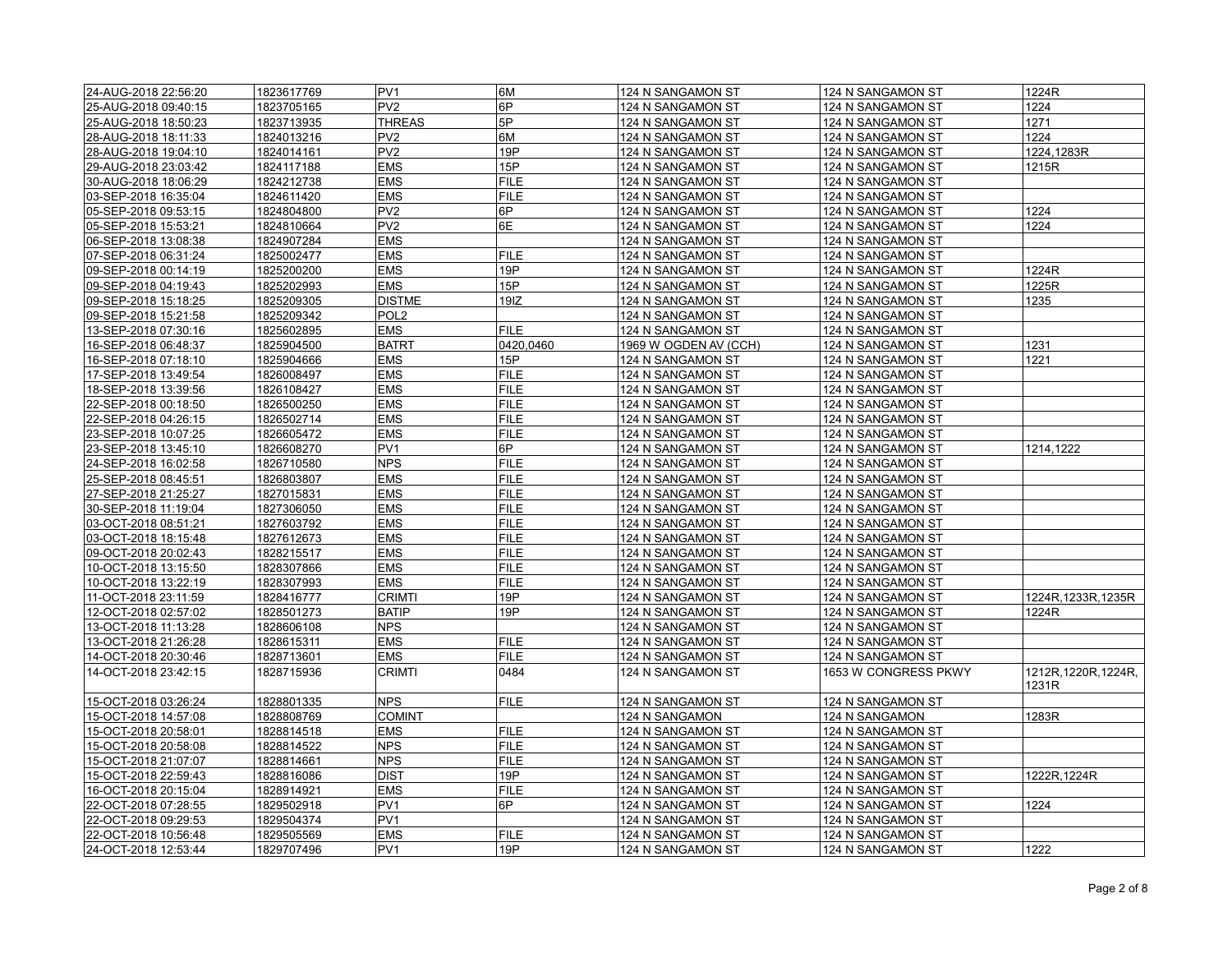| 24-OCT-2018 19:49:16 | 1829714370 | <b>EMS</b>      | <b>FILE</b> | 124 N SANGAMON ST       | 124 N SANGAMON ST          |                |
|----------------------|------------|-----------------|-------------|-------------------------|----------------------------|----------------|
| 24-OCT-2018 19:57:41 | 1829714520 | EMS             | <b>FILE</b> | 124 N SANGAMON ST       | 124 N SANGAMON ST          |                |
| 24-OCT-2018 22:51:49 | 1829717073 | <b>EMS</b>      | <b>FILE</b> | 124 N SANGAMON ST       | 124 N SANGAMON ST          |                |
| 26-OCT-2018 19:04:53 | 1829913269 | <b>NPS</b>      | <b>FILE</b> | 124 N SANGAMON ST       | 124 N SANGAMON ST          |                |
| 27-OCT-2018 06:28:47 | 1830003518 | <b>EMS</b>      | <b>FILE</b> | 124 N SANGAMON ST       | 124 N SANGAMON ST          |                |
| 28-OCT-2018 03:33:12 | 1830102800 | <b>EMS</b>      | <b>FILE</b> | 124 N SANGAMON ST       | 124 N SANGAMON ST          |                |
| 29-OCT-2018 11:12:53 | 1830205902 | EMS             | <b>FILE</b> | 124 N SANGAMON ST       | 124 N SANGAMON ST          |                |
| 29-OCT-2018 11:14:04 | 1830205908 | EMS             | <b>FILE</b> | 124 N SANGAMON ST       | 124 N SANGAMON ST          |                |
| 29-OCT-2018 11:18:53 | 1830205975 | <b>EMS</b>      | <b>FILE</b> | 124 N SANGAMON ST       | HAYMARKET @ 120 N SANGAMON |                |
|                      |            |                 |             |                         | <b>ST</b>                  |                |
| 30-OCT-2018 16:42:04 | 1830311474 | <b>EMS</b>      | <b>FILE</b> | 124 N SANGAMON ST       | 124 N SANGAMON ST          |                |
| 02-NOV-2018 07:30:15 | 1830603171 | <b>GENER</b>    | <b>FILE</b> | 124 N SANGAMON ST       | 124 N SANGAMON ST          |                |
| 06-NOV-2018 05:24:16 | 1831002021 | <b>CRIMTI</b>   | 19P         | 124 N SANGAMON ST       | 124 N SANGAMON ST          | 1272R          |
| 07-NOV-2018 08:19:34 | 1831103215 | <b>EMS</b>      | <b>FILE</b> | 124 N SANGAMON ST       | 124 N SANGAMON ST          |                |
| 07-NOV-2018 10:30:34 | 1831105029 | PV <sub>2</sub> | 6P          | 124 N SANGAMON ST       | 124 N SANGAMON ST          | 1224           |
| 07-NOV-2018 12:20:06 | 1831106730 | <b>EMS</b>      | <b>FILE</b> | 124 N SANGAMON ST       | 124 N SANGAMON ST          |                |
| 07-NOV-2018 12:41:20 | 1831107064 | EMS             | <b>FILE</b> | 124 N SANGAMON ST       | 180 N SANGAMON ST          |                |
| 07-NOV-2018 12:47:18 | 1831107160 | <b>EMS</b>      | <b>FILE</b> | 124 N SANGAMON ST       | 124 N SANGAMON ST          |                |
| 07-NOV-2018 18:55:31 | 1831113092 | <b>NPS</b>      |             | 124 N SANGAMON ST       | 124 N SANGAMON ST          |                |
| 08-NOV-2018 13:22:29 | 1831207770 | <b>NPS</b>      | <b>FILE</b> | 124 N SANGAMON ST       | 124 N SANGAMON ST          |                |
| 10-NOV-2018 08:06:20 | 1831403589 | <b>NPS</b>      | <b>FILE</b> | 124 N SANGAMON ST       | 124 N SANGAMON ST          |                |
| 10-NOV-2018 10:31:30 | 1831405108 | <b>DISTME</b>   | 19P         | 124 N SANGAMON ST       | 124 N SANGAMON ST          | 1224,1225      |
| 12-NOV-2018 08:41:39 | 1831603505 | EMS             | <b>FILE</b> | 124 N SANGAMON ST       | 124 N SANGAMON ST          |                |
| 12-NOV-2018 14:32:35 | 1831608719 | <b>ASLTIP</b>   | 19P         | 124 N SANGAMON ST       | 124 N SANGAMON ST          | 1223,1262C     |
| 13-NOV-2018 15:38:17 | 1831709360 | ASLTIP          | 19P         | 124 N SANGAMON ST       | 124 N SANGAMON ST          | 1221,1223,1225 |
| 13-NOV-2018 15:43:23 | 1831709454 | <b>BATIP</b>    |             | 124 N SANGAMON ST       | 124 N SANGAMON ST          |                |
| 13-NOV-2018 22:33:10 | 1831715923 | <b>NPS</b>      | <b>FILE</b> | 124 N SANGAMON ST       | 124 N SANGAMON ST          |                |
| 13-NOV-2018 23:25:32 | 1831716519 | <b>NPS</b>      | <b>FILE</b> | 124 N SANGAMON ST       | 124 N SANGAMON ST          |                |
| 14-NOV-2018 02:04:07 | 1831800856 | EMS             | 191         | 124 N SANGAMON ST       | 124 N SANGAMON ST          | 1224R          |
| 15-NOV-2018 00:11:25 | 1831900159 | <b>EMS</b>      | <b>FILE</b> | 124 N SANGAMON ST       | 124 N SANGAMON ST          |                |
| 15-NOV-2018 23:55:10 | 1831917413 | <b>DIST</b>     | 5IZ         | 124 N SANGAMON ST       | 124 N SANGAMON ST          | 1224R          |
| 16-NOV-2018 09:25:44 | 1832004154 | PV <sub>1</sub> | 6P          | 124 N SANGAMON ST       | 124 N SANGAMON ST          | 1224           |
| 17-NOV-2018 20:14:19 | 1832113873 | EMS             | <b>FILE</b> | 124 N SANGAMON ST       | 124 N SANGAMON ST          |                |
| 18-NOV-2018 08:16:08 | 1832204452 | EMS             | <b>FILE</b> | 124 N SANGAMON ST       | 124 N SANGAMON ST          |                |
| 19-NOV-2018 13:14:33 | 1832307783 | <b>EMS</b>      | <b>FILE</b> | 124 N SANGAMON ST       | 124 N SANGAMON ST          |                |
| 19-NOV-2018 13:43:29 | 1832308236 | <b>CRIMTI</b>   | 51          | 124 N SANGAMON ST       | 124 N SANGAMON ST          | 1223           |
| 19-NOV-2018 14:05:55 | 1832308543 | <b>CRIMTI</b>   |             | 124 N SANGAMON ST       | 124 N SANGAMON ST          |                |
| 22-NOV-2018 11:49:50 | 1832605680 | EMS             | <b>FILE</b> | 124 N SANGAMON ST       | 124 N SANGAMON ST          |                |
| 26-NOV-2018 07:35:06 | 1833003679 | <b>EMS</b>      | <b>FILE</b> | 124 N SANGAMON ST       | 124 N SANGAMON ST          |                |
| 26-NOV-2018 07:40:48 | 1833003733 | EMS             | <b>FILE</b> | 124 N SANGAMON ST       | 124 N SANGAMON ST          |                |
| 28-NOV-2018 02:31:11 | 1833201024 | <b>EMS</b>      | <b>FILE</b> | 124 N SANGAMON ST       | 124 N SANGAMON ST          |                |
| 29-NOV-2018 17:46:41 | 1833312229 | <b>EMS</b>      | <b>FILE</b> | 124 N SANGAMON ST       | 124 N SANGAMON ST          |                |
| 30-NOV-2018 17:41:10 | 1833412123 | AUTOPD          | 99A         | 009 @ 3120 S HALSTED ST | 124 N SANGAMON ST          |                |
| 03-DEC-2018 17:49:12 | 1833711605 | <b>EMS</b>      | <b>FILE</b> | 124 N SANGAMON ST       | 124 N SANGAMON ST          |                |
| 03-DEC-2018 20:17:38 | 1833714278 | <b>EMS</b>      | <b>FILE</b> | 124 N SANGAMON ST       | 124 N SANGAMON ST          |                |
| 04-DEC-2018 07:06:02 | 1833802566 | <b>EMS</b>      | <b>FILE</b> | 124 N SANGAMON ST       | 124 N SANGAMON ST          |                |
| 06-DEC-2018 07:04:40 | 1834002421 | <b>EMS</b>      | <b>FILE</b> | 124 N SANGAMON ST       | 124 N SANGAMON ST          |                |
| 06-DEC-2018 21:48:56 | 1834015104 | <b>THREAS</b>   | 19P         | 124 N SANGAMON ST       | 124 N SANGAMON ST          | 1231R          |
| 08-DEC-2018 09:15:26 | 1834204449 | PV <sub>2</sub> | 6P          | 124 N SANGAMON ST       | 124 N SANGAMON ST          | 1224           |
| 11-DEC-2018 10:53:07 | 1834505243 | <b>EMS</b>      | <b>FILE</b> | 124 N SANGAMON ST       | 124 N SANGAMON ST          |                |
| 11-DEC-2018 10:56:21 | 1834505307 | <b>EMS</b>      | <b>FILE</b> | 124 N SANGAMON ST       | 124 N SANGAMON ST          |                |
| 11-DEC-2018 23:34:47 | 1834516808 | <b>DISTME</b>   | 71          | 124 N SANGAMON ST       | 124 N SANGAMON ST          | 1224R, 1235R   |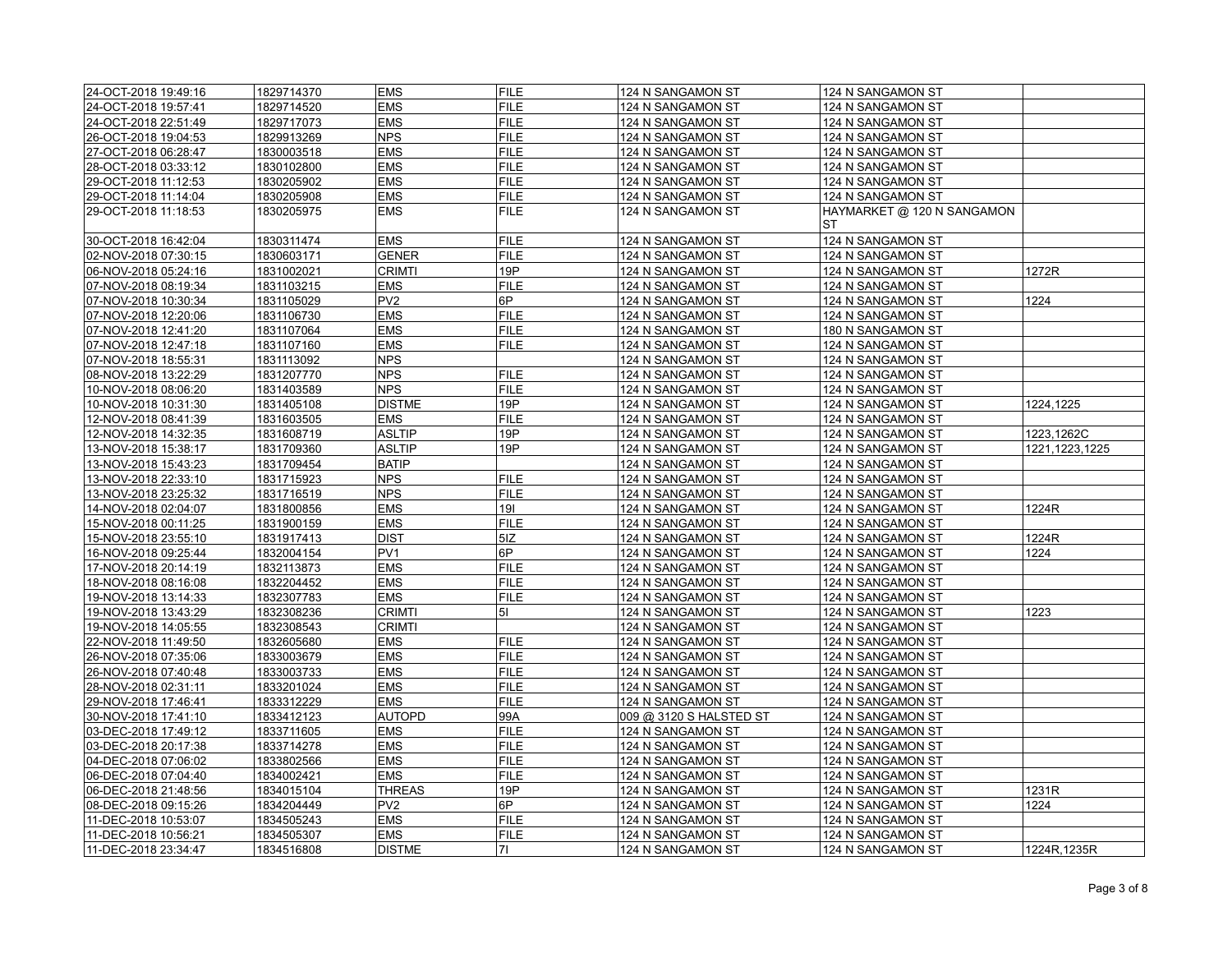| 13-DEC-2018 13:14:00 | 1834707284 | <b>NPS</b>      |             | 124 N SANGAMON ST            | 124 N SANGAMON ST            |                     |
|----------------------|------------|-----------------|-------------|------------------------------|------------------------------|---------------------|
| 13-DEC-2018 13:23:04 | 1834707420 | <b>EMS</b>      | <b>FILE</b> | 124 N SANGAMON ST            | 124 N SANGAMON ST            |                     |
| 15-DEC-2018 15:53:47 | 1834910185 | <b>EMS</b>      | <b>FILE</b> | 124 N SANGAMON ST            | 124 N SANGAMON ST            |                     |
| 15-DEC-2018 16:04:59 | 1834910361 | <b>EMS</b>      | <b>FILE</b> | 124 N SANGAMON ST            | 124 N SANGAMON ST            |                     |
|                      |            | <b>EMS</b>      | <b>FILE</b> |                              |                              |                     |
| 15-DEC-2018 16:19:55 | 1834910578 |                 |             | 124 N SANGAMON ST            | 124 N SANGAMON ST            |                     |
| 15-DEC-2018 17:04:49 | 1834911227 | <b>EMS</b>      | <b>FILE</b> | 124 N SANGAMON ST            | 124 N SANGAMON ST            |                     |
| 16-DEC-2018 08:31:10 | 1835004664 | <b>DIST</b>     | 5F          | 124 N SANGAMON ST            | 124 N SANGAMON ST            | 1222,1224           |
| 17-DEC-2018 09:30:54 | 1835104075 | <b>EMS</b>      | <b>FILE</b> | 124 N SANGAMON ST            | 124 N SANGAMON ST            |                     |
| 19-DEC-2018 12:44:35 | 1835306816 | <b>EMS</b>      | <b>FILE</b> | 124 N SANGAMON ST            | 124 N SANGAMON ST            |                     |
| 21-DEC-2018 04:31:22 | 1835501809 | <b>EMS</b>      | <b>FILE</b> | 124 N SANGAMON ST            | 124 N SANGAMON ST            |                     |
| 21-DEC-2018 07:32:36 | 1835502594 | <b>EMS</b>      | <b>FILE</b> | 124 N SANGAMON ST            | 124 N SANGAMON ST            |                     |
| 22-DEC-2018 21:32:41 | 1835613942 | <b>DISTME</b>   | 19P         | 124 N SANGAMON ST            | 124 N SANGAMON ST            | 1234                |
| 23-DEC-2018 16:24:44 | 1835709407 | <b>EMS</b>      | <b>FILE</b> | 124 N SANGAMON ST            | 124 N SANGAMON ST            |                     |
| 25-DEC-2018 03:29:26 | 1835901609 | <b>CRIMTI</b>   | 30          | 124 N SANGAMON ST            | 124 N SANGAMON ST            | 1214R, 1224R        |
| 25-DEC-2018 04:57:38 | 1835902047 | <b>DIST</b>     | 5D          | 124 N SANGAMON ST            | 124 N SANGAMON ST            | 1224R               |
| 25-DEC-2018 12:37:38 | 1835904880 | <b>EMS</b>      | <b>FILE</b> | 124 N SANGAMON ST            | 124 N SANGAMON ST            |                     |
| 27-DEC-2018 16:35:45 | 1836109675 | <b>EMS</b>      | <b>FILE</b> | 124 N SANGAMON ST            | 124 N SANGAMON ST            |                     |
| 27-DEC-2018 20:55:42 | 1836113661 | <b>EMS</b>      | <b>FILE</b> | 124 N SANGAMON ST            | 124 N SANGAMON ST            |                     |
| 30-DEC-2018 10:38:53 | 1836405468 | <b>EMS</b>      | 16P         | 124 N SANGAMON ST            | 124 N SANGAMON ST            | 1230, 1231, 1232    |
| 30-DEC-2018 19:44:13 | 1836412769 | PV <sub>1</sub> | 6M          | 124 N SANGAMON ST            | 124 N SANGAMON ST            | 1224                |
| 30-DEC-2018 20:00:02 | 1836412987 | PV <sub>1</sub> |             | 124 N SANGAMON ST            | 124 N SANGAMON ST            |                     |
| 01-JAN-2019 07:39:04 | 1900106442 | <b>EMS</b>      | 19P         | 124 N SANGAMON ST            | 124 N SANGAMON ST            | 1224                |
|                      | 1900301835 | <b>EMS</b>      | <b>FILE</b> |                              |                              |                     |
| 03-JAN-2019 04:28:35 |            |                 |             | 124 N SANGAMON ST            | 124 N SANGAMON ST            |                     |
| 04-JAN-2019 23:33:34 | 1900417506 | <b>EMS</b>      | <b>FILE</b> | 124 N SANGAMON ST            | 124 N SANGAMON ST            |                     |
| 06-JAN-2019 19:23:43 | 1900612063 | <b>EMS</b>      | <b>FILE</b> | 124 N SANGAMON ST            | 124 N SANGAMON ST            |                     |
| 09-JAN-2019 00:53:47 | 1900900477 | <b>EMS</b>      | <b>FILE</b> | 124 N SANGAMON ST            | 124 N SANGAMON ST            |                     |
| 09-JAN-2019 10:35:26 | 1900904964 | <b>OVERDO</b>   | 16P         | 124 N SANGAMON ST            | 124 N SANGAMON ST            | 1223                |
| 11-JAN-2019 11:22:16 | 1901105993 | EMS             | <b>FILE</b> | 124 N SANGAMON ST            | 124 N SANGAMON ST            |                     |
| 12-JAN-2019 22:43:10 | 1901216286 | <b>DISTME</b>   | 16DZ        | 124 N SANGAMON ST            | 124 N SANGAMON ST            | 1225R, 1230R        |
| 14-JAN-2019 00:08:57 | 1901400079 | <b>EMS</b>      | 15P         | 124 N SANGAMON ST            | 124 N SANGAMON ST            | 1232R               |
| 16-JAN-2019 16:58:30 | 1901610624 | <b>COMINT</b>   |             | 124 N SANGAMON               | 124 N SANGAMON               | 1283R               |
| 16-JAN-2019 22:06:46 | 1901615677 | <b>EMS</b>      | <b>FILE</b> | 124 N SANGAMON ST            | 124 N SANGAMON ST            |                     |
| 17-JAN-2019 16:42:00 | 1901710700 | <b>COMINT</b>   |             | 124 N SANGAMON ST            | 124 N SANGAMON ST            | 1283R               |
| 17-JAN-2019 21:25:52 | 1901715325 | <b>OVERDO</b>   |             | 124 N SANGAMON ST            | 124 N SANGAMON ST            |                     |
| 17-JAN-2019 23:38:45 | 1901716960 | <b>DISTME</b>   | <b>FILE</b> | 124 N SANGAMON ST            | 124 N SANGAMON ST            |                     |
| 24-JAN-2019 10:05:43 | 1902404718 | <b>EMS</b>      | <b>FILE</b> | 124 N SANGAMON ST            | 124 N SANGAMON ST            |                     |
| 24-JAN-2019 19:23:56 | 1902412993 | <b>EMS</b>      | <b>FILE</b> | 124 N SANGAMON ST            | 124 N SANGAMON ST            |                     |
| 25-JAN-2019 11:47:12 | 1902505937 | <b>EMS</b>      | <b>FILE</b> | 124 N SANGAMON ST            | 124 N SANGAMON ST            |                     |
| 26-JAN-2019 22:00:20 | 1902614790 | <b>EMS</b>      | <b>FILE</b> | 124 N SANGAMON ST            | 124 N SANGAMON ST            |                     |
| 29-JAN-2019 08:45:33 | 1902903226 | <b>BATRT</b>    |             | 124 N SANGAMON ST            | 124 N SANGAMON ST            |                     |
| 29-JAN-2019 08:55:43 | 1902903362 | <b>BATRT</b>    |             | 124 N SANGAMON ST            | 124 N SANGAMON ST            |                     |
| 30-JAN-2019 19:23:10 | 1903011226 | <b>EMS</b>      | <b>FILE</b> | 124 N SANGAMON ST            | 124 N SANGAMON ST            |                     |
|                      | 1903204834 | <b>GOIN</b>     |             |                              | 124 N SANGAMON, LOG 109-2335 | 120                 |
| 01-FEB-2019 10:11:43 |            |                 |             | 124 N SANGAMON, LOG 109-2335 |                              |                     |
| 02-FEB-2019 09:14:24 | 1903304902 | <b>EMS</b>      | <b>FILE</b> | 124 N SANGAMON ST            | 124 N SANGAMON ST            |                     |
| 02-FEB-2019 19:43:19 | 1903314774 | PV <sub>1</sub> | 6A          | 124 N SANGAMON ST            | 124 N SANGAMON ST            | 1224                |
| 03-FEB-2019 13:04:19 | 1903407663 | <b>EMS</b>      | <b>FILE</b> | 124 N SANGAMON ST            | 124 N SANGAMON ST            |                     |
| 05-FEB-2019 12:57:41 | 1903607473 | PV <sub>1</sub> | 6P          | 124 N SANGAMON ST            | 124 N SANGAMON ST            | 1222                |
| 06-FEB-2019 15:14:15 | 1903709200 | <b>EMS</b>      | <b>FILE</b> | 124 N SANGAMON ST            | 124 N SANGAMON ST            |                     |
| 06-FEB-2019 15:33:22 | 1903709508 | <b>COMINT</b>   |             | 124 N SANGAMON ST            | 124 N SANGAMON ST            | 1283R               |
| 07-FEB-2019 11:29:06 | 1903805866 | <b>THREAS</b>   | 15P         | 124 N SANGAMON ST            | 124 N SANGAMON ST            | 1222,1225,1231,1233 |
| 08-FEB-2019 04:56:11 | 1903901861 | <b>EMS</b>      | 5084.5078   | 124 N SANGAMON ST            | 124 N SANGAMON ST            | 1224,1224R          |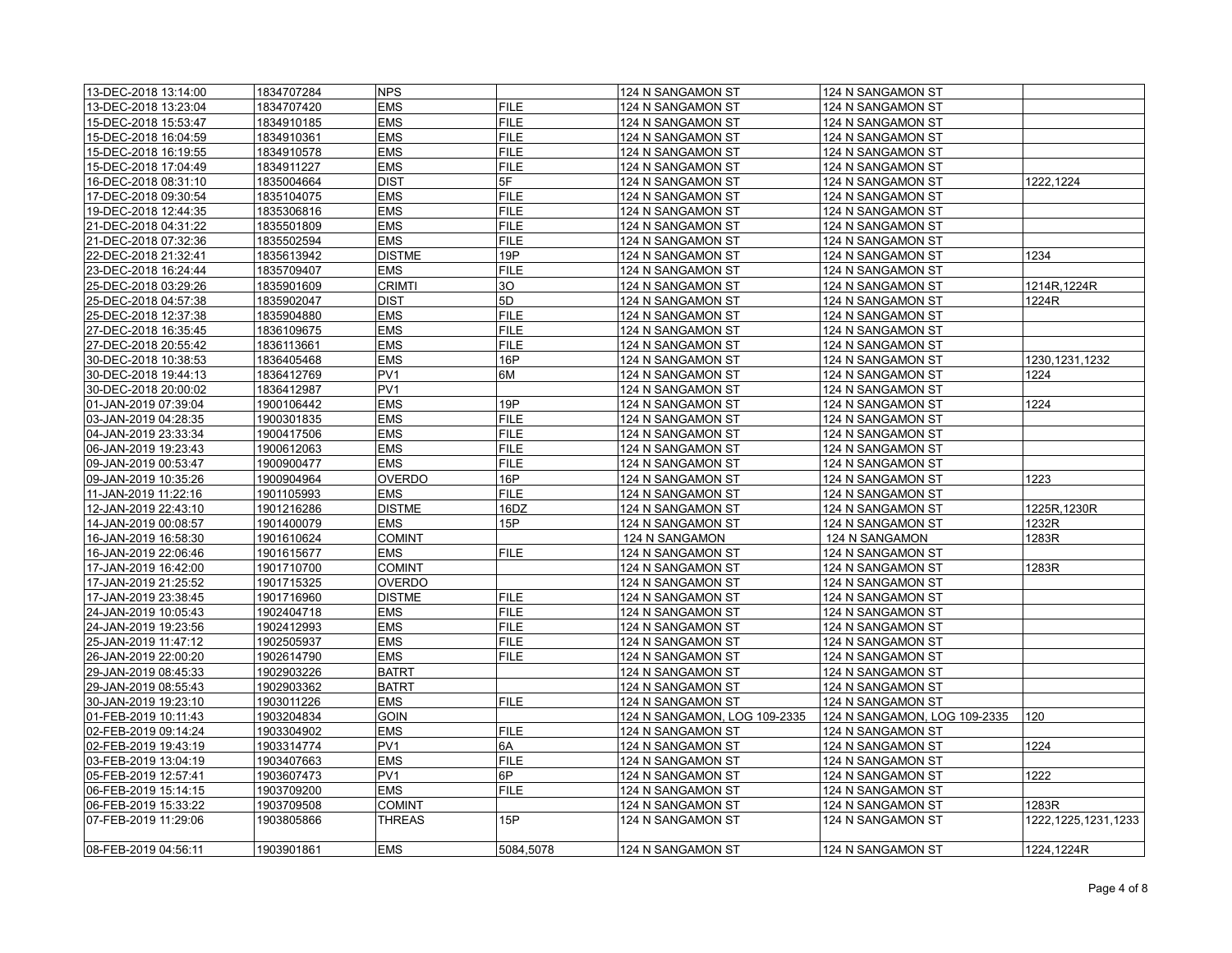| 08-FEB-2019 06:58:39                         | 1903902520               | <b>NFY</b>                  |                 | 124 N SANGAMON ST                                | 124 N SANGAMON ST                      |                    |
|----------------------------------------------|--------------------------|-----------------------------|-----------------|--------------------------------------------------|----------------------------------------|--------------------|
| 08-FEB-2019 08:19:26                         | 1903903249               | <b>DEATHR</b>               |                 | RUSH - HOSPITAL @ 1653 W<br><b>CONGRESS PKWY</b> | 124 N SANGAMON ST                      | 1224               |
| 09-FEB-2019 16:26:37                         | 1904010389               | <b>COMINT</b>               |                 | 124 N SANGAMON                                   | 124 N SANGAMON                         | 1283R              |
| 10-FEB-2019 05:12:25                         | 1904102837               | <b>DIST</b>                 | 5P              | 124 N SANGAMON ST                                | 124 N SANGAMON ST                      | 1232R              |
| 10-FEB-2019 21:00:27                         | 1904113777               | <b>EMS</b>                  | <b>FILE</b>     | 124 N SANGAMON ST                                | 124 N SANGAMON ST                      |                    |
| 11-FEB-2019 13:37:19                         | 1904207738               | <b>EMS</b>                  | 5085Z,5078,5078 | 124 N SANGAMON ST                                | 124 N SANGAMON ST                      | 1221,1234,X1221,X1 |
|                                              |                          |                             |                 |                                                  |                                        | 234                |
| 11-FEB-2019 13:48:29                         | 1904207891               | <b>NFY</b>                  |                 | 124 N SANGAMON ST                                | 124 N SANGAMON ST                      |                    |
| 11-FEB-2019 14:47:43                         | 1904208730               | ETECH <sub>2</sub>          |                 | 124 N SANGAMON ST                                | 124 N SANGAMON ST                      | 5814               |
| 11-FEB-2019 17:43:49                         | 1904211547               | <b>DEATHR</b>               |                 | 124 N SANGAMON ST                                | 124 N SANGAMON ST                      | 1221               |
| 12-FEB-2019 14:28:54                         | 1904308710               | <b>THREAS</b>               | 15Z             | 124 N SANGAMON ST                                | 124 N SANGAMON ST                      | 1215               |
| 16-FEB-2019 21:52:50                         | 1904716549               | <b>CFDAST</b>               | <b>FILE</b>     | 124 N SANGAMON ST                                | 124 N SANGAMON ST                      |                    |
| 17-FEB-2019 18:00:46                         | 1904811458               | <b>NPS</b>                  |                 | 124 N SANGAMON ST                                | 124 N SANGAMON ST                      |                    |
| 20-FEB-2019 20:32:50                         | 1905114218               | <b>EMS</b>                  | <b>FILE</b>     | 124 N SANGAMON ST                                | 124 N SANGAMON ST                      |                    |
| 20-FEB-2019 20:40:15                         | 1905114322               | <b>EMS</b>                  | <b>FILE</b>     | 124 N SANGAMON ST                                | 124 N SANGAMON ST                      |                    |
| 21-FEB-2019 18:31:43                         | 1905213011               | <b>EMS</b>                  | <b>FILE</b>     | 124 N SANGAMON ST                                | 124 N SANGAMON ST                      |                    |
| 21-FEB-2019 21:42:12                         | 1905216280               | <b>EMS</b>                  | <b>FILE</b>     | 124 N SANGAMON ST                                | 124 N SANGAMON ST                      |                    |
| 23-FEB-2019 04:21:26                         | 1905402533               | <b>CRIMTI</b>               | 19P             | 124 N SANGAMON ST                                | 124 N SANGAMON ST                      | 1231R              |
| 25-FEB-2019 07:10:22                         | 1905602416               | <b>DISTME</b>               | 19PZ            | 124 N SANGAMON ST                                | 124 N SANGAMON ST                      | 1223.1225          |
| 25-FEB-2019 07:17:08                         | 1905602483               | POL <sub>2</sub>            |                 | 124 N SANGAMON ST                                | 124 N SANGAMON ST                      |                    |
| 25-FEB-2019 19:47:17                         | 1905613559               | <b>THREAS</b>               | 19A             | 124 N SANGAMON ST                                | 124 N SANGAMON ST                      | 1220,1224          |
| 28-FEB-2019 10:23:46                         | 1905905412               | PV <sub>2</sub>             | 6B              | 124 N SANGAMON ST                                | 124 N SANGAMON ST                      | 1224               |
| 04-MAR-2019 10:23:32                         | 1906305212               | PV <sub>1</sub>             | 6P              | 124 N SANGAMON ST                                | 124 N SANGAMON ST                      | 1224               |
| 06-MAR-2019 02:41:58                         | 1906501177               | <b>DIST</b>                 | 5P              | 124 N SANGAMON ST                                | 124 N SANGAMON ST                      | 1224R              |
| 06-MAR-2019 19:52:23                         | 1906513918               | <b>EMS</b>                  | <b>FILE</b>     | 124 N SANGAMON ST                                | 124 N SANGAMON ST                      |                    |
| 08-MAR-2019 22:49:14                         | 1906717469               | <b>OVERDO</b>               |                 | 124 N SANGAMON ST                                | 124 N SANGAMON ST                      |                    |
| 09-MAR-2019 03:34:40                         | 1906802149               | <b>EMS</b>                  | 19P             | 124 N SANGAMON ST                                | 124 N SANGAMON ST                      | 1224R              |
| 09-MAR-2019 10:30:06                         | 1906805775               | <b>EMS</b>                  | 15P             | 124 N SANGAMON ST                                | 124 N SANGAMON ST                      | 1223,1225          |
| 12-MAR-2019 15:18:12                         | 1907109893               | <b>EMS</b>                  | <b>FILE</b>     | 124 N SANGAMON ST                                | 124 N SANGAMON ST                      |                    |
| 12-MAR-2019 16:30:49                         | 1907111085               | PV <sub>2</sub>             | 6P              | 124 N SANGAMON ST                                | 124 N SANGAMON ST                      | 1224               |
| 14-MAR-2019 01:35:10                         | 1907300810               | <b>CRIMTI</b>               | 3 <sub>l</sub>  | 124 N SANGAMON ST                                | 124 N SANGAMON ST                      | 1224R              |
| 14-MAR-2019 09:59:02                         | 1907305000               | <b>EMS</b>                  | <b>FILE</b>     | 124 N SANGAMON ST                                | 124 N SANGAMON ST                      |                    |
| 14-MAR-2019 10:23:25                         | 1907305350               | PV <sub>1</sub>             | 6M              | 124 N SANGAMON ST                                | 124 N SANGAMON ST                      | 1224               |
| 17-MAR-2019 03:54:05                         | 1907602738               | <b>EMS</b>                  | <b>FILE</b>     | 124 N SANGAMON ST                                | 124 N SANGAMON ST                      |                    |
| 19-MAR-2019 13:41:06                         | 1907808481               | <b>EMS</b>                  | <b>FILE</b>     | 124 N SANGAMON ST                                | 124 N SANGAMON ST                      |                    |
| 20-MAR-2019 05:46:12                         | 1907902092               | <b>EMS</b>                  | <b>FILE</b>     | 124 N SANGAMON ST                                | 124 N SANGAMON ST                      |                    |
| 21-MAR-2019 15:41:44                         | 1908010110               | <b>CRIMTI</b>               | 19P             | 124 N SANGAMON ST                                | 124 N SANGAMON ST                      | 1223               |
| 21-MAR-2019 17:30:11                         | 1908011821               | <b>EMS</b>                  | <b>FILE</b>     | 124 N SANGAMON ST                                | 124 N SANGAMON ST                      |                    |
| 22-MAR-2019 17:47:52                         | 1908112351               | <b>BATIP</b>                | 0460            | 124 N SANGAMON ST                                | 120 N. SANGAMON                        | 1223,1272          |
| 22-MAR-2019 17:49:53                         | 1908112384               | <b>BATIP</b>                |                 | 124 N SANGAMON ST                                | 124 N SANGAMON ST                      |                    |
| 25-MAR-2019 15:39:30                         | 1908410475               | <b>COMINT</b><br><b>EMS</b> | 19P             | 124 N SANGAMON                                   | 124 N SANGAMON                         | 1283R              |
| 25-MAR-2019 20:33:25                         | 1908415376<br>1908415394 | <b>DISTME</b>               |                 | 124 N SANGAMON ST                                | 124 N SANGAMON ST                      | 1223               |
| 25-MAR-2019 20:34:40                         |                          | <b>EMS</b>                  |                 | 124 N SANGAMON ST                                | 124 N SANGAMON ST                      |                    |
| 25-MAR-2019 20:39:14<br>26-MAR-2019 11:45:17 | 1908415454<br>1908506220 | PV <sub>2</sub>             | 6M              | 124 N SANGAMON ST<br>124 N SANGAMON ST           | 124 N SANGAMON ST<br>124 N SANGAMON ST | 1224               |
| 27-MAR-2019 08:44:58                         | 1908604163               | PV <sub>2</sub>             | 6P              | 124 N SANGAMON ST                                | 124 N SANGAMON ST                      | 1224               |
| 29-MAR-2019 09:59:21                         | 1908805014               | PV <sub>2</sub>             | 6P              | 124 N SANGAMON ST                                | 124 N SANGAMON ST                      | 1224               |
| 29-MAR-2019 12:52:02                         | 1908807748               | <b>EMS</b>                  | <b>FILE</b>     | 124 N SANGAMON ST                                | 124 N SANGAMON ST                      |                    |
| 29-MAR-2019 16:56:38                         | 1908811874               | <b>EMS</b>                  | <b>FILE</b>     | 124 N SANGAMON ST                                | 124 N SANGAMON ST                      |                    |
| 29-MAR-2019 23:12:55                         | 1908817885               | <b>EMS</b>                  | <b>FILE</b>     | 124 N SANGAMON ST                                | 124 N SANGAMON ST                      |                    |
| 30-MAR-2019 09:12:41                         | 1908904429               | PV <sub>2</sub>             | 6M              | 124 N SANGAMON ST                                | 124 N SANGAMON ST                      | 1224               |
|                                              |                          |                             |                 |                                                  |                                        |                    |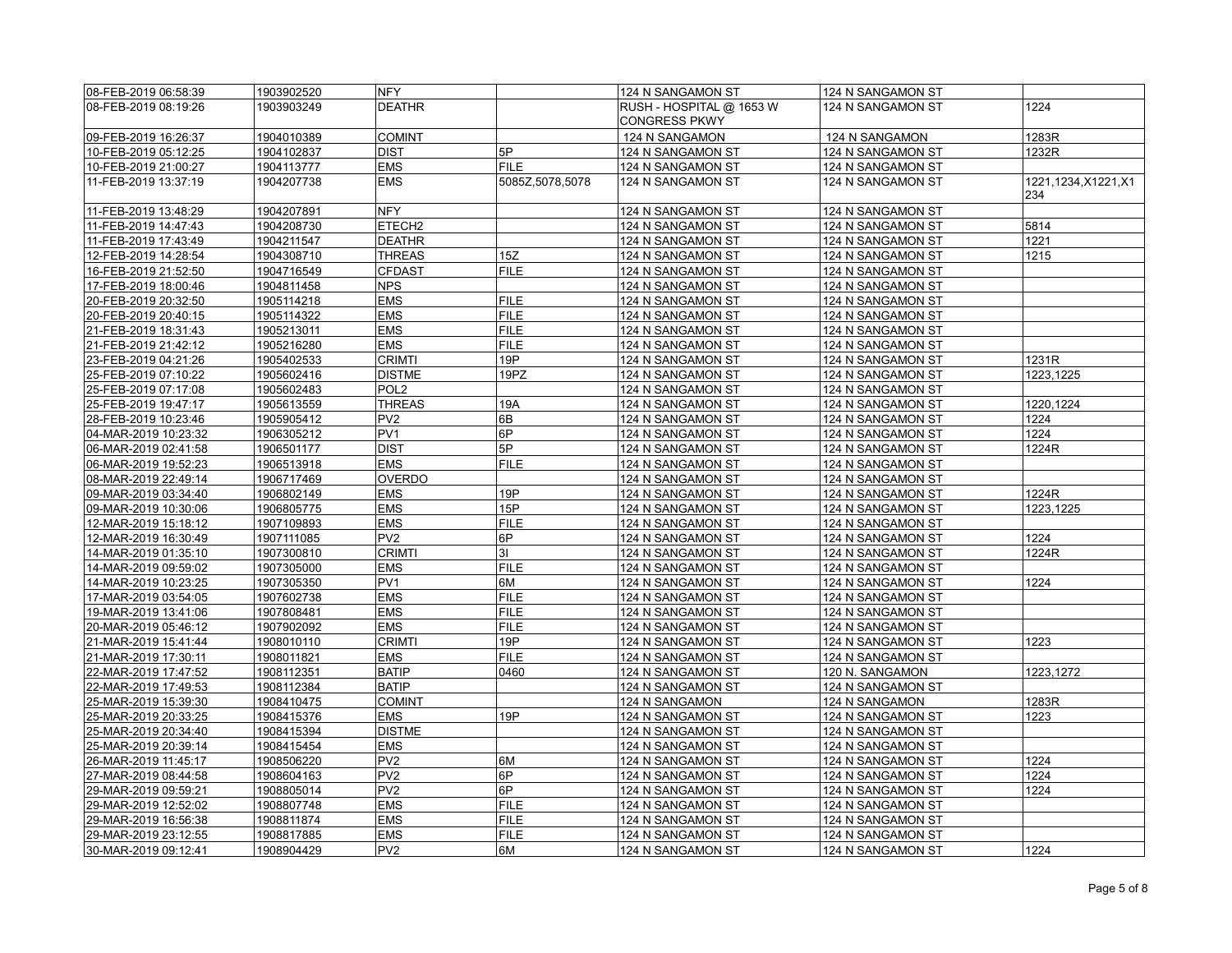| 30-MAR-2019 12:44:11 | 1908907366 | <b>EMS</b>      | <b>FILE</b>                | 124 N SANGAMON ST | 124 N SANGAMON ST |                     |
|----------------------|------------|-----------------|----------------------------|-------------------|-------------------|---------------------|
| 01-APR-2019 10:37:30 | 1909105876 | <b>EMS</b>      | <b>FILE</b>                | 124 N SANGAMON ST | 124 N SANGAMON ST |                     |
| 03-APR-2019 10:38:18 | 1909305459 | PV <sub>2</sub> | 6P                         | 124 N SANGAMON ST | 124 N SANGAMON ST | 1224                |
| 03-APR-2019 12:17:13 | 1909307184 | <b>CRIMTI</b>   | 19P                        | 124 N SANGAMON ST | 124 N SANGAMON ST | 1221                |
| 04-APR-2019 11:01:31 | 1909405638 | PV <sub>2</sub> | 6B                         | 124 N SANGAMON ST | 124 N SANGAMON ST | 1225                |
| 04-APR-2019 15:19:03 | 1909409848 | <b>COMINT</b>   |                            | 124 N SANGAMON    | 124 N SANGAMON    | 1283R               |
| 05-APR-2019 08:30:45 | 1909503658 | <b>EMS</b>      | <b>FILE</b>                | 124 N SANGAMON ST | 124 N SANGAMON ST |                     |
| 06-APR-2019 14:08:27 | 1909609483 | <b>COMINT</b>   |                            | 124 N SANGAMON    | 124 N SANGAMON    | 1283R               |
| 06-APR-2019 19:00:02 | 1909614199 | <b>EMS</b>      | <b>FILE</b>                | 124 N SANGAMON ST | 124 N SANGAMON ST |                     |
| 06-APR-2019 19:26:12 | 1909614664 | <b>NPS</b>      | <b>FILE</b>                | 124 N SANGAMON ST | 124 N SANGAMON ST |                     |
| 07-APR-2019 09:33:03 | 1909705275 | <b>EMS</b>      | <b>FILE</b>                | 124 N SANGAMON ST | 124 N SANGAMON ST |                     |
| 07-APR-2019 13:48:09 | 1909708543 | <b>NPS</b>      | <b>FILE</b>                | 124 N SANGAMON ST | 124 N SANGAMON ST |                     |
| 08-APR-2019 00:00:10 | 1909800006 | <b>DISTME</b>   | 51                         | 124 N SANGAMON ST | 124 N SANGAMON ST | 1220R, 1225R, 1232R |
| 08-APR-2019 17:31:46 | 1909812951 | PV <sub>2</sub> | 6P                         | 124 N SANGAMON ST | 124 N SANGAMON ST | 1224                |
| 09-APR-2019 13:04:32 | 1909907986 | PV <sub>2</sub> | 6B                         | 124 N SANGAMON ST | 124 N SANGAMON ST | 1223                |
| 10-APR-2019 10:44:10 | 1910005496 | PV <sub>1</sub> | 6B                         | 124 N SANGAMON ST | 124 N SANGAMON ST | 1225                |
| 11-APR-2019 01:28:23 | 1910100934 | <b>EMS</b>      | <b>FILE</b>                | 124 N SANGAMON ST | 124 N SANGAMON ST |                     |
| 11-APR-2019 08:52:53 | 1910104213 | PV <sub>1</sub> | 6P                         | 124 N SANGAMON ST | 124 N SANGAMON ST | 1224                |
| 11-APR-2019 17:33:02 | 1910112873 | <b>THREAS</b>   | 15P                        | 124 N SANGAMON ST | 124 N SANGAMON ST | 1224                |
| 11-APR-2019 18:38:11 | 1910114047 | <b>COMINT</b>   |                            | 124 N SANGAMON    | 124 N SANGAMON    | 1283R               |
| 12-APR-2019 22:23:52 | 1910217701 | <b>DIST</b>     | 5E                         | 124 N SANGAMON ST | 124 N SANGAMON ST | 1225R               |
| 15-APR-2019 11:57:09 | 1910506550 | <b>ATSUCD</b>   | 7PZ                        | 124 N SANGAMON ST | 124 N SANGAMON ST | 1223,1224           |
| 16-APR-2019 12:07:15 | 1910606985 | PV <sub>2</sub> | 6P                         | 124 N SANGAMON ST | 124 N SANGAMON ST | 1224                |
| 16-APR-2019 19:15:42 | 1910614410 | <b>EMS</b>      | 5080                       | 124 N SANGAMON ST | 124 N SANGAMON ST | 1224                |
| 17-APR-2019 10:37:20 | 1910705242 | <b>EMS</b>      | <b>FILE</b>                | 124 N SANGAMON ST | 124 N SANGAMON ST |                     |
| 17-APR-2019 11:38:12 | 1910706229 | PV <sub>1</sub> | 6P                         | 124 N SANGAMON ST | 124 N SANGAMON ST | 1224                |
|                      |            | <b>EMS</b>      | <b>FILE</b>                |                   |                   |                     |
| 18-APR-2019 20:46:57 | 1910814365 | <b>EMS</b>      | <b>FILE</b>                | 124 N SANGAMON ST | 124 N SANGAMON ST |                     |
| 18-APR-2019 22:32:04 | 1910815947 | <b>EMS</b>      |                            | 124 N SANGAMON ST | 124 N SANGAMON ST |                     |
| 19-APR-2019 22:28:40 | 1910916997 |                 | <b>FILE</b><br><b>FILE</b> | 124 N SANGAMON ST | 124 N SANGAMON ST |                     |
| 22-APR-2019 21:21:58 | 1911217013 | <b>EMS</b>      | 19P                        | 124 N SANGAMON ST | 124 N SANGAMON ST | 1222R               |
| 23-APR-2019 04:37:13 | 1911302092 | <b>EMS</b>      |                            | 124 N SANGAMON ST | 124 N SANGAMON ST |                     |
| 24-APR-2019 13:03:01 | 1911407889 | PV <sub>2</sub> | 6P                         | 124 N SANGAMON ST | 124 N SANGAMON ST | 1224                |
| 25-APR-2019 07:11:29 | 1911502816 | <b>EMS</b>      | <b>FILE</b>                | 124 N SANGAMON ST | 124 N SANGAMON ST |                     |
| 25-APR-2019 21:07:26 | 1911516610 | <b>EMS</b>      | <b>FILE</b>                | 124 N SANGAMON ST | 124 N SANGAMON ST |                     |
| 28-APR-2019 12:10:03 | 1911806455 | <b>EMS</b>      | <b>FILE</b>                | 124 N SANGAMON ST | 124 N SANGAMON ST |                     |
| 28-APR-2019 13:58:07 | 1911807907 | <b>EMS</b>      | 19P                        | 124 N SANGAMON ST | 124 N SANGAMON ST | 1224                |
| 28-APR-2019 16:09:58 | 1911809637 | <b>EMS</b>      | <b>FILE</b>                | 124 N SANGAMON ST | 124 N SANGAMON ST |                     |
| 30-APR-2019 03:19:03 | 1912001360 | <b>CRIMTI</b>   | 19P                        | 124 N SANGAMON ST | 124 N SANGAMON ST | 1242R, 1283R        |
| 30-APR-2019 17:46:27 | 1912011321 | <b>EMS</b>      | <b>FILE</b>                | 124 N SANGAMON ST | 124 N SANGAMON ST |                     |
| 02-MAY-2019 14:59:02 | 1912209267 | PV <sub>2</sub> | 6E                         | 124 N SANGAMON ST | 124 N SANGAMON ST | 1215                |
| 02-MAY-2019 19:27:44 | 1912213886 | <b>ASLTIP</b>   | 19P                        | 124 N SANGAMON ST | 124 N SANGAMON ST | 1224                |
| 02-MAY-2019 19:33:28 | 1912213998 | PV <sub>2</sub> |                            | 124 N SANGAMON ST | 124 N SANGAMON ST |                     |
| 04-MAY-2019 08:19:11 | 1912404216 | <b>EMS</b>      | <b>FILE</b>                | 124 N SANGAMON ST | 124 N SANGAMON ST |                     |
| 04-MAY-2019 11:56:51 | 1912406965 | <b>EMS</b>      | <b>FILE</b>                | 124 N SANGAMON ST | 124 N SANGAMON ST |                     |
| 04-MAY-2019 20:38:28 | 1912415978 | <b>EMS</b>      | <b>FILE</b>                | 124 N SANGAMON ST | 124 N SANGAMON ST |                     |
| 05-MAY-2019 20:40:39 | 1912515127 | <b>EMS</b>      | <b>FILE</b>                | 124 N SANGAMON ST | 124 N SANGAMON ST |                     |
| 05-MAY-2019 22:37:08 | 1912517432 | <b>EMS</b>      | <b>FILE</b>                | 124 N SANGAMON ST | 124 N SANGAMON ST |                     |
| 07-MAY-2019 22:56:05 | 1912717696 | <b>DIST</b>     | 5E                         | 124 N SANGAMON ST | 124 N SANGAMON ST | 1225R               |
| 08-MAY-2019 10:03:58 | 1912804960 | <b>THEFTR</b>   | 0820                       | 124 N SANGAMON ST | 124 N SANGAMON ST |                     |
| 10-MAY-2019 21:45:03 | 1913017898 | <b>EMS</b>      | <b>FILE</b>                | 124 N SANGAMON ST | 124 N SANGAMON ST |                     |
| 11-MAY-2019 14:15:36 | 1913109124 | <b>EMS</b>      | <b>FILE</b>                | 124 N SANGAMON ST | 124 N SANGAMON ST |                     |
| 12-MAY-2019 09:47:23 | 1913205123 | <b>EMS</b>      | 191                        | 124 N SANGAMON ST | 124 N SANGAMON ST | 1224                |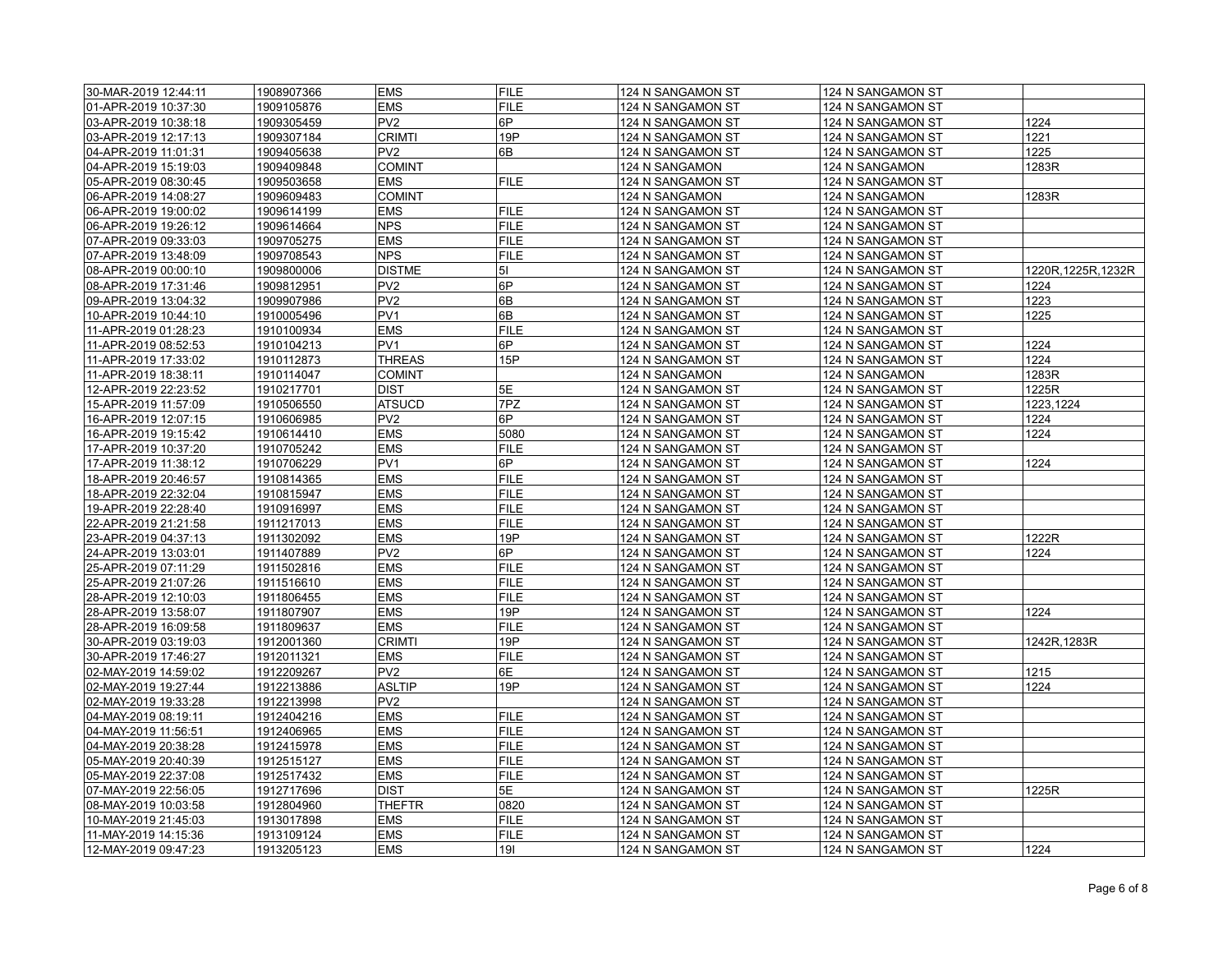| 12-MAY-2019 09:52:20 | 1913205174 | <b>EMS</b>      | <b>FILE</b> | 124 N SANGAMON ST | 124 N SANGAMON ST |           |
|----------------------|------------|-----------------|-------------|-------------------|-------------------|-----------|
| 13-MAY-2019 18:35:55 | 1913313922 | <b>EMS</b>      | <b>FILE</b> | 124 N SANGAMON ST | 124 N SANGAMON ST |           |
| 14-MAY-2019 03:45:50 | 1913401662 | <b>EMS</b>      | <b>FILE</b> | 124 N SANGAMON ST | 124 N SANGAMON ST |           |
| 14-MAY-2019 11:40:33 | 1913406456 | PV <sub>2</sub> | 6P          | 124 N SANGAMON ST | 124 N SANGAMON ST | 1224      |
| 15-MAY-2019 10:34:50 | 1913505558 | PV <sub>2</sub> | 6M          | 124 N SANGAMON ST | 124 N SANGAMON ST | 1224      |
| 16-MAY-2019 12:39:47 | 1913607935 | <b>EMS</b>      | <b>FILE</b> | 124 N SANGAMON ST | 124 N SANGAMON ST |           |
| 16-MAY-2019 12:40:53 | 1913607956 | <b>EMS</b>      | <b>FILE</b> | 124 N SANGAMON ST | 124 N SANGAMON ST |           |
| 18-MAY-2019 19:49:54 | 1913814112 | <b>THREAS</b>   | 15IZ        | 124 N SANGAMON ST | 124 N SANGAMON ST | 1215      |
| 21-MAY-2019 09:09:46 | 1914104140 | <b>EMS</b>      | <b>FILE</b> | 124 N SANGAMON ST | 124 N SANGAMON ST |           |
|                      |            | <b>EMS</b>      | <b>FILE</b> |                   |                   |           |
| 21-MAY-2019 23:18:33 | 1914117870 |                 |             | 124 N SANGAMON ST | 124 N SANGAMON ST |           |
| 23-MAY-2019 01:38:31 | 1914301072 | <b>DIST</b>     | 51          | 124 N SANGAMON ST | 124 N SANGAMON ST | 1224R     |
| 24-MAY-2019 22:54:19 | 1914419837 | <b>OVERDO</b>   | 15P         | 124 N SANGAMON ST | 124 N SANGAMON ST | 1224R     |
| 25-MAY-2019 12:18:51 | 1914509121 | <b>DIST</b>     | 5P          | 124 N SANGAMON ST | 124 N SANGAMON ST | 1224,1225 |
| 25-MAY-2019 23:57:07 | 1914522539 | <b>ASLTIP</b>   | 19FZ        | 124 N SANGAMON ST | 124 N SANGAMON ST | 1224R     |
| 27-MAY-2019 16:51:38 | 1914711781 | <b>NPS</b>      | <b>FILE</b> | 124 N SANGAMON ST | 124 N SANGAMON ST |           |
| 28-MAY-2019 16:43:21 | 1914812045 | <b>EMS</b>      | <b>FILE</b> | 124 N SANGAMON ST | 124 N SANGAMON ST |           |
| 29-MAY-2019 01:18:18 | 1914900559 | <b>NPS</b>      | <b>FILE</b> | 124 N SANGAMON ST | 124 N SANGAMON ST |           |
| 29-MAY-2019 18:30:09 | 1914913044 | <b>EMS</b>      | <b>FILE</b> | 124 N SANGAMON ST | 124 N SANGAMON ST |           |
| 30-MAY-2019 21:39:19 | 1915016987 | <b>EMS</b>      | 19P         | 124 N SANGAMON ST | 124 N SANGAMON ST | 1224      |
| 31-MAY-2019 22:41:52 | 1915119458 | <b>EMS</b>      | <b>FILE</b> | 124 N SANGAMON ST | 124 N SANGAMON ST |           |
| 01-JUN-2019 13:26:45 | 1915210052 | <b>EMS</b>      | <b>FILE</b> | 124 N SANGAMON ST | 124 N SANGAMON ST |           |
| 04-JUN-2019 12:25:36 | 1915507250 | <b>NPS</b>      | <b>FILE</b> | 124 N SANGAMON ST | 124 N SANGAMON ST |           |
| 04-JUN-2019 15:22:07 | 1915510184 | <b>EMS</b>      | <b>FILE</b> | 124 N SANGAMON ST | 124 N SANGAMON ST |           |
| 05-JUN-2019 06:41:30 | 1915602657 | <b>EMS</b>      | <b>FILE</b> | 124 N SANGAMON ST | 124 N SANGAMON ST |           |
| 06-JUN-2019 19:27:08 | 1915715284 | <b>EMS</b>      | 15I         | 124 N SANGAMON ST | 124 N SANGAMON ST | 1224,1271 |
| 06-JUN-2019 23:31:41 | 1915719420 | <b>EMS</b>      | 19P         | 124 N SANGAMON ST | 124 N SANGAMON ST | 1224R     |
| 07-JUN-2019 21:40:20 | 1915818010 | <b>EMS</b>      | <b>FILE</b> | 124 N SANGAMON ST | 124 N SANGAMON ST |           |
| 08-JUN-2019 00:54:28 | 1915900890 | <b>EMS</b>      | <b>FILE</b> | 124 N SANGAMON ST | 124 N SANGAMON ST |           |
| 08-JUN-2019 22:19:16 | 1915918278 | <b>EMS</b>      | <b>FILE</b> | 124 N SANGAMON ST | 124 N SANGAMON ST |           |
| 10-JUN-2019 21:47:24 | 1916117416 | <b>EMS</b>      | <b>FILE</b> | 124 N SANGAMON ST | 124 N SANGAMON ST |           |
| 13-JUN-2019 13:50:11 | 1916408047 | <b>EMS</b>      | <b>FILE</b> | 124 N SANGAMON ST | 124 N SANGAMON ST |           |
| 14-JUN-2019 17:51:56 | 1916513863 | <b>EMS</b>      | <b>FILE</b> | 124 N SANGAMON ST | 124 N SANGAMON ST |           |
| 14-JUN-2019 17:52:26 | 1916513876 | <b>EMS</b>      | 15I         | 124 N SANGAMON ST | 124 N SANGAMON ST | 1222      |
| 16-JUN-2019 13:18:21 | 1916708410 | <b>EMS</b>      | <b>FILE</b> | 124 N SANGAMON ST | 124 N SANGAMON ST |           |
| 16-JUN-2019 13:51:23 | 1916708848 | PV <sub>2</sub> | 19P         | 124 N SANGAMON ST | 124 N SANGAMON ST | 1224      |
| 20-JUN-2019 13:42:04 | 1917108559 | PV <sub>2</sub> | 6P          | 124 N SANGAMON ST | 124 N SANGAMON ST | 1224      |
| 21-JUN-2019 00:49:15 | 1917200608 | <b>EMS</b>      | <b>FILE</b> | 124 N SANGAMON ST | 124 N SANGAMON ST |           |
| 21-JUN-2019 13:37:02 | 1917209062 | <b>EMS</b>      | <b>FILE</b> | 124 N SANGAMON ST | 124 N SANGAMON ST |           |
| 21-JUN-2019 15:43:26 | 1917211291 | <b>EMS</b>      | <b>FILE</b> | 124 N SANGAMON ST | 124 N SANGAMON ST |           |
| 21-JUN-2019 16:41:47 | 1917212324 | <b>COMINT</b>   |             | 124 N SANGAMON    | 124 N SANGAMON    | 1283R     |
| 21-JUN-2019 20:41:42 | 1917216816 | <b>EMS</b>      | <b>FILE</b> | 124 N SANGAMON ST | 124 N SANGAMON ST |           |
| 22-JUN-2019 13:07:59 | 1917308967 | <b>EMS</b>      | <b>FILE</b> | 124 N SANGAMON ST | 124 N SANGAMON ST |           |
| 22-JUN-2019 15:44:27 | 1917311562 | <b>COMINT</b>   |             | 124 N SANGAMON    | 124 N SANGAMON    | 1283R     |
| 25-JUN-2019 05:50:19 | 1917602386 | <b>EMS</b>      | <b>FILE</b> | 124 N SANGAMON ST | 124 N SANGAMON ST |           |
| 26-JUN-2019 19:28:54 | 1917715420 | PV <sub>1</sub> | 6P          | 124 N SANGAMON ST | 124 N SANGAMON ST | 1224      |
| 27-JUN-2019 14:44:22 | 1917809662 | <b>DIST</b>     | 5P          | 124 N SANGAMON ST | 124 N SANGAMON ST | 1223      |
| 27-JUN-2019 15:05:17 | 1917810027 | <b>DIST</b>     |             | 124 N SANGAMON ST | 124 N SANGAMON ST |           |
| 27-JUN-2019 18:26:43 | 1917813739 | PV <sub>2</sub> | 6P          | 124 N SANGAMON ST | 124 N SANGAMON ST | 1224      |
| 28-JUN-2019 13:14:29 | 1917908674 | <b>COMINT</b>   |             | 124 N SANGAMON    | 124 N SANGAMON    | 1283R     |
| 29-JUN-2019 14:43:55 | 1918011022 | <b>COMINT</b>   |             | 124 N SANGAMON    | 124 N SANGAMON    | 1283R     |
| 30-JUN-2019 09:25:59 | 1918105770 | <b>EMS</b>      | <b>FILE</b> | 124 N SANGAMON ST | 124 N SANGAMON ST |           |
| 30-JUN-2019 21:18:05 | 1918116665 | <b>DIST</b>     | 5P          | 124 N SANGAMON ST | 124 N SANGAMON ST | 1214      |
|                      |            |                 |             |                   |                   |           |